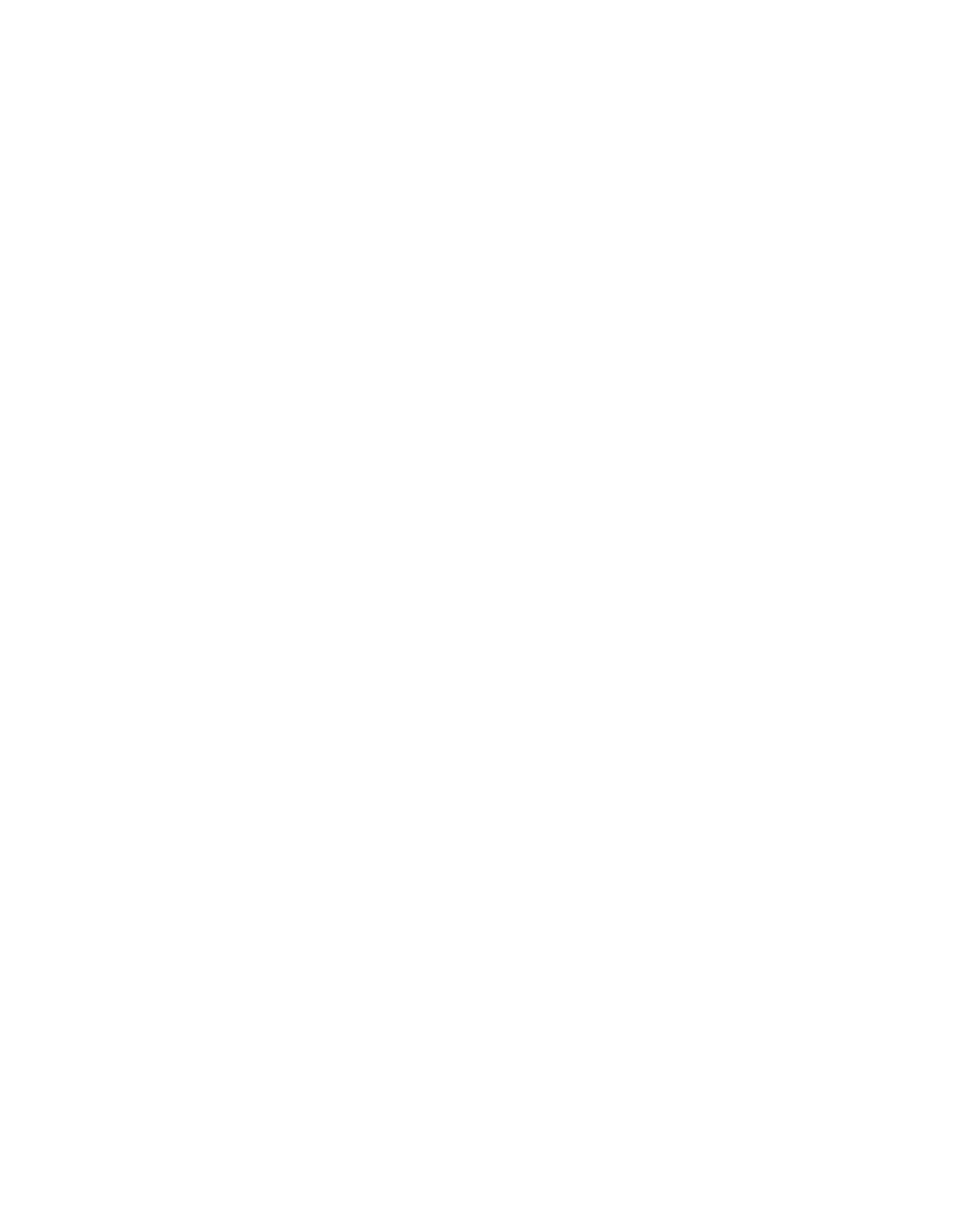

# **Introduction** 5 **I. What is the Earth Charter?** 7 **II. The Structure and Mission of the Earth Charter Initiative** 8 Earth Charter Initiative 8 Earth Charter Commission 8 Earth Charter International (ECI) 8 Earth Charter Initiative Mission and Vision 9 Earth Charter International Organizational Vision 9 Earth Charter International Goals and Strategic Objectives 9 Roles of Major Actors 10 **III. The Earth Charter Commission Members** 14 **IV. ECI Council Members, Secretariat Staff, Advisors and Partners** 15 **V. ECI Finances** 17 2009 Financial Statements 18 2010 Budget 20 **VI. ECI Strategy & Focus Areas** 22 Decentralized Empowerment 22 Action Guidelines for Decentralized Expansion of the Earth Charter Initiative 22 How you can participate in the Earth Charter Initiative 24 Earth Charter Initiative Focus Areas – A Brief Overview 25 Business; Education; Communications and Media; Religion, Spirituality and Ethics; United Nations and Global Governance; and Youth 26 Resource Mobilization by Affiliates, Partners, Task Forces and Action Groups 31 **VII. ECI Council Policy Statements** 32 Guidelines for the Organization and Operation of the ECI Council 32 Responsibilities of the ECI Council 34 Council Rotation Plan 35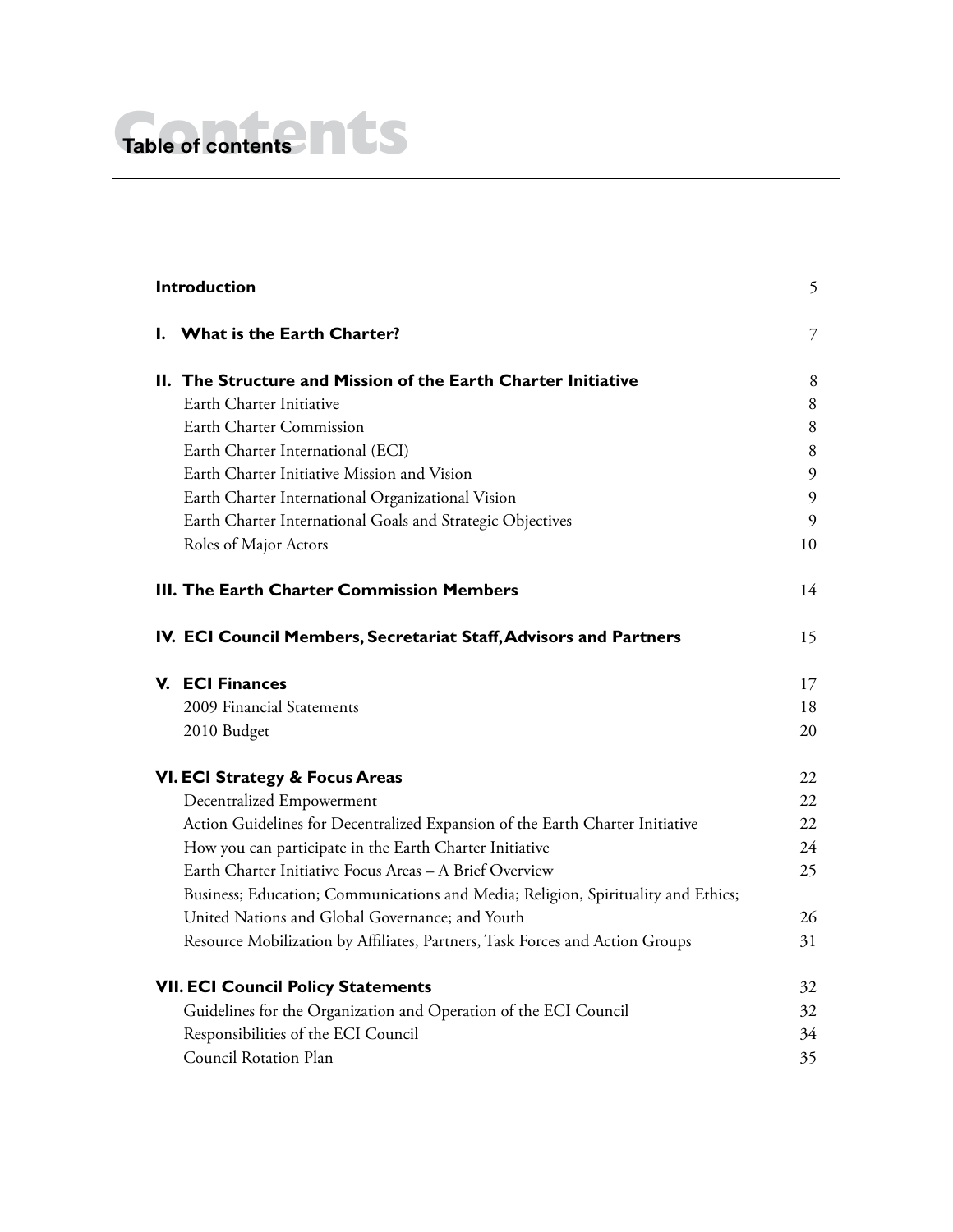|     | Process for Election of New Council Members                      | 36 |
|-----|------------------------------------------------------------------|----|
|     | <b>Strategy Guidelines</b>                                       | 37 |
|     | Policy on Global Engagement                                      | 38 |
|     | <b>Fundraising Principles</b>                                    | 39 |
|     | Policy on Public Statements                                      | 40 |
|     | Principles for Engaging Business in the Earth Charter Initiative | 40 |
|     | Policy on the Use of ECI Logo                                    | 41 |
|     | <b>VIII. Earth Charter Endorsement</b>                           | 43 |
|     | Sample of organizations that have endorsed the Earth Charter     | 44 |
|     | IX. A Short History of the Earth Charter Initiative              | 46 |
| Х.  | Earth Charter Associates, Ltd.                                   | 52 |
| XI. | <b>Statements on Controversial Issues</b>                        | 53 |
|     | The Earth Charter and Religion                                   | 53 |
|     | The Earth Charter, Non-Discrimination and Sexual Orientation     | 54 |
|     | The Earth Charter and Responsible Reproduction                   | 55 |
|     | Does the Earth Charter Support Socialism?                        | 57 |
|     | XII. Biographical Information on ECI Council Members             | 60 |
|     | XIII. ECI Affiliates, and Youth and Student Groups               | 71 |
|     | <b>XIV. The Earth Charter</b>                                    | 76 |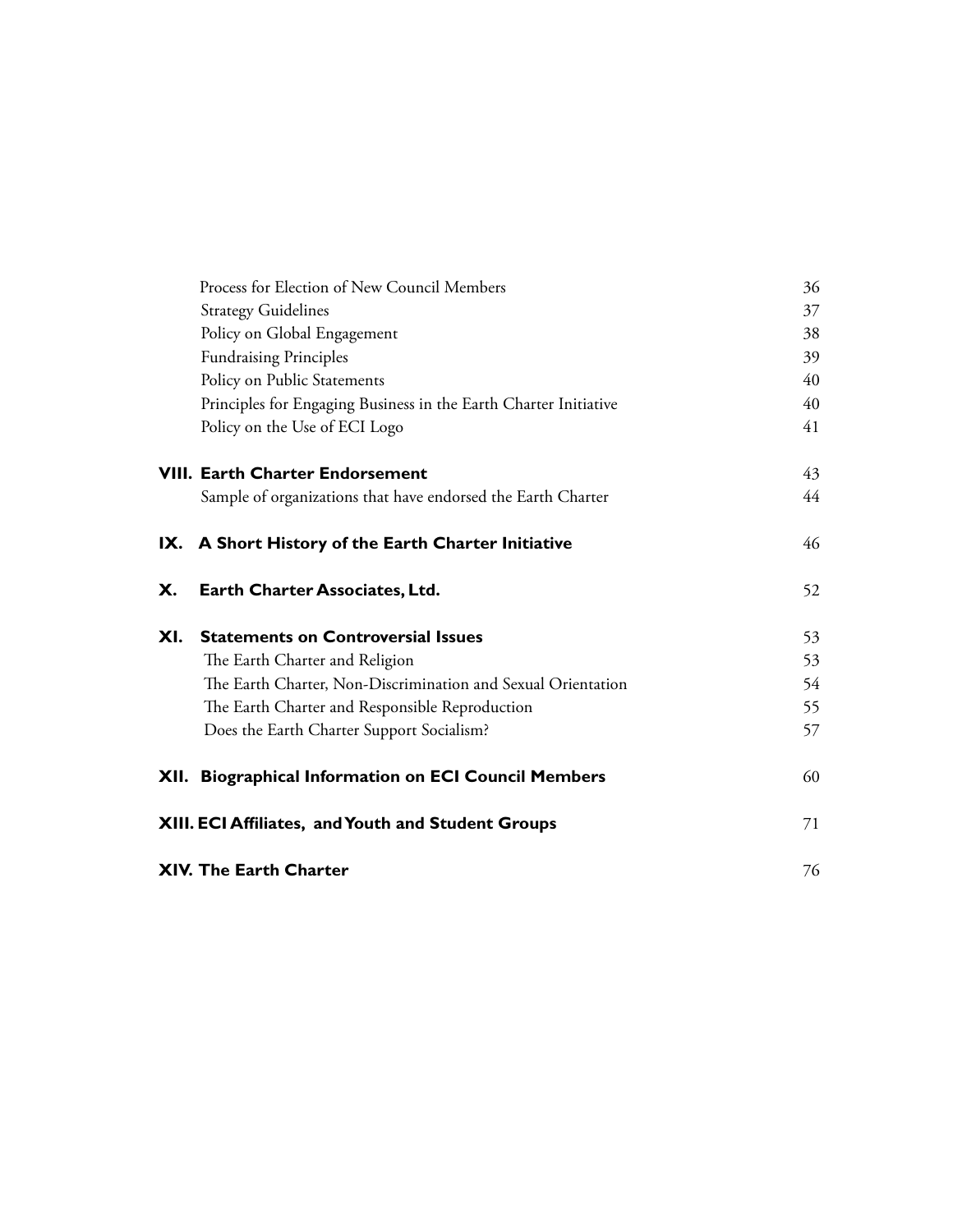he drafting of the Earth Charter was completed and the Charter was formally launched<br>by the Earth Charter Commission in 2000. Since then, the global network of social<br>activists, teachers, entrepreneurs, religious leaders, by the Earth Charter Commission in 2000. Since then, the global network of social government, who are using, implementing and promoting the Earth Charter, has steadily grown. The Earth Charter International Council and Secretariat, which form Earth Charter International (ECI), endeavor to provide long range strategic direction and resource materials for the expanding Earth Charter Initiative.

This EC Initiative Handbook has been prepared by the ECI Council and Secretariat as a general guide for advisors, affiliates, partners, and all those who are working with the Earth Charter in many different nations and cultures around the world. The Handbook provides basic information on the origin, nature and purpose of the Earth Charter, the structure and mission of the Earth Charter Initiative, and the organization, goals and policies of ECI. Readers are encouraged to use the Table of Contents to identify those sections of the Handbook that may be of most interest. In addition to the Handbook, the Earth Charter International website contains much more information on how to get involved, on current Earth Charter activities and events, and on relevant reading materials.

The world is undergoing profound environmental, social and economic changes and faces an uncertain future. Commitment to a shared ethical framework that provides a clear sense of direction is essential if the people of the world are to come together in the midst of their diversity and build a global society that is just, sustainable, and peaceful. The Earth Charter is an expression of the widespread aspiration in the emerging global civil society for a shared vision of a better world. The ECI Council and Secretariat deeply appreciate the support given to the Earth Charter Initiative by individuals, organizations, and governments and hope this Handbook will prove to be a valuable resource.

**Steven C. Rockefeller** *Co-chair, ECI Council Member, Earth Charter Commission* **Mirian Vilela** *Executive Director, ECI Secretariat Member, ECI Council*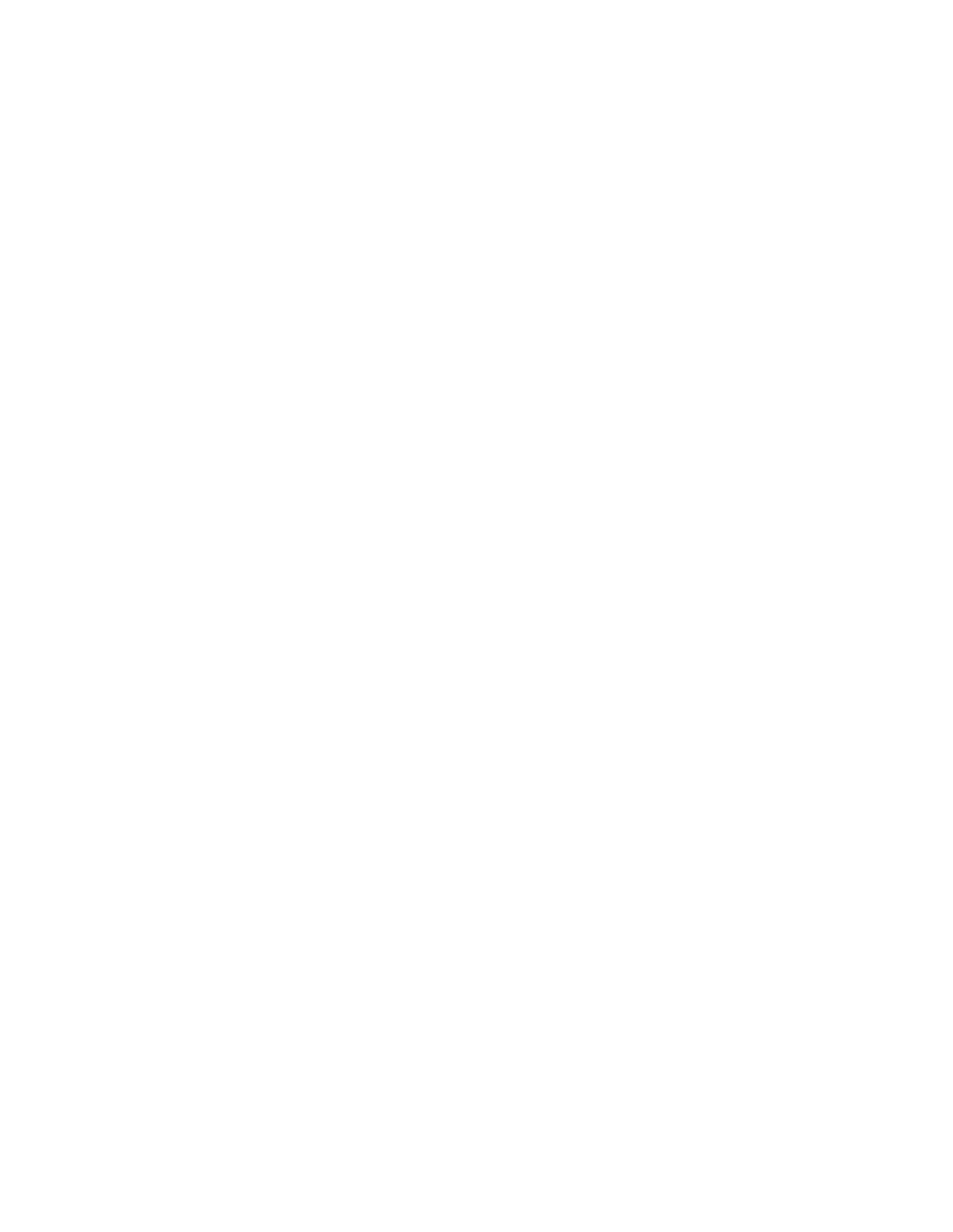he Earth Charter is a declaration of fundamental ethical principles for building a just, sustainable<br>and peaceful global society in the 21st century. It seeks to inspire in all people a new sense of glob<br>interdependence an and peaceful global society in the 21st century. It seeks to inspire in all people a new sense of global interdependence and shared responsibility for the well-being of the whole human family, the greater community of life, and future generations. It is a vision of hope and a call to action.

The Earth Charter is centrally concerned with the transition to sustainable ways of living and sustainable human development. Ecological integrity is one major theme. However, the Earth Charter recognizes that the goals of ecological protection, the eradication of poverty, equitable economic development, respect for human rights, democracy, and peace are interdependent and indivisible. It provides, therefore, a new, inclusive, integrated ethical framework to guide the transition to a sustainable future.

The Earth Charter is a product of a decade-long, worldwide, cross cultural dialogue on common goals and shared values. The Earth Charter project began as a United Nations initiative, but it was carried forward and completed by a global civil society initiative. The Earth Charter was finalized and then launched as a people's charter in 2000 by the Earth Charter Commission, an independent international entity.

The drafting of the Earth Charter involved the most inclusive and participatory process ever associated with the creation of an international declaration. This process is the primary source of its legitimacy as a guiding ethical framework. The legitimacy of the document has been further enhanced by its endorsement by over 5,000 organizations, including many governments and international organizations.

In light of this legitimacy, an increasing number of international lawyers recognize that the Earth Charter is acquiring the status of a soft law document. Soft law documents like the Universal Declaration of Human Rights are considered to be morally, but not legally, binding on state governments that agree to endorse and adopt them, and they often form the basis for the development of hard law.

At a time when major changes in how we think and live are urgently needed, the Earth Charter challenges us to examine our values and to choose a better way. At a time when education for sustainable development has become essential, the Earth Charter provides a very valuable educational instrument. At a time when international partnerships are increasingly necessary, the Earth Charter encourages us to search for common ground in the midst of our diversity and to embrace a global ethic that is shared by an ever-growing number of people throughout the world.

*Note: For more information on the origins of the Earth Charter see "A Short History of the Earth Charter Initiative" in Section IX.*

*On Copyrights: The Earth Charter is an open resource; therefore it is possible to copy parts or the whole document without prior authorization from the Earth Charter International Secretariat, based in Costa Rica. Nonetheless, the inclusion of the bibliographic reference is required.*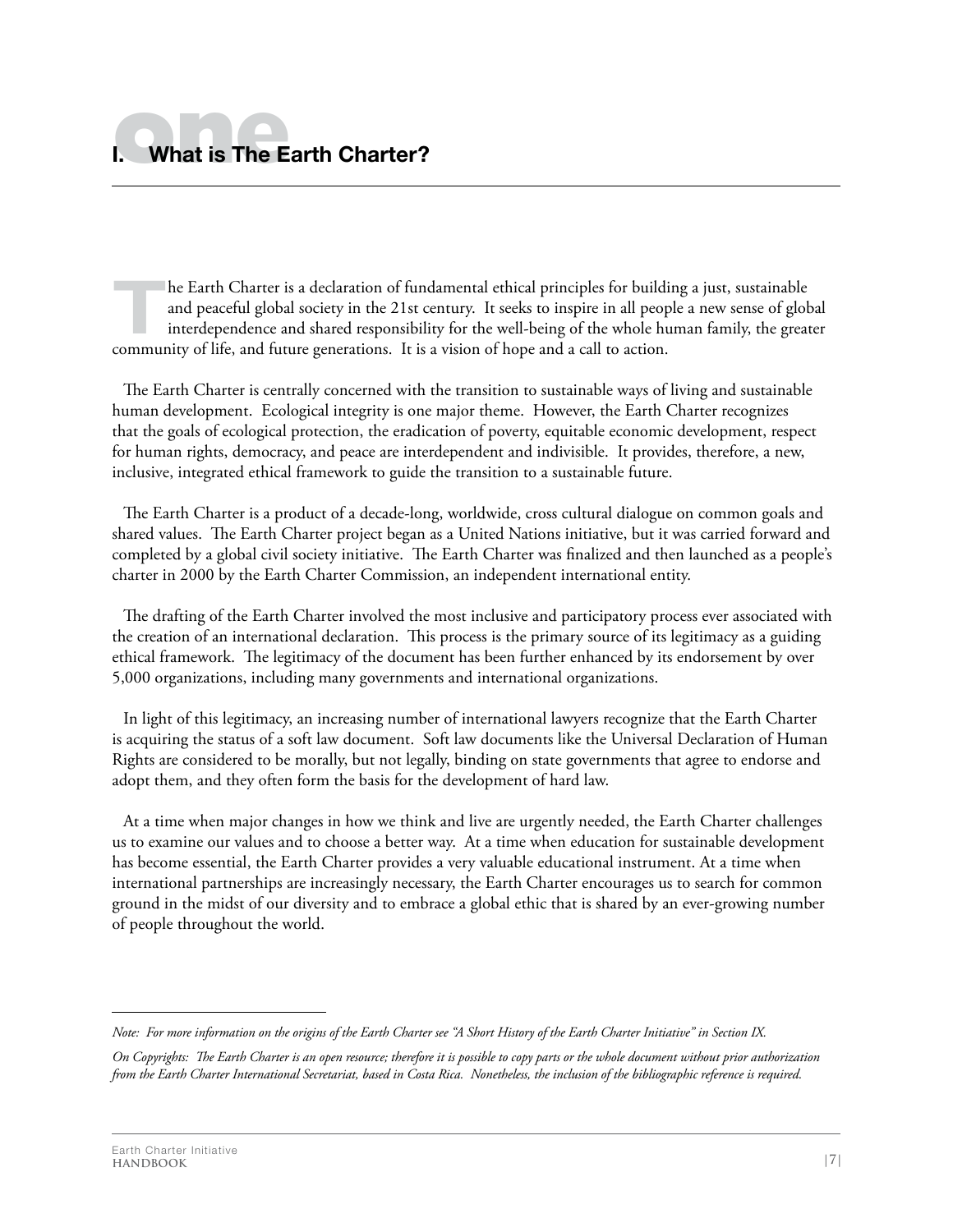#### **Earth Charter Initiative**

"The Earth Charter Initiative" is an extraordinarily diverse, global network of people, organizations, and institutions that participate in promoting and implementing the values and principles of the Earth Charter.

The Initiative is a broad-based, voluntary, civil society effort. Participants include leading international institutions, national governments and their agencies, university associations, non-government organizations and community-based groups, city governments, faith groups, schools and businesses – as well as thousands of individuals.

Many organizations have formally endorsed the Earth Charter and are using it and promoting its vision. Many others are using and promoting the Charter without enacting an endorsement.

#### **Earth Charter Commission**

The Earth Charter Commission, which was formed in early 1997 as an independent, international body by the Earth Council and Green Cross International, oversaw the Earth Charter consultation and drafting process, approved the final text of the Earth Charter, and launched the Earth Charter in 2000. The Commission retains authority over the text of the Earth Charter, and its members advise Earth Charter International and serve as Earth Charter Ambassadors. However, the Commission is no longer involved in oversight of the Earth Charter Initiative. That responsibility has been given to the Earth Charter International Council.

#### **Earth Charter International (ECI)**

Earth Charter International consists of the ECI Council and Secretariat. ECI exists to advance the Earth Charter Initiative Mission and Vision. It endeavors to promote the dissemination, adoption, use and implementation of the Earth Charter and to support the growth and development of the Earth Charter Initiative. ECI was created in 2006 as part of a major reorganization and expansion of Earth Charter activities.

It is important to remember that, although the Earth Charter International Council provides leadership and guidance to the broader Initiative, it does not directly govern or control the Earth Charter Initiative as a whole. The Initiative is not governed in any formal sense. The Council is responsible only for the governance of Earth Charter International.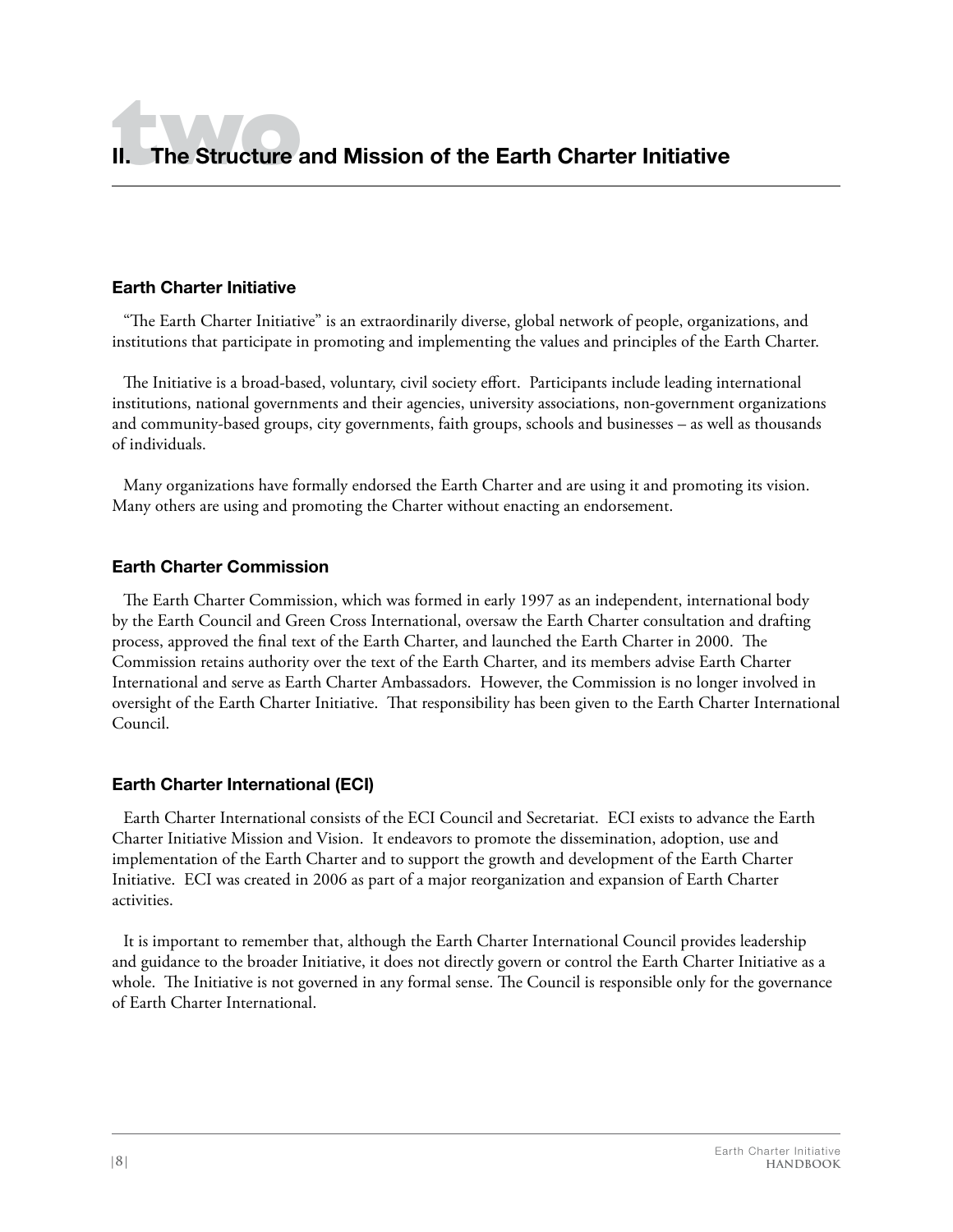The following Mission and Vision Statements, Goals and Strategic Objectives were adopted by the ECI Council in 2008

**Earth Charter Initiative Mission Statement** 

The mission of the Earth Charter Initiative is to promote the transition to sustainable ways of living and a global society founded on a shared ethical framework that includes respect and care for the community of life, ecological integrity, universal human rights, respect for diversity, economic justice, democracy, and a culture of peace.

**Earth Charter Initiative Vision Statement** 

We envision individuals, organizations, businesses, governments, and multilateral institutions throughout the world, including the United Nations General Assembly and UN agencies, acknowledging the Earth Charter, embracing its values and principles, and working collaboratively to build just, sustainable, and peaceful societies.

# **Earth Charter International Organizational Vision**

Over the next five years, we envision creating high quality communications and education resources that reach millions of people, promoting a systematic way of understanding the fundamental challenges of our time, catalyzing thousands of initiatives in support of the Earth Charter's objectives, and inspiring hope.

Over the next five years, we envision bringing the Earth Charter and its ethical values and principles into strategically chosen events, processes, and initiatives involving civil society, business, youth and government.

We envision accomplishing these goals as a small, efficient organization that works in partnership with individuals, affiliates, task forces, other organizations, and governments.

# **Goals:**

- **1.** To raise awareness worldwide of the Earth Charter and to promote understanding of its inclusive ethical vision.
- **2.** To seek recognition and endorsement of the Earth Charter by individuals, organizations, and the United Nations.
- **3.** To promote the use of the Earth Charter as an ethical guide and the implementation of its principles by civil society, business, and government.
- **4.** To encourage and support the educational use of the Earth Charter in schools, universities, religious communities, local communities, and many other settings.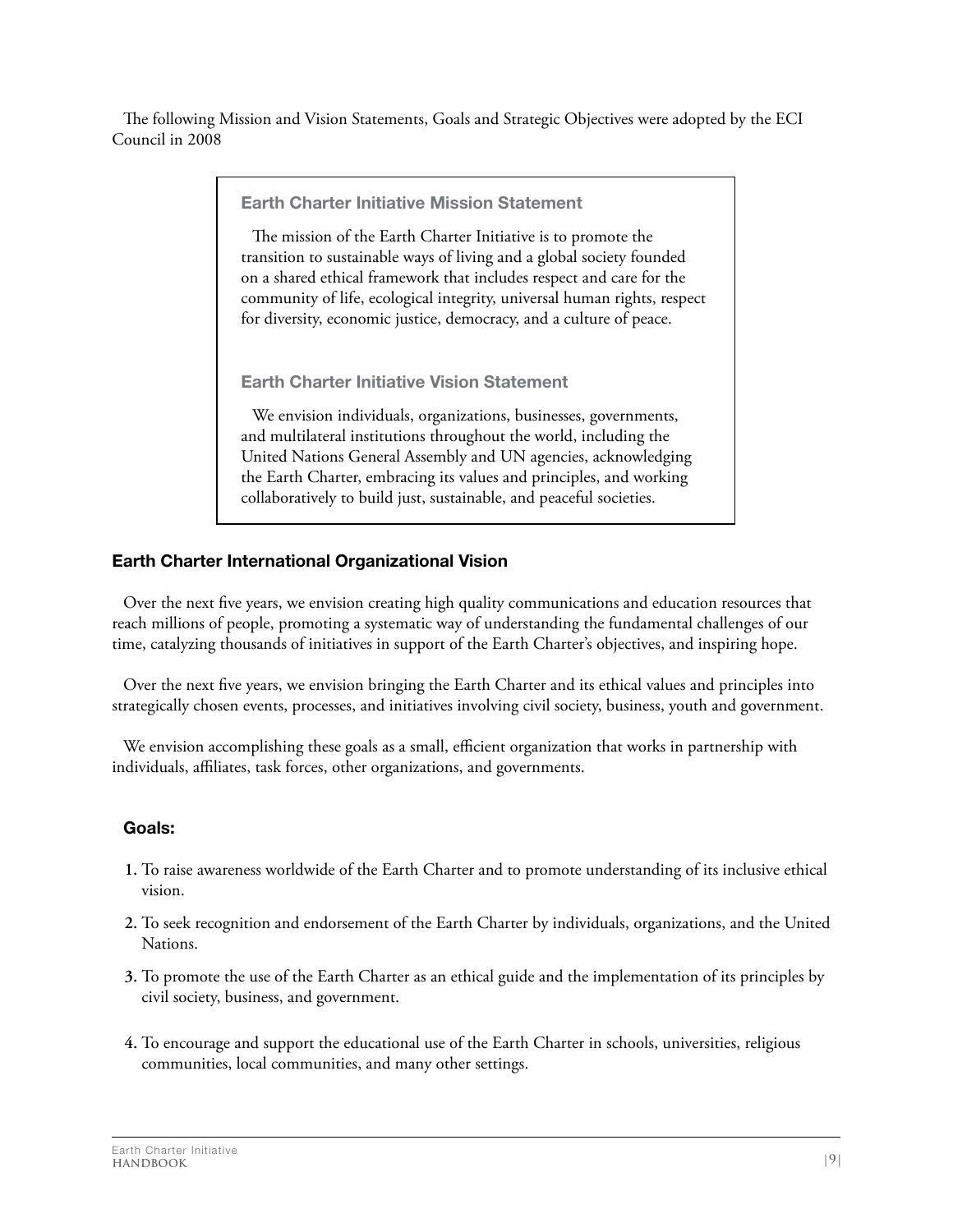**5.** To promote recognition and use of the Earth Charter as a soft law document.

# **Strategic Objectives:**

- To promote development of a global network of Earth Charter supporters and activists with the collaboration of advisors, affiliates, partner organizations, and task forces.
- To create and disseminate high quality communications and educational materials to different target groups that will reach millions of people.
- To translate key Earth Charter materials in all major languages of the world.
- To set up Earth Charter websites in all countries in partnership with local leaders and established organizations.
- To promote the Earth Charter vision in local, national and international events and engage individuals and organizations in applying it in their areas of activity.
- To position the Earth Charter in relation to important international initiatives and processes so that its ethical framework can be used as a guide in efforts to address urgent challenges such as climate change, biodiversity loss, the Millennium Development Goals, food security, and conflict resolution.
- To undertake training programmes to facilitate the uptake and application of the Earth Charter in different sectors.
- To develop the guidance and instruments to help organizations, businesses, and local communities use the Earth Charter to assess progress toward sustainable development.

# **Roles of Major Actors**

#### **1. Earth Charter Commission**

 The Commission is the custodian of the Earth Charter text. Commission members advise and support the Earth Charter Initiative and act as Ambassadors for the Earth Charter.

 Following the launch of the Earth Charter in 2000, the Commission turned over responsibility for the oversight of the Earth Charter Initiative and fundraising to a Steering Committee. In 2006 the Steering Committee was replaced by the ECI Council.

#### **2. ECI Council**

 The ECI Council oversees the work of the Earth Charter International Secretariat. It sets major goals, policies, and strategies for ECI, and provides guidance and leadership to the broader Initiative. The ECI Council is not a legally incorporated entity. The Council elects its own members in consultation with members of the global network of Earth Charter supporters.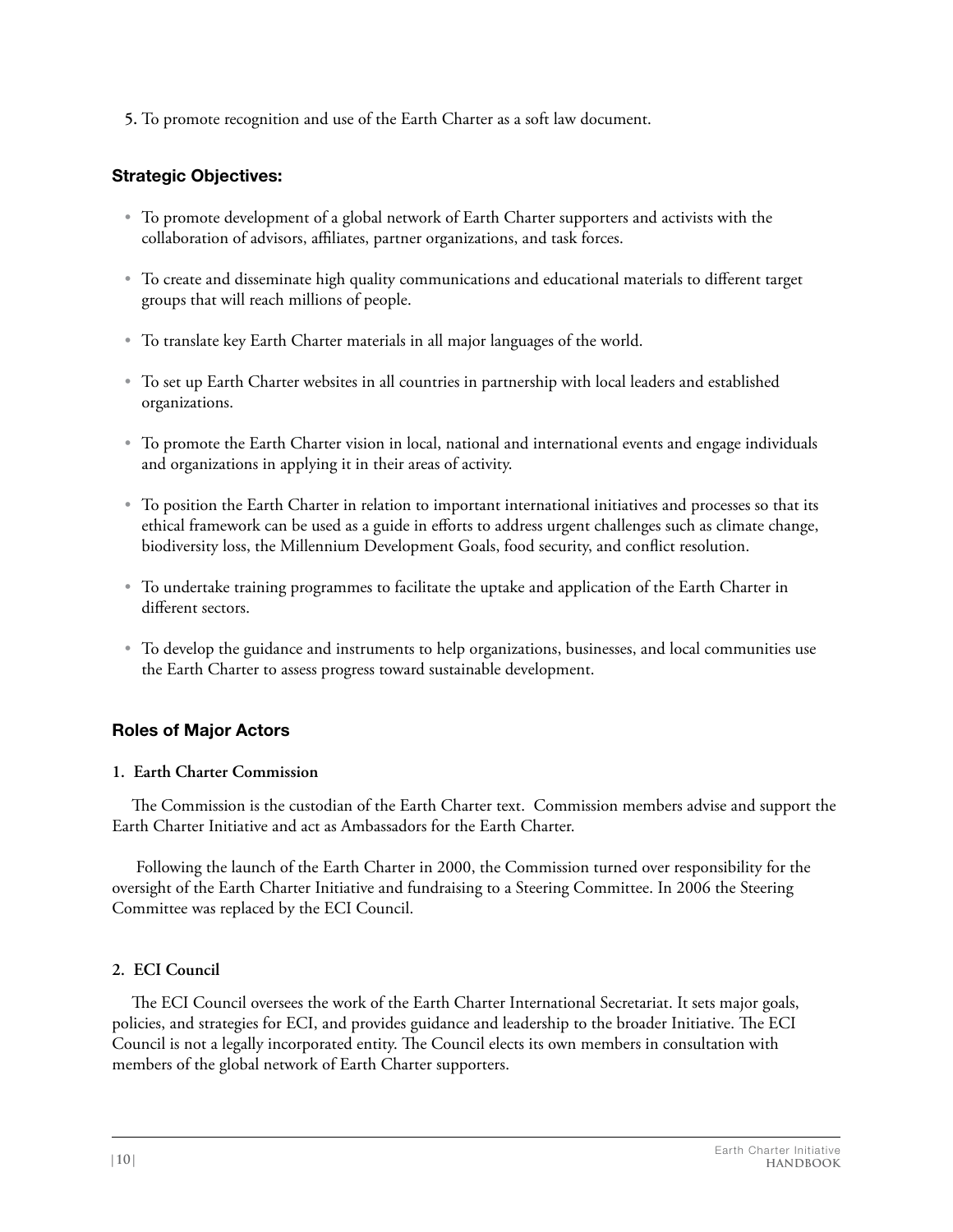#### **3. ECI Secretariat**

 The ECI Secretariat, which is based at the United Nations-mandated University for Peace in Costa Rica, endeavours to promote the mission, vision, strategies and policies adopted by the ECI Council. It supports the work of the Council, assists with strategic planning and coordinates many Earth Charter activities. The Secretariat guides and liaises with efforts to bring the Earth Charter to the fields of education, youth, business and religion, manages communications with the larger Earth Charter network, and promotes the use of the Earth Charter as an international soft law document.

#### **4. Task Forces**

 The ECI Council has identified six focus areas, including Business, Education, Communications and Media, Religion, Spirituality and Ethics, the United Nations and Global Governance, and Youth, and has encouraged the formation of task forces designed to operate as independed volunteer networks that promote Earth Charter activities in these areas. Task forces are organized as networks of committed activists with a minimum of administrative structure. The ECI Council periodically reviews the progress and work of each task force. The Secretariat provides some basic services in support of the task forces, but ECI does not direct, manage, or fund the work of the task forces. One major purpose of the task forces is to catalyze the development of multiple, small, independent action groups.

#### **5. Action Groups**

 Action Groups are small, independent teams of volunteers committed to advancing the Earth Charter's mission and goals in a specific area such as the arts, business, education, youth, religion or government. Action groups are entrepreurial, imaginative and creative in developing and implementing their own strategies, keeping administration to a minimum. An action group concentrates its efforts working within a specific organization, institution or community where the members of the groups have connections and are able to easily engage others with the Earth Charter.

#### **6. Advisors**

 ECI Advisors are individuals who are formally recognized as sources of expert advice and support for the ECI Council and Secretariat. Individuals are invited to become advisors based on their commitment to the Earth Charter, their capacity to actively provide advice and support for the ECI Council, the Secretariat and the task forces, and where relevant, their organizational affiliation. Advisors are appointed by the executive director of the Secretariat.

#### **7. Ambassadors**

 The members of the Earth Charter Commission serve as ambassadors for the Earth Charter. From time to time, the Council may wish to appoint eminent public figures as additional ambassadors or official representatives to assist ECI with specific issues for a period or in connection with a particular event or a series of events. The executive director of the Secretariat may make such appointments in consultation with the ECI Council cochairs. Ambassadors may include, for example, well-known performing artists, current or former heads of state, prominent business leaders, Nobel Prize winners or well-known civil society leaders.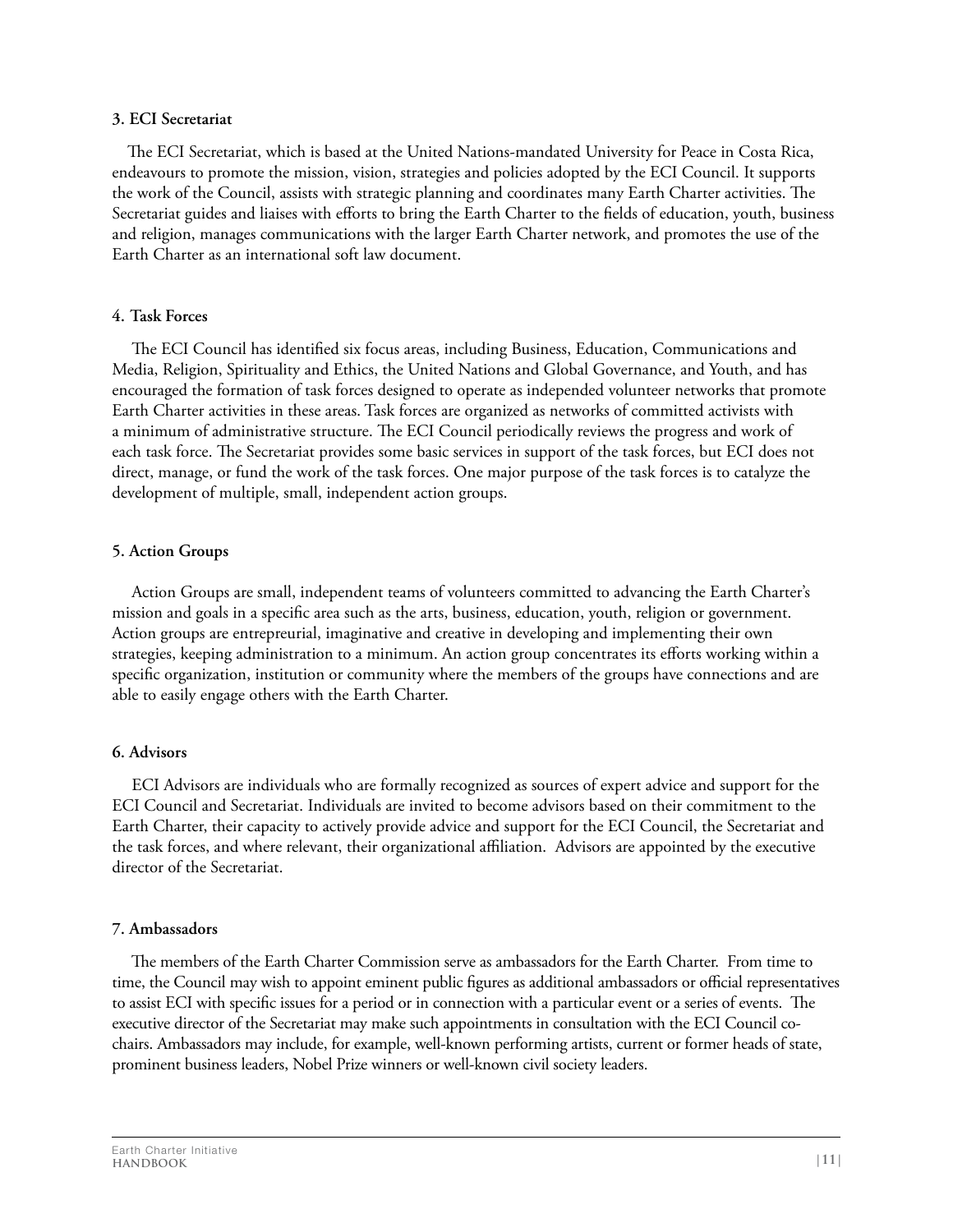#### **8. Affiliates**

 ECI Affiliates are individuals or organizations that share the Earth Charter vision and are committed to promoting the Earth Charter and helping implement ECI strategies in their countries. Affiliates enter into a formal agreement with Earth Charter International to be an active source of Earth Charter information and activity in their country. The ECI Secretariat coordinates activities with Affiliates and provides them with guidance and resource materials. There may be more than one Affiliate in a country. Decisions about designating Affiliates are made by the ECI Secretariat. When a new Affiliate is being created in country where there already exist one or more Affiliates, the existing Affiliates may be consulted. Affiliates agree to maintain close communications contact with Earth Charter International and to provide reports of important Earth Charter-related activity happening in their regions. Similarly, ECI agrees to keep Affiliates informed of key decisions and events that affect them and to provide them with some level of guidance, strategic advice, and communications support (the level of which is dependent on resource availability).

#### **9. Partner Organizations**

 Strategic Partners are organizations whose activities are directly and programmatically supportive to the Earth Charter and the Earth Charter Initiative, or whose activities are in harmony with Earth Charter principles. These will mostly be international organizations, but they may also be nationally or locally focused. Partner Organizations enter into a formal agreement (a Memorandum of Understanding, Letter of Agreement, or some other formal acknowledgement) with Earth Charter International on specific projects that describe how the Partner will work to support and promote the Earth Charter and how Earth Charter International will support them.

Among the ECI partners is Earth Charter Associates, Ltd. (ECA). ECA is a legally incorporated entity based in the United States that has been created to provide legal and fundraising support for ECI. For more information, see Section X

#### **10. Endorsers**

 An Endorser is any individual or an organization that formally expresses their support and commitment to the spirit and aims of the Earth Charter document. The category of Endorser is open to organizations of any size as well as to individuals. The ECI Secretariat has actively sought the endorsement of major international and national organizations (see more information on endorsement in page 41)

#### **11. Supporters and volunteers**

 Volunteers and Supporters are endorsers who commit and donate resources - time, expertise, money, equipment, office space, staff support, public promotion, etc. -in support of the Earth Charter Initiative. Supporters may include organizations and government agencies. Volunteers include engaged individual activists and members of affiliates or partner organizations, task forces, and action groups. Supporters or Volunteers do have the right to identify themselves as a "Supporter of the Earth Charter Initiative" or a "Volunteer for the Earth Charter Initiative".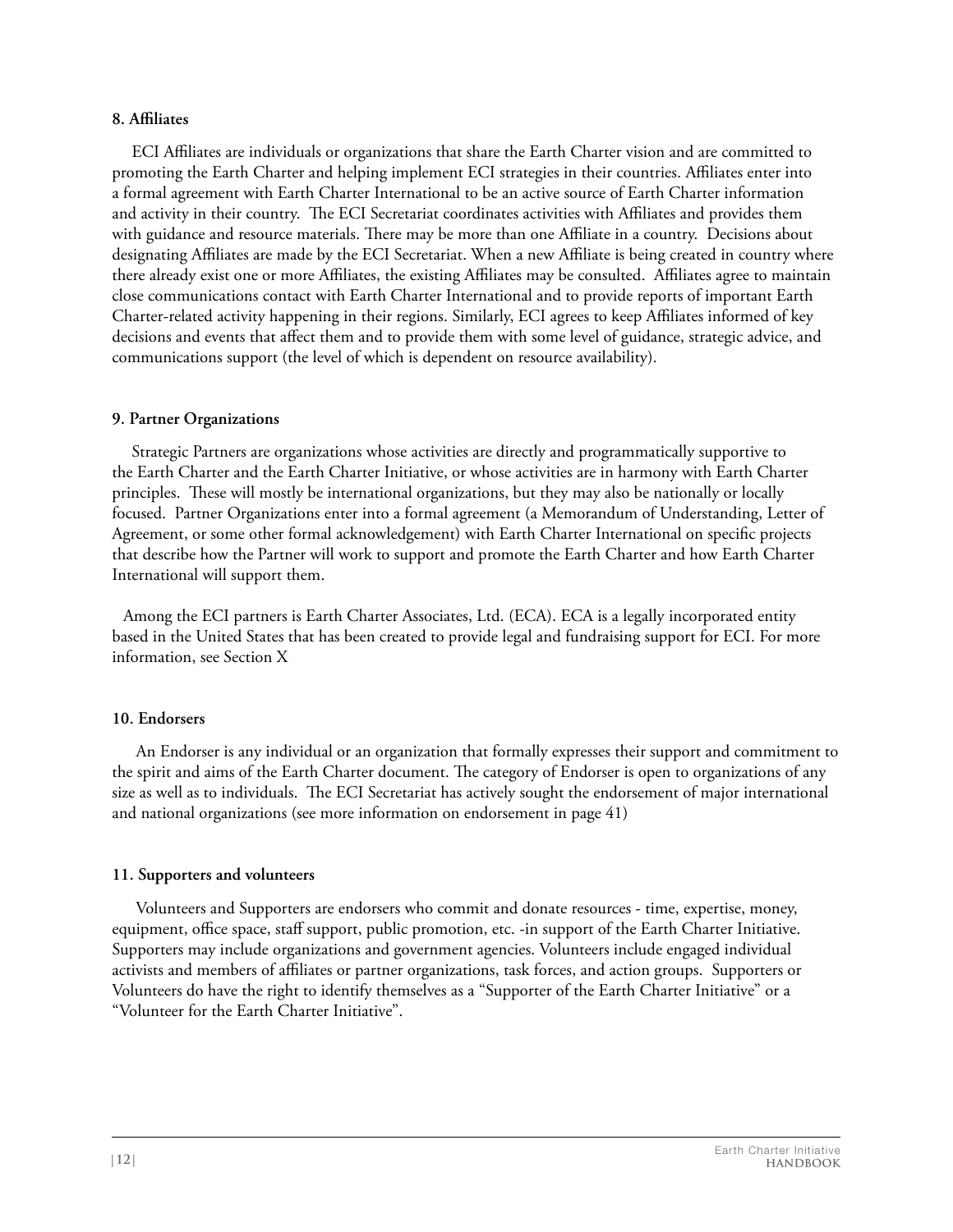

EC refers to Earth Charter.

ECI refers to Earth Charter International, which includes the Council and the Secretariat.

There are 22 ECI Coucil members, 19 Advisors, 110 Afiliates and 70 Youth Groups and 863 Volunteers in 70 countries.

Over 5,000 organizations have endorsed the Earth Charter.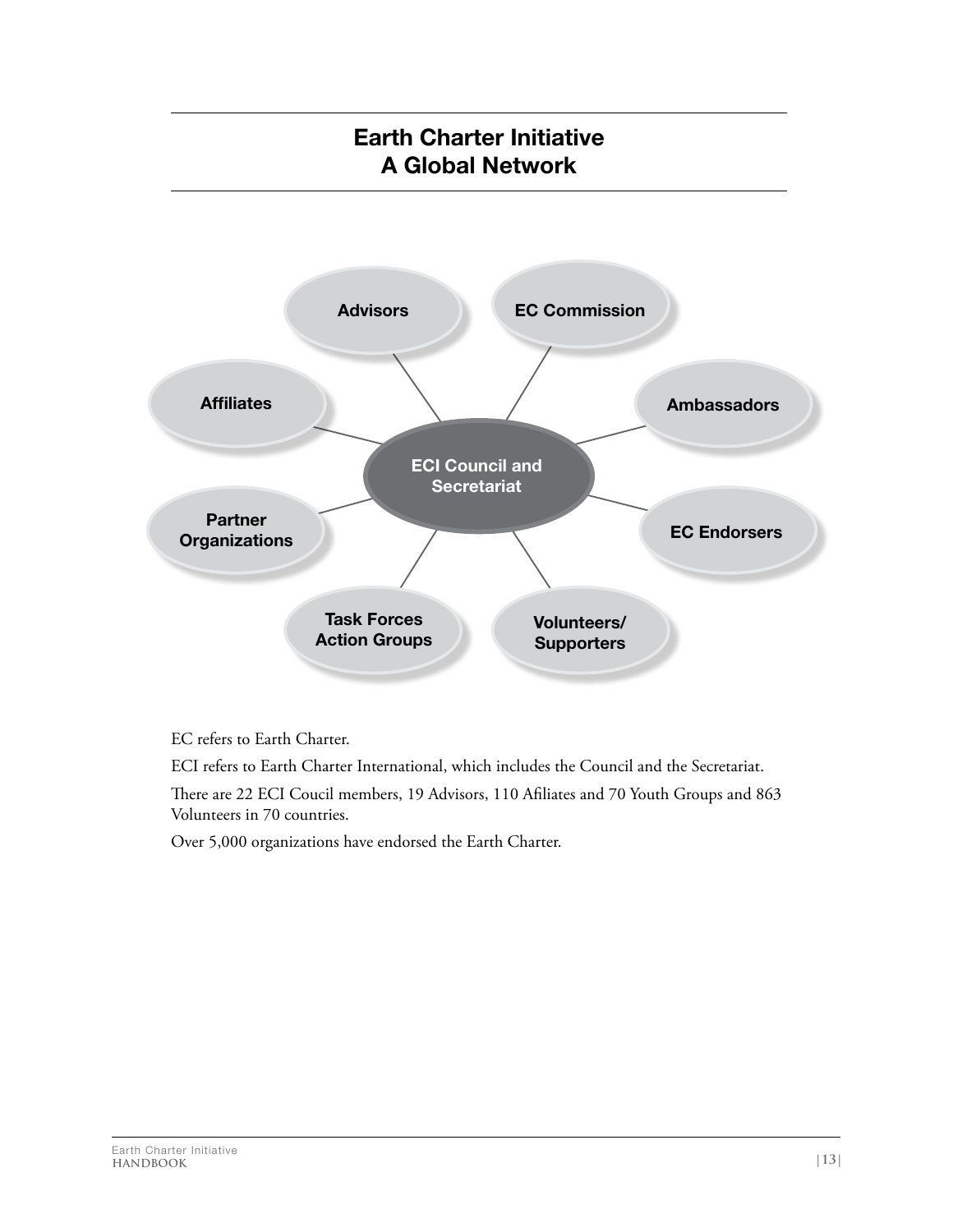#### *Africa and the Middle East*

Amadou Toumani Touré, Mali (Co-chair) HRH Princess Basma Bint Talal, Jordan Wangari Maathai, Kenya Mohamed Sahnoun, Algeria

#### *Asia and the Pacific*

A.T. Ariyaratne, Sri Lanka Kamla Chowdhry, India (Co-chair) In memoriam Wakako Hironaka, Japan Pauline Tangiora, New Zealand/Aotearoa, Erna Witoelar, Indonesia

# *Europe*

Mikhail Gorbachev, Russia (Co-chair) Pierre Calame, France Ruud Lubbers, The Netherlands Federico Mayor, Spain Henriette Rasmussen, Greenland Awraham Soeterndorp, The Netherlands

# *Latin America and the Caribbean*

Mercedes Sosa, Argentina,(Co-chair) In memoriam Leonardo Boff, Brazil Yolanda Kakabadse, Ecuador Shridath Ramphal, Guyana

# *North America*

Maurice F. Strong, Canada, (Co-chair) John Hoyt, United States Elizabeth May, Canada Steven C. Rockefeller, United States Severn Cullis Suzuki, Canada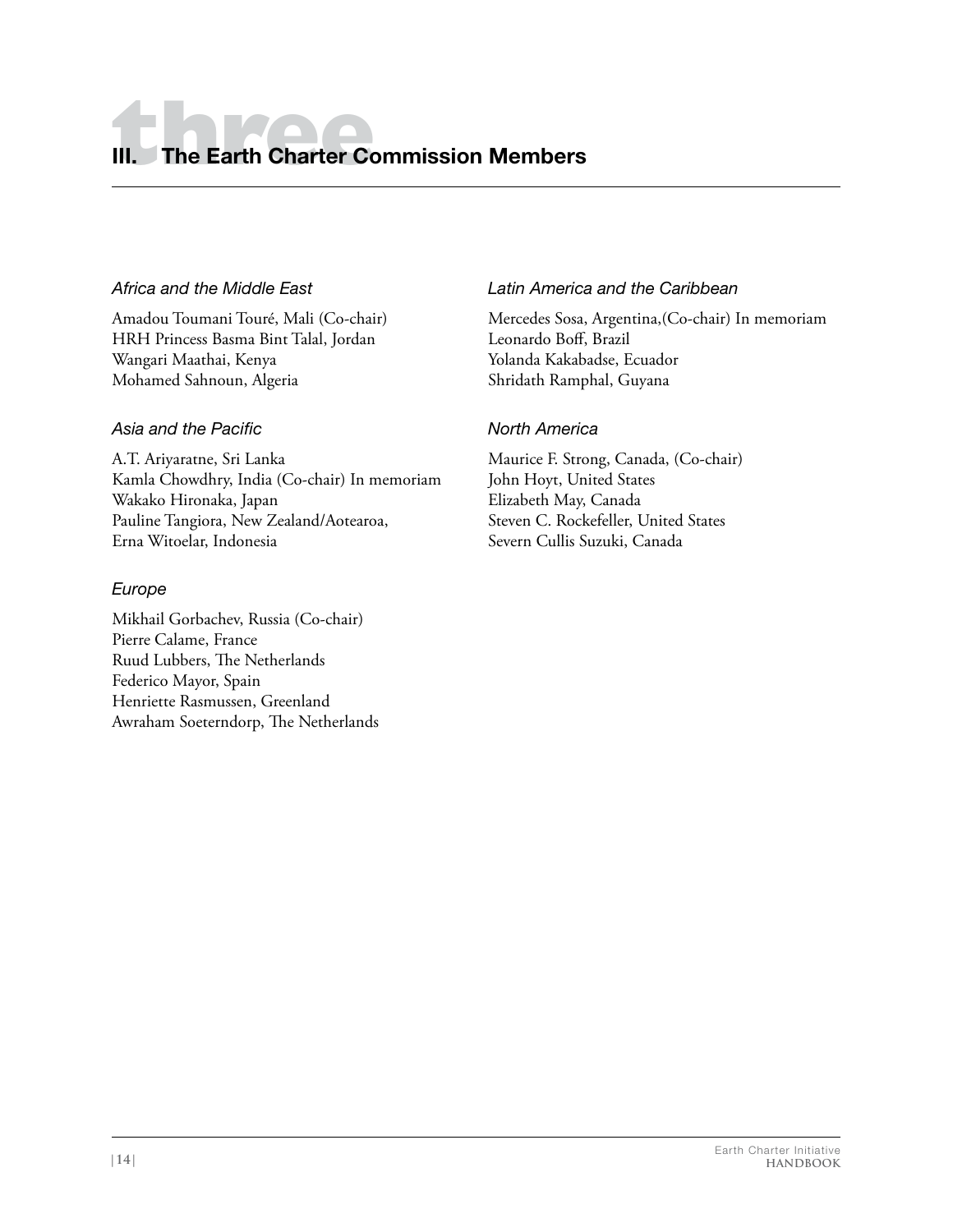#### **ECI Council**

Brendan Mackey, Australia (Co-Chair) Razeena Omar, South Africa (Co-Chair) Steven C. Rockefeller, United States (Co-Chair)

Zainab Bangura, Sierra Leone Mateo A. Castillo Ceja, Mexico Rick Clugston, United States Marianella Curi, Bolivia Camila Argolo Godinho, Brazil \* Wakako Hironaka, Japan Barbro Holmberg, Sweden Li Lailai, Peoples Republic of China Song Li, Peoples Republic of China/USA Alexander Likhotal, Russia / Switzerland ^ Oscar Motomura, Brazil Dumisani Nyoni, Zimbabwe \* Alide Roerink, The Netherlands Mohamed Sahnoun, Algeria Kartikeya V. Sarabhai, India Tommy Short, United States ^ Mary Evelyn Tucker, United States Mirian Vilela, Brazil < Erna Witoelar, Indonesia

\* Youth Rep.

^ Founding organizations

< Ex-officio

#### **ECI Secretariat**

Earth Charter International Secretariat and Earth Charter Center for Education for Sustainable Development at UPEACE - San José, Costa Rica

Mirian Vilela, Executive Director Marina Bakhnova, Project Coordinator Alicia Jimenez, Project Coordinator Betty McDermott, Project Coordinator Jaana Laitinen, International Youth Facilitator

#### **Advisors**

Alan AtKisson, United States/Sweden Peter Blaze Corcoran, United States Abelardo Brenes, Costa Rica Moacir Gadotti, Brazil Herbert Girardet, United Kingdom Edgar Gonzalez-Gaudiano, Mexico Parvez Hassan, Pakistan Ryokichi Hirono, Japan Calestous Juma, Kenya/United States Rustem Khairov, Russia Amory Lovins, United States Jim MacNeill, Canada Herman Mulder, The Netherlands Maria Novo, Spain Jan Pronk, The Netherlands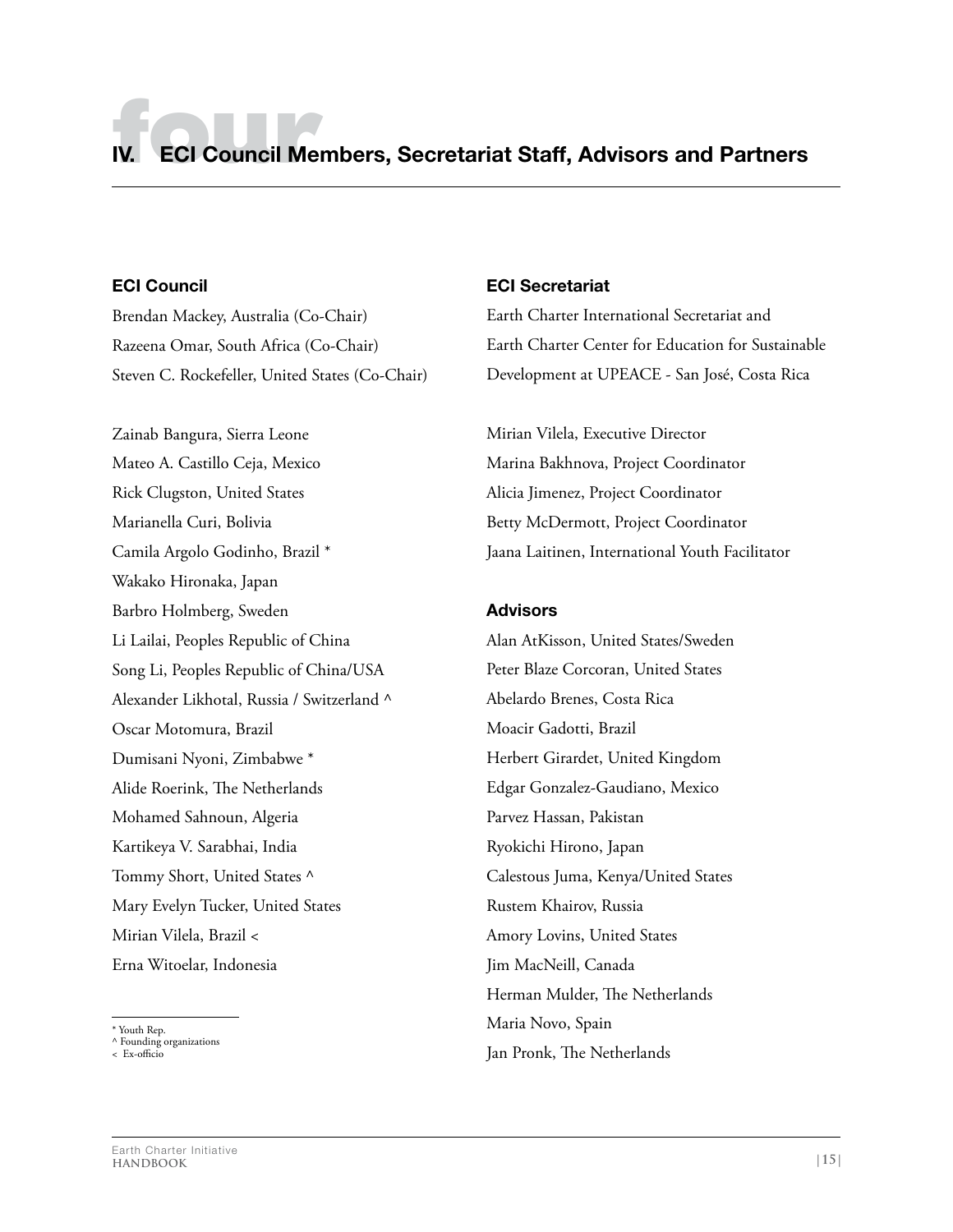Edmund O'Sullivan, Canada Jacob Soetendorp, Institute for Human Values Jan Roberts, United States Nick Robinson, United States Hans van Ginkel, The Netherlands Moema Vizzer, Brazil

#### **Partner Organizations (partial list)**

Amana-Key, Brazil Center for Environment Education, India Center for Environmental and Sustainability Education, Florida Gulf Coast University, United States Earth Charter Associates, Ltd., United States Ecumenical One World Initiative, Germany Ethos Institute, Brazil Forum on Religion and Ecology, United States Global Reporting Initiative Green Cross International Heart in Action Enterprises, International Itaipu, Brazil Jacob Soetendorp, Institute for Human Values Ministry of Environment, Brazil Ministry of Environment, Mexico National Committee for International Cooperation and Sustainable Development, The Netherlands Peace Child International Taking it Global, International Transformative Learning Centre, Ontario Institute for Studies in Education, University of Toronto, Canada University for Peace, Costa Rica

University for International Cooperation, Costa Rica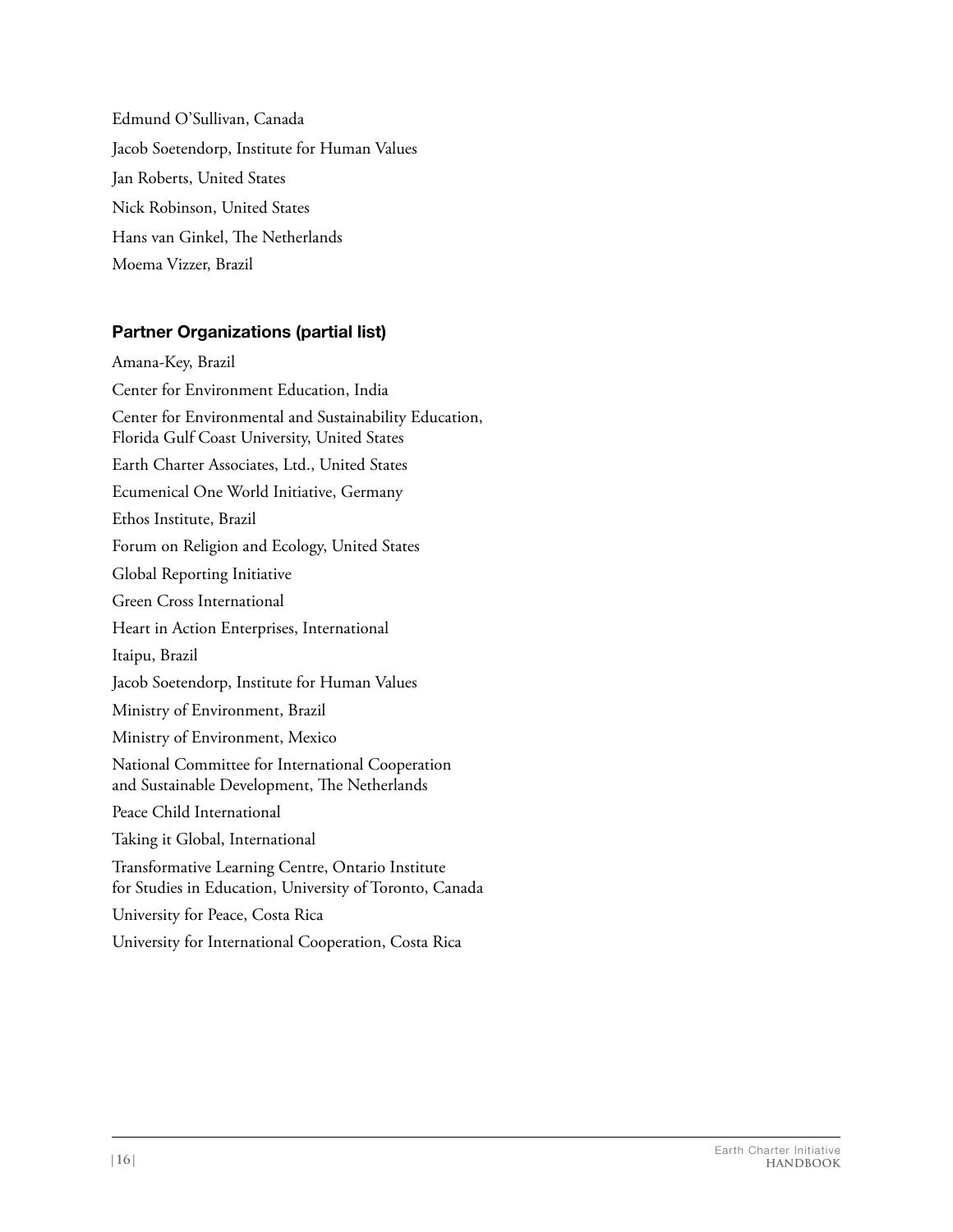

**E**arth Charter International is supported by the contribution of financial resources and various other resources and services by individuals, foundations, government agencies, and other institutions. There are several ways in which financial contributions can be made.

Financial contributions in support of Earth Charter International (ECI) may be made to the Earth Charter Fund in a special Earth Charter bank account managed by the University for Peace in Costa Rica. Financial contributions may also be made to the Earth Charter Fund at *The Philanthropic Collaborative* managed by *Rockefeller Philanthropy Advisors, Inc.* (RPA) based in New York City, USA. RPA is a non profit organization  $(501(c)(3)$  that provides philanthropic, financial and administrative services to individual donors, foundations, and a variety of non-profit organizations. On behalf of Earth Charter International, Earth Charter Associates, Ltd. engages the services of RPA.

Donors to ECI can make contributions to these two Earth Charter funds through the Earth Charter website using a credit card donation system (http://www.earthcharterinaction.org/content/pages/Donate.html).

Donations in support of ECI are used to cover the operating expenses of the ECI Secretariat. The bank records and transfer records of the two accounts in Costa Rica and New York are professionally maintained and are annually audited by an outside professional auditor.

The financial management of ECI is overseen by the ECI Council. The ECI Council approves an annual operating Budget for ECI. The ECI Secretariat is responsible for operating within the approved budget, for preparing financial reports and keeping the Council fully informed regarding financial affairs. The ECI Council Resource Mobilization Committee directs ECI fundraising efforts and seeks the contribution of other essential resources.

When making a contribution to the Earth Charter Fund at the University for Peace in Costa Rica in support of ECI, notification should be sent to Mirian Vilela, Executive Director of the ECI Secretariat (donation@ earthcharter.org). The following information should be used for transferring contributions, including electronic cash transfers to Earth Charter International in Costa Rica.

| Name of Bank:           | Banco Nacional de Costa Rica                       |
|-------------------------|----------------------------------------------------|
| <b>Address of Bank:</b> | Avenida Central, Calle 4 y 6, San José, Costa Rica |
| <b>Swift Code:</b>      | <b>BNCRCRSI</b>                                    |
| <b>Account Name:</b>    | University for Peace/Earth Charter                 |
| <b>Account Number:</b>  | 100-02-099-600115-2                                |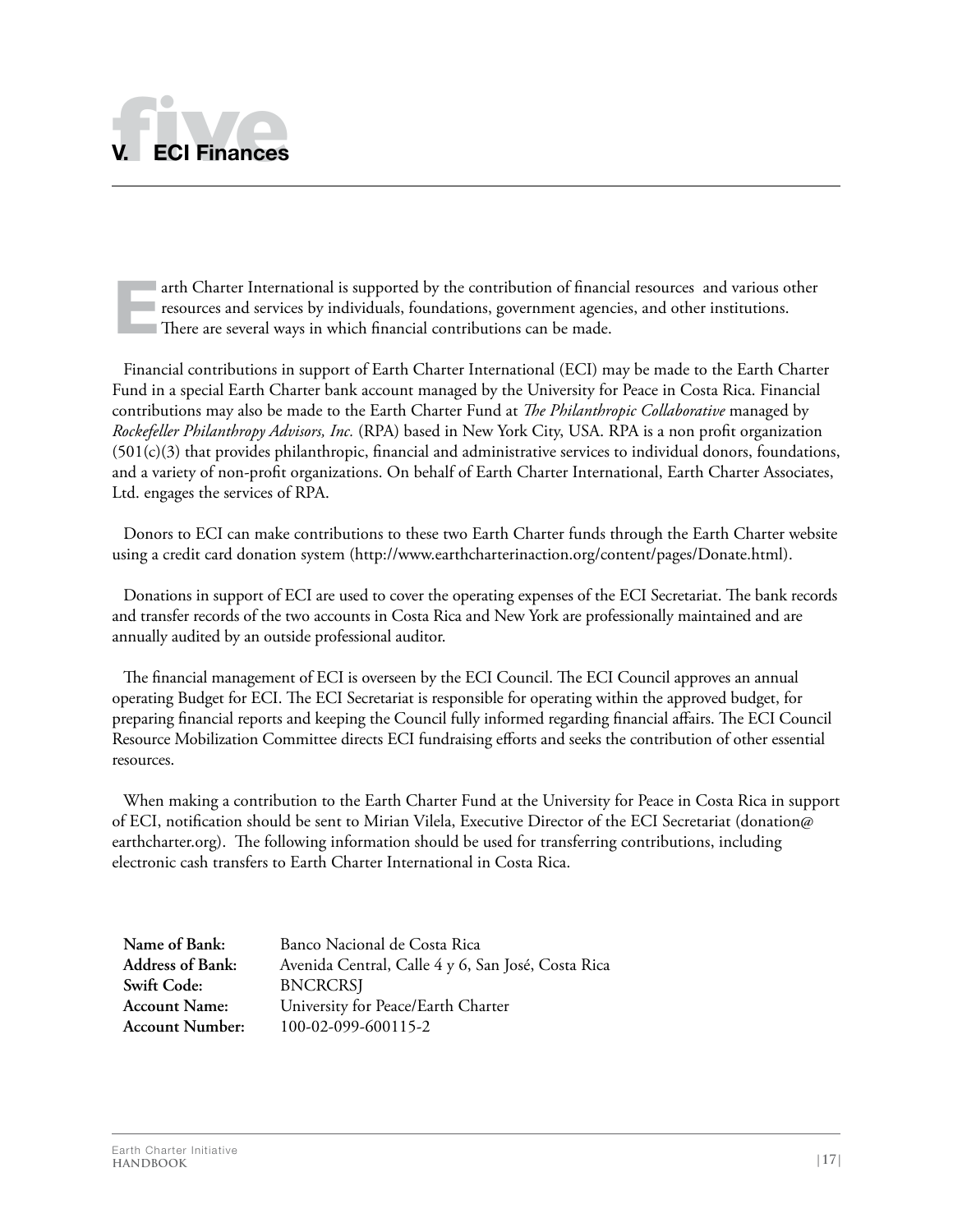Financial contributions to the Earth Charter Fund at RPA can be sent to the following bank account in New York. An e-mail should be sent to Rockefeller Philanthropy Advisors noting the transfer, attention Chris Page: cpage@rpa.com.

| JP Morgan/Chase Private Banking         |
|-----------------------------------------|
| 1211 Avenue of the Americas             |
| New York, NY 10036 - USA                |
| Matthew Ingram, 212/789-5686            |
| 021 000021                              |
| CHASUS33 (for international transfers)  |
| Rockefeller Philanthropy Advisors, Inc. |
| 031-1-144166                            |
|                                         |

#### **2009 Financial Statements** STATEMENT OF INCOME AND EXPENDITURES - 2009

*1 January - 31 December 2009*

| Income                                               | <b>USD</b> | <b>USD</b>   |
|------------------------------------------------------|------------|--------------|
| <b>Foundation Grants</b>                             |            |              |
| Plan Netherlands - General Support                   |            | 32,107       |
| <b>Major Individual Donors</b>                       |            |              |
| Seaward Fund, RPA^                                   | 233,339    |              |
| Ruud Lubbers                                         | 69,639     | 302,978      |
| Affiliates                                           |            |              |
| <b>NCDO</b>                                          |            | 14,657       |
| Small Donors (Less than USD 10,000)                  |            | 6,716        |
| <b>International Agencies</b>                        |            |              |
| European Commission/Brighton University - Restricted |            | 14,422       |
| Return on invested fund/ Interest Income             |            | 423          |
| Other/Miscellaneous                                  |            | $\mathbf{0}$ |
| <b>Total Cash Income</b>                             |            | 371,303      |
| <b>In-Kind Support</b>                               |            |              |
| Amana-Key (O. Motomura)                              |            | 40,000       |
| University for Peace                                 |            | 55,000       |
| <b>NCDO</b>                                          |            | 8,000        |
| <b>Total In-Kind Support</b>                         |            | 103,000      |
| <b>Total Income</b>                                  |            | 474,303      |

^ *The Seaward Fund is a donor-advised fund in The Philanthropic Collaborative managed by Rockefeller Philanthropy Advisors in New York City.*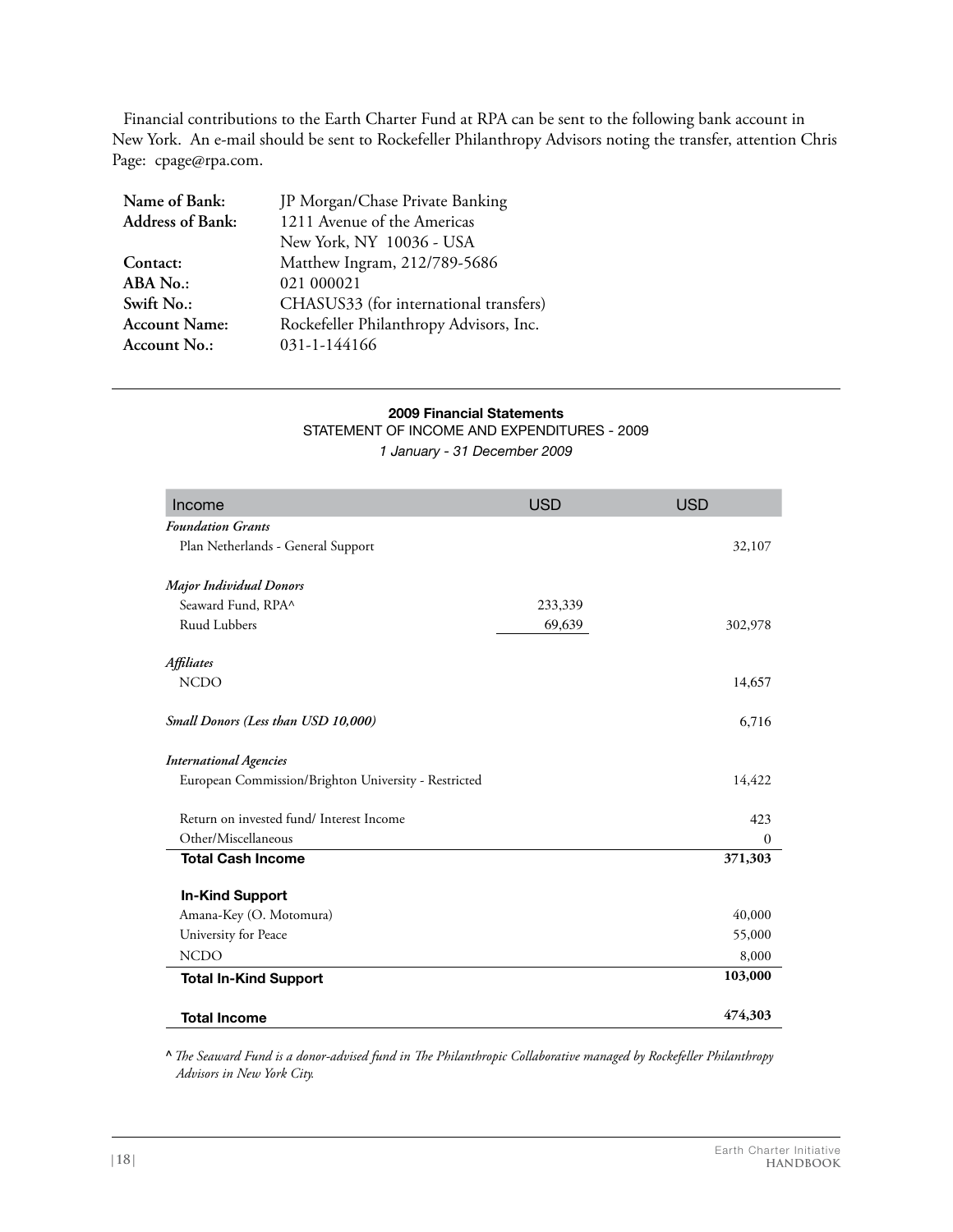| <b>Expenses</b>                                              | <b>USD</b> | <b>USD</b> |
|--------------------------------------------------------------|------------|------------|
|                                                              |            |            |
| Salaries and Professional Services                           |            | 183,732    |
| Strategic, Program, and Communications Consulting Support    |            | 7,229      |
| Youth Program (Restricted Funding)                           |            | 32,352     |
| Religion Program (Restricted Funding)                        |            | 33,721     |
| European Commission/Brighton University (Restricted Funding) |            | 14,422     |
| RBF - Education Resource - Program Development               |            | 684        |
| Telecommunications & Internet                                |            | 10,964     |
| <b>Translation Services</b>                                  |            | 5,987      |
| Travel                                                       |            | 13,641     |
| Council of Trustees Expenses (Travel and Meeting Costs)      |            | 8,970      |
| Events and Meetings                                          |            | 4,435      |
| Office (Rent, Equipment, Security, and Expenses)             |            | 5,668      |
| <b>Publications Development</b>                              |            | 120        |
| Printing and Postage                                         |            | 8,799      |
| Financial Expenses                                           |            | 284        |
| Miscellaneous                                                |            | 6,564      |
| Financial Consultant, ECA                                    |            | 5,000      |
| Legal Expenses, ECA                                          |            | 30,177     |
| Fund Management Expenses, ECA & RPA                          |            | 4,398      |
| <b>Total Cash Expenses</b>                                   |            | 377,147    |
| <b>In-Kind Services</b>                                      |            |            |
| Website Technical Support                                    |            | 15,000     |
| <b>ECI Council Meeting Expenses</b>                          |            | 12,000     |
| TV Video Spot                                                |            | 13,000     |
| Office Space, HR & Financial Services                        |            | 49,000     |
| Computer Support                                             |            | 6,000      |
| Climate Change Video, EC+10 Logo & Communication             |            | 8,000      |
| <b>Total In-Kind Services</b>                                |            | 103,000    |
| <b>Total Expenses</b>                                        |            | 480,147    |
| <b>SURPLUS / DEFICIT</b>                                     |            | $-5,844$   |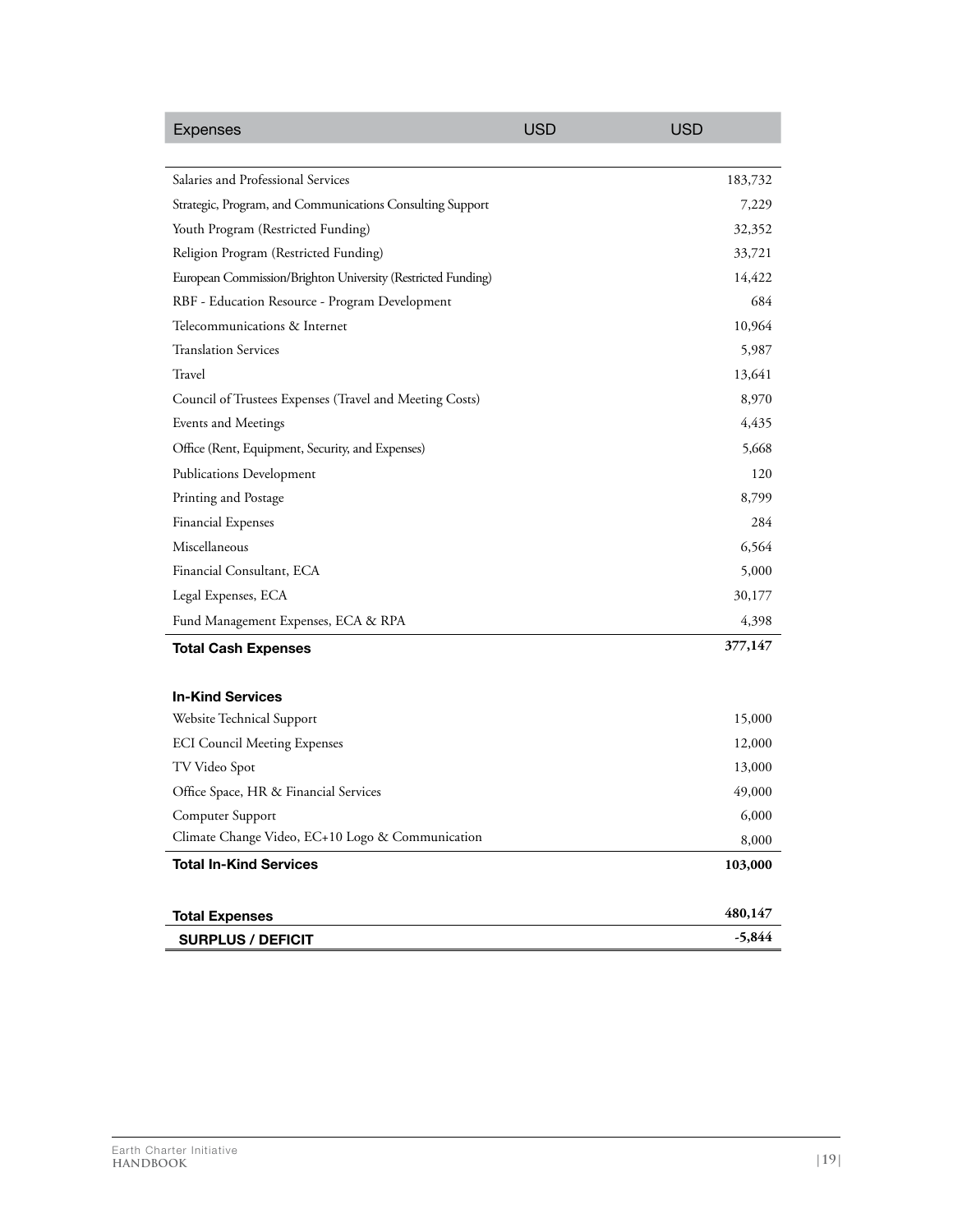#### **Earth Charter International**

#### STATEMENT OF FUND BALANCES

*As of December 31, 2009* 

| Assets:                                        |          | USD |                      |
|------------------------------------------------|----------|-----|----------------------|
| RPA / Earth Charter Fund Balance               |          |     | \$57,724             |
| UPEACE / Earth Charter Account Balance         |          |     | \$30,613<br>\$88,337 |
| Liabilities:                                   |          |     |                      |
| 2009 Outstanding Legal Bills                   | 1,571    |     |                      |
| Net available assets                           | \$86,766 |     |                      |
| <b>Restricted &amp; Unrestricted Balances:</b> |          |     |                      |
| General Fund                                   | \$86,766 |     |                      |

#### **2010 Budget**

The ECI Secretariat conducts a highly efficient operation with a small staff of five members and a very tight budget. The relatively small budget for the Secretariat is not an accurate indicator of the extent of ECI activity. In addition to the international outreach of the Secretariat staff itself, many ECI Council members and other Earth Charter supporters, including affiliates and partner organizations, contribute a great deal of time and a variety of office services in support of the work of ECI. This network of support constitutes in effect an extended Secretariat.

All legal and financial issues pertaining to staff contracts and payments for staff and services are handled administratively by the Human Resources and Finance Departments at the University for Peace. In this regard, the ECI Secretariat follows the administrative procedures of UPEACE. UPEACE contributes these and other services in support of ECI.

| Earth Charter International Budget for 2010 in US\$     |         |  |
|---------------------------------------------------------|---------|--|
| Description                                             | Total   |  |
| Salaries, Professional Services and Related Expenses    | 210,639 |  |
| Employment Related Insurance                            | 24,000  |  |
| Strategic, Program, and Communications Consulting       | 30,000  |  |
| Office Construction (Restricted Funding)                | 44,300  |  |
| Telecommunications & Internet Support                   | 20,000  |  |
| Translation Services                                    | 10,000  |  |
| Travel                                                  | 25,000  |  |
| Council of Trustees Expenses (Travel and Meeting Costs) | 35,000  |  |
| Events and Meetings                                     | 45,000  |  |
| Office (Rent, Equipment, Security, and Expenses)        | 8,500   |  |
| Printing and Postage                                    | 15,000  |  |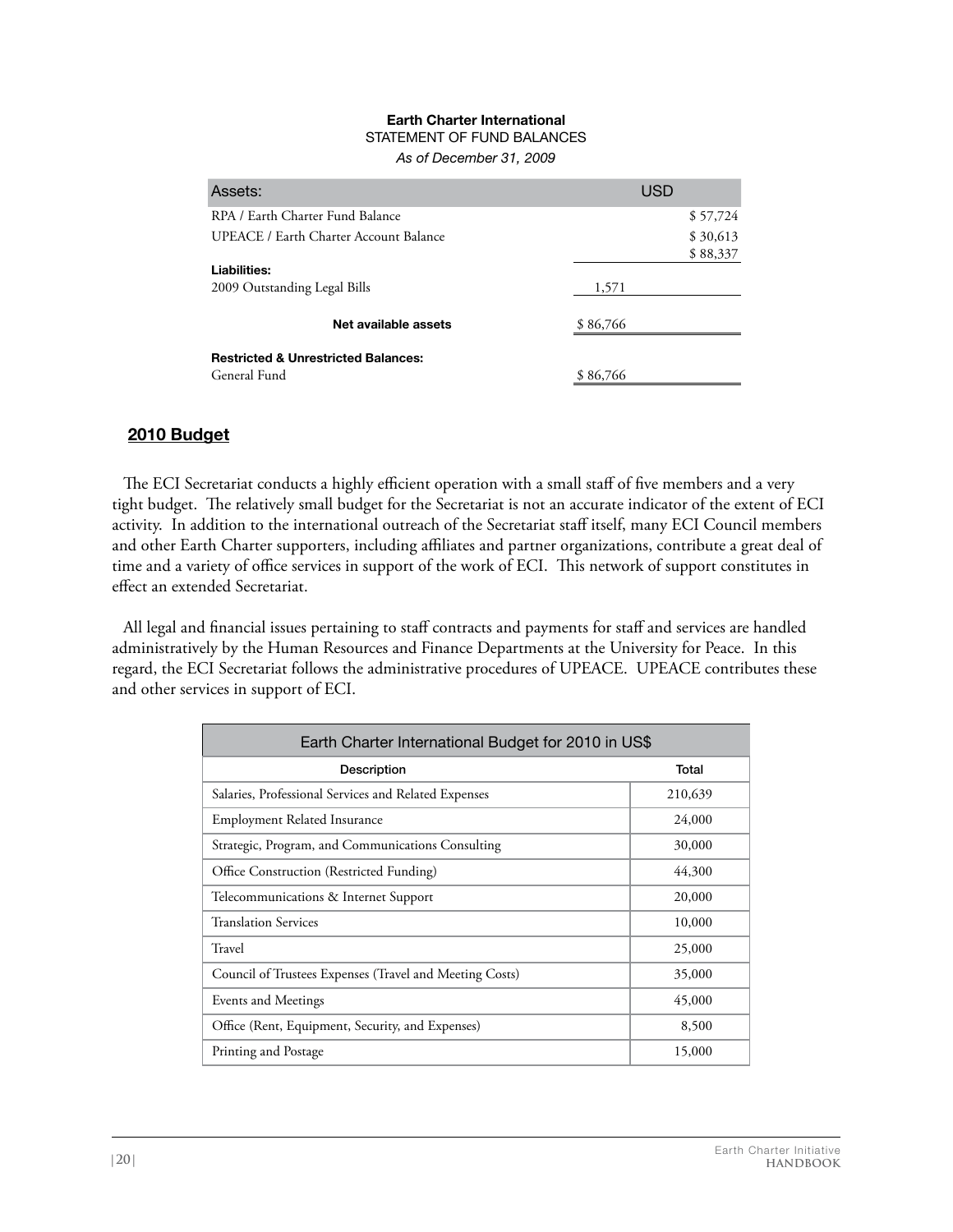| Earth Charter International Budget for 2010 in US\$ |              |  |
|-----------------------------------------------------|--------------|--|
| Description                                         | Total        |  |
| <b>Financial Expenses</b>                           | 600          |  |
| Miscellaneous                                       | 6,000        |  |
| Religion Program (Completed 2009)                   | $\mathbf{0}$ |  |
| Earth Charter Associates Expenses                   | 5,000        |  |
| Legal Expenses, ECA & ECI                           | 5,000        |  |
| Fund Management Expenses, RPA                       | $\Omega$     |  |
|                                                     |              |  |
| <b>Total Cash Expenses</b>                          | 484,039      |  |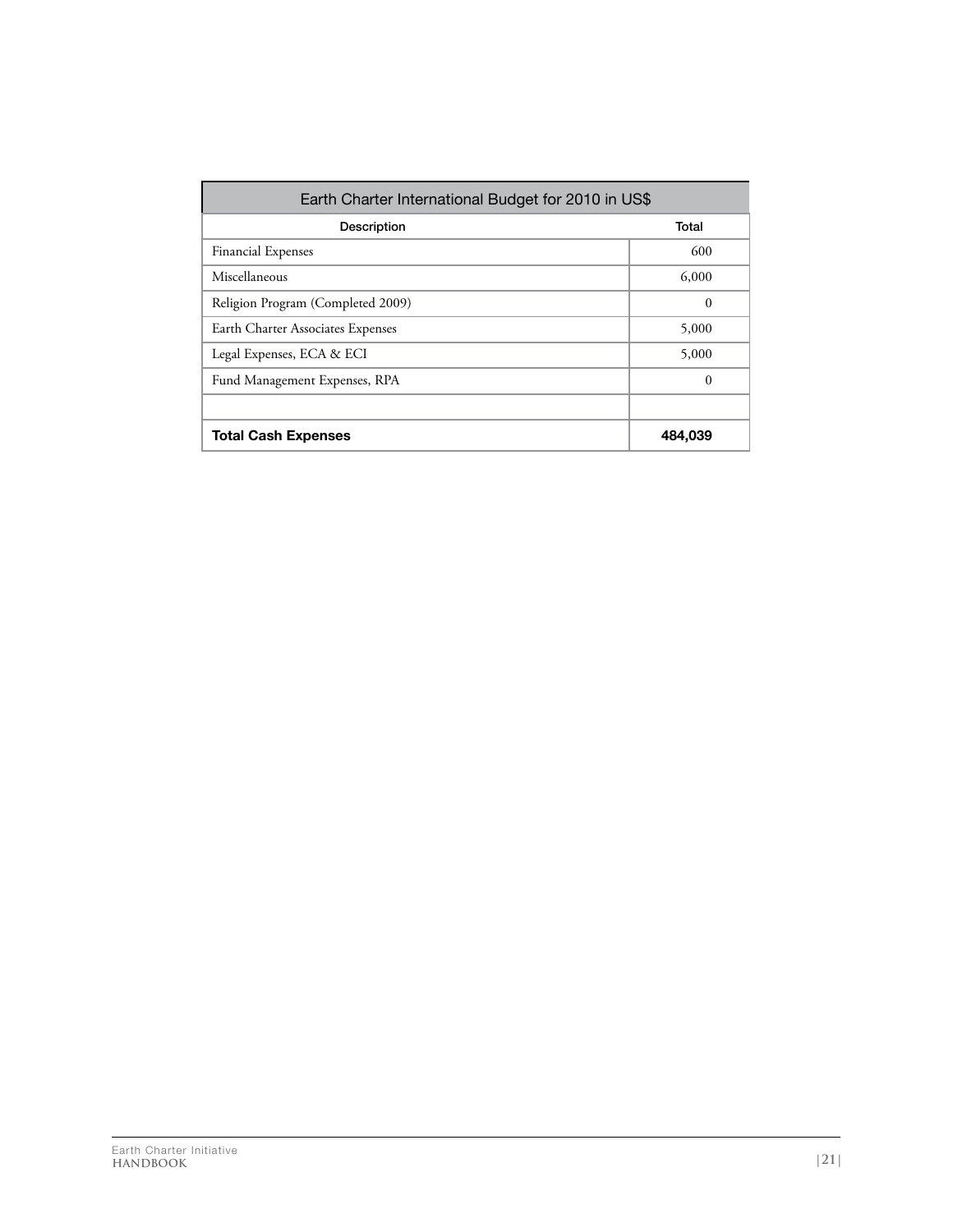#### **Decentralized Empowerment**

"Decentralized Empowerment for Scaling Up" is the short name given to a set of policy directives and decisions originally taken at the Third Meeting of the ECI Council held in 2007. The purpose of the strategy is to enable the massive expansion of the Earth Charter Initiative without having to grow the central administration, and to allow for a vast number of self-organizing, independent efforts to multiply and grow.

In support of this new strategy, the following documents have been prepared and posted on the ECI website:

- Action Guidelines for Decentralized Expansion of the Earth Charter Initiative
- How You Can Participate

Following these guidelines, any person, small group, organization, or community can make use of the Earth Charter and put it to work in appropriate ways commensurate with their capacities and opportunities.

ECI's central administration maintains the website and the various registration mechanisms, but attempts to reduce to a minimum the amount of administrative work associated with this strategy.

#### **Action Guidelines for Decentralized Expansion of the Earth Charter Initiative**

#### *Introduction*

Earth Charter International (ECI) encourages everyone inspired by the Earth Charter to contribute to the goals of the Earth Charter Initiative. Your active participation and support are needed. In this connection, ECI is in the process of scaling-up the Initiative worldwide by promoting decentralized activity and the empowerment of individuals, small groups, organizations and communities.

As ECI pursues this strategy, it will continue to promote the Earth Charter through various formal international processes and a limited number of projects. However, this strategy is necessary because the Earth Charter International secretariat is only able to organize and direct a small portion of the wide range of actions needed to implement the Earth Charter vision.

The Action Guidelines presented below are a resource designed to help people conduct Earth Charter related activities in ways that are in harmony with the values and principles of the Earth Charter.

The purpose of the Action Guidelines is also to ensure a certain measure of consistency in how decentralized actions on behalf of the Earth Charter are carried out. Think of the Guidelines as a kind of virtual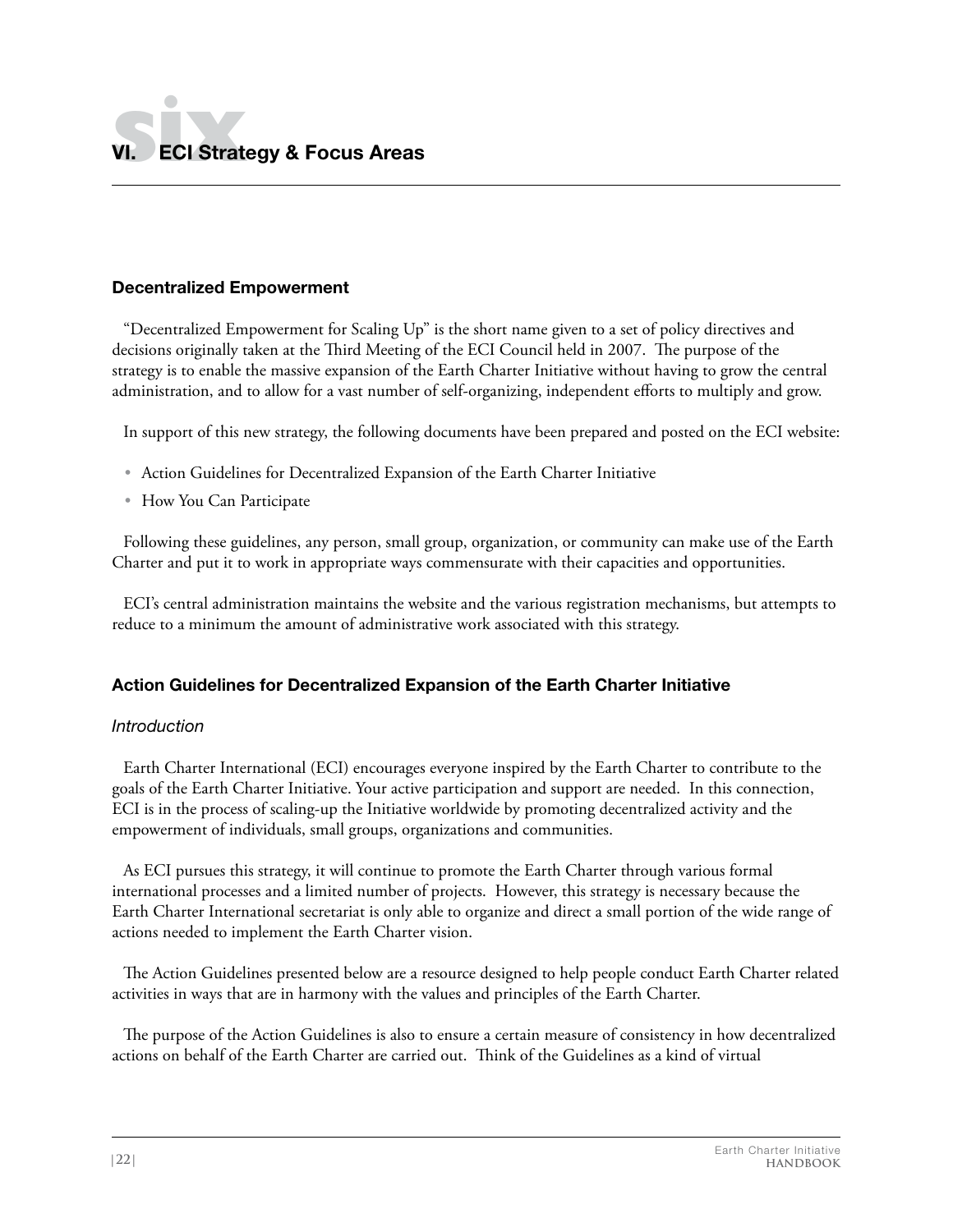coordinating mechanism for the Earth Charter Initiative as it prepares for a rapid decentralized expansion that could involve the actions of many millions of people worldwide.

The Action Guidelines are addressed first and foremost to individuals. The full implementation of many principles in the Earth Charter will require action on the part of governments, corporations, and other organizations. However, the commitment of individuals is the ultimate source of leadership and change for a better world and the contributions of all people in all sectors is essential.

The Action Guidelines are not fixed and final. The Earth Charter International Council will periodically review them in the light of lessons learned from efforts to apply the Earth Charter in different regions and sectors. The Council welcomes any comments and suggestions you may have regarding them.

# **The Action Guidelines**

- **1.** *Start with the Earth Charter.* Let the Earth Charter be your basic guide when you are planning and undertaking activities to make the Earth Charter vision a reality.
- **2.** *Be a Living Example.* Strive to be a living example of the spirit of the Earth Charter in your day-to-day life – at home, in the work place, and in your community.
- **3.** *Empower Yourself.* Act boldly, and trust that you can make a difference as an individual and that your activities will catalyze the efforts of many others.
- **4.** *Cooperate, Cooperate.* Create the power to affect change by building partnerships and collaborating with others, and seek win/win solutions.
- **5.** *Empower Others.* Share power by being inclusive and providing others with opportunities to strengthen their capacities for problem solving, decision-making, and leadership, unleashing human creativity.
- **6.** *Promote Respect and Understanding.* Endeavor to build relationships of mutual respect and trust among individuals and groups from diverse cultures and communities, and resolve differences through dialogue in a way that produces learning and growth.
- **7.** *Facilitate Self-Organization.* Facilitate the spread of initiatives inspired by the Earth Charter without trying to control them, counting on the capacity of human groups with a clear ethical purpose to selforganize and achieve positive outcomes.
- **8.** *Focus on Root Causes.* Focus thought and action on the root causes of the major problems and challenges facing humanity, and do not let the pressures of existing unsustainable systems and practices deter you from action.
- **9.** *Be Committed Yet Flexible.* Be unwavering in your commitment to fundamental principles and ensure that the means adopted to achieve your goals are consistent with Earth Charter values, but always be flexible and innovative in selecting means and methods as circumstances change.
- **10.** *Be Resourceful.* Do not let your thinking and acting be restricted by dependence on money; use your imagination and be resourceful in making things happen.
- **11.** *Use Technology Wisely.* Be mindful that large numbers of people do not have access to advanced technology, and when constructing technological solutions to problems ensure that they are appropriate.
- **12.** *Protect the Integrity of the Charter.* When presenting, quoting from, or translating the Earth Charter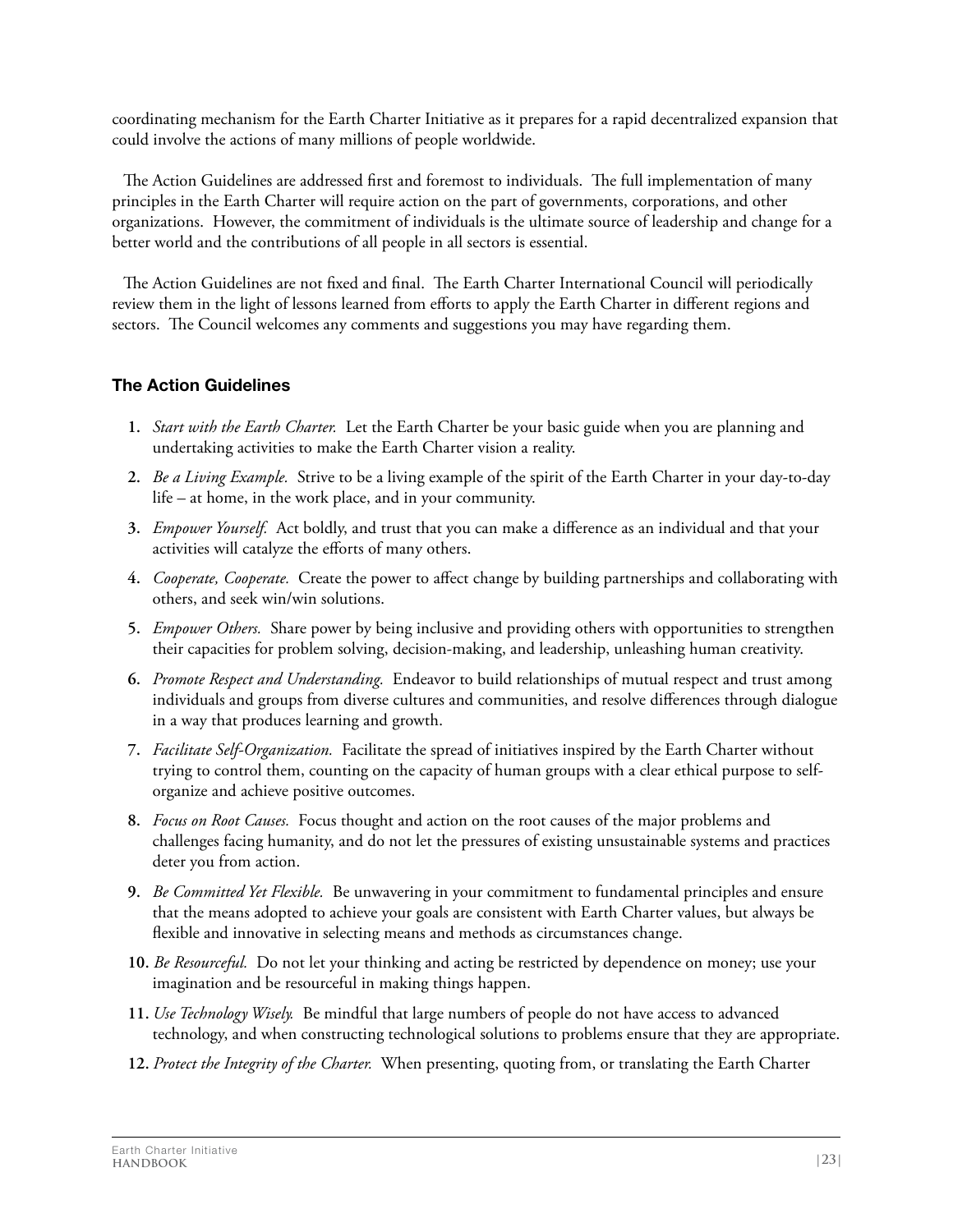be faithful to the words and spirit of the original text, and link the Charter only with organizations, products and events that are consistent with its values and vision.

# **How you can participate in the Earth Charter Initiative**

- **1.** Disseminate the Earth Charter and raise awareness about it among your friends and in your local community.
- **2.** Endorse the Earth Charter and encourage the organizations to which you belong and your local and national governments to use and endorse the Earth Charter.
- **3.** Start an Earth Charter study group and explore how to use the Earth Charter and apply its principles in your home, work place, and local community.
- **4.** Start a small, independent action group for advancing the Earth Charter's mission and goals. Earth Charter action groups are encouraged to be entrepreneurial, imaginative and creative in developing and implementing their own strategies. Action groups should be action orientated. Two or three people can together create an action group. Consider focusing the initial efforts of your action group in a specified area such as the arts, business, education, the media, religion or government. An action group should concentrate its efforts working within a specific organization, institution, or community where the members of the group have good connections and are able to easily engage others with the Earth Charter. Action groups should endeavor to inspire others to form additional action groups. Over time an action group may want to expand its own network and also build connections with other Earth Charter groups and activities.
- **5.** Help the work of one of the Earth Charter Initiative focus areas Education; Business; Communications and Media; Religion, Spirituality and Ethics; Youth and United Nations and Global Governance.
- **6.** Collaborate with Earth Charter Partners and Affiliates and with other organizations that have endorsed the Earth Charter in your region.
- **7.** Make financial contributions or provide other resources and needed services in support of Earth Charter International and other Earth Charter projects.
- **8.** Consult and follow the Action Guidelines for Decentralized Expansion of the Earth Charter Initiative, which may be found on the Earth Charter website.

 There are many ways to use the Earth Charter in schools, businesses, governments, NGOs, conferences, and public events. For example, it can be used as:

- an educational tool for developing understanding of the critical challenges and choices facing humanity and the meaning of a sustainable way of living.
- a call to action and an ethical guide to a sustainable way of life that can inspire commitment, cooperation, and change.
- a values framework to guide governments at all levels in the design of policies and strategies for building a just, sustainable and peaceful world.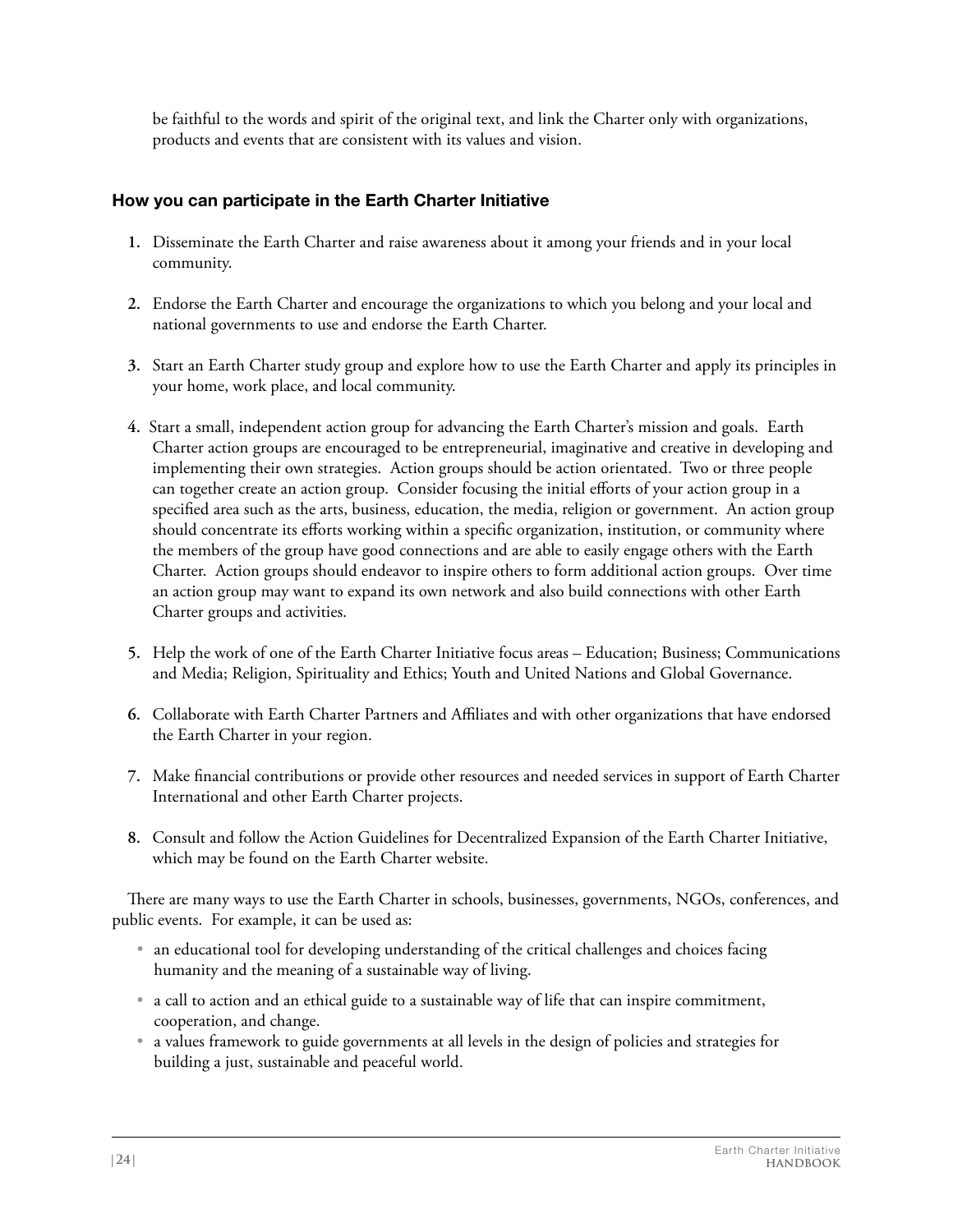- a comprehensive framework for defining corporate social and ecological responsibility and formulating related mission statements and professional codes of conduct.
- a catalyst for multi-sectoral, cross-cultural and interreligious dialogue on common goals, shared values and global ethics.
- a soft law document that provides an ethical foundation for the on-going development of environmental and sustainable development law.
- an instrument for assessing progress toward the goal of sustainability.

# **Earth Charter Initiative Focus Areas – A Brief Overview**

As part of a new long range plan that is based on the principle of decentralized empowerment and is designed to rapidly expand Earth Charter activities around the world, the Earth Charter International (ECI) Council approved in its May 2008 annual meeting, the creation of six focus areas, some of which function with independent task forces mainly. Each of these independent task forces is committed to promoting special projects, developing a network of activists, and catalyzing the creation of a number of independent, volunteer action groups in one of the following focus areas:

Business Education Communications and Media Religion, Spirituality and Ethics United Nations and Global Governance Youth

These six focus areas were chosen because they provide significant opportunities for using the Earth Charter strategically to advance the transition to sustainable ways of living. In most of these six areas, there are already a number of promising activities and projects on which the task forces can build. In all these areas there is also the potential for interest in the Earth Charter to spread quite spontaneously or organically beyond the initial catalyzing effect of the task forces. ECI also encourages the creation of independent task forces and action groups in other areas of professional and cultural activity such as the arts, sciences, and different spheres of government.

The six task forces created in 2008 have been designed to operate as volunteer networks that will lead to independent initiatives. They have been conceptualized by the ECI Council and launched by various ECI Council members. The ECI Council periodically reviews the progress and work of each task force. However, the ECI Council and the ECI Secretariat do not direct, manage nor fund the work of these task forces. The Secretariat provides some basic services in support of their work. The Secretariat may also play a role in advancing the work of some task forces when it has the expertise and resources to be helpful as in the cases, for example, of education and youth where the Secretariat plays an active leading role. It is expected that the task force leadership teams include many individuals who are not members of the ECI Council, and that other organizations provide services for the task forces, thereby giving further effect to the concept of an "extended secretariat".

Earth Charter International has a keen interest in youth participation and thus intergenerational partnership is a highly encouraged approach in each focus area. Therefore each focus area is expected to involve youth as much as possible , given that this will strengthen intergenerational equity, communication and learning between different generations.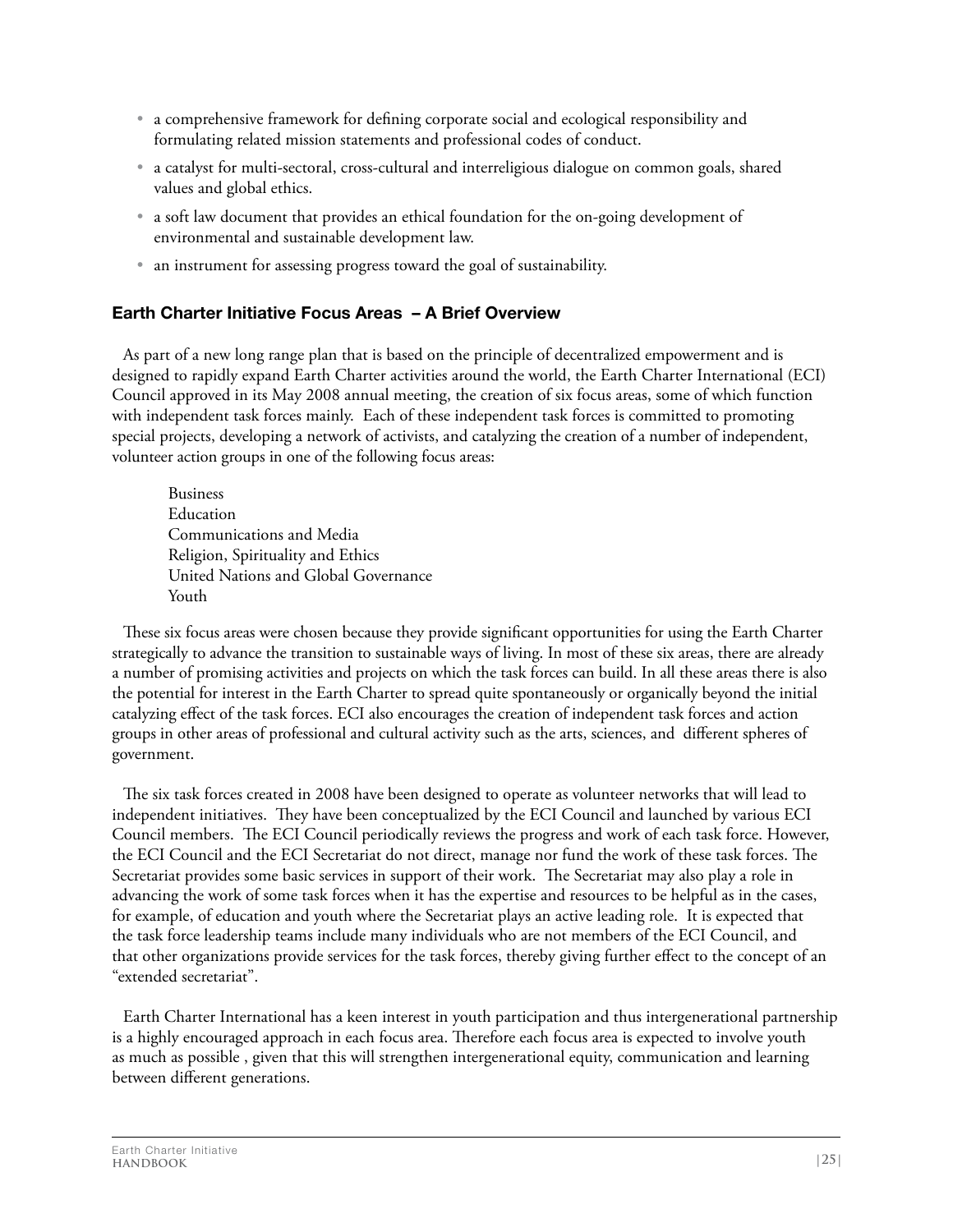The decentralized empowerment strategy, which includes establishment of these independent task forces and the encouragement of self-directed action groups, is based on recognition that the Earth Charter Initiative is a network and not a formally incorporated non-governmental organization (NGO). It is not possible for the Earth Charter Initiative to expand its influence around the world and realize its mission if it is conceived as a conventional organization where all activities are directed and controlled by one organization, the ECI Secretariat. Given the Earth Charter's mission it would be impossible for even a large NGO to oversee the activities of the global Earth Charter Initiative and the cost and complexity of attempting such an undertaking would be extraordinary. It would be an impossible task and an unwise plan.

In actuality the Earth Charter Initiative has developed as a network of thousands of individuals and organizations that sometimes collaborate and often act independently. The ECI Council establishes policies and strategies for the ECI Secretariat and these policies and strategies also provide some guidance for the larger network that forms the Earth Charter Initiative. The small Secretariat provides a limited number of core services such as management of the international website and preparation of basic materials and resources. The offices of a number of ECI Council members already support and assist the Secretariat and constitute an extended Secretariat office in different regions of the world.

The leadership of each task force is envisioned to be a team of approximately two to ten individuals. The purpose of each task force is to catalyze new Earth Charter activity and to promote a dramatic expansion of the Earth Charter network, including the formation of hundreds of small action groups. Each task force begins its work by clarifying the distinctive contribution the Earth Charter can make in its area and the niche that the Earth Charter can appropriately fill. It is also necessary to develop a plan of action with short and long range goals and strategies for achieving these goals. The task force then enlists the volunteer leadership and support needed to implement its plans and must mobilize the necessary resources. Each task force becomes its own network of Earth Charter ambassadors and activists.

As part of the new long range plan, the ECI Council in 2008 also approved two other projects that involve improving the current worldwide web platform of the Earth Charter Initiative and preparing the communications materials, including books, brochures, and films, required to support expansion of the Initiative in the areas on which the task forces are focused. The Secretariat assists with these two projects. The worldwide web platform involves establishing local websites throughout the world in the appropriate languages. By 2010, 42 national websites in local languages had been created by the Secretariat. These local websites are equipped with the same basic information about the Earth Charter and the Initiative, and they are set up in such a way that further information relevant to the local situation can be added.

#### **Business**

Recognizing the need for new collaborative forms of governance, the Earth Charter states: "A partnership of government, civil society, and business is essential for effective governance" (The Way Forward). In accord with this principle, ECI has adopted a strategy for engaging businesses in the Earth Charter Initiative. In 2007 and 2008 the ECI Council developed and adopted guidelines for the engagement of businesses with the Earth Charter Initiative. (See Chapter VII) In addition, in 2008 a Business Task Force was created to take the lead in implementing the strategy for this focus area. The ECI Secretariat provides limited assistance. It encourages businesses to endorse and use the Earth Charter, and it provides some resources that businesses may find useful. However, the Secretariat staff does not have the primary responsibility for implementing this initiative, and it does not monitor the participation of individual businesses.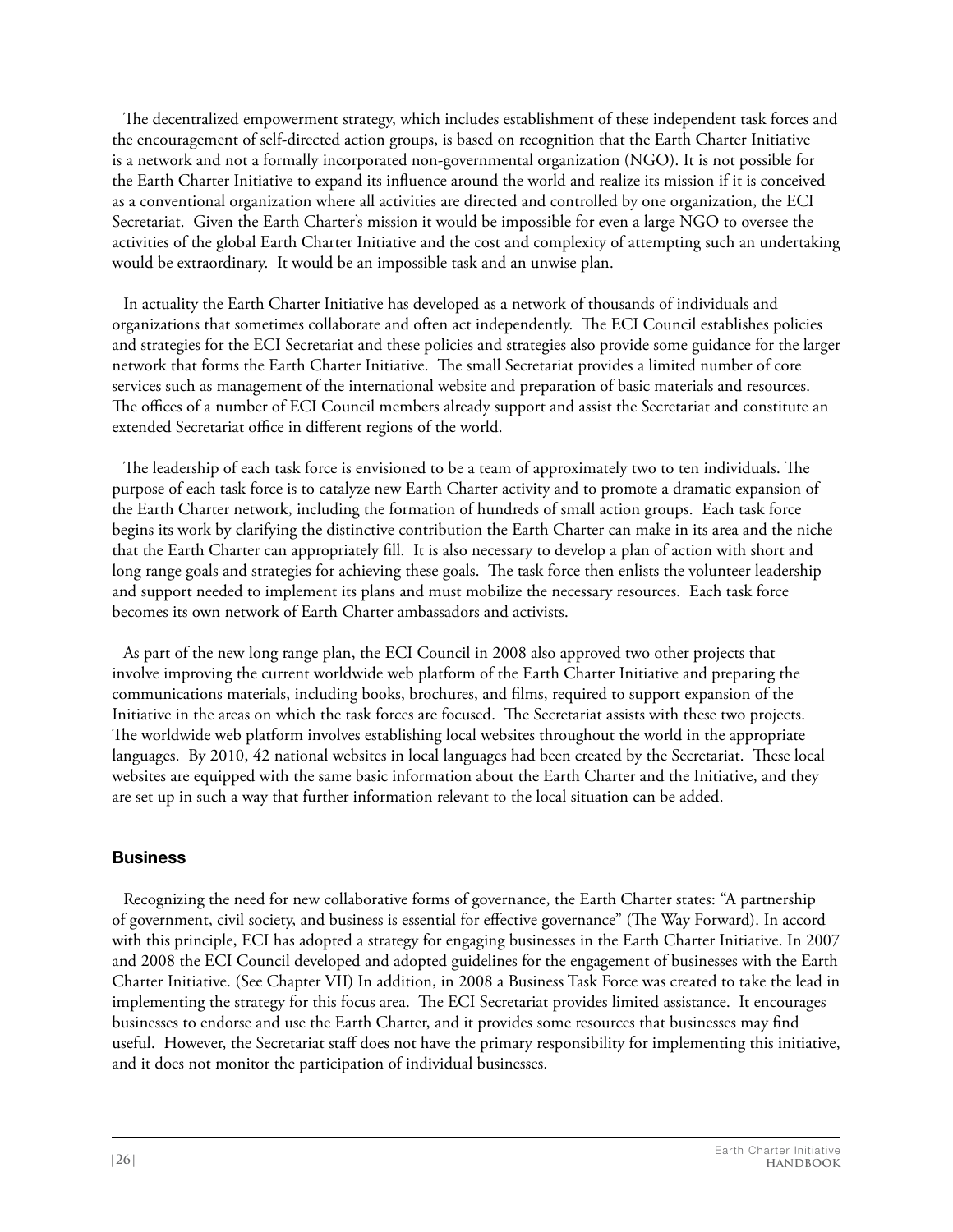A major part of the ECI strategy for engaging business involves working in partnership with business leaders and building alliances with business related initiatives, such as the UN Global Compact and the Global Reporting Initiative (GRI). In the context of these alliances, business leaders are invited to use the Earth Charter as a common ethical framework in their dialogue with civil society actors and other stakeholders. Businesses that support the Earth Charter, but do not yet participate in GRI are encouraged to do so.

After extensive research and dialogue, ECI, in cooperation with the Dutch National Committee for International Cooperation and Sustainable Development (NCDO), has developed a Guidance Paper that responds to questions about how the Earth Charter relates to other leading global initiatives such as the UN Global Compact and the Global Reporting Initiative (GRI). This paper is designed to help Earth Charter users and those using the GRI and Global Compact to understand the synergies and complementary strengths of these three initiatives. It endeavors to explain how businesses can integrate the Earth Charter into the reporting processes organized by GRI and other similar efforts. ECI places special emphasis in its work with businesses on the value of adopting GRI guidelines. An alliance with GRI has been developed along these lines.

The ECI encourages all businesses to use the Earth Charter in one or more of the following ways:

*Engage* employees with the Earth Charter for the purpose of learning, training, and inspiration.

*Assess* the activities of the business in the light of Earth Charter values and principles, using the Global Reporting Initiative's Guidelines.

*Incorporate* Earth Charter values and principles in the business mission statement and its core operations with the goal of developing a more socially and ecologically responsible business.

ECI will not attempt to create a special administrative staff for this focus area, nor will it monitor individual business participation. Instead, ECI will develop resources that will be made available via the website, and encourage businesses to participate in this focus area by endorsing the Earth Charter, making use of the resources, and taking actions of the kind described above.

A task force to help implement the Earth Charter strategy in the field of business is being put in place. See the Principles for Engaging Business in the Earth Charter Initiative in Section VII.

For more information about the current work of this Task Force contact: Alide Roerink NCDO, The Netherlands Email: e.charter@ncdo.nl

Oscar Motomura Amana key, Brazil Email: motomura@amana-key.com.br

# **Education**

Education is fundamental to the mission of Earth Charter Initiative and ECI has, therefore, created the Earth Charter Center for Education for Sustainable Development at the University for Peace in Costa Rica.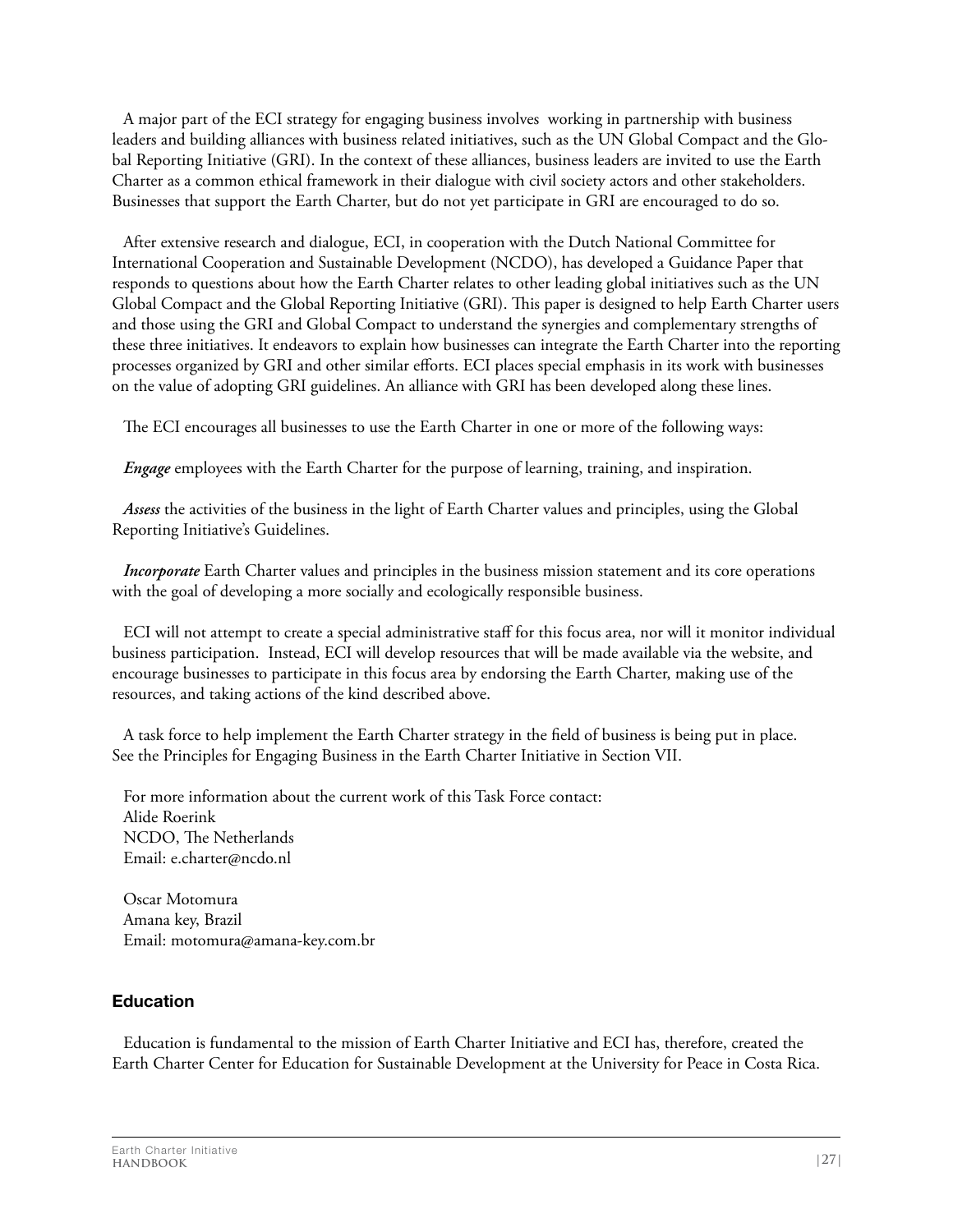The Center's mission is to promote the use of the Earth Charter in schools, colleges, universities, business activities, and non-formal education programmes throughout the world and to contribute to education for a sustainable way of life. A task force has been put in place to help implement the education strategy, and it works in close collaboration with the Center.

The Center pursues the following strategies:

- **1.** Outreach to educators via education networks.
- **2.** Promotion of formal institutional adoption and implementation of Education for Sustainable Development, with the Earth Charter as primary reference document.
- **3.** Development of courses and materials to be disseminated through education and environment ministries and key strategic partnerships.
- **4.** Coordination and support of a network of organizations and individuals using the Earth Charter as an educational tool.
- **5.** Research and evaluation of the uses of the Earth Charter in education, training and public awareness.

The Center is an active partner of UNESCO in supporting the UN Decade of Education for Sustainable Development, and the UNESCO Education Sector recently published a book prepared by the Center entitled *Good practices using the Earth Charter.*

The two volumen *Encyclopedia of Environmental Ethics and Philosopy* (Macmillan Reference USA, 2009) recognizes the Earth Charter as one of the ten "Primary Sources" for this whole field of research, writing and teaching. In short, the Earth Charter is well established as a primary reference document for scholars, working in the field of environmental ethics and philosophy.

For more information about the current work of this Task Force contact: Rick Clugston Forum on Religion and Ecology, USA Email: rmclugston@aol.com

Mirian Vilela Earth Charter International Secretariat, Costa Rica Email: info@earthcharter.org

# **Communications and Media**

A Communications and Media Task Force was created in 2009 and has adopted the following mission statement and action plan.

Mission: Through a global communications campaign touch hearts and move minds around the world, inspiring people individually and collectively to transform their way of thinking, becoming living examples of the Earth Charter, reflecting and acting for all - humanity, life and Earth.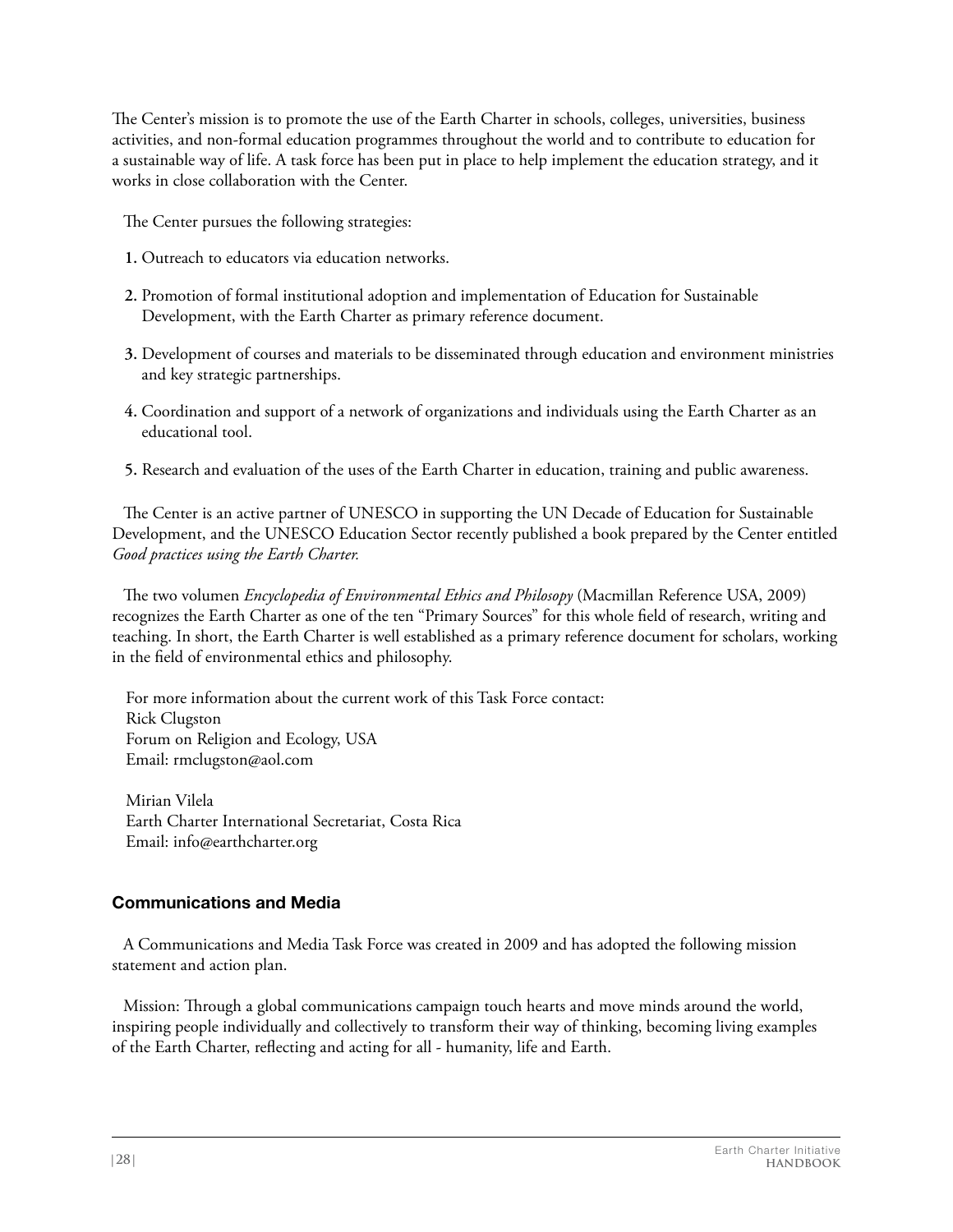The task force envisions global alliances being formed with the most powerful media organizations and these organizations working collaboratively with the task force to help promote the rapid, worldwide adoption of Earth Charter values leading to establishment of an urgently needed ethical foundation for the emerging global community.

The major goal of the Communications and Media Task Force is to help implement the ECI Council's first goal: To raise awareness worldwide of the Earth Charter and to promote understanding of its inclusive ethical vision. In accord with the goal, the objectives of the task force are:

- 1. To introduce the Earth Charter to millions of people in different cultures and nations and in all parts of society.
- 2. To raise awareness of the urgent need for a shared ethical framework that can guide humanity in addressing the critical environmental and social challenges it faces in the 21<sup>st</sup> Century.
- 3. To inspire a transformation of values and attitudes at all levels of society and from the youngest to the most influential decision makers.
- 4. To motivate people to take positive action that contributes to the building of a just, sustainable and peaceful global community.

For more information about the current work of this Task Force contact: Fernanda Baumhardt ECI Communications Task Force, Brazil Email: fernanda.baumhardt@mac.com

Alide Roerink NCDO, The Netherlands Email: e.charter@ncdo.nl

#### **Religion, Spirituality and Ethics**

In early 2009, as part of the ECI decentralization strategy, a task force on Religion, Spirituality and Ethics was formed. This task force aims to engage a broad range of individuals, institutions, and organizations concerned with religion, spirituality and ethics, to use the Earth Charter in their efforts toward creating a just, peaceful, and sustainable future for the Earth Community.

In particular, the task force is reaching out to:

- 1) Leaders of religious institutions and communities
- 2) Scholars and theologians of the world's religions as well as ethicists
- 3) Individuals and organizations interested in linking religion, spirituality, and ethics to issues of sustainability

The task force is developing a set of resources for religious, spiritual and ethical groups that have endorsed the Earth Charter.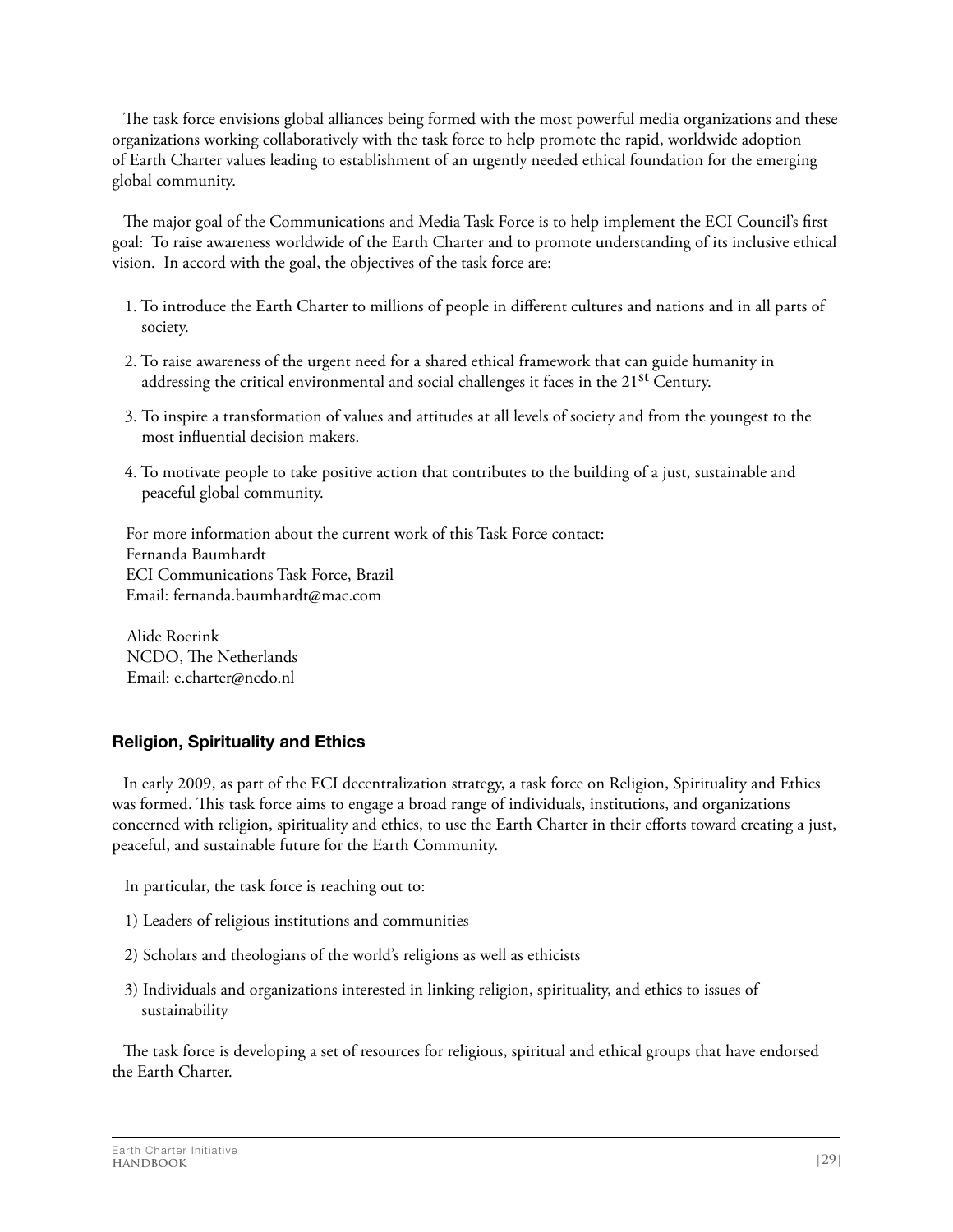This task force is led and supported by the following individuals and their respective organization:

Mary Evelyn Tucker Forum on Religion and Ecology Yale University, New Haven, Ct., USA, http://fore.research.yale.edu/religion/

Rabbi Awraham Soetendorp, Jacob Soetendorp Institute for Human Values The Hague, The Netherlands, www.soetendorpinstitute.org

The Task Force Action Plan can be found on the Earth Charter website. For more information about the current work of this task force contact:

Rick Clugston, PhD Earth Charter coordinator Forum on Religion and Ecology Email: rmclugston@aol.com

Michael C. Slaby, M.A. Earth Charter Program Coordinator Jacob Soetendorp Institute for Human Values Email: mslaby@soetendorp.org

#### **United Nations and Global Governance**

The purpose of ECI activity in this focus area is to achieve recognition of the Earth Charter by the United Nations General Assembly and to demonstrate the relevance of the Earth Charter's values and principles to global governance. For that a United Nations Task Force was created in 2008 and has adopted three strategic objectives:

- **1.** Climate Change Project—to promote use of the Earth Charter's ethical framework in the international climate change negotiations on a post-Kyoto Agreement.
- **2.** Endorsement by UN Agencies—to seek recognition and use of the Earth Charter by UNESCO, UNEP, UNDP, and the UN regional economic commissions.
- **3**. UDHR Project—to further collaboration between the Earth Charter Initiative and the Universal Declaration of Human Rights.

For more information about the current work of this task force contact: Brendan Mackey ECI Council Co-Chair and Professor at Australia National University

Mirian Vilela Earth Charter International Secretariat, Costa Rica Email: info@earthcharter.org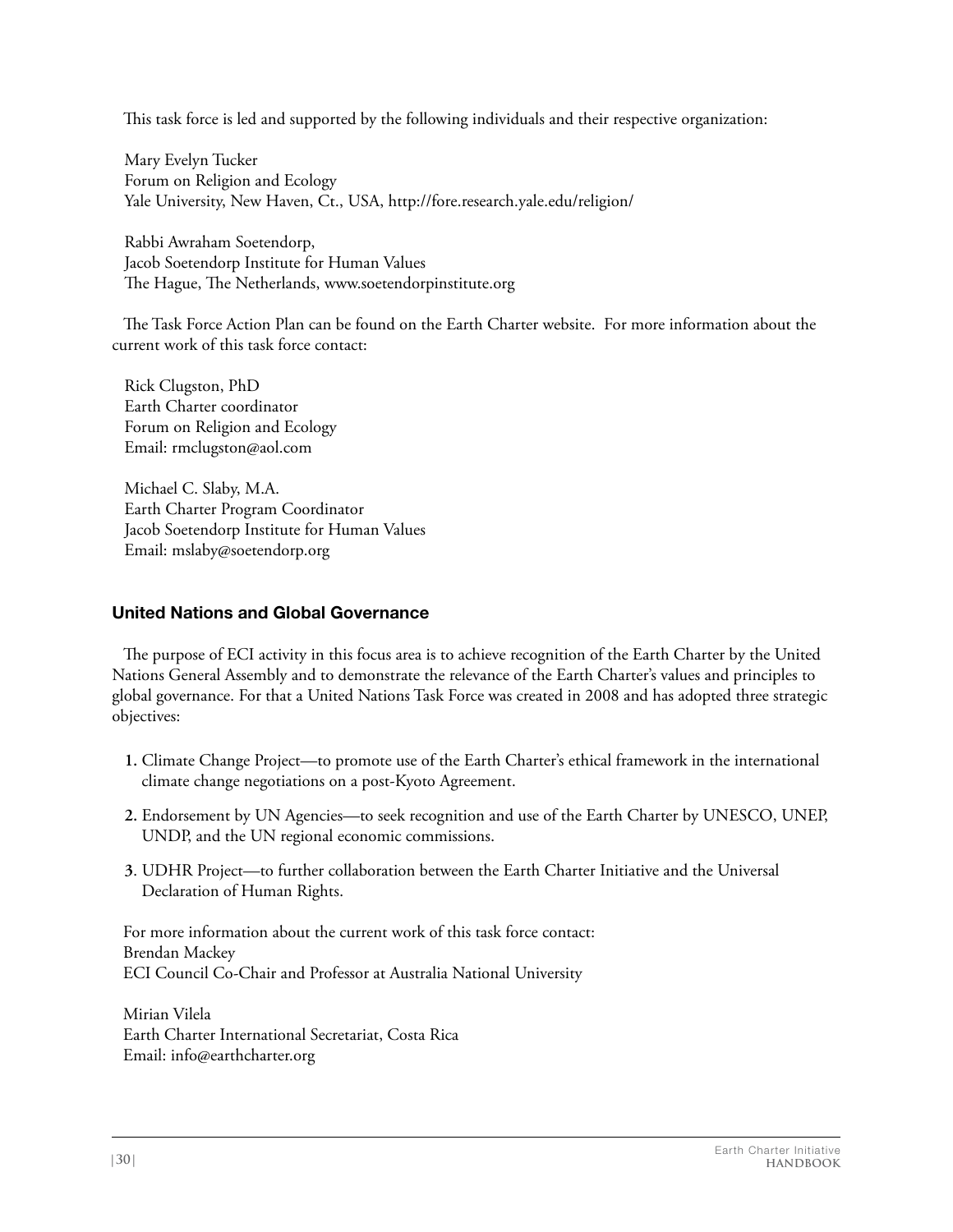# **Youth**

Actively engaging youth in the Earth Charter Initiative is a key priority for the Earth Charter Initiative; therefore ECI Secretariat has undertaken special efforts in empowering young leaders from around the world in incorporating the Earth Charter as part of their activities. One approach has been in inviting interested individuals and organizations to organize Earth Charter Youth Groups, another approach has been on capacity building for young leaders. For instance, e-GLO, Earth Charter Global Learning Opportunity, is a semesterlong, online leadership course on youth leadership and the Earth Charter offered since 2008 as a collaborative project between Earth Charter International and BeatBoard's (implemented in Heart In Action Enterprise's interactive virtual platform called "secured multimedia communication).

As part of the Earth Charter Initiative there is a bold, diverse and dynamic action-oriented youth network that promotes the principles of the Earth Charter among young people. This youth network involves active young people from over 100 countries, with more than 70 *Earth Charter Youth Groups* (ECYGs) and numerous partners around the world.

Earth Charter Youth Groups organize local sustainability and peace building projects to bring the Earth Charter alive. Diverse individual members seek to embody the Earth Charter's principles in their daily lives, share the Charter with others, and participate in local action projects, as well as global decision-making processes. For more on this see EC Youth Groups profiles, http://ecyg.wikispaces.com/.

It is hoped that an increasing number of young people will embrace the Earth Charter and incorporate it as part of their activities, studies, discussion groups, workshops or work, and that more young people will be involved in other focus areas.

For more information please contact: ECI Youth Facilitator based in the Secretariat, at: youthcoordinator[@]earthcharter.org

# **Resource Mobilization by Affiliates, Partners, Task Forces and Action Groups**

- 1. As a general rule, Earth Charter task forces and action groups should rely on volunteers and existing resources of involved individuals and supporting organization, therefore it should minimize the need to raise funds by securing the donation of needed services and other necessary resources. The ideal is to operate without dependence on money.
- 2. The ECI Logo (dove design) and the titles "Earth Charter International and "Earth Charter Initiative" are registered trademarks and may be used only by ECI or with the authorization of ECI. Affiliates, partners, task forces, and other Earth Charter activists may not use these ECI trademarks in their fundraising materials, brochures, letterhead, posters, websites and videos or in other related ways unless the ECI explicitly authorizes a specific use or written permission has been granted by the executive director of the ECI Secretariat. For more information, see the policy statement on use of the ECI Logo in Chapter VII.
- 3. The ECI Council and Secretariat do not have the financial resources to fund the work of affiliates, partners, task forces, and action groups.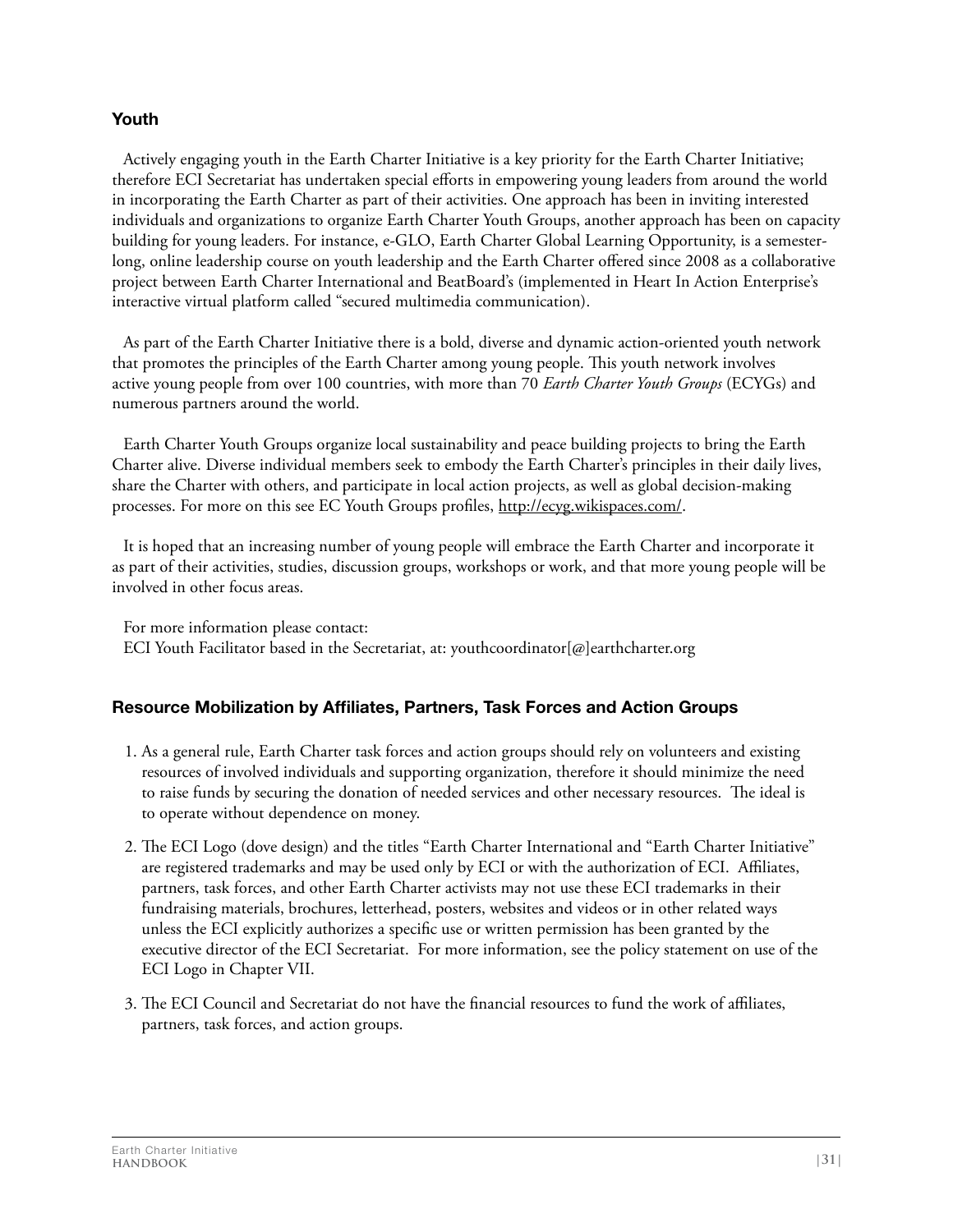# **ECI Council Policy Statements**

# **Guidelines for the Organization and Operation of the ECI Council**

*Version 2.0, 10 April 2006, revised during ECI Council meeting in May 2008*

# **A. Membership**

- **1.** The Council shall have no fewer than 15 members and no more than 25. The membership of the Council shall reflect geographical distribution, cultural diversity, gender and age balance, and diverse spheres of professional expertise relevant to the goals and programmes of the Earth Charter Initiative.
- **2.** Council members shall be elected for a three-year term and may serve two three-year terms after which they may not be reelected to the Council for at least one year. There will be three classes of Council members with staggered terms so as to ensure some continuity in membership.
- **3.** The executive director of the ECI Secretariat shall serve as an ex officio member of the ECI Council with the understanding that he or she may not participate in the deliberations of the Council or vote on matters where there could be a conflict of interest.
- **4.** In the case of any vacancy on the Council for any cause, the Council may elect a new member to hold office for the unexpired term of the Council member whose position has become vacant.

# **B. Officers**

- **1.** The Council shall have a chair or co-chairs and such additional officers as the Council may decide—for example, a vice chair, treasurer, and secretary.
- **2.** Meetings will be chaired by the chair or co-chairs. In the absence of the chair or co-chairs, the vice chair will chair a meeting, if a vice chair has been elected.

# **C. Meetings**

- **1.** The Council shall hold at least one meeting a year at a time and place to be determined by the chair, cochairs, or Council.
- **2.** Notice of meetings will go out to Council members at least one month prior to the meeting and significantly earlier whenever possible. However, in the case of a special meeting called to address an urgent issue, notice may go out only ten days in advance of the meeting.
- **3.** One of the regular Council meetings will be an annual meeting at which officers (including the chair or co-chairs and the chief executive officer for Earth Charter International) and Council members are elected.
- **4.** Additional meetings of the Council may be called by the chair or co-chairs, the Council, or a group of five or more Council members.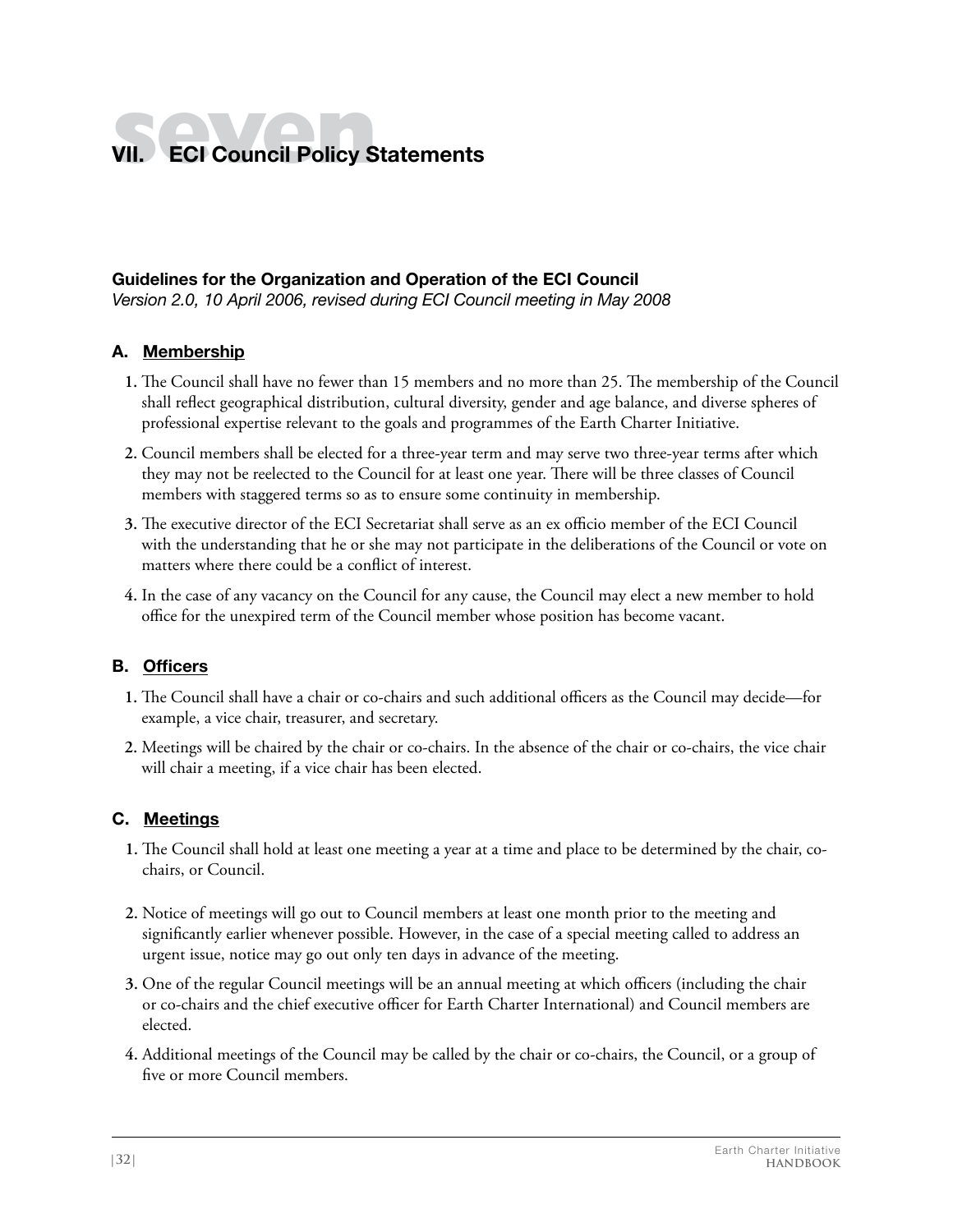- **5.** The presence at a meeting of half the members of the Council or more shall constitute a quorum for the transaction of business. A Council member participating by telephone conference call shall be considered present.
- **6.** The chair or co-chairs will make every effort to develop a consensus on important issues. When the person chairing a meeting believes that a consensus may have been reached, he/she may call a test vote to determine if all Council members present are in agreement. If a vote reveals that a consensus has been reached, the chair will declare that there is a consensus and the matter has been decided. If the test vote reveals that there is not a consensus, the chair may continue the Council's deliberations on the matter under consideration or postpone further discussion to a later date. If the chair determines that a decision on the matter under consideration must be made without further delay in order to resolve urgent business of Earth Charter International, the chair may put the matter to a formal vote. Under these circumstances, a majority of those present at a meeting is sufficient to approve or defeat a resolution. A formal vote will involve determining those who are in favor, opposed, and abstaining.
- **7.** As a general rule, resolutions proposed for adoption by the Council will be presented to the Council in writing.
- **8.** When there are compelling reasons to do so, Council meetings may be conducted by conference telephone or another similar mode of communication that allows all persons participating in the meeting to hear each other at the same time.
- **9.** As a general rule, when a Council member is not able to attend a meeting, he or she may not send a representative to participate in the Council meeting. However, when there are very compelling reasons to do so, the co-chairs may permit a well qualified representative to attend a meeting with the understanding that the representative will not have a vote.
- **10.** At least once a year, the Council will meet in executive session during one of its meetings.
- **11.** Minutes of each Council meeting will be prepared, distributed to the Council members, and submitted for the members' approval at the next Council meeting.

# **D. Action by Unanimous Written Consent**

**1.** The Council may take action without a formal meeting at any time by the unanimous written consent of all its members (an e-mail will suffice) to a written resolution authorizing action of the kind that might be taken at a regular meeting.

# **E. Committees**

- **1.** The Council shall appoint an Executive Committee of five to eight members to transact business on behalf on the Council between meetings. The Executive Committee will be chaired by the chair or a co-chair of the Council and will report to the Council on all actions taken by the committee at the next meeting of the Council.
- **2.** The Council shall appoint a Nominating Committee of three to five persons that presents nominations for Council membership.
- **3.** The Council shall create such other committees as the chair, co-chairs, or Council decides are needed. The Council will prepare a written statement of the responsibilities of all committees.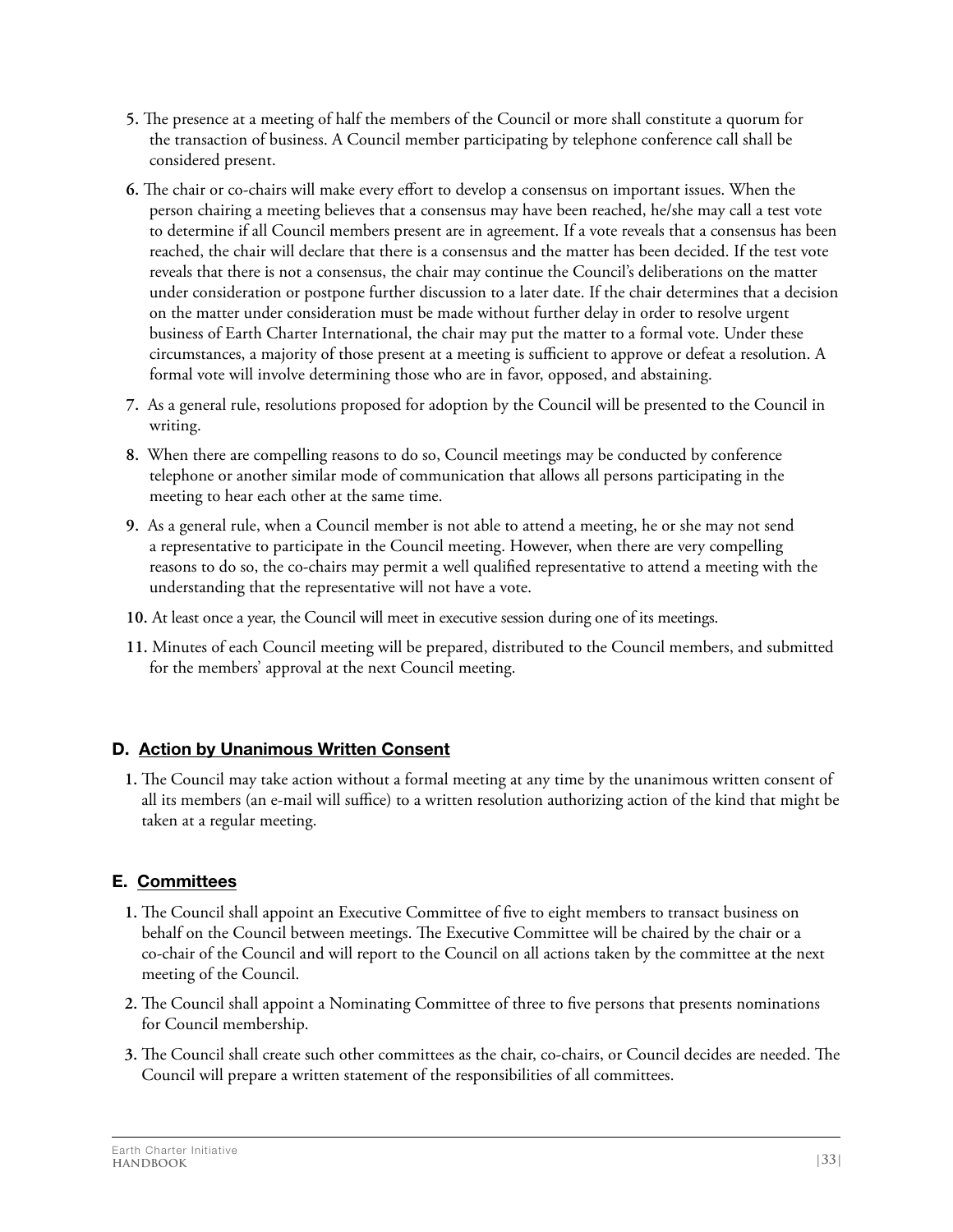**4.** The Nominating Committee shall nominate and the Council shall elect at its annual meeting the membership of the Executive Committee, Nominating Committee, and any other standing committee. The Nominating Committee will consult with the co-chairs regarding all nominations for membership on all these committees. The Council chair or co-chairs will appoint the members of any ad hoc committee that the chair, co-chairs, or Council creates.

# **F. Reimbursement of Council Members**

1. Members of the Council shall not receive compensation for their service on the Council but may be reimbursed for travel and lodging expenses directly related to Council meetings.

# **G. Annual Report**

**1.** The Council will issue an annual report on the activities of the Council and Earth Charter International, including a financial report. The annual report will be prepared by the executive director under the oversight of the chair or co-chairs and Council.

# **Responsibilities of the ECI Council**

*Version 2.0, 10 April 2006*

The Earth Charter International Council (hereafter referred to as "the Council") is responsible for providing leadership in support of the mission of the Earth Charter Initiative, which is to establish a sound ethical foundation for the emerging global society and to help build a sustainable world based on Earth Charter values. The Council has responsibility for overseeing the activities of Earth Charter International Secretariat, which includes the Secretariat and the Center for Education for Sustainable Development at the University for Peace, and for overseeing the progress of the larger Earth Charter Initiative.

More specifically, the responsibilities of the Council and its members are to:

- **1.** Elect the members of the Council.
- **2.** Elect a chair or co-chairs of the Council and such other officers as the Council decides are appropriate, such as a vice chair, treasurer, and secretary.
- **3.** Appoint the Executive Director of Earth Charter International and oversee his or her activities.
- **4.** Appoint an Executive Committee of five to eight members to act on behalf of the Council between meetings and a Nominating Committee of three to five members.
- **5.** Create such other committees as the Council may decide are necessary. The responsibilities of each committee should be carefully defined.
- **6.** Define the mission of the Earth Charter Initiative and issue the mission and vision statements for the Earth Charter Initiative and an organizational vision statement for Earth Charter International.
- **7.** Approve an annual operating budget for Earth Charter International. An operating budget will be prepared by the executive director and submitted to the Council for its review and approval.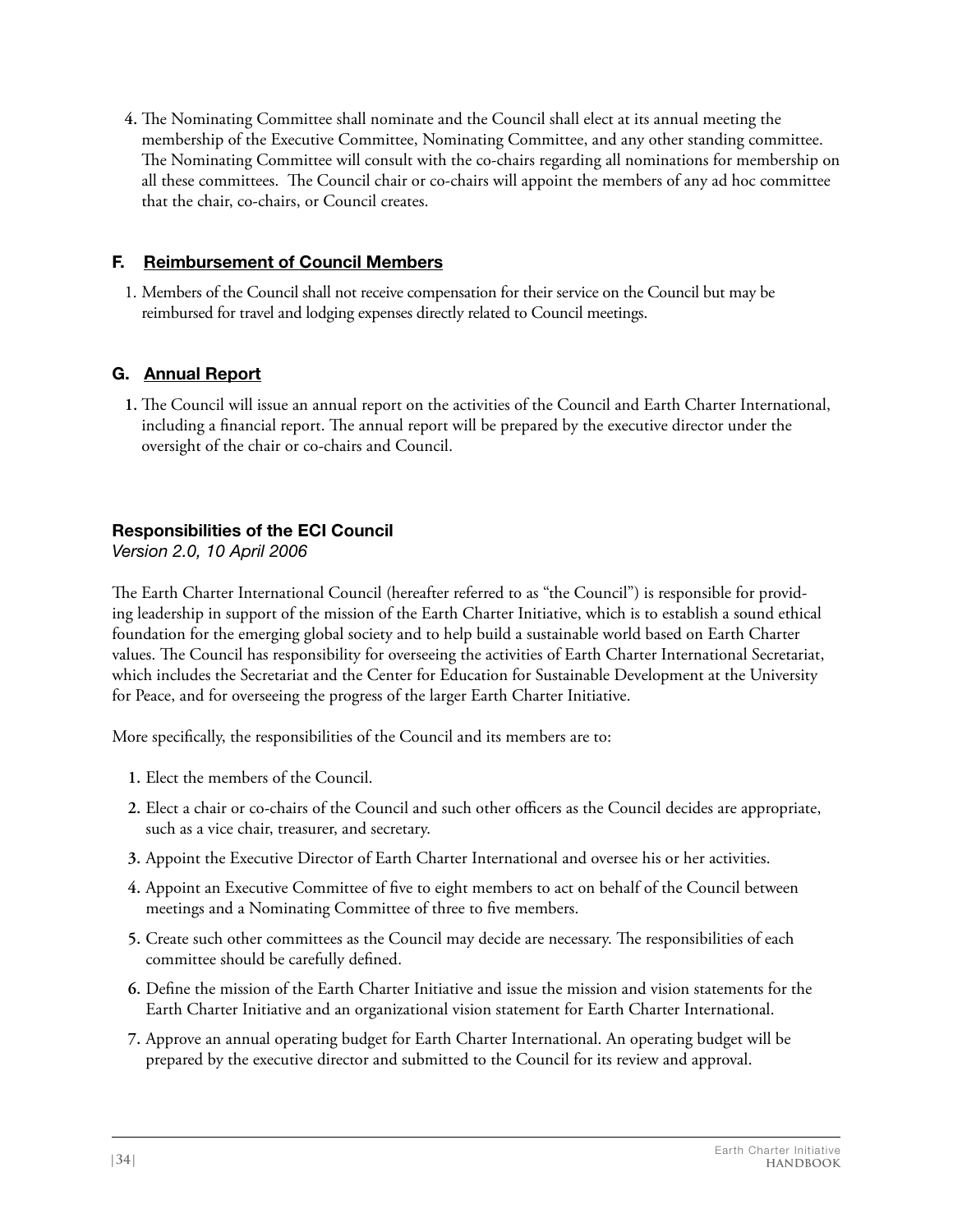- **8.** Set major policies and strategic guidelines for Earth Charter International and approve major plans and partnerships. The executive director and senior management team will bring their recommendations for new policies, strategic guidelines, and partnerships to the Council for approval.
- **9.** Undertake long-range planning, working together with the executive director and senior management team.
- **10.** Approve a resource mobilization strategy to meet the financial needs of Earth Charter International and actively support the efforts of Earth Charter International to mobilize financial and other resources.
- 11. Promote and monitor an ongoing worldwide, cross cultural dialogue on the Earth Charter and global ethics. Ensure that criticisms and misinterpretations of the Charter are carefully analyzed and that appropriate responses are made to attacks on, or misinformation about, the Earth Charter when a response will serve a good purpose from the perspective of the mission of the Earth Charter Initiative.
- 12. Ensure that the Earth Charter, the Earth Charter Initiative logo, and the titles "Earth Charter International" and "Earth Charter Initiative" have appropriate legal protection.
- 13. Provide leadership that keeps the activities of the Council, Earth Charter International, and Earth Charter Initiative in accord with the values of the Earth Charter.
- 14. Confirm appointment of Earth Charter Ambassadors who have been nominated by the executive management team or Council members.
- 15. Keep well informed regarding the activities of Earth Charter International and the Earth Charter Initiative.
- 16. Attend regularly scheduled meetings of the Council.
- 17. Provide leadership and support for Earth Charter activities locally and regionally and, as appropriate, globally.
- 18. Be available to provide advice to the Earth Charter International staff.
- 19. Ensure that the Earth Charter Commission receives the annual report of Earth Charter International and is kept informed of major developments, especially with reference to the dialogue and debate surrounding the Earth Charter document.
- 20. Prepare and revise as appropriate a set of guidelines for the organization and operation of the Council.

# **Council Rotation Plan**

Council members are elected by the ECI Council to serve a three-year term, and they may be reelected for one additional three-year term, after which they are not eligible to be reelected as a Council member for one year. *The first terms of the founding members of the Council have been designed to end on different years in order to ensure some continuity of membership on the Council.* The years the Council members' first and second term expire are listed below.

#### **2008 (end of first term)**

Mateo Castillo (Mexico) Rick Clugston (United States) Marianella Curi (Bolivia)

Camila Argolo Godinho (Brazil) Zainab Bangura (Sierra Leone) Wakako Hironaka (Japan)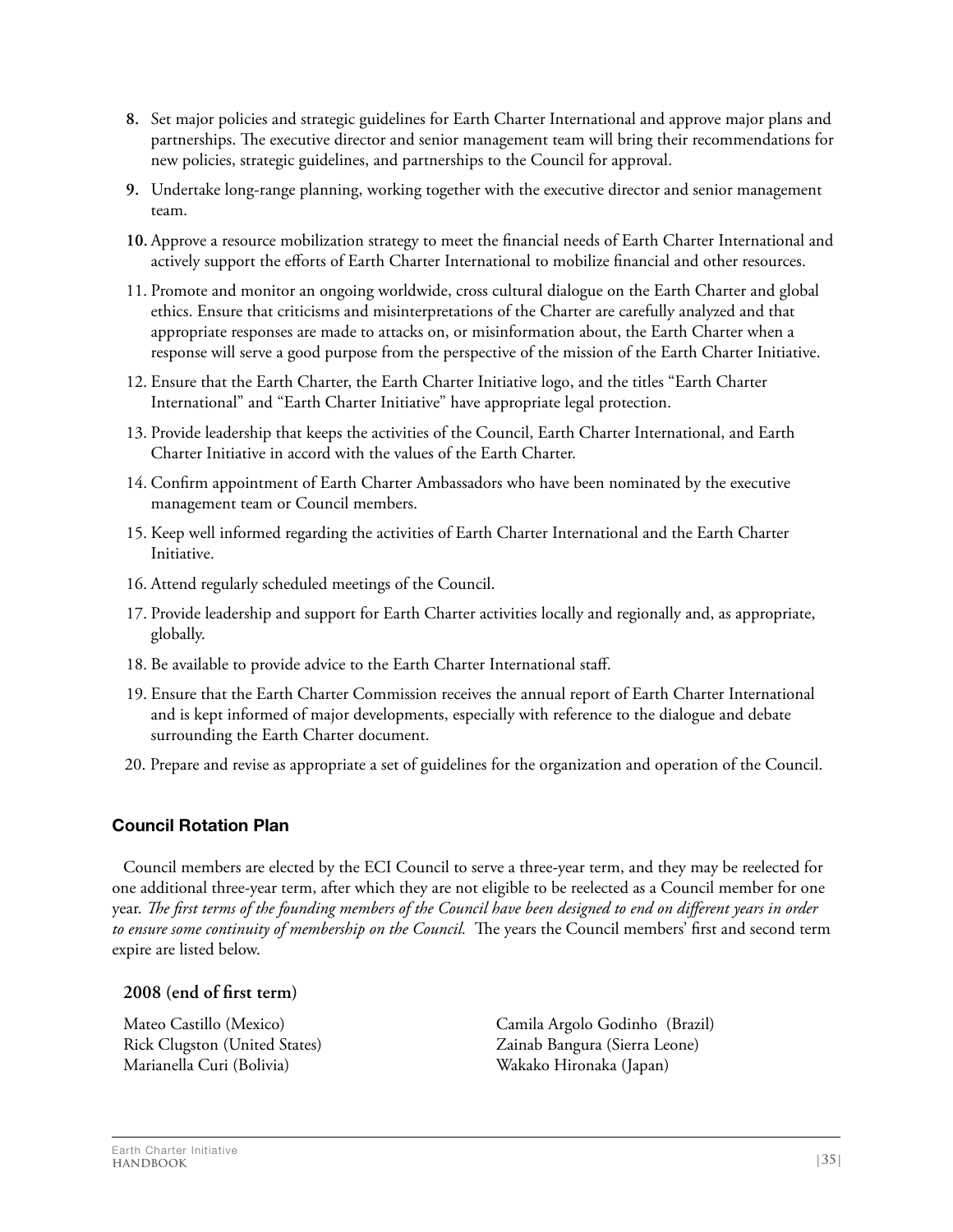# **2009 (end of first term)**

Li Lailai (Peoples Republic of China) Song Li (Peoples Republic of China /United States) Alexander Likhotal, (Russia / Switzerland) Brendan Mackey (Australia) Elizabeth May (Canada) Oscar Motomura (Brazil) Steven Rockefeller (United States)

# **2010 (end of first term)**

Dumisani Nyoni (Zimbabwe) Henriette Rasmussen (Greenland) Mohamed Sahnoun (Algeria) Kartikeya Sarabhai (India) Tommy Short (United States) Mary Evelyn Tucker (United States) Razeena Omar (Republic of South Africa) Erna Witoelar (Indonesia)

# **2011 (end of second term)**

Zainab Bangura (Sierra Leone) Mateo Castillo (Mexico) Rick Clugston (United States)

Marianella Curi (Bolivia) Camila Argolo Godinho (Brazil) Wakako Hironaka (Japan)

# **(end of first term)**

Barbro Holmberg (Sweden) Alide Roerink (The Netherlands)

# **2012 (end of second term)**

Li Lailai (Peoples Republic of China) Song Li (Peoples Republic of China /United States) Alexander Likhotal, (Russia / Switzerland) Brendan Mackey (Australia) Oscar Motomura (Brazil) Steven Rockefeller (United States)

# **2013 (end of second term)**

Dumisani Nyoni (Zimbabwe) Mohammed Sahnoun (Algeria) Kartikeya Sarabhai (India) Tommy Short (United States) Mary Evelyn Tucker (United States) Razeena Omar (Republic of South Africa)

# **Process for Election of New Council Members**

*(Council Action 2007-002)*

Council members are elected by the ECI Council to serve a three-year term and may be re-elected for one additional three year term after which they are not eligible to be re-elected as a Council member for one year.

New Council members will be appointed to fill vacancies on the Council, or in order to bring to the Council complementary expertise.

The Council will appoint new members to the Council on the recommendation of the Nominating Committee; The Nominating Committee is a standing committee of the Council.

In appointing new Council members, the Council will endeavour to ensure Council membership is gender balanced, reflects regional diversity, has representatives from the Earth Charter Youth Network and honours the founding organisations, the Earth Council and Green Gross International.

The nomination processes will be as follows:

**1.** Active participants in the Earth Charter initiative, including Council Members, Affiliates, and Special advisers, will be invited via a general internet communication to recommend candidates to the Nominating Committee.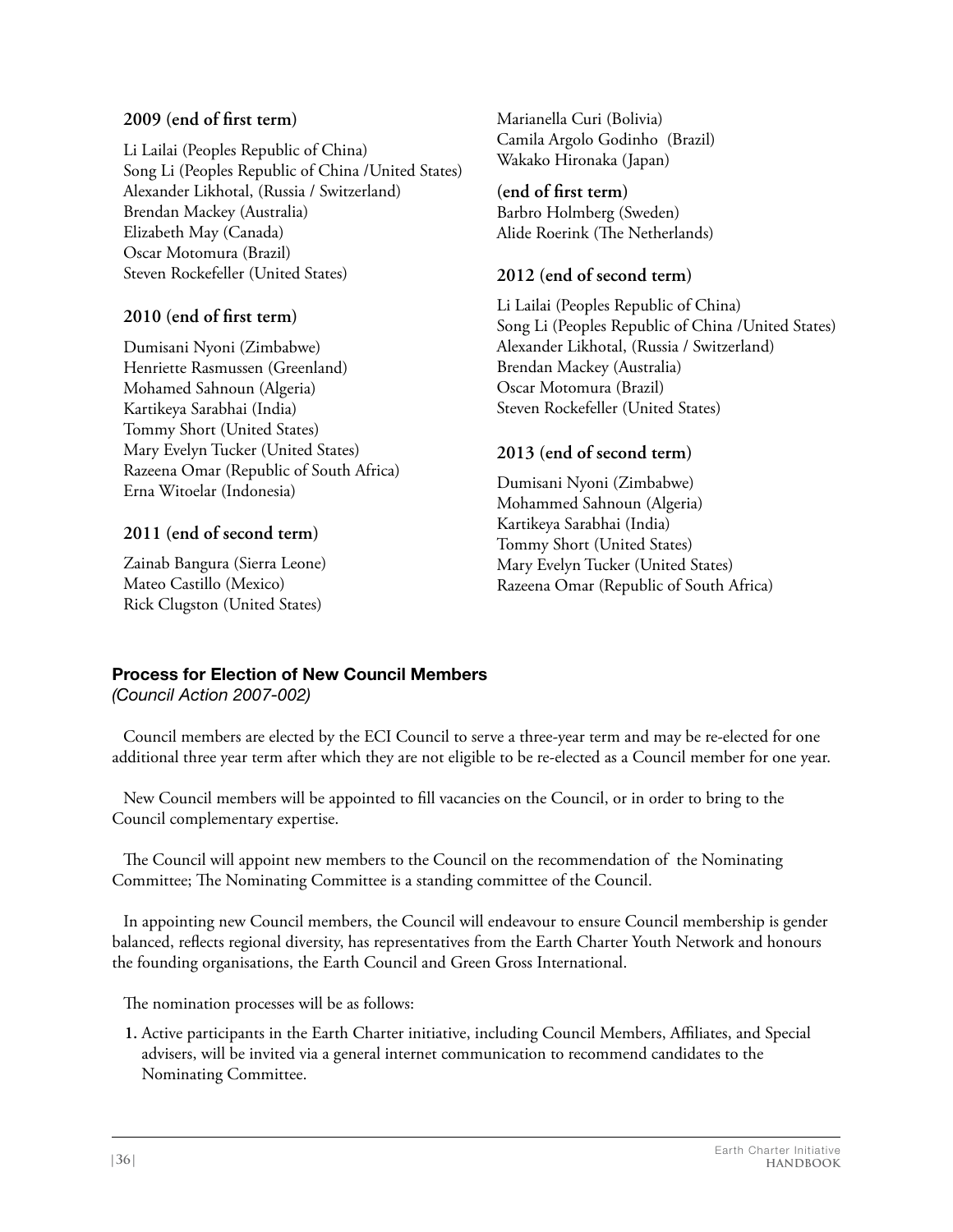- **2.** The Nominating Committee will make clear in the internet invitation the characteristics and qualities the Council is seeking in the new member, including considerations of gender, youth, regional and other representation considerations.
- **3.** All recommendations for candidates will be treated in confidence by the Nominating Committee.
- **4.** The Nominating Committee will be responsible for undertaking due diligence on recommended candidates, and where necessary will seek advice from Council members, Special Advisors and Affiliates on the suitability of candidates.
- **5.** The Nominating Committee will nominate a candidate for the Council's approval, and provide them with the reasons for their recommendation.

# **Procedural Notes:**

The nomination processes should be posted on the Earth Charter web site, along with a link to the document that describes the responsibilities of Council members.

An explanatory note should also be added clarifying that Council members are appointed as individuals, not as representatives of any organization with which they are affiliated with the exception of the two founding organizations mentioned above. Similarly, whilst the Council membership should reflect regional diversity, Council members are not appointed nor expected to function as official "regional representatives". However, Council members will be expected to be able to bring to the Council meetings insight into regional issues.

# **Strategy Guidelines**

*Version 1.1, 27 April 2006*

During this year of transition, Earth Charter International will develop programmes and set priorities based on the following guidelines.

Our programmatic work should seek to:

- **1.** Make the current global imperative for action on sustainable development clear and compelling. The ultimate goal is to change hearts and minds, and to generate action.
- **2.** Build hope and counter cynicism by demonstrating and highlighting what is proven and possible (e.g. "best practices"); by using the communications power of stories, symbols, and experiences; and by helping people to feel that they are part of a larger global transformation process.
- **3.** Seek to move the Earth Charter deeper into the mainstream.
- **4.** Deepen the dialogue on sustainable development and global ethics.
- **5.** Maintain and promote the whole-systems, integrated view of sustainable development, as reflected in the Earth Charter.
- **6.** Support the development of global civil society.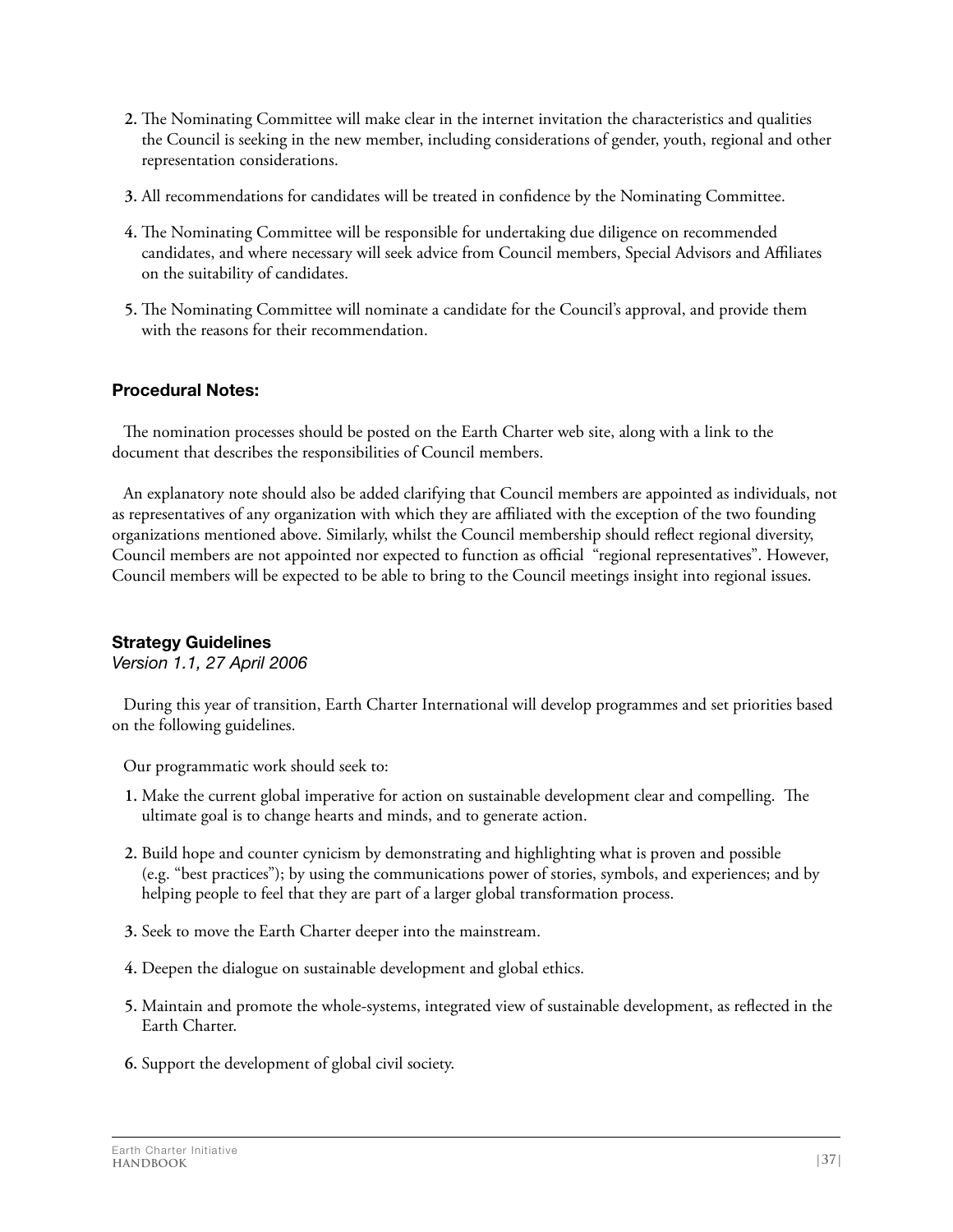- **7.** Promote the Earth Charter as an international soft law document, and support its adaptation for use in governance in other sectors (such as business and local government).
- **8.** Actively engage the Endorsers of the Earth Charter and urge them to take action in support of their endorsement.
- **9.** Build strategic partnerships with other organizations to promote mutual objectives and to avoid competition.
- **10.** Seek avenues to engage with global governance processes, such as the WTO, to promote the ethical dimension of good global governance.
- **11.** Work with policy and decision makers on integrating the Earth Charter into governance processes.
- **12.** Seek to contribute to international efforts on development, inter-faith dialogue, disaster preparedness and relief, and the emerging global energy crisis.
- **13.** Create clear goals for the Initiative in the short, medium, and long-term, and develop indicators for measuring progress.
- **14.** Be in harmony, as much as possible, with the values and principles of the Earth Charter itself.
- **15.** Celebrate life!

#### **Policy on Global Engagement** *( Version 1.0, 4 April 2006 )*

The Earth Charter Initiative will engage with global issues and processes, according to the following guidelines:

- 1. ECI will strongly promote engagement and action, in a general sense, on major global issues.
- 2. ECI will encourage and facilitate dialogue processes that explore global issues from the perspective of the Earth Charter.
- 3. ECI will consult with its global constituency before taking a position on any specific approach (or set of approaches) to solving global problems.
- 4. ECI will focus special attention on a small number of international, UN-led processes addressing urgent global issues, promote action on those issues, and promote the use of the Earth Charter as an ethical framework for addressing those issues. These include efforts to:
	- Address climate change
	- Achieve the Millennium Development Goals
	- Conserve biodiversity
	- Promote sustainable lifestyles and livelihoods
	- Promote non-violent conflict resolution and a culture of peace
	- Provide Food Security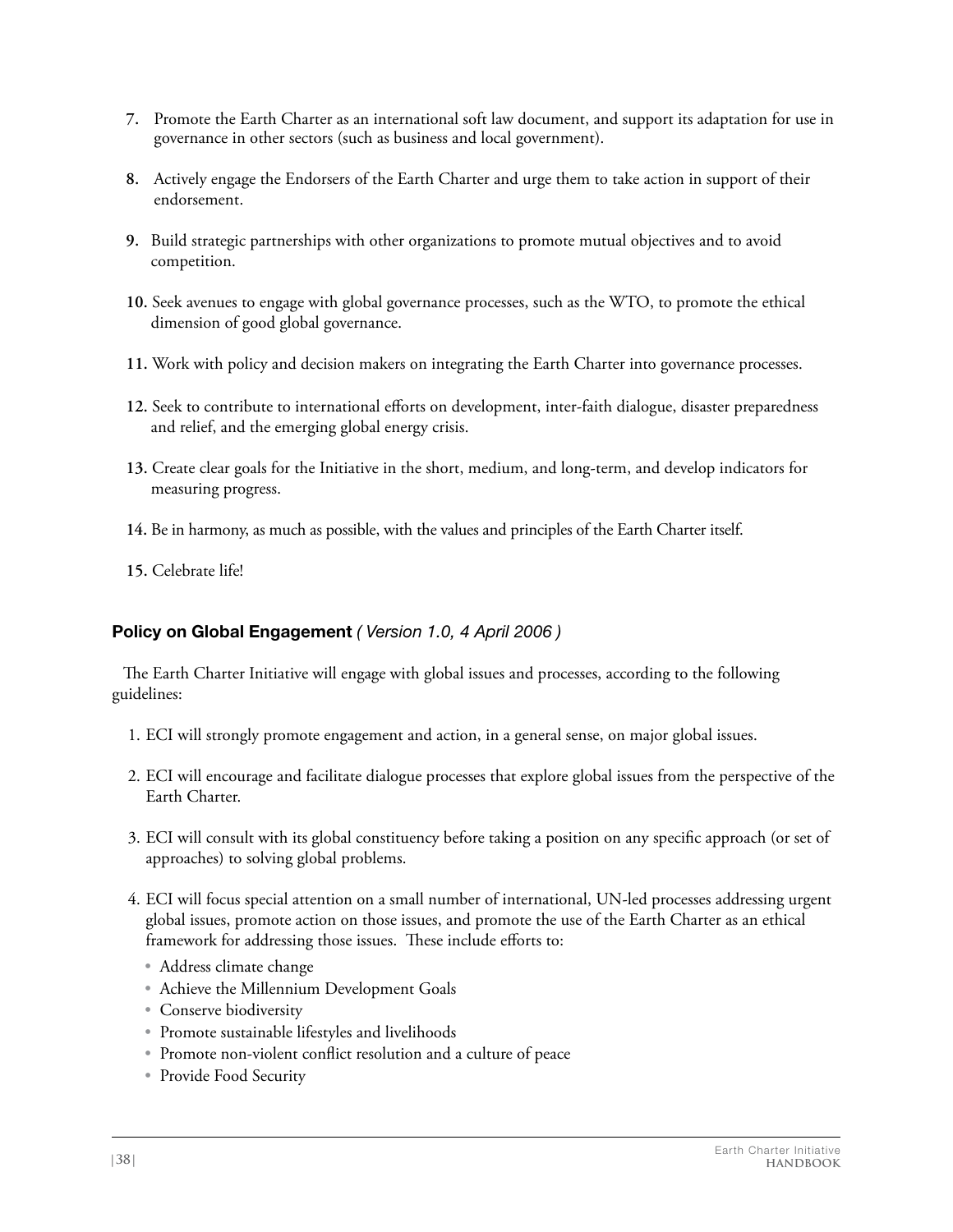# **Fundraising Principles**

*Version 2.0 - 28 May 2007*

*Revised and edited from a set of Principles that were proposed by Council Member Oscar Motomura; and accepted by the Council on a provisional basis. These Principles shall be reviewed from time to time.* 

- *1. Integrity:* The method by which ECI obtains its resources shall not negatively affect ECI's identity, public image, or reputation as an initiative with the highest level of ethical awareness and commitment to the common good of all living beings. In raising resources, ECI must avoid all situations that could be classified as being in conflict with its fundamental purpose.
- *2. Inclusiveness:* Any fundraising process that might lead to any form of fragmentation in the Earth Charter Initiative; to the exclusion of certain people or organizations with fewer resources; or to the granting of some special advantage to a small number of people or organizations, shall be considered inappropriate.
- *3. No Commercialization:* The Earth Charter's identity shall not be utilized for commercial purposes in connection with fundraising. ECI will avoid traditional "sponsored by" commercial announcements and will not accept donations that come with sponsorship advertising as a condition of the donation.
- *4. Equity of Appreciation:* ECI will welcome unconditional support of all kinds -- material, financial, service, time, etc. -- from all types of people and organizations, at whatever level is appropriate to them; and all contributions shall be equally valued and appreciated. "Unconditional" means contributions not tied to "quid pro quo" conditions, the conferral of special status, or to expectations of reward or compensation, as noted above. ECI reserves the right to say "No, thanks" to donations from sources that could be perceived as compromising the Earth Charter's identity or integrity.
- *5. Transparency:* All contributions to ECI will be recorded and accounted for in the ECI Financial Reports, including contributions that are made anonymously. The identity of anonymous contributors shall be known by the ECI Executive Committee and Executive Director, and shall be kept under confidentiality. This practice will allow auditors to conduct independent evaluations of the sources and uses of funds.
- *6. Multiple Avenues for Contribution:* Earth Charter International will make available a large number of "avenues for contribution" -- different methods of donation, adjusted to different circumstances faced by people and organizations throughout the world. These avenues shall include, for example:
	- **a**. Direct financial donation to Earth Charter International.
	- **b**. Indirect financial donation, via the purchase of goods or services that are then donated to ECI.
	- **c**. Direct in-kind contribution of goods or services.
	- **d**. Contributions to national- or local-level Earth Charter affiliates, groups, or projects.
	- **e**. Donations of real estate, stock, and other financial instruments.
	- **f.** Donated advertising space / time in communications media.
	- **g**. Transfers of intellectual property, such as patents, copyrights, or other ownership rights of any kind and any other avenues that might emerge over time. ECI will accept those donations that allow it to continue upholding its ethical criteria, that do provide a benefit to the Earth Charter Initiative, and that do not impose an undue burden on the coordinating administration of the Initiative.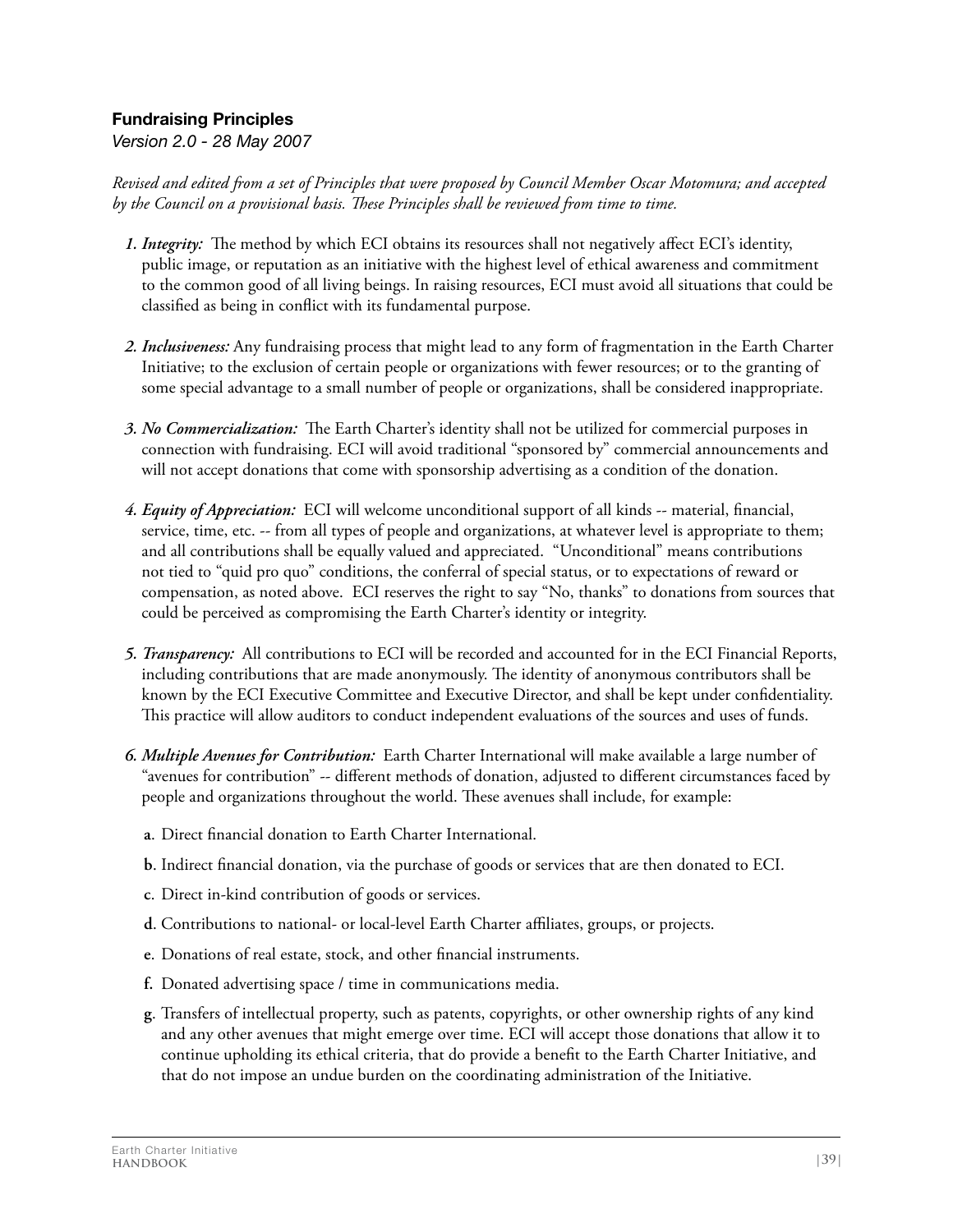# **Policy on Public Statements**

*Version dated 1 October 2006*

To support ECI's general policy of encouraging engagement in critical ethical issues of world importance, the Earth Charter International Council recommends the following as guidelines to Executive Staff and Council members:

- **1.** ECI will create a standard statement that can be issued by Executive Staff in response to critical world events, especially when ECI is being called upon for comment that (1) reminds people that the Earth Charter exists, (2) summarizes what the Charter says in relationship to important global issues or events, (3) notes when those events are clearly not consonant with the ethical principles of the Earth Charter, and (4) notes how the Charter can be used in positive ways to address that issue.
- **2.** ECI will use the Earth Charter website to facilitate global dialogues on critical global issues, from the integrated ethical perspective of the Earth Charter.
- **3.** As a general rule, the Council will not issue statements on current events. The Council reserves the right, however, to issue statements or endorsements at its discretion.
- **4.** The Council may commission special reports or white papers on specific issues. These may be published in the form of "reports to the ECI Council," at the Council's discretion.
- **5.** The Council recommends to its members that, when they address issues in a public forum and identify themselves as ECI Council members, they speak from the perspective of the integrated vision of the Earth Charter, and for the creation of a just, peaceful, and sustainable world.
- **6.** Council members may prepare individual statements providing clarification on the meaning and application of specific aspects of the Earth Charter, from their perspective, and make these statements available to other Council members and Staff for use as appropriate. These statements will not, however, be issued officially by the Council.

# **Principles for Engaging Business in the Earth Charter Initiative**

The following working principles, should guide ECI engagement with businesses. They were adopted by the Council in 2007 and revised by the Executive Committee on 2 July 2008 in the light of decisions made at the May 2008 Council meeting.

- **1.** Support (financial and in-kind donations) will be accepted from businesses that meet the terms of the Fundraising Guidelines set by the Council at its March 2006 meeting.
- **2.** Endorsement of the Earth Charter is not a condition for accepting support from business organizations.
- **3.** Endorsement by businesses and corporations should, as with all acts of Endorsement, be considered a serious commitment to engage with the Charter and its Principles.
- **4.** The overarching purpose of engaging businesses with the Earth Charter is to inspire and deepen their commitment to social and ecological responsibility.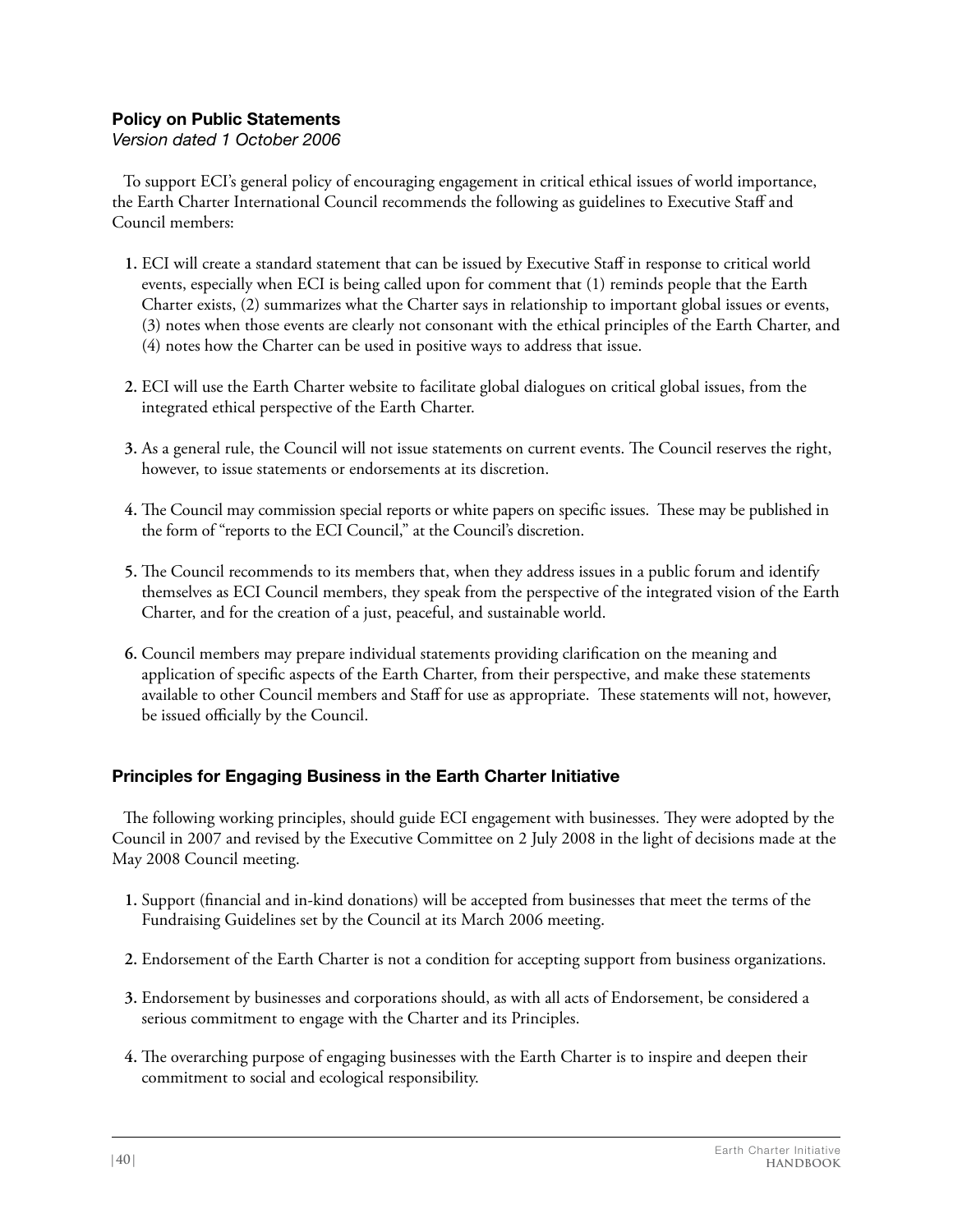#### **Earth Charter International Logo Policy 2010**

#### *Introduction*

In 2000 the Earth Charter Steering Committee created the Earth Charter Logo, which has been used by the Earth Charter Secretariat over the past decade. In 2006 the Earth Charter International Council (ECI) decided that the Earth Charter Logo and the titles Earth Charter International and Earth Charter Initiative should be protected as trademarks and registered.

On behalf of the ECI Council and Secretariat, Earth Charter Associates, Ltd. undertook the registration process, which was completed in 2010. The title Earth Charter International is registered only in the United States. The Earth Charter International Dove Design or Logo and the title Earth Charter Initiative are registered internationally.

#### **1. Signifying Trademark Registration**

 Whenever and wherever it is used, the ECI Logo should be accompanied at its lower right hand corner by®, which identifies it as a legally registered trademark.

#### **2. Formal Statement Explaining International Registration**

 When using the ECI Logo, the following statement may be used to explain the international registration of this trademark.

"The Earth Charter Initiative and Earth Charter Dove Design (or Logo) are the trademarks of Earth Charter Associates Ltd. and are the subject of Costa Rican registration Nos. 181895, 181896, 181897 and 181958. These trademarks of Earth Charter Associates, Ltd. have also been registered in many countries throughout the world. The registration of this Logo has been undertaken to protect the ECI image."

#### **3. Restricted Use of ECI Logo**

 A logo is an image or symbolic design that identifies an entity or initiative. The ECI Logo without any written identification and the Logo with the words "Earth Charter International" have been created to represent Earth Charter International, which includes the ECI Council and Secretariat. ECI is the oversight coordinating entity of the larger network of individuals and organizations that make up the Earth Charter Initiative.

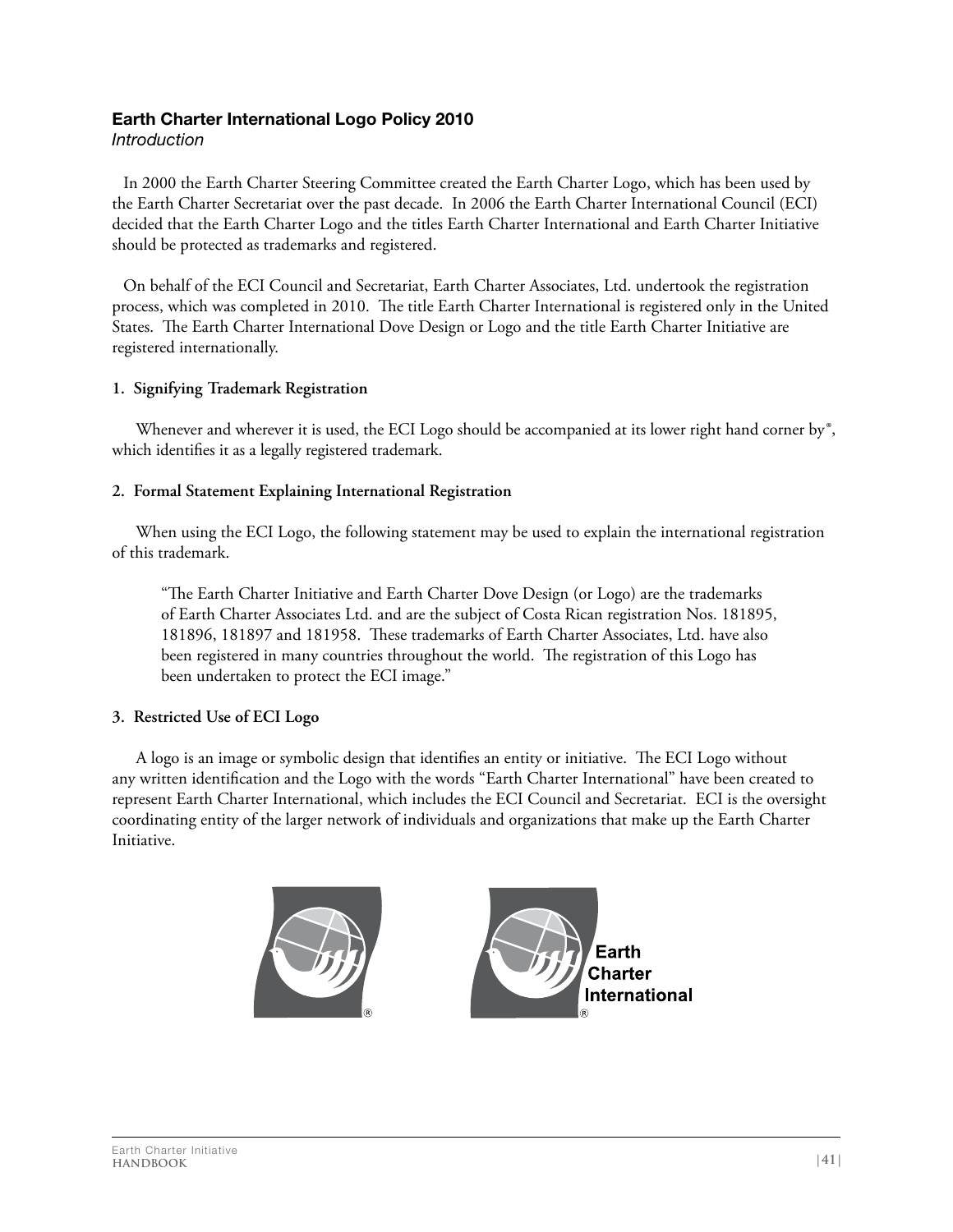The ECI Logo may only be used by ECI or with the prior written consent of the executive director of the ECI Secretariat. Permission to use the ECI Logo will be granted when in the judgment of the executive director it is appropriate for ECI to signal that a close connection or partnership exists between ECI and another organization, project or event. When another entity uses the ECI Logo, it must take care to ensure that there is no confusion about its identity as an entity distinct from ECI.

#### **4. Authorization for Affiliates, Partners, and Endorsers to Use the Logo with Special Wording**

 ECI has created four variations on the wording that may be used together with the ECI Logo by certain organizations, groups and individuals that are active members of the Earth Charter Initiative. These entities include ECI affiliates and partners, Earth Charter Youth Groups and Earth Charter Endorsers. The websites and publications of these entities must make clear that they are distinct entities separate from ECI, but ECI grants them permission, without requiring written authorization, to use the ECI Logo with one of the following variations in wording. ECI reserves the right to withdraw this authorization, if the ECI Secretariat determines that the ECI Logo is being misused. An example of misuse would be use of the Logo in connection with activities that are not consistent with the values and principles of the Earth Charter.



Organizations and individuals that have endorsed the Earth Charter Charter are invited to place this logo on their website, personal profile, blogs, and other forms of communication. When possible a reference to the ECI website **(www.earthcharter.org)** should be included.

Formally recognized affiliates of ECI that have signed a Memorandum of Understanding with the ECI Secretariat are encouraged to place this Logo on their website and in their publications with a reference to the ECI website **(www.earthcharter.org)**.

Groups that have registered with the ECI Secretariat as Earth Charter Youth Groups are encouraged to place this Logo on their website or group profile, and members of the group are invited to include this Logo in their personal profile or blogs. When possible a reference to the ECI website **(www.earthcharter.org)** should be included.

Non-commercial projects that are developed and inspired by the Earth Charter or organizations or individuals who are endorsers, partners, volunteers of the Earth Charter, are invited to use this logo in their website, personal profile, blogs, in reports, articles and any other communication form to express how their work has been inspired by the Earth Charter. When possible, include a reference to the Earth Charter website: **www.earthcharter.org**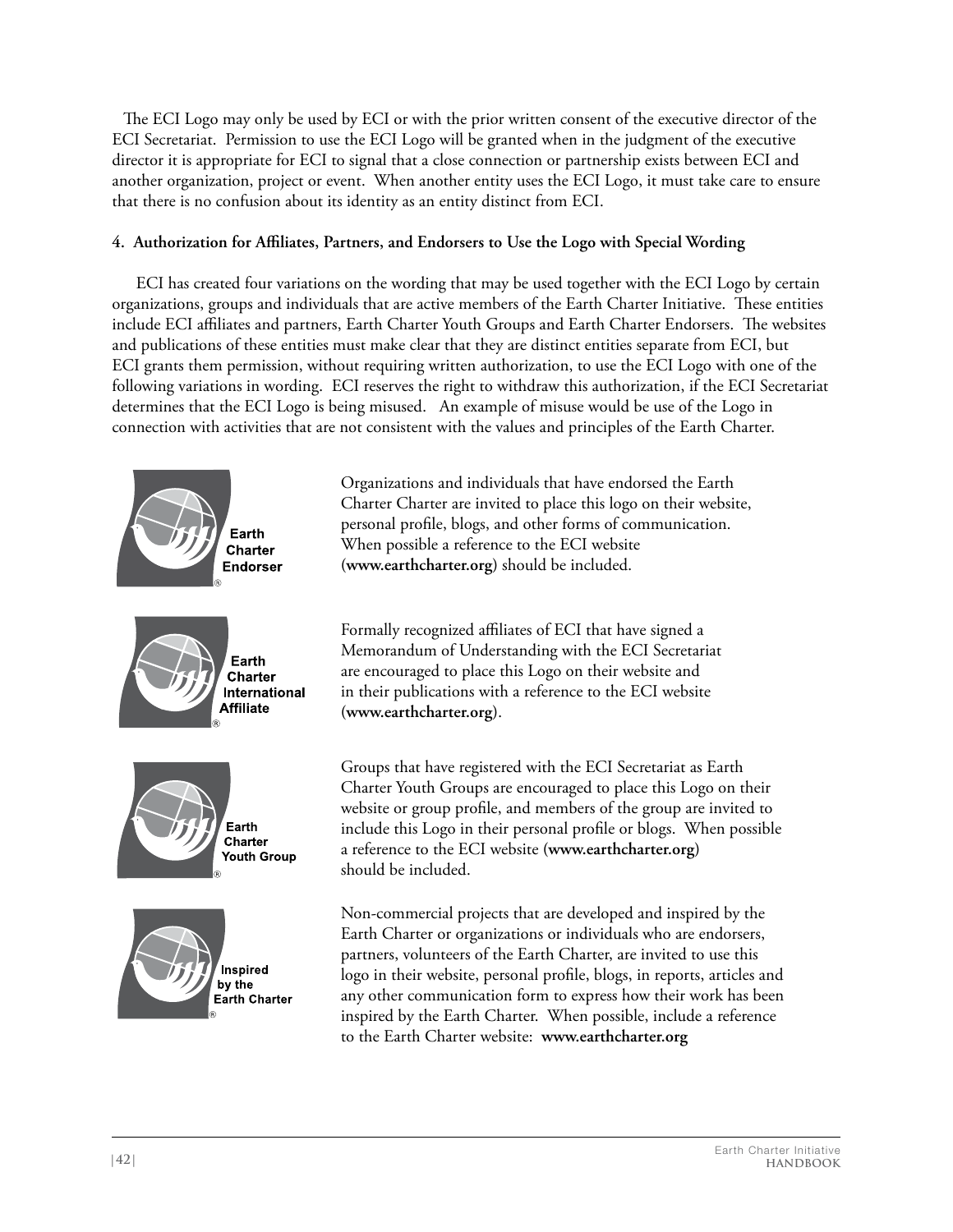ndorsement of the Earth Charter by individuals or organizations signifies a commitment to the spirit<br>and aims of the document. It is an indication that they intend to utilize the Earth Charter in ways<br>that are appropriate and aims of the document. It is an indication that they intend to utilize the Earth Charter in ways that are appropriate given their situation. For example, an organization might use the document to review its operations and modify its activities so that they better reflect the principles of the Earth Charter, and it might integrate the Earth Charter into its educational programmes. Endorsement also means a commitment to work for the implementation of the values and principles of the Earth Charter and a readiness to cooperate with others in this endeavor. There are many other ways that those who endorse the Earth Charter can help to advance the objectives of the Earth Charter Initiative.

Endorsement is one of the ways the Earth Charter has acquired legitimacy. The legitimacy of the Earth Charter as a guiding ethical framework comes primarily from the inclusive global process that generated the document. However, the endorsement of the Earth Charter since its launch in 2000 by over 5,000 organizations that represent the interests of hundreds of millions of people is another source of the Earth Charter's legitimacy as an ethical guide.

Endorsement of the Earth Charter is open to anyone and any institution. Earth Charter International makes a concerted effort to verify endorsements and ECI assumes that endorsement includes an agreement that the Endorser may be publicly identified as an Earth Charter Endorser.

#### *Endorsement Statement on ECI Website:*

Endorsement of the Earth Charter involves agreeing to and signing the following statement:

"We, the undersigned, endorse the Earth Charter. We embrace the spirit and aims of the document. We pledge to join the global partnership for a just, sustainable, and peaceful world and to work for the realization of the values and principles of the Earth Charter."

Additionally, it is expected that an Endorser will:

- **1.** Actively promote the Earth Charter and follow the Action Guidelines stated in Section VI.
- **2.** Contribute to the Earth Charter Initiative and to Earth Charter-inspired action projects in whatever way is most appropriate.
- **3.** Implement the Earth Charter in his/her professional work and personal life.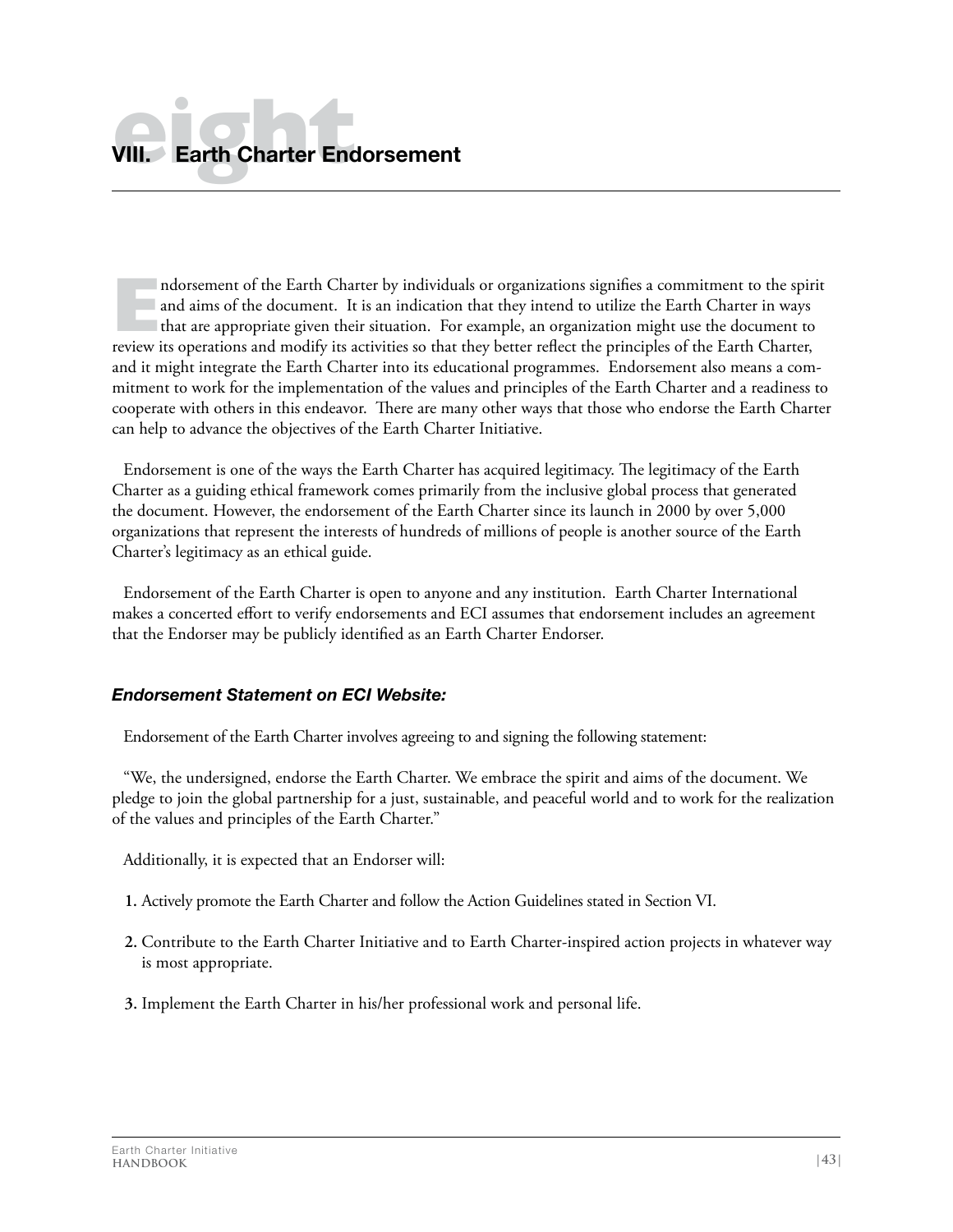#### **Sample of organizations that have endorsed the Earth Charter**

African Women's Development and Communication Network, Kenya Arab Office for Youth and Environment, Egypt Associaçao Portuguesa de Educaçao Ambiental - ASPEA, Portugal Australian Centre for Environmental Law Bellagio Forum for Sustainable Development The Club of Budapest National Council on Environment and Sustainable Development, Portugal The CORE Trust, United Kingdom Consejo Estatal de Ecología de Michoacan, Mexico Council of the Parliament of the World's Religions The David Suzuki Foundation, Canada Development Alternatives, India Environmental Defense, United States Forum on Religion and Ecology at Yale, United States Fundación Mundo Sustentable, Mexico Fundación Valores, Spain Fundación Cultura de Paz, Spain The European Environmental Bureau The Ministries of Environment in the Nations of Brazil, Costa Rica, and Honduras The Government of Mexico The Government of the Republic of Niger Greater Johannesburg Metropolitan Youth Council The Green Belt Movement, Kenya Green Cross International Grupo de los Cien, Mexico Grupo Xcaret, Mexico Hilton Arlington Hotel, USA Instituto Paulo Freire, Brazil Interfaith Center of New York, United States International Institute for Environment & Development - IIED International Union for Conservation of Nature - IUCN Inuit Circumpolar Conference - ICC Itaipu Binacional, Brazil The Jane Goodall Institute Jordanian Hashemite Fund for Human Development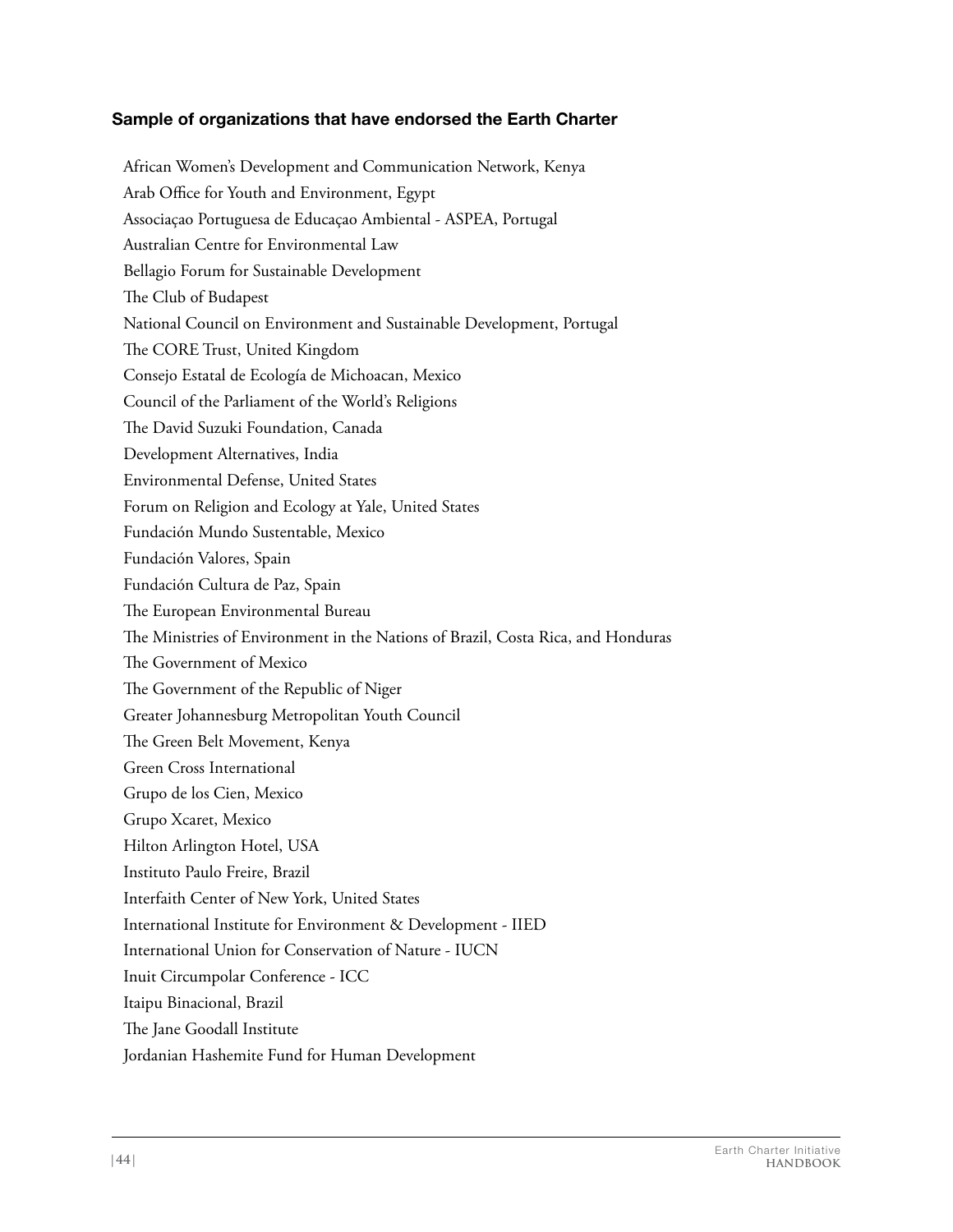Kehati, Indonesia LEAD International Lenting, Indonesia Local Governments for Sustainability - ICLEI Millennium NGO Forum (a group of a 1000 NGO's) The Ministry of Youth, Egypt The National Center for Human Rights Education, United States The National Center for Youth Development, Nigeria National Committee for International Cooperation and Sustainable Development, Netherlands National University, Costa Rica National Wildlife Federation - NWF, United States Natural Resources Defense Council, United States Pro-Natura, Italy The Senate of Puerto Rico The Senate of Australia The Parliament of Portugal The Parliaments of Tatarstan, Kabardino-Balkaria, and Kalmykia, Russian Federation Physicians for Social Responsibility, United States Stockholm Environment Institute, Sweden Third World Academy of Sciences - TWAS, Italy United Nations Educational, Scientific and Cultural Organization - UNESCO United Nations University University for Peace, Costa Rica University of Wisconsin Oshkosh The US Conference of Mayors Vitae Civilis, Brazil The Wilderness Society, Australia Women & Environment Development Organization - WEDO World Federation of Engineering Organizations World Resources Institute, United States WWF International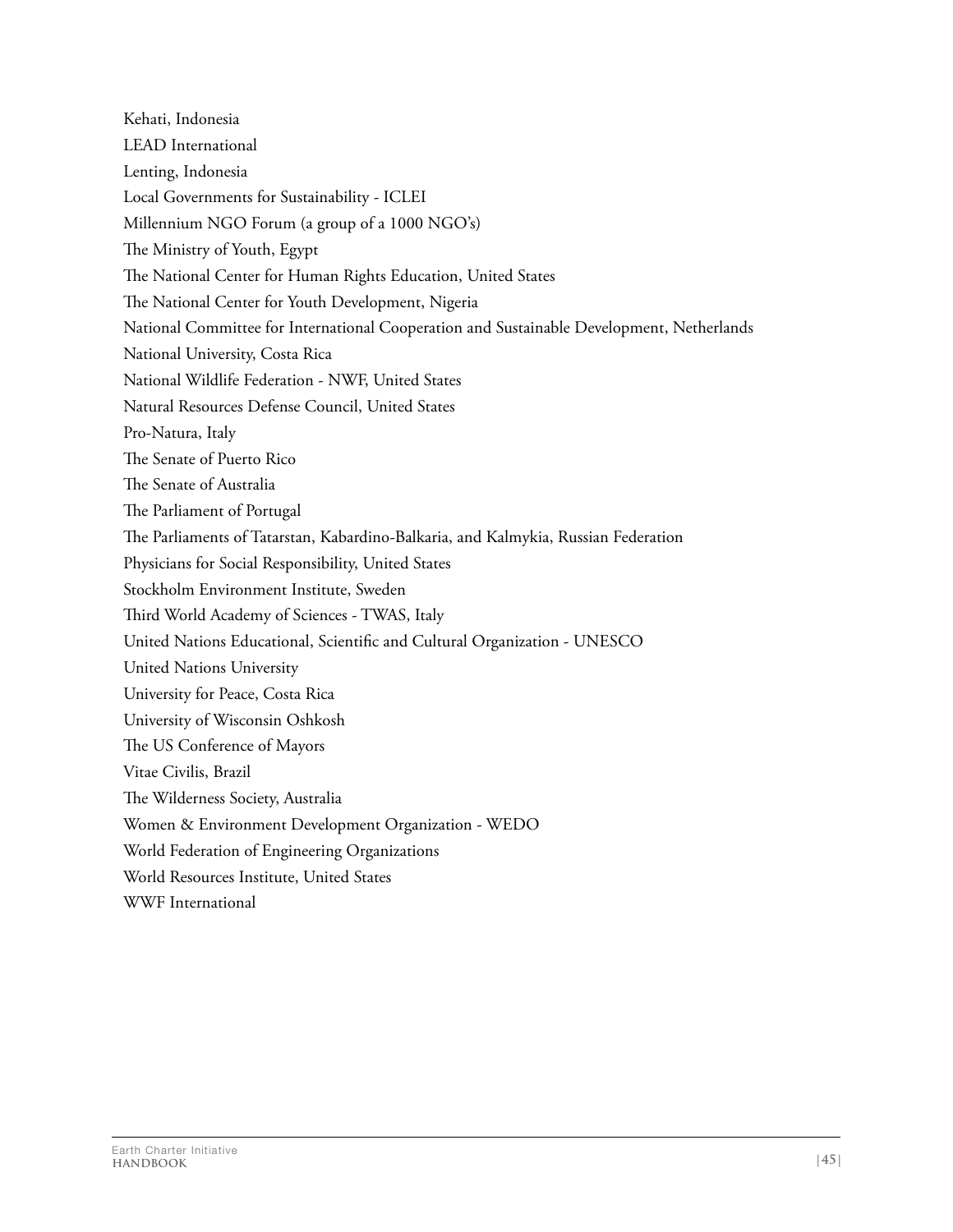The Earth Charter is a people's declaration on global interdependence and universal responsibility that sets<br>forth fundamental principles for building a just, sustainable, and peaceful world. It endeavors to identify<br>the c forth fundamental principles for building a just, sustainable, and peaceful world. It endeavors to identify the critical challenges and choices facing humanity in the twenty first century. Its principles are designed to serve "as a common standard by which the conduct of all individuals, organizations, businesses, governments, and transnational institutions is to be guided and assessed." (Earth Charter Preamble). The Earth Charter is the product of a decade long, world-wide, cross-cultural, dialogue on common goals and shared values conducted during the 1990s. This process, which involved the most open and participatory consultation process ever associated with the drafting of an international document, is the primary source of the legitimacy of the Earth Charter as an ethical guide.

#### **I. Origins of the Earth Charter**

 Among the many recommendations in Our Common Future (1987), the report of the World Commission on Environment and Development (WCED), is a call for creation of a "Universal Declaration on Environmental Protection and Sustainable Development" in the form of a "new charter" with principles to guide nations in the transition to sustainable development. Building on this recommendation, Maurice F. Strong, the secretary general of the 1992 Rio Earth Summit (UN Conference on Environment and Development), proposed in 1990 that the Summit draft and adopt an Earth Charter. Intergovernmental consultations were held on the Earth Charter during the preparatory process for the Rio Earth Summit, but an intergovernmental agreement on principles for an Earth Charter could not be reached. The Rio Declaration, which was issued by the Summit, contains a valuable set of principles, but falls short of the inclusive ethical vision that many people hoped to find in the Earth Charter.

Therefore, in 1994, Maurice Strong, as chairman of the Earth Council, joined with Mikhail Gorbachev in his capacity as president of Green Cross International to launch a new Earth Charter initiative. It was Jim McNeill, secretary general of the WCED, Queen Beatrix and Prime Minister Ruud Lubbers of The Netherlands who brought Strong and Gorbachev together. The Dutch government provided the initial financial support. The plan was to conduct the project as a civil society initiative and to draft a charter that articulated the consensus taking form in the emerging global civil society on values and principles for a sustainable future.

Ambassador Mohamed Sahnoun of Algeria served as the first executive director of the Earth Charter project during 1995 as a new international consultation process and research in the fields of environmental ethics, sustainable development, and international law got underway. An Earth Charter secretariat was established at the Earth Council in Costa Rica under the management of the executive director of the Earth Council, Maximo Kalaw of the Philippines. In 1996, Mirian Vilela of Brazil became coordinator of Earth Charter activities at the Earth Council. Toward the end of 1996, an Earth Charter Commission was formed to oversee the drafting process. It was co-chaired by Strong and Gorbachev and included a diverse group of twenty-three eminent persons from all the major regions of the world. The Commission invited Steven C. Rockefeller, a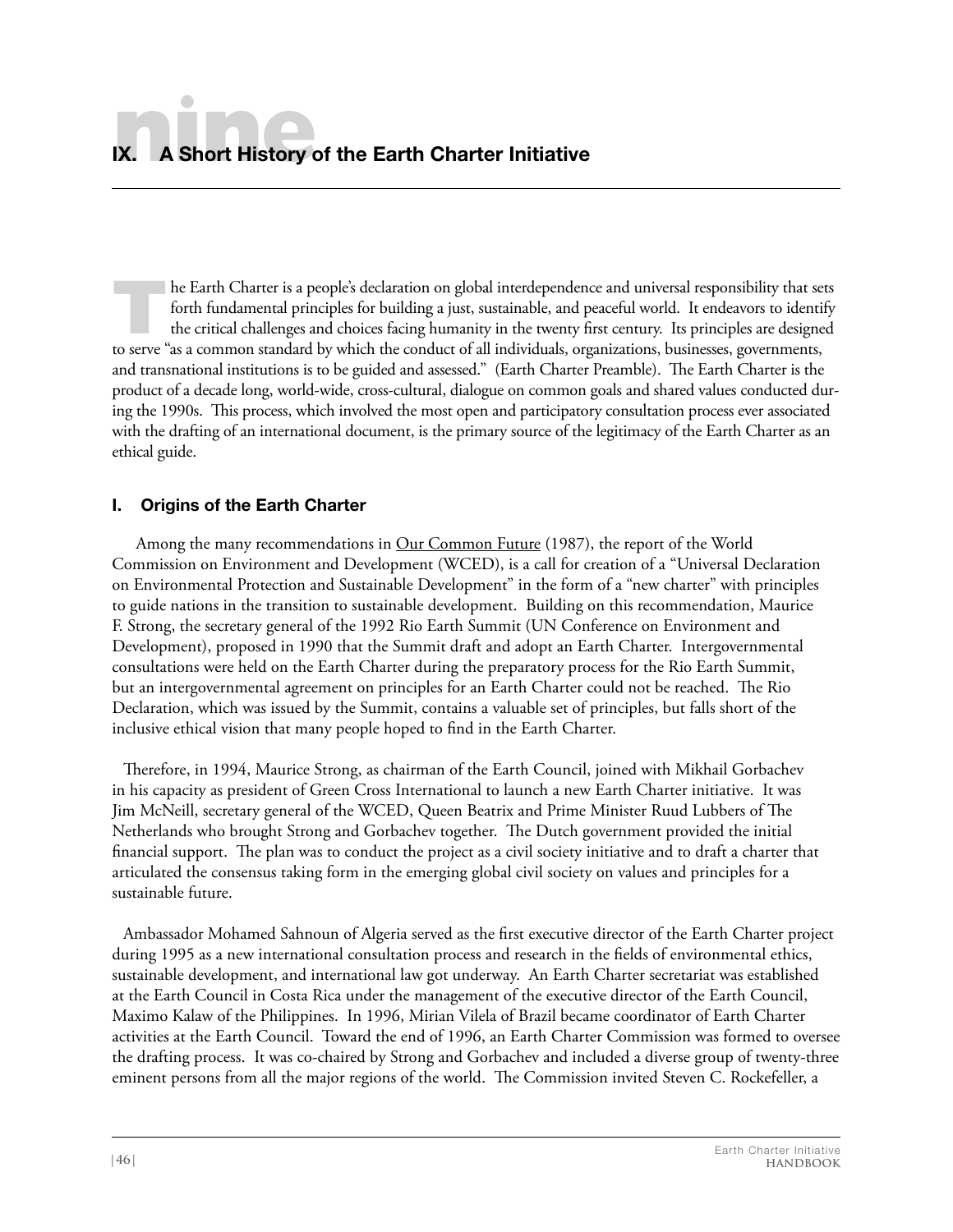professor of religion and ethics from the United States, to chair and form an international drafting committee. The drafting process, which began in January 1997, required three years.

Hundreds of organizations and thousands of individuals participated in the creation of the Earth Charter. Forty-five Earth Charter national committees were formed. Earth Charter dialogues were conducted throughout the world and on the Internet, and major regional conferences were held in Asia, Africa, Central and South America, North America, and Europe. The ideas and values in the Earth Charter reflect the influence of a great variety of intellectual sources and social movements. These include the wisdom of the world's religions and great philosophical traditions and the new scientific worldview being shaped by, among other disciplines, cosmology and ecology. The Earth Charter should be seen as a product of the global ethics movement that inspired the Universal Declaration of Human Rights, and gained wide support in the 1990s. The drafting committee worked closely with the World Conservation Union (IUCN) Commission on Environmental Law and carefully reviewed all relevant international law declarations and treaties and over 200 civil society declarations and people's treaties. The Earth Charter builds on and extends international environmental and sustainable development law. It reflects the concerns and aspirations expressed at the seven UN Summit meetings held during the 1990s on the environment, human rights, population, children, women, social development, and the cities. It recognizes the importance of the spread of participatory and deliberative democracy for human development and environmental protection.

The final text of the Earth Charter, which was approved at a meeting of the Earth Charter Commission at the UNESCO headquarters in Paris in March 2000, contains a preamble, 16 main principles, sixty-one supporting principles, and a conclusion entitled "The Way Forward." The Preamble affirms that "we are one human family and one Earth community with a common destiny," and the Earth Charter encourages all people to recognize their shared responsibility, each according to his or her situation and capacity, for the well-being of the whole human family, the greater community of life, and future generations. Recognizing the interrelationship of humanity's environmental, economic, social, and cultural problems, the Earth Charter presents an inclusive, integrated ethical framework. The titles of the four sections into which the principles are divided indicate the breadth of the vision: I Respect and Care for the Community of Life; II Ecological Integrity; III Social and Economic Justice; and IV Democracy, Non-Violence, and Peace. The Earth Charter identifies a number of widely shared spiritual attitudes and values that can strengthen commitment to its ethical principles, and the document culminates with a vision of peace and the joyful celebration of life.

# **II. The Earth Charter Initiative, 2000 – 2005**

 A second phase in the Earth Charter Initiative was begun with the formal launch of the Earth Charter at the Peace Palace in The Hague in June 2000. Following this event, the Earth Charter Commission turned over responsibility for oversight of the Earth Charter Initiative and fund raising to a newly created Steering Committee, which included among others several members of the Earth Charter Commission. The committee was chaired by Kamla Chowdhry, Ruud Lubbers and Steven Rockefeller. The Commission retained authority over the text of the Earth Charter and its members continued to provide advice and support for the Initiative on an individual basis. In 2000, Mirian Vilela was appointed to serve as the executive director of the Earth Charter Secretariat. Over the next five years the Earth Charter was translated into forty languages and endorsed by over two thousand five hundred organizations representing the interests of hundreds of millions of people. Among the organizations that have endorsed the Earth Charter are UNESCO, the World Conservation Union (IUCN), the International Council of Local Environmental Initiatives (ICLEI), and the US Conference of Mayors. The Earth Charter provides an excellent overview of the essential elements of sustainable development and world peace, and before long it was being widely used as a teaching resource in schools, colleges, universities, and non-formal education programmes.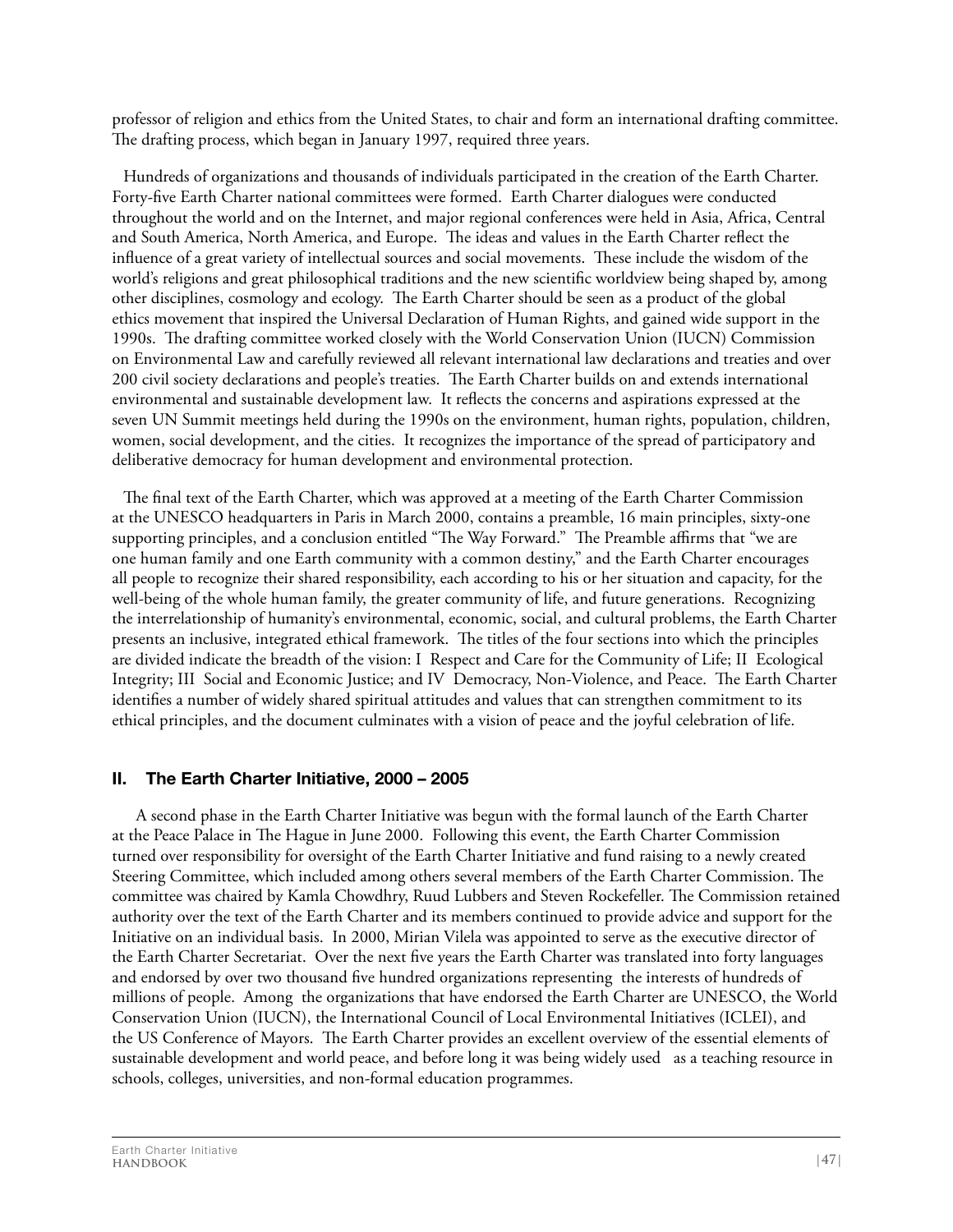A major effort was made to secure formal recognition of the Earth Charter at the World Summit on Sustainable Development in Johannesburg in 2002. During the Summit, a number of world leaders and heads of state and many NGOs attending the Summit issued public statements in support of the Earth Charter. The final version of the Johannesburg Declaration does not include an explicit reference to the Earth Charter. However, it does affirm the central theme of the Earth Charter when, borrowing language from the Charter, it states that "we declare our responsibility to one another, to the greater community of life, and to our children." Efforts to seek formal recognition of the Earth Charter by the United Nations General Assembly are on-going.

By 2005, the Earth Charter had become widely recognized as a global consensus statement on the meaning of sustainability, the challenge and vision of sustainable development, and the principles by which sustainable development is to be achieved. It was being used as a basis for peace negotiations, as a reference document in the development of global standards and codes of ethics, as a resource for governance and legislative processes, as a community development tool, and as a framework for educational programmes on sustainable development. The Charter was also an important influence on the Plan of Implementation for the UN Decade of Education for Sustainable Development and ECI became a partner with UNESCO in promoting the Decade.

In 2005 the Steering Committee undertook a major strategic review of the progress and strengths and weaknesses of the Earth Charter Initiative. This involved both an internal and external assessment. The external review was conducted by Alan AtKisson, an international consultant in the field of sustainable development. AtKisson's lengthy evaluation of the Earth Charter Initiative led him to conclude that much had been accomplished between 2000 and 2005 and that the Initiative had great promise and should be continued, but its future success depended upon a major reorganization of its management structure and long-range strategic planning. The strategic review process culminated with a major Earth Charter conference in The Netherlands that was hosted by the Dutch National Committee on International Cooperation and Sustainable Development (NCDO) and that brought together over 400 Earth Charter leaders and activists. At this conference, the Steering Committee's decision to appoint Alan AtKisson as a new executive director of the Earth Charter Secretariat was announced. AtKisson was given the responsibility of managing a transition to a third phase in the Earth Charter Initiative.

During The Netherlands conference, KIT Publishers in Amsterdam released a book edited by Peter Blaze Corcoran, Mirian Vilela and Alide Roerink entitled The Earth Charter In Action: Toward A Sustainable World. This publication contains sixty essays by Earth Charter leaders and supporters from around the world and provides a valuable overview of the significance of the Earth Charter and of Earth Charter activities.

#### **III. The Earth Charter Initiative, 2006 - 2010**

 In 2006 the Earth Charter Secretariat was reorganized as Earth Charter International (ECI). A new Earth Charter International Council with twenty three members from nineteen countries was formed to replace the Steering Committee and to oversee ECI's core programmes and small staff. Steven Rockefeller, Razeena Omar of South Africa and Erna Witoelar of Indonesia were elected as the co-chairs of the newly formed ECI Council. A new Earth Charter Center for Communications and Strategic Planning was opened in Stockholm, Sweden. The former Earth Charter Secretariat at the University for Peace was transformed into the Earth Charter Center for Education for Sustainable Development with Mirian Vilela as director. The ECI Council adopted a new mission and vision statement, and began developing the goals, strategies and policies for the third phase.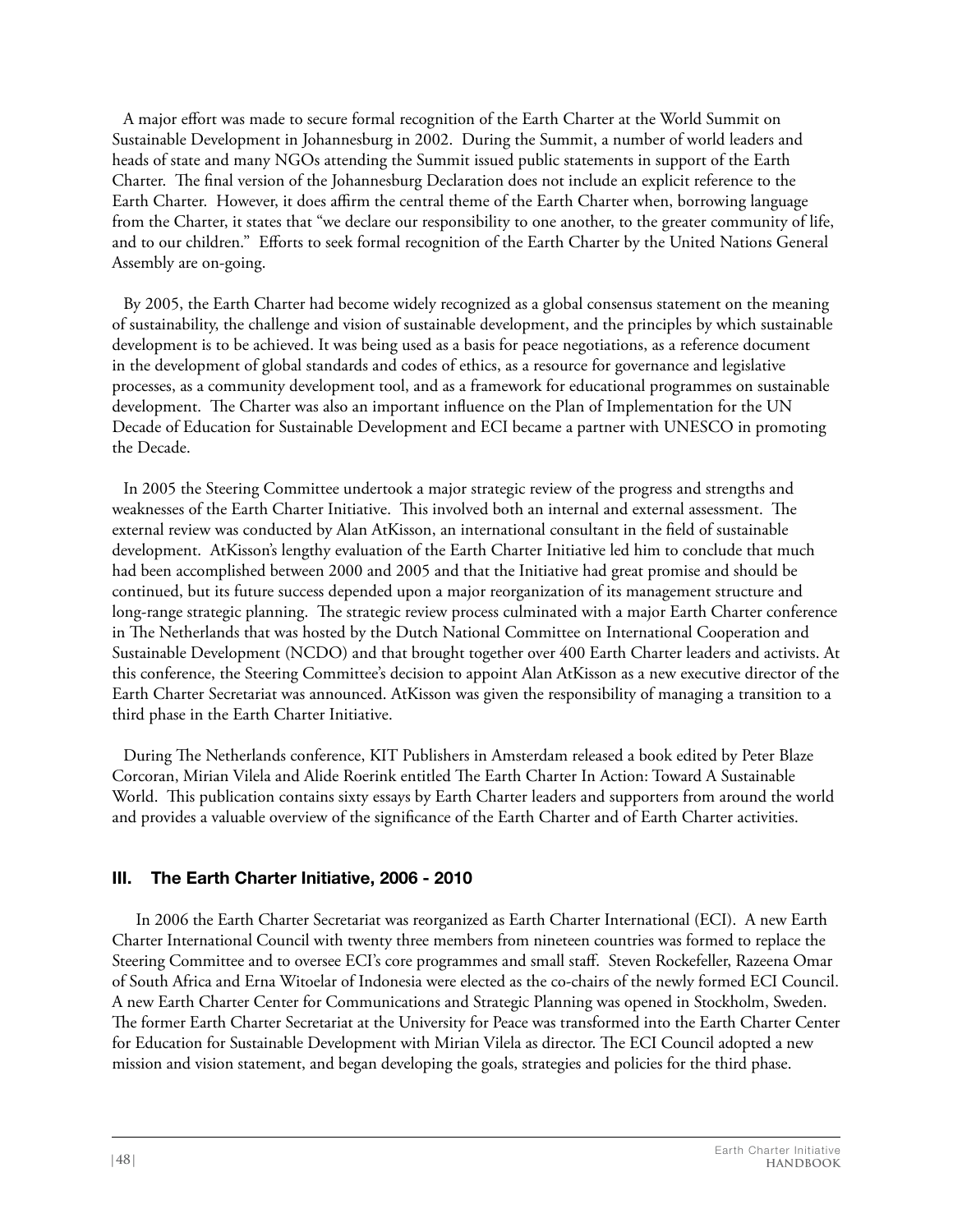National governments began to make even stronger, more formal commitments to the Earth Charter. The Brazilian Ministry of Environment entered into a formal agreement with the ECI secretariat and the Center for the Defense of Human Rights of Petrópolis, founded by Leonardo Boff and Marcia Miranda, to promote the Earth Charter in every sector of Brazilian society. During a presidential celebration of Earth Day 2007, the ministries of education and environment in the Mexican government made public commitments to use the Earth Charter as an educational instrument in the Mexican school system. Other state and city governments initiated or strengthened formal public commitments to adopt, use and implement the Earth Charter, including the State of Queensland, Australia, the Republic of Tatarstan in the Russian Federation, the Parliament of Portugal, and cities like Calgary (Canada), Munich (Germany), New Dehli (India), Oslo (Norway), and Sao Paulo (Brazil).

During 2006 and 2007, endorsement of the Earth Charter reached 4,800 organizations and the Earth Charter website began to experience a dramatic increase in visitors, growing to nearly 100,000 per month. New Programmes were launched in Religion and Business. The Earth Charter Youth Initiative continued to expand with groups operating in twenty-three countries and a twelve person youth leadership team was elected. The number of Earth Charter affiliates grew to ninety-seven in fifty-eight countries. The Charter began to take on new relevance in matters of policy as the global dimension of problems such as climate change highlighted our interdependencies and the need for collective action. ECI was invited to participate in an international conference on Intercultural and Interreligious Cooperation for Peace organized by the president of the UN General Assembly.

As a result of an intensive three-day workshop on long-range strategic planning lead by Oscar Motomura at Amana Key in Sao Paulo, Brazil, in 2007, the ECI Council launched a new strategy of "Decentralized Empowerment for Scaling Up," designed to dramatically increase active participation in the Initiative without the need for an expanded central administration. New "Action Guidelines" were released to provide a framework and coordinating mechanism for this decentralized activity to promote the Earth Charter and implement its vision.

After two years managing the transition to the third phase of the Earth Charter Initiative, Alan AtKisson stepped down as executive director of ECI at the end of 2007 in order to devote more time to his consulting business and other related projects. He continues his association with ECI as an advisor. Mirian Vilela was appointed the new executive director of ECI, and the headquarters of the ECI Secretariat was again based at the University for Peace in Costa Rica, together with the Earth Charter Center for Education for Sustainable Development. As an ECI Council member and as a member of the staff of the Dutch National Committee for International Cooperation and Sustainable Development (NCDO), Alide Roerink began help the ECI Secretariat, providing leadership and support in connection with a number of projects, including the outreach to the business community. In 2007 Erna Witoelar stepped down as co-chair and Brendan Mackey was elected as a new co-chair.

At its annual meeting in 2008 the ECI Council approved adoption of a refined version of the Earth Charter Initiative mission statement.

The mission of the Earth Charter Initiative is to promote the transition to sustainable ways of living and a global society founded on a shared ethical framework that includes respect and care for the community of life, ecological integrity, universal human rights, respect for diversity, economic justice, democracy, and a culture of peace.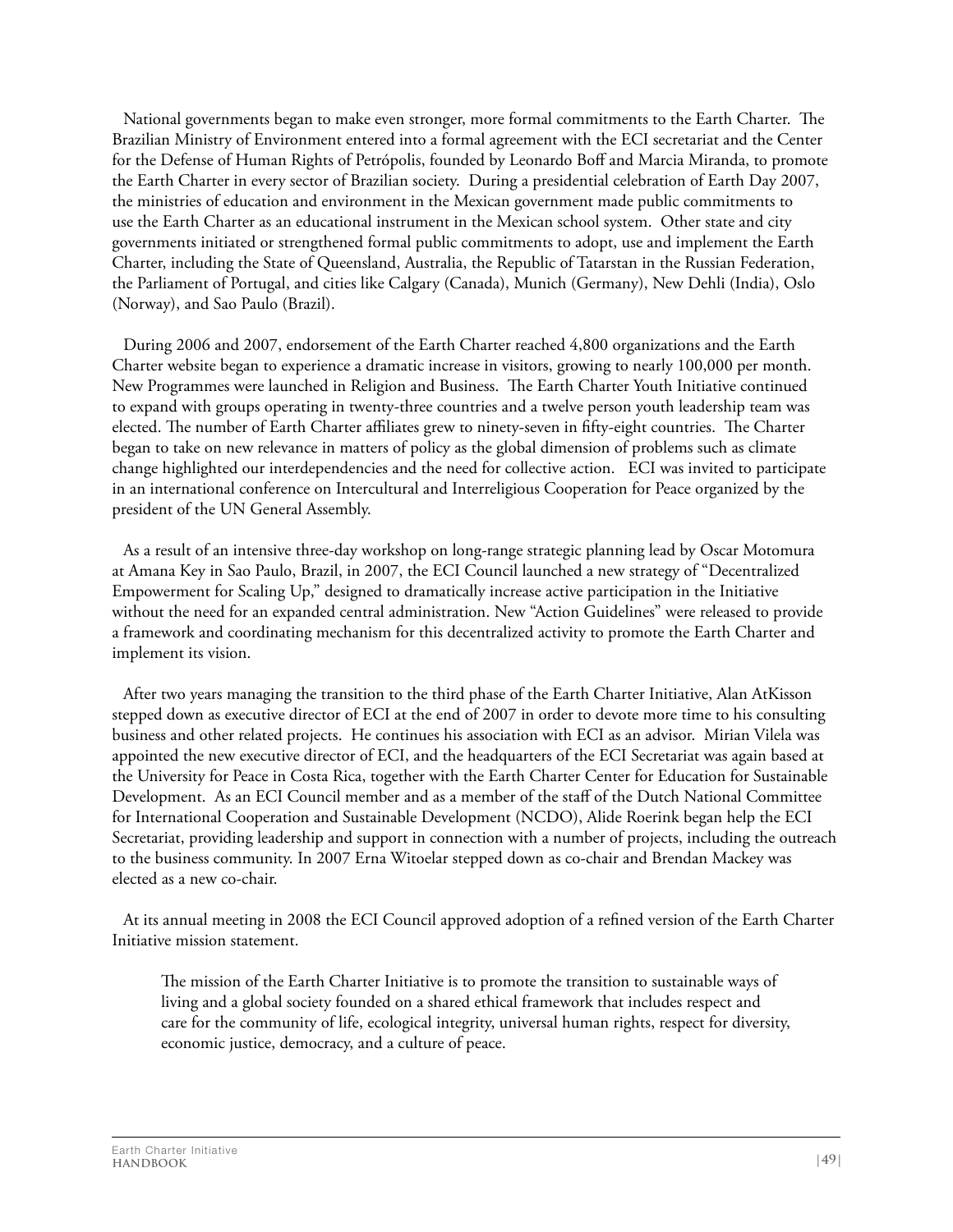At this meeting the Council also adopted a Long Range Strategic Plan that identifies six focus areas for Earth Charter initiatives, including education, business, the media, the religions, the United Nations and global governance, and youth. As part of the decentralization strategy, it also approved the launch of six independent task forces designed to promote the Earth Charter and to catalyze the creation of multiple volunteer action groups in these focus areas. A number of Council members as well as other Earth Charter supporters have played leadership roles in the creation of the six task forces.

In accord with the 2008 Long Range Strategic Plan, the ECI Secretariat undertook a number of projects in 2009 and 2010 in an effort to strengthen its communications outreach. The international website, which is presented in English, French and Spanish versions, was redesigned, updated and expanded. It includes a virtual library with over 800 resources and pages on Earth Charter activities in 91 countries. In addition, employing a common format designed with the assistance of Amana-Key, over 40 Earth Charter national websites have been created in the official language of each nation. There is also now an Earth Charter webpage on Wikipedia in several languages, an Earth Charter video channel on YouTube, and a Wiki space for Earth Charter youth activities and for a network of educators using the Earth Charter.

The Business Task Force has established a partnership between ECI and the Global Reporting Initiative, and the GRI now offers the hundreds of corporations with which it works the opportunity to use the Earth Charter as a framework for their initiatives in the field of corporate social and ecological responsibility. Using the Earth Charter as a guide, the UN Task Force has endeavored to inform the drafting of a new intergovernmental treaty on climate change with a focus on the ethical dimension of the treaty. After several years of international consultations, the Secretariat and the Education Task Force released a "Guide for Using the Earth Charter in Education" at the 2009 UNESCO World Conference on Education for Sustainable Development in Bonn, Germany. In 2010 the Journal of Education for Sustainable Development published a especial edition on "The Earth Charter and ESD." In the course of the past decade, over a hundred books, as well as numerous journals, have been published with sections or essays that explore the history and significance of the Earth Charter. Many of these publications include the entire text of the Earth Charter. One example is the comprehensive, two-volume *Encyclopedia of Environmental Ethics and Philosophy,* (Macmillan Reference, 2009), which recognizes the Earth Charter as one of the ten primary source documents for this entire field of study and social action.

During 2010 the Earth Charter Initiative celebrated the 10th anniversary of the launch of the Earth Charter in 2000. Earth Charter+10 activities and events were organized around the theme "Dialogue, Collaboration and Action for a Sustainable Future." Major Earth Charter+10 conferences were held in Mexico, The Netherlands, Jordan, Japan, and India. As part of Earth Charter+10, members of the Communications and Media Task Force launched a media campaign that secured the contribution of advertisement space for the Earth Charter on t.v., radio and public transportation and in newspapers and magazines with a value of \$15million in Latin America, Europe and the U.S. An important dimension of Earth Charter+10 activities has been a dialogue focused on developing a vision for the next decade. In this regard, Ruud Lubbers, a member of the Earth Charter Commission who has played a leading role in the creation and promotion of the Earth Charter, pledged to contribute to the University for Peace the funds needed to construct a new and expanded headquarters for the ECI Secretariat and Earth Charter Center for Education for Sustainable Development. The new headquarters will open in 2011.

Throughout the first decade of the Earth Charter Initiative since the launch of the Charter, the Secretariat has remained a small, efficient, and highly productive organization operating on a tight budget. In 2010, the Secretariat staff included the executive director, three regional coordinators and a youth coordinator.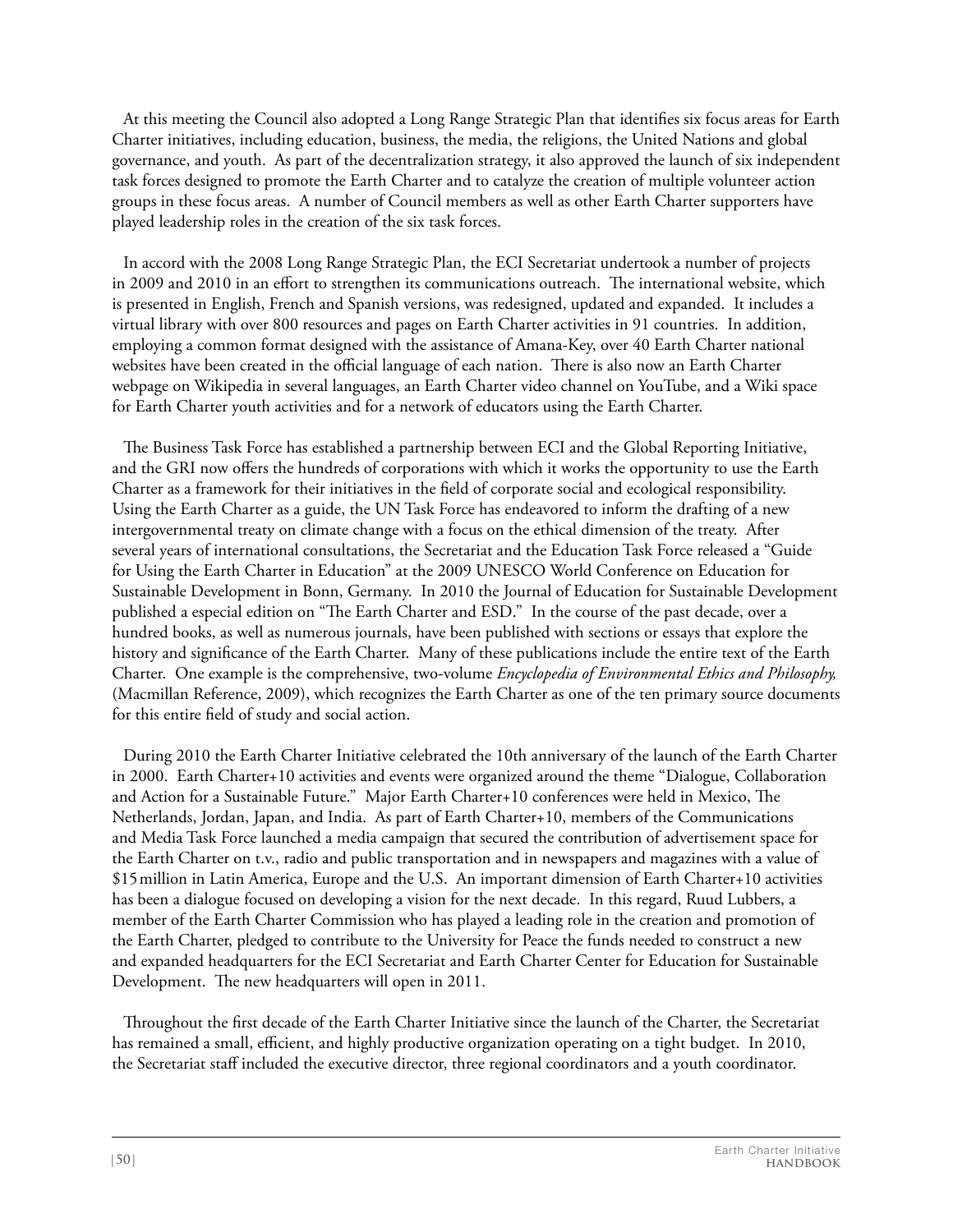The capacity of the Secretariat has been enhanced significantly by the active support of a network of Council members, advisors, partner organizations, affiliates, and interns. By 2010 ECI had 112 affiliates in 66 countries. There were also 69 youth groups in 41 countries. By the end of the first decade, over 5,000 organizations and governments had endorsed the Earth Charter. Recent endorsements include the National Parliament of Portugal, General Convention of the Episcopal Church in the USA, and India's spiritual and social leader, Sri Mata Amritanandamayi Devi (widely known as Amma).

2011 will mark a new phase in the Earth Charter Initiative. After ten years serving as a co-chair of the Steering Committee and the ECI Council, Steven Rockefeller will be stepping down from that position at the end of 2010. In addition, the Council is giving serious consideration to a reorganization of ECI's governance structure in an effort to strengthen leadership at the regional level. Resource mobilization in support of the Secretariat remains a challenge, and ECI will have to give this challenge increased attention and broaden its base of support in order to pursue its future goals. In the years ahead, ECI will also have to address the questions that will periodically arise about the text of the Earth Charter and various current issues and about the relation of the Earth Charter to new declarations such as the draft Universal Declaration on the Rights of Mother Earth issued in 2010 by the Bolivian government. ECI remains committed to the goal of seeking United Nations General Assembly recognition of the Earth Charter, and Rio+20, which will take place in 2012, provides another opportunity to secure such recognition in some appropriate form. Keeping in mind its limited capacity and resources, ECI must continue to wrestle with the question of how to position itself in relation to other organizations and initiatives that are part of the global sustainability movement. These are some of the challenges that ECI will face over the next five to ten years.

No intergovernmental or civil society declaration has to date replaced the Earth Charter, and those new documents that have emerged are not as comprehensive nor the product of the kind of inclusive, participatory, worldwide process that has given the Earth Charter its basic legitimacy as a guiding ethical framework. The decentralization strategy coupled with the new communications outreach is paving the way for the ongoing, rapid, worldwide expansion of Earth Charter-related activity. As an educational instrument, a source of inspiration and guidance for action, and a reference document for the development of ethics, law, policy, and standards, the Earth Charter remains profoundly relevant and continues to grow in influence. The major changes envisioned by the Earth Charter are ever more urgently needed as the risks associated with the consequences of inaction continue to grow.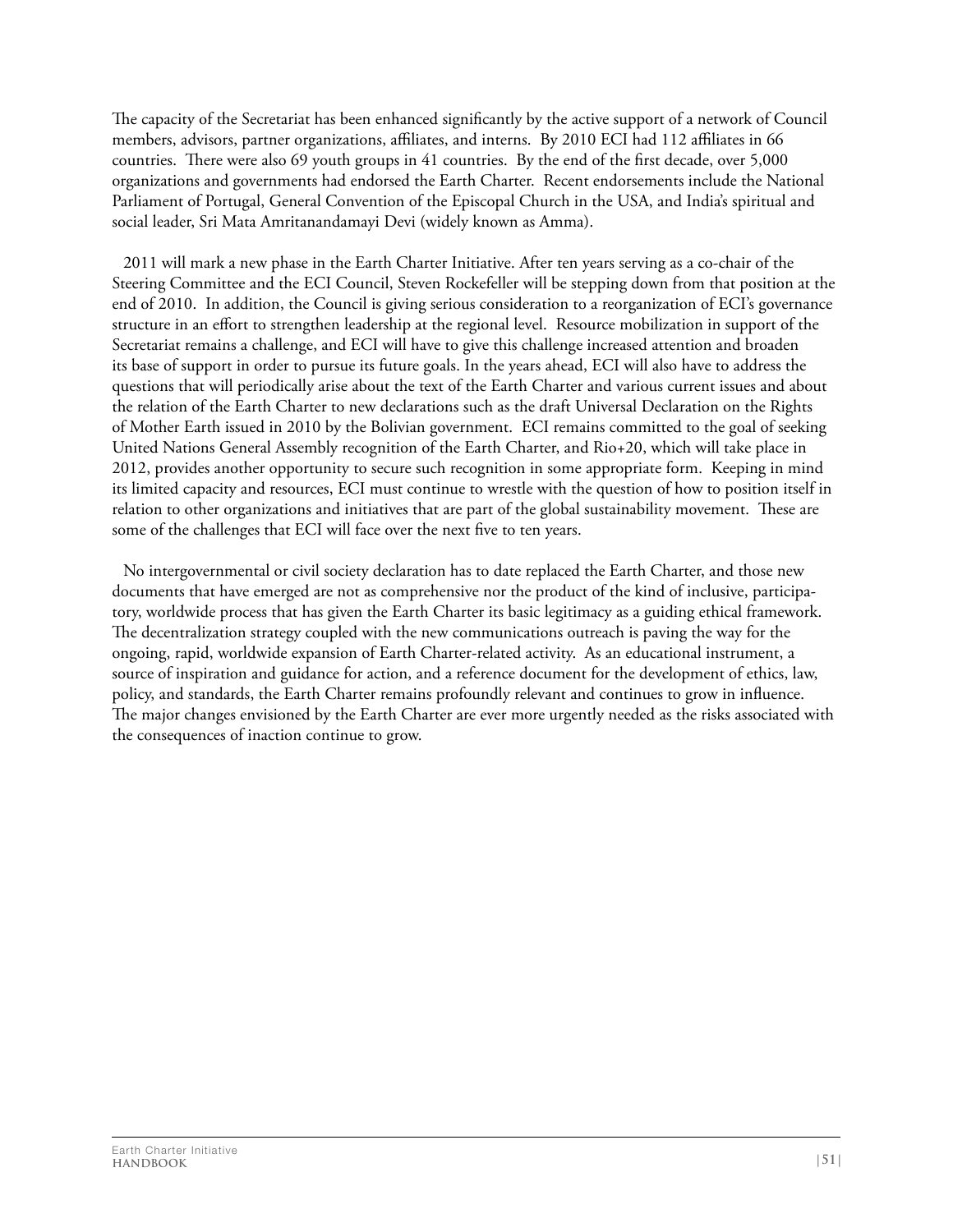# **Earth Charter Associates, Ltd.**

ince the ECI Council is not legally incorporated and, therefore, cannot enter into legal contracts and conduct certain financial transactions, Earth Charter Associates, Ltd. (ECA) was created in the United States in 2006 t conduct certain financial transactions, Earth Charter Associates, Ltd. (ECA) was created in the United States in 2006 to provide certain legal, financial, and fund raising services in support of ECI. ECA is being registered in the US as a charitable (501c3) organization.

ECA provides donors with a vehicle for making charitable contributions in support of ECI. For this purpose ECA contracts with Rockefeller Philanthropy Advisors (RPA), a non-profit organization based in New York City that provides financial and philanthropic services to individuals, foundations and other nonprofit organizations. RPA has established and operates an Earth Charter Fund, which receives contributions and transmits the funds to the University for Peace in support of the ECI Secretariat or to other Earth Charter projects as appropriate. RPA's services include the management of funds and bank accounts, provision of accounting services, and financial reporting. RPA also insures that all grants from the Earth Charter Fund conform with US federal law.

ECA has the capability to enter other legal contracts on behalf of ECI when necessary. In this regard since 2006, it has secured international trademark registration , it has secured international trademark registration for the Earth Charter logo (dove design) and the title "Earth Charter Initiative".

The activities of ECA are overseen by a board of seven trustees, four of whom are ECI Council members. The officers and trustees of ECA are the following:

> Rick Clugston Song Li Nicholas Robinson, Vice Chair Steven Rockefeller, Chair Laurie Rockett, Secretary Harold L. Talbot Mary Evelyn Tucker Dennis Ryan, Treasurer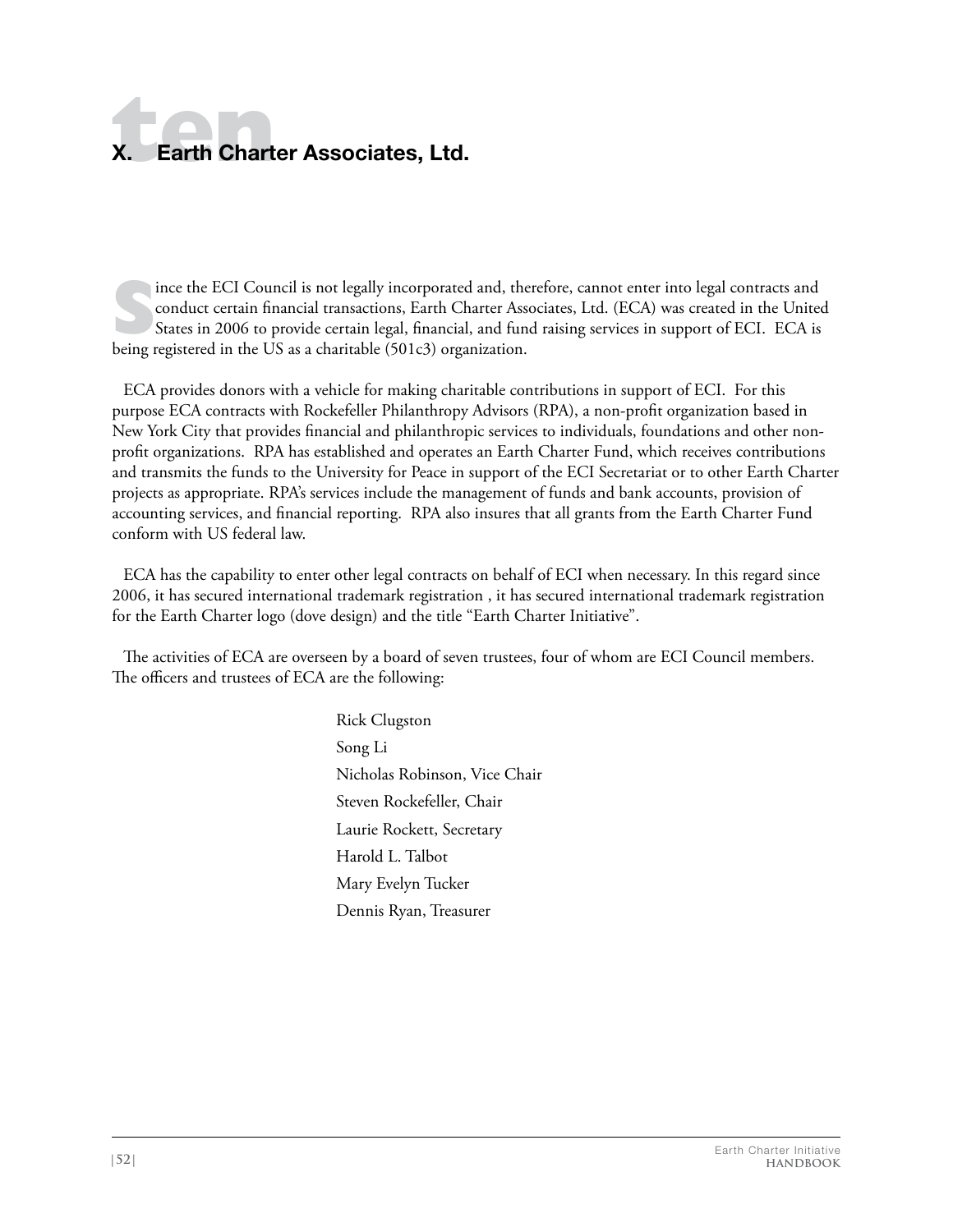From time to time people raise questions about the position of the Earth Charter regarding various sensitive or controversial social issues. The following statements on several such topics have been prepared by Steven Rockefeller in consultation with various ECI Council members and Advisors. These statements are not official statements adopted by ECI Council. However, the Council supports the use of these statements by Council members, the Secretariat, Affiliates, and others when they are looking for guidance regarding how to respond to questions about the Earth Charter.

#### **The Earth Charter and Religion**

The Earth Charter is the product of a decade-long, worldwide, cross-cultural dialogue on common goals and shared values. Consultations on the Earth Charter began during the 1992 Rio Earth Summit, but the actual drafting of the Earth Charter was conducted and completed as a civil society initiative. It is the purpose of the Earth Charter to articulate the consensus on shared values taking form in the emerging global civil society. Many religious leaders from diverse traditions participated in the consultation and drafting process.

The Earth Charter sets forth general ethical principles and strategic guidelines for building a just, sustainable, and peaceful world. The text of the Earth Charter affirms many values that are fundamental to the great religious traditions of humanity, including compassion, love, justice, care for the poor, environmental conservation, and peace.

The Earth Charter promotes the building of a culture of tolerance, nonviolence, and peace. It strongly supports respect for cultural and religious diversity.

The Earth Charter Initiative encourages all cultures and religions to embrace, in their own distinctive ways, the Earth Charter's ethic of respect and care for all peoples and the greater community of life. It is not the purpose of the Earth Charter Initiative to create a new world religion and the Earth Charter has not been presented as a "mystical revelation" as some have asserted. It is not the intention of the Earth Charter Initiative to replace the high ethical demands of the world's religions with some new ethical minimalism.

Different traditions and organizations affirm, celebrate, and promote the Earth Charter in many diverse ways. The Earth Charter Commission and International Council welcome a diversity of responses from religious organizations and groups. They do not identify the Earth Charter itself with any one response in particular.

In addition to its ethical principles, the Earth Charter recognizes the importance of the spiritual dimension of life and makes reference to several widely shared spiritual values, including the following: The Preamble emphasizes "that when basic needs have been met, human development is primarily about being more, not having more." It affirms the values of "reverence for the mystery of being, gratitude for the gift of life, and humility regarding the human place in nature."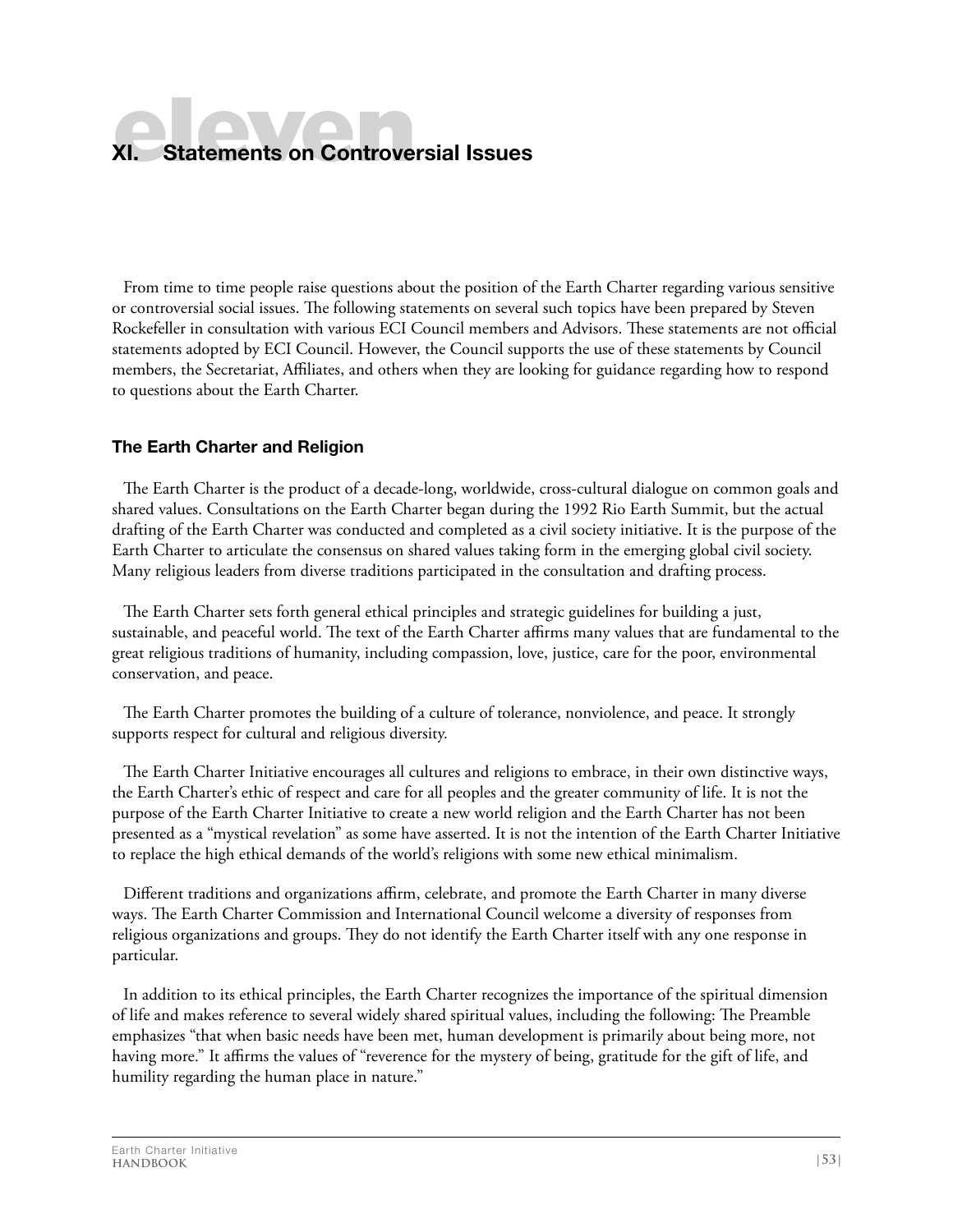The Earth Charter, which seeks support across all boundaries of faith and culture, does not make reference to God or the Creator, because some religious traditions and many humanists do not use God language. However, some people in the Christian, Jewish, Islamic, and Hindu traditions and various other religious traditions choose to interpret the reference to "reverence for the mystery of being" as a summons to reverence for God. Other individuals and groups will not give this reference a theological interpretation.

The Earth Charter teaches respect for nature and Earth, our planetary home. The Earth Charter does not promote the deification or worship of Earth. The Earth Charter capitalizes Earth because this is the name of the planet. All the planets in our solar system have names. Astronomers, scientists in general, and many others use the names of the planets when referring to them. In addition, the use of the name Earth evokes the image of the planet in space as captured by the photographs of the astronauts. This image of Earth as a relatively small, beautiful, and fragile planet floating in space encourages the attitudes of respect and care.

The Earth Charter recognizes that all nations, peoples, and religions live in an increasingly interdependent world and that many urgent problems can only be managed and resolved through global cooperation. Collaboration and partnership require common goals and values such as those found in the Earth Charter. There is a great need for the leadership and support of the world's religions in the effort to promote shared values and to build a just, sustainable, and peaceful world community.

Even though the Earth Charter advocates worldwide cooperation and global community, it is not the purpose of the Earth Charter to promote creation of a world government. The Earth Charter does state that "the partnership of government, civil society, and business is essential for effective governance."

#### **The Earth Charter, Non-Discrimination and Sexual Orientation**

Principle 12 states: "Uphold the right of all, without discrimination, to a natural and social environment supportive of human dignity, bodily health, and spiritual well-being, with special attention to the rights of indigenous peoples and minorities."

Principle 12.a states: "Eliminate discrimination in all its forms, such as that based on race, color, sex, sexual orientation, religion, language, and national, ethnic or social origin."

The Earth Charter in Principle 12.a calls for an end to all forms of discrimination, including discrimination based on sexual orientation, in accordance with international human rights law. It is only in this context that the Earth Charter addresses the issue of homosexuality.

Discrimination involves distinctions, exclusions, and restrictions that deny people their human rights and fundamental freedoms as set forth in international law. Some people suffer discrimination because of their sexual orientation. Article 26 in the international Covenant on Political and Civil Rights is widely recognized among international lawyers to provide a general prohibition against discrimination on the basis of sexual orientation.

Principles 12 and 12.a are an extension and clarification of the concerns and values set forth in a number of preceding principles in the Earth Charter. For example, Principles 1 and 2 call for respect and care for the community of life as a whole. Principle 2 emphasizes the values of understanding, compassion, and love. Principle 3 calls for building just and peaceful societies, and Principle 3.a is the imperative to "ensure that communities at all levels, guarantee human rights and fundamental freedoms and provide everyone an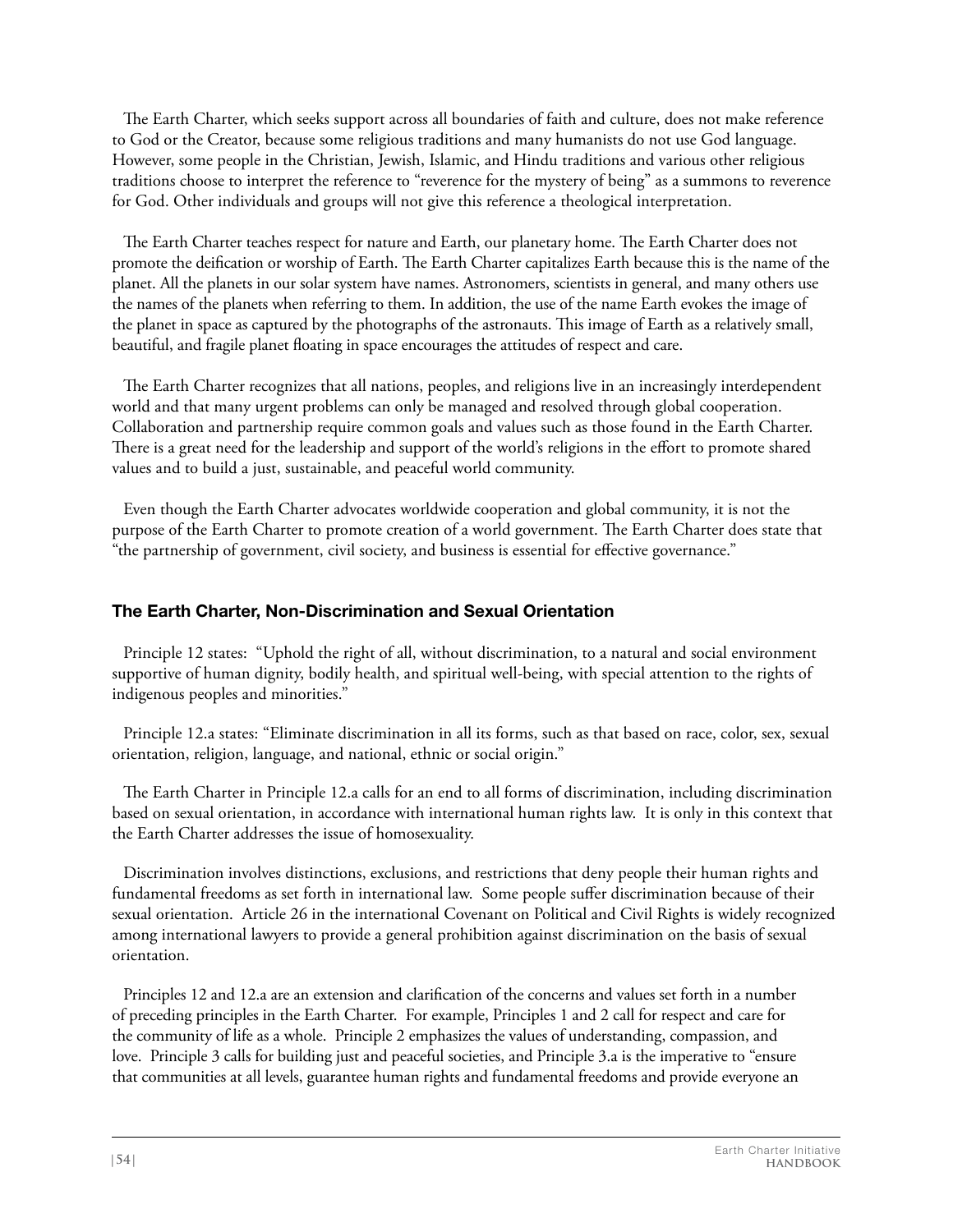opportunity to realize his or her full potential." In this spirit, Principle 9.c calls on all communities to "protect the vulnerable." Principles 12 and 12.a should be read with these other principles in mind.

Fundamental human rights and freedoms under certain circumstances have to be weighed and balanced against each other. In this regard, international jurisprudence (case law) leaves open the possibility that if religious institutions and other organizations are able to demonstrate that it is "legitimate to do so," they may restrict the opportunities open to gays and lesbians in their institutions. The ethics of such restrictions are a matter of ongoing debate.

The Earth Charter recognizes that "Life often involves tensions between important values. This can mean difficult choices." The tension between individual freedom and social justice or the practice of non-violence and the prevention of harm or environmental protection and economic development are examples. The Earth Charter does not endeavor to address the many complex problems that may arise when individuals, institutions, and governments endeavor to implement its general principles. From the perspective of the Earth Charter there must be very compelling ethical reasons for permitting any form of discrimination in any institution.

# **The Earth Charter and Responsible Reproduction**

The Earth Charter calls for sustainable patterns of human reproduction and for universal access to healthcare that fosters reproductive health and responsible reproduction. However, the Earth Charter does not address the issue of abortion. It does not take a position for or against abortion.

# 1. The Scope of the Earth Charter

 The Earth Charter is the product of a decade-long, world-wide, cross-cultural dialogue on common goals and shared values. Its purpose is to articulate the consensus on shared values that is taking form in the emerging global civil society.

The Earth Charter sets forth general ethical principles and strategic guidelines for building a just, sustainable and peaceful world. The Earth Charter Commission intended to say in the text of the Earth Charter just what is stated and nothing more.

The Earth Charter Commission and International Council recognize that there will be an on-going debate over how to implement the Earth Charter's various ethical principles and that different cultures and communities will adopt diverse approaches to achieving the goal of sustainable development. The Earth Charter focuses attention on the critical ethical issues and frames the debate. The Earth Charter does not try to prescribe answers to the many complex questions about what means and mechanisms should be chosen in the effort to realize its goals and values.

However, the Commission and International Council do recognize that the ends actually achieved by an initiative are constituted and shaped by the means adopted and that worthy ends do not justify unprincipled means. All means should be consistent with Earth Charter values.

It is helpful to keep in mind that the Earth Charter is made up of principles, not rules. Rules give instruction on exactly what to do in specific situations. Principles advise us on what to think about when we are trying to decide what to do.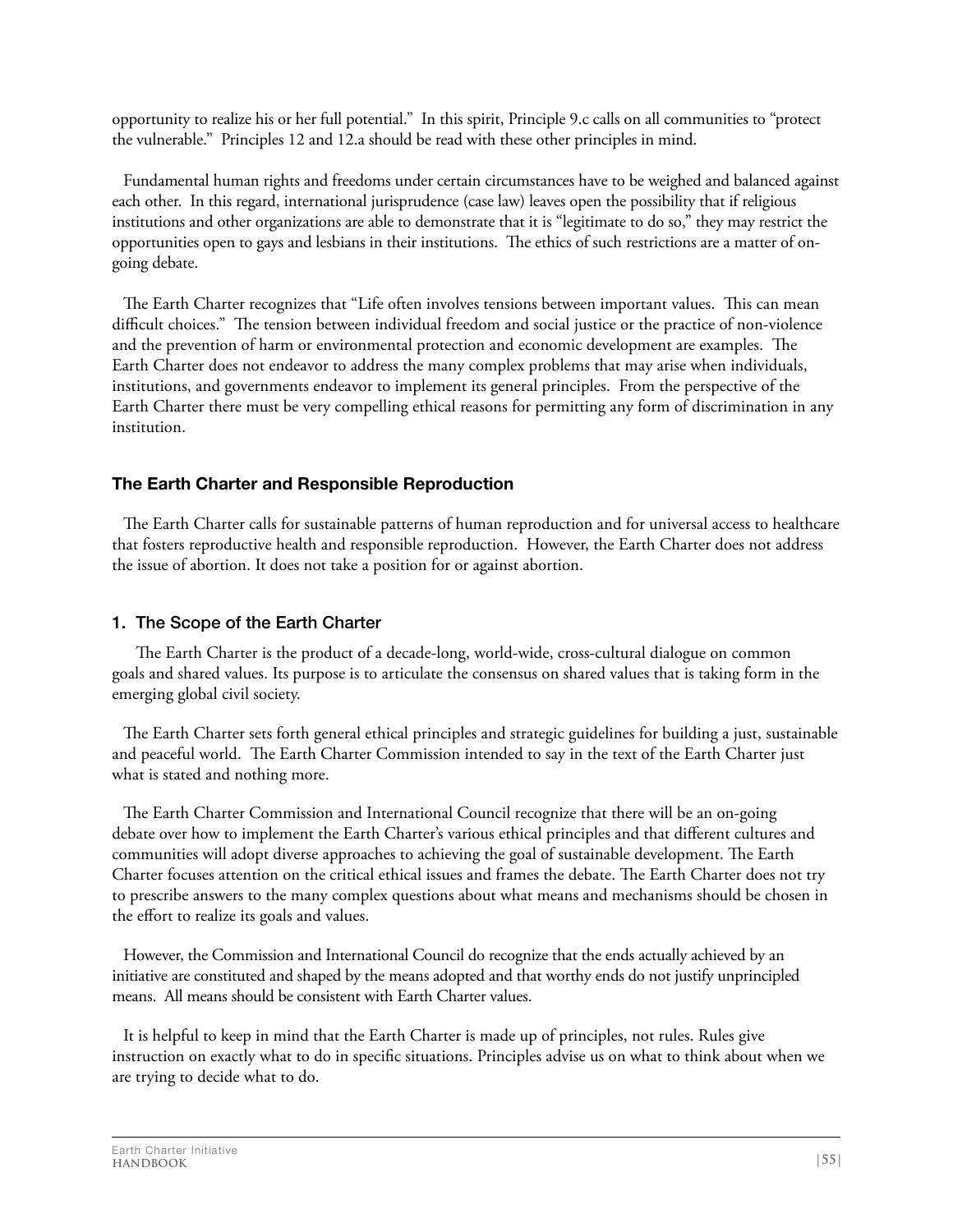#### 2. Sustainable Patterns of Reproduction

 The first principle of the Earth Charter is the imperative to "respect . . . life in all its diversity", and Principle 1.a states that "every form of life has value regardless of its worth to human beings."

Principle 7 calls for patterns of human reproduction that are sustainable and "safeguard Earth's regenerative capacities, human rights, and community well-being." It should be noted that the Earth Charter does not use the term "population control," and when referring to patterns of reproduction, it explicitly states that these patterns should be pursued in ways that safeguard human rights. In short, the Earth Charter principles are opposed to coercive methods of regulating population growth.

In accord with the international consensus worked out at the UN summits on population in Cairo (1995) and on women in Beijing (1997), the Earth Charter recognizes that the most effective way to achieve sustainable patterns of human reproduction is to promote gender equality and to empower women in and through "universal access to education, healthcare, and economic opportunity." These values are affirmed in Principle 11 as a matter of social and economic justice as well as sound sustainable development policy.

#### 3. Reproductive Health

 The Cairo and Beijing UN summits also specifically emphasize the critical importance of reproductive healthcare for the achievement of sustainable development. The Earth Charter in Principle 7.e, therefore, states, "Ensure universal access to healthcare that fosters reproductive health and responsible reproduction."

The Beijing Platform for Action (1997) defines health as "a state of complete physical, mental, and social well-being and not merely the absence of disease or infirmity." (Annex II, IV.C.89) According to the Beijing Platform reproductive health involves well-being "in all matters relating to the reproductive system and to its functions and processes." Achieving reproductive health means "that people are able to have a satisfying and safe sex life and that they have the capability to reproduce and the freedom to decide if, when and how often to do so." (Annex II, IV.C.94)

#### 4. Responsible Reproduction

 As indicated above, Principle 7 makes clear that "responsible reproduction" involves patterns of reproduction "that safeguard Earth's regenerative capacities, human rights, and community well-being." It is the position of the Earth Charter that the goal of responsible reproduction should be achieved through gender equality, the empowerment of women, and universal access to healthcare, and in ways that respect humanity's fundamental human rights and freedoms.

Within the framework of the Earth Charter's general principles, different cultures and communities may adopt diverse approaches to the provision of health care that fosters reproductive health and responsible reproduction. The Earth Charter does not enter the discussion and debate on this matter.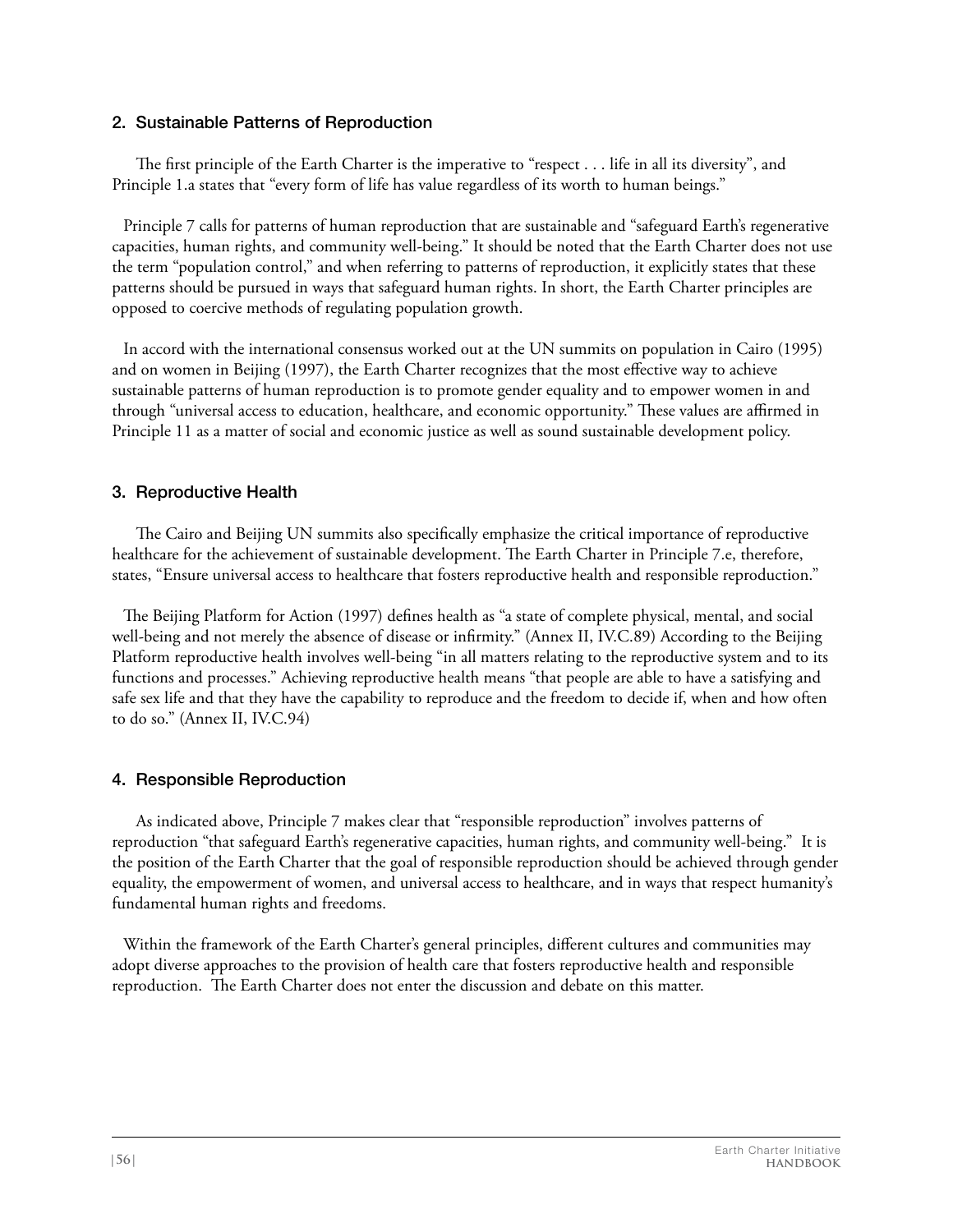#### **Does the Earth Charter Support Socialism?**

From time to time critics of the Earth Charter express a concern that it promotes socialism. This reflects a misunderstanding of the nature and purpose of the document. The Earth Charter highlights the importance of social and economic justice, but it does not advocate socialism as a political and economic strategy for achieving it.

The Earth Charter builds on humanity's great ethical and spiritual traditions and on international law, and it is the product of a decade long, worldwide, cross-cultural dialogue in search of goals and values that are widely shared by people of all cultures and religions. It has been drafted as an aspirational declaration of fundamental principles for building a just, sustainable and peaceful world. The Earth Charter's vision for a better world is designed as an urgent call for social change. Its principles have far reaching social, economic and political implications. However, the Earth Charter is focused primarily on the ethical foundations of a better world. It does not attempt to specify—beyond a number of very general guidelines--the political, economic and environmental mechanisms required to implement its principles. The Earth Charter was drafted with the hope that it would help to stimulate a worldwide debate on this highly complex subject. It also recognizes that the world's peoples will find a variety of ways to achieve a sustainable future.

Following the collapse the Soviet Union and the removal of the Berlin Wall, interest in state socialism as a system for promoting human development and achieving justice, sustainability and peace declined significantly. Partly as a result, there was very little discussion about socialism during the Earth Charter consultation and drafting process. Attention focused on principles about which there is a wide consensus in the emerging global civil society, including ideas that were endorsed by the seven United Nations summit meetings held during the 1990's. There was extensive discussion about social and economic justice and about the values that should govern economic development. On the political side, there was much discussion about democracy, which the United Nations Commission on Human Rights has come to recognize as a fundamental human right and as essential to human development. When reflecting on the Earth Charter and socialism, it is also useful to keep the following in mind.

The Earth Charter fully supports the rights and fundamental freedoms of the individual as defined in the Universal Declaration of Human Rights and related international law, and international law recognizes that "everyone has the right to own property alone as well as in association with others." (UDHR Article 17). In Principle 2a, the Earth Charter recognizes "the right to own, manage, and use natural resources" with the critical qualification that with this right goes "the duty to prevent environmental harm and to protect the rights of people." The Earth Charter, which views the individual and society as interdependent, endeavors to present a balanced understanding of rights and responsibilities.

The Earth Charter recognizes that "the dominant patterns of production and consumption" in the world today are ecologically unsustainable and have failed to prevent mass poverty. However, it nowhere advocates government ownership of the means of production, centralized economic planning, and government control of the distribution of goods as the solution. The ethical principle that it sets forth in this regard calls for patterns of production and consumption "that safeguard Earth's regenerative capacities, human rights, and community well-being." (Principle 7)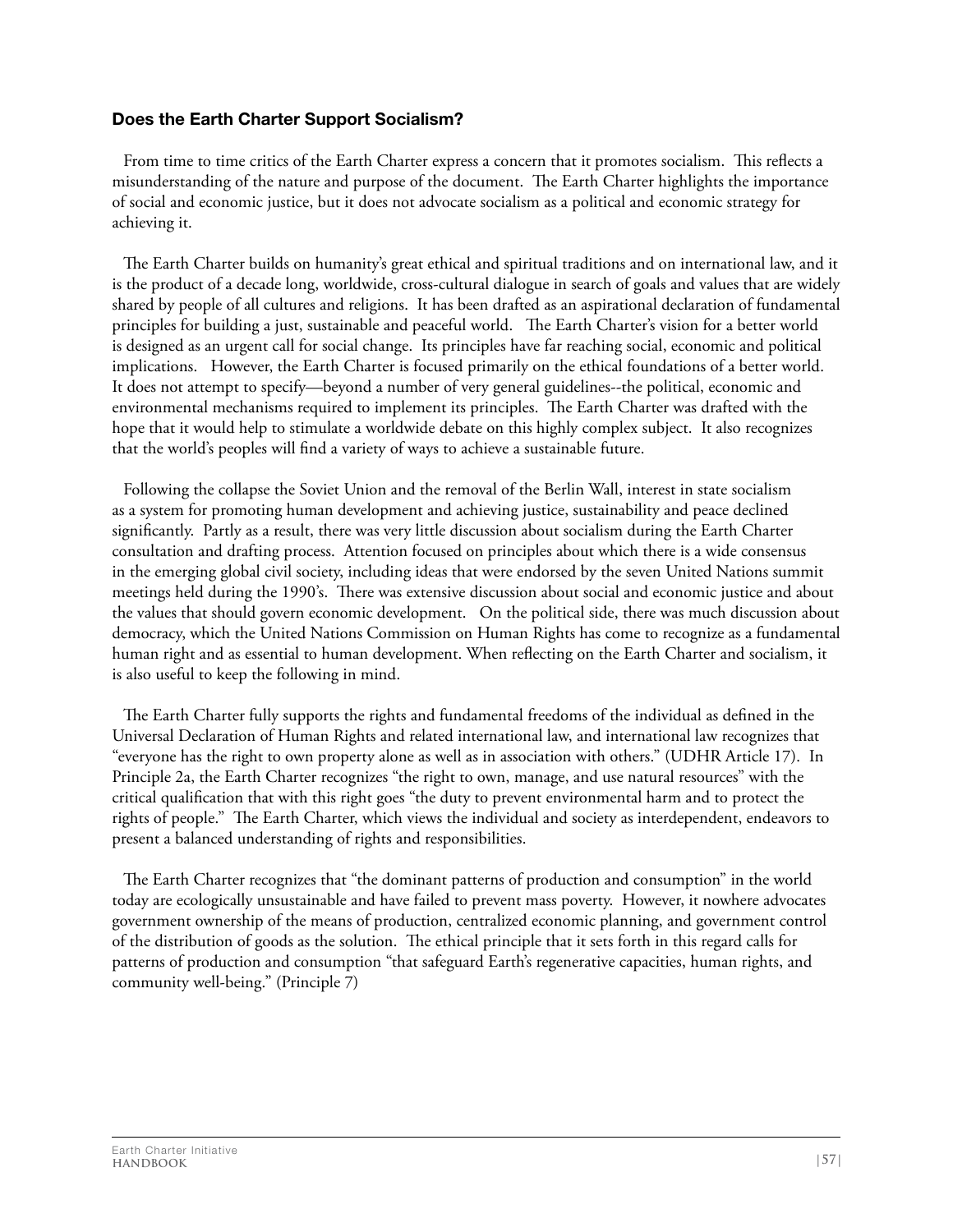Some critics focus on Principle 10a, which calls for "the equitable distribution of wealth within nations and among nations," as evidence of socialist leanings in the Earth Charter. It is the case that many socialists have focused special attention on the injustice of the gross economic inequity in the modern world, and they emphasize the equitable distribution of wealth as a major goal of a socialist society. However, the Earth Charter presents Principle 10a, not as part of a call for socialism as a political and economic system, but as a basic principle of social and economic justice that is consistent with international human rights law and widely shared among people throughout the world. The meaning and significance of this principle in the context of the Earth Charter becomes clear when one considers why and where it appears in the document.

Reflecting the awareness that most of the world's wealth is concentrated in the hands of roughly twenty percent of the world's people and over two billion people live in poverty on two dollars a day or less, the Earth Charter Preamble states: "The benefits of development are not shared equitably and the gap between the rich and the poor is widening." From the Earth Charter's ethical perspective, this is a deeply troubling and unacceptable situation. Poverty denies people their basic human rights. It is both a cause and consequence of environmental degradation. In addition, poverty breeds desperation and resentment often leading to crime, violence and terrorism. Justice, security, and environmental protection are all compelling reasons for the world community to collaborate in ending poverty.

Therefore, in a section on Social and Economic Justice, Earth Charter Principle 9 calls for the eradication of poverty, and Principle 10 states: "Ensure that economic activities and institutions at all levels promote human development in an equitable and sustainable manner." This principle is designed to make clear that economic development is not an end in itself and should be viewed as a means for promoting equitable human development. In other words, the well-being of people and the community as a whole, not profits, should be the overriding concern of economic development. In addition, Principle 10 asserts that development should be ecologically sustainable. The Earth Charter does not question the great social value of well managed private enterprise, and businesses are certainly entitled to make a profit. However, economic activities should serve human needs and protect the environment. It is in this context that Principle 10a appears with its call for "the equitable distribution of wealth within nations and among nations." The point is that eradicating poverty and equitable human development require an equitable distribution of wealth—of essential resources, useful goods, and beneficial services.

What does the equitable distribution of wealth mean? First of all, it is important to keep in mind that "equitable" means fair; it does not mean equal. Second, international, social and economic human rights law provides guidelines that set minimal standards for an equitable distribution of wealth. For example, the Universal Declaration of Human Rights states in Article 25:

"(1) Everyone has the right to a standard of living adequate to the health and well-being of himself and of his family, including food, clothing, housing and medical care and necessary social services, and the right to security in the event of unemployment, sickness, disability, widowhood, old age or other lack of livelihood in circumstances beyond his control. (2) Motherhood and childhood are entitled to special care and assistance. All children, whether born in or out of wedlock, shall enjoy the same social protection."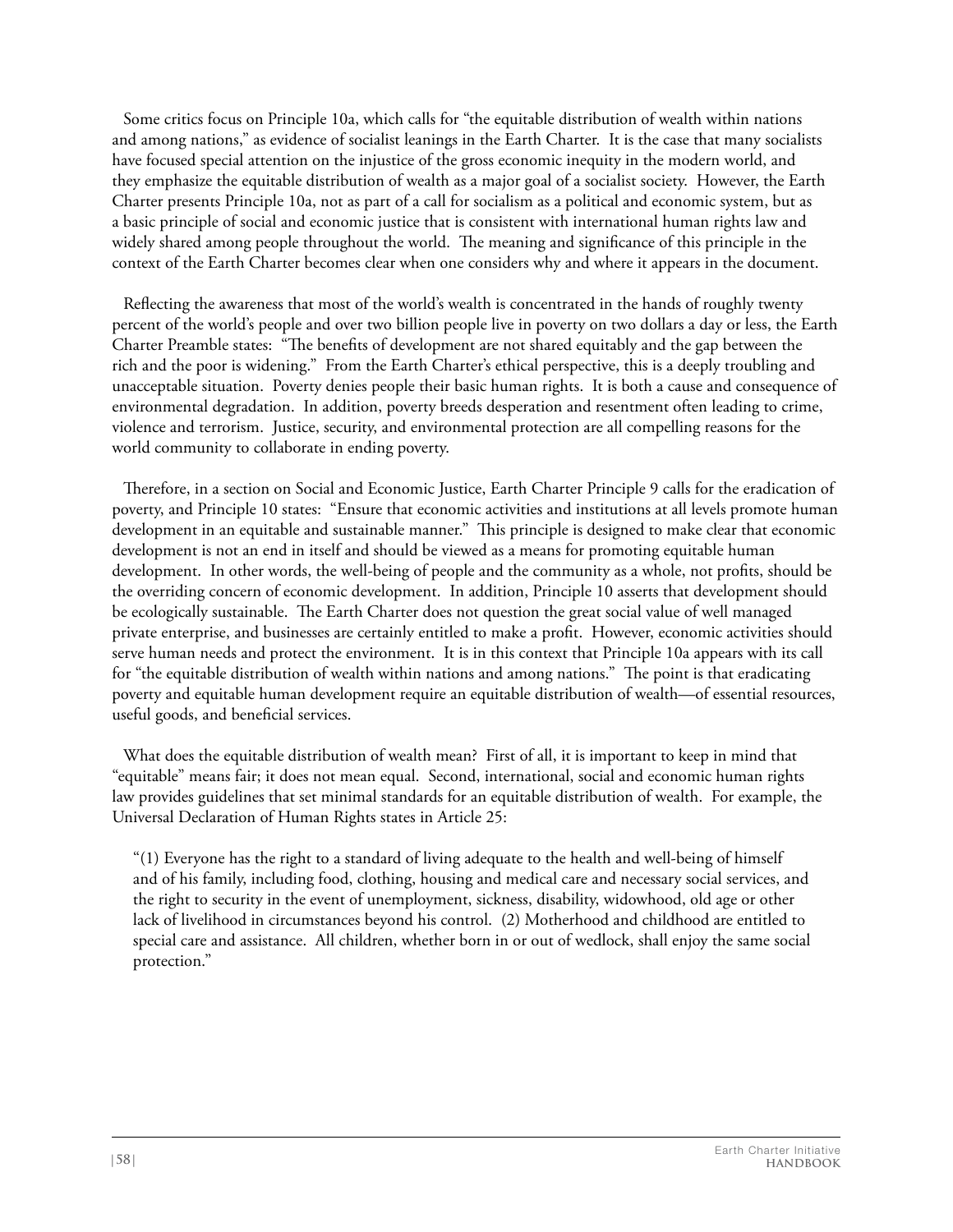In accord with these guidelines, Earth Charter Principle 9b states: "Empower every human being with the education and resources to secure a sustainable livelihood and provide social security and safety nets for those who are unable to support themselves." The Earth Charter places a strong emphasis in this regard on "universal access to education, health care, and economic opportunity." (Principle 11). Principles 10b, c and d further develop the ideas in Principles 10 and 10a, calling for international aid for the developing world, progressive labor standards, and a steadfast commitment to the common good and transparency on the part of multi-national corporations. In our increasingly interdependent world, a new spirit of solidarity, compassion, and social and ecological responsibility is essential.

 The Earth Charter does recognize that governments have a major role to play in eradicating poverty and promoting a more equitable distribution of wealth in and through, for example, tax policy, regulation, education, and social safety nets. However, it does not advocate the centralization of power in the state. The Earth Charter also recognizes that the business community has a critical role to play in this matter, but it does not support a concentration of power in the business sector and its principles call for a major transformation in the way corporations and markets operate. In addition the Earth Charter strongly supports the rise of a well informed and socially engaged civil society, and it urges promotion of participatory democracy. It is the position of the Earth Charter that "the partnership of government, civil society and business is essential for effective governance" in the  $21<sup>st</sup>$  century. Responsibility for promoting equitable and sustainable human development is a common but differentiated responsibility of all three sectors.

The members of a variety of religious and secular communities freely opt to abandon their right to private property and to accept collective administration of the goods and resources of the community. It should be noted that there is nothing in the Earth Charter that opposes such a voluntary arrangement. Further, if they choose to do so, such communities can live in harmony with the Earth Charter's ethical principles, and some strive to achieve this goal.

The growing gap between the rich and poor in the world today is a fundamental problem facing the human family in the 21st Century. The idea that global security and peace is possible under the present circumstances is an illusion. Eradicating poverty and promoting equitable human development must be part of any strategy for building a just, sustainable, and peaceful world.

> *Steven C. Rockefeller* Co-Chair, Earth Charter International Council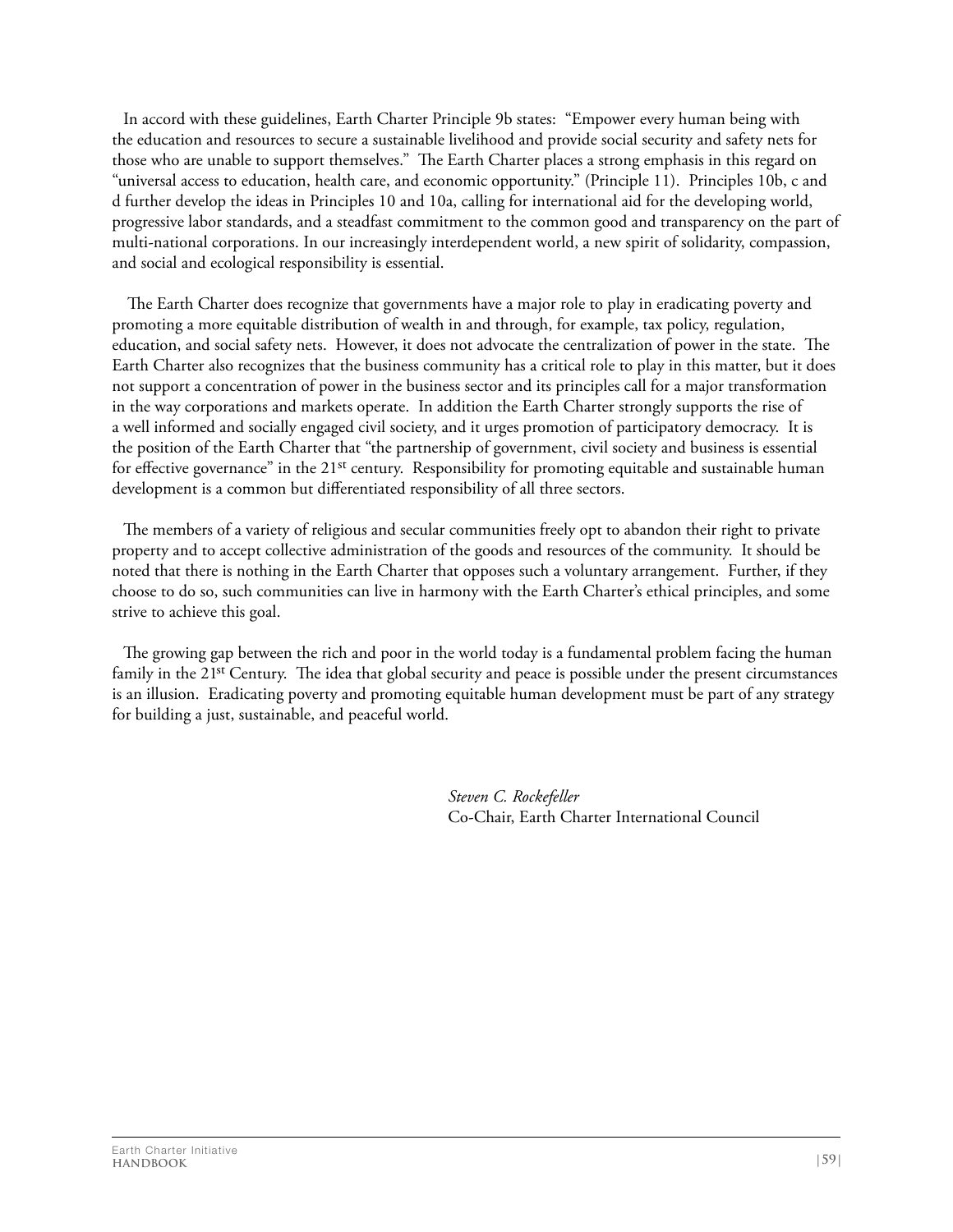

**Steven C. Rockefeller (United States), Co-Chair**

Room 5600, 30 Rockefeller Plaza New York, NY 10112, USA

**Steven C. Rockefeller** is professor emeritus of religion at Middlebury College, where he taught for 30 years and also served as dean of the College and chair of the religion department. He received his master of divinity degree from Union Theological Seminary in New York City

and his PH.D. in the philosophy of religion from Columbia University. He is the author of *John Dewey: Religious Faith and Democratic Humanism* (Columbia, 1991) and the co-editor of two books of essays, *The Christ and the Bodhisattva* (SUNY, 1987) and *Sprit and Nature: Why the Environment is a Religious Issue* (Beacon, 1992). His essays appear in a variety of books and journals. In recent years, much of his research and writing has focused on global ethics, sustainable development, and the interrelation of democracy, ecology, and spirituality.

Over the past twelve years, Professor Rockefeller has played a leading role in the drafting and promotion of the Earth Charter. He chaired the Earth Charter international drafting committee. Following the launch of the Earth Charter in 2000, he was made a member of the Earth Charter Commission. He currently serves as co-chair of the Earth Charter International Council and as chair of Earth Charter Associates, Ltd., which has been set up to provide the ECI Council with financial and legal assistance. His essays on the history, structure, and purpose of the Earth Charter appear in many publications.

Active in the field of philanthropy, Professor Rockefeller has served as a trustee of the Rockefeller Brothers Fund (RBF) for twenty-five years and chaired the Fund's board of trustees from 1998 to 2006. The RBF is an international foundation with programmes on democratic practice, sustainable development, peace and security, and arts and culture. Over the past decade, Professor Rockefeller has served as a trustee of the Asian Cultural Council, the Council of the University for Peace in Costa Rica, the Philanthropic Collaborative in New York City, and the Wendell Gilley Museum in Southwest Harbor, Maine. He is a member of the High Level Advisory Panel at UNESCO for the UN Decade of Education for Sustainable Development, and he served as the moderator for the launch of the DESD at the UN Headquarters in New York City in 2005. In 1999, the Demeter Fund, of which he is the president, established the Charlotte Park and Wildlife Refuge in the Champlain Valley of Vermont in the US.



#### **Razeena Omar (South Africa), Co-Chair**

Integrated Coastal and Ocean Management Department of Environmental Affairs East Pier Building II, East Pier Road Waterfront, Cape Town South Africa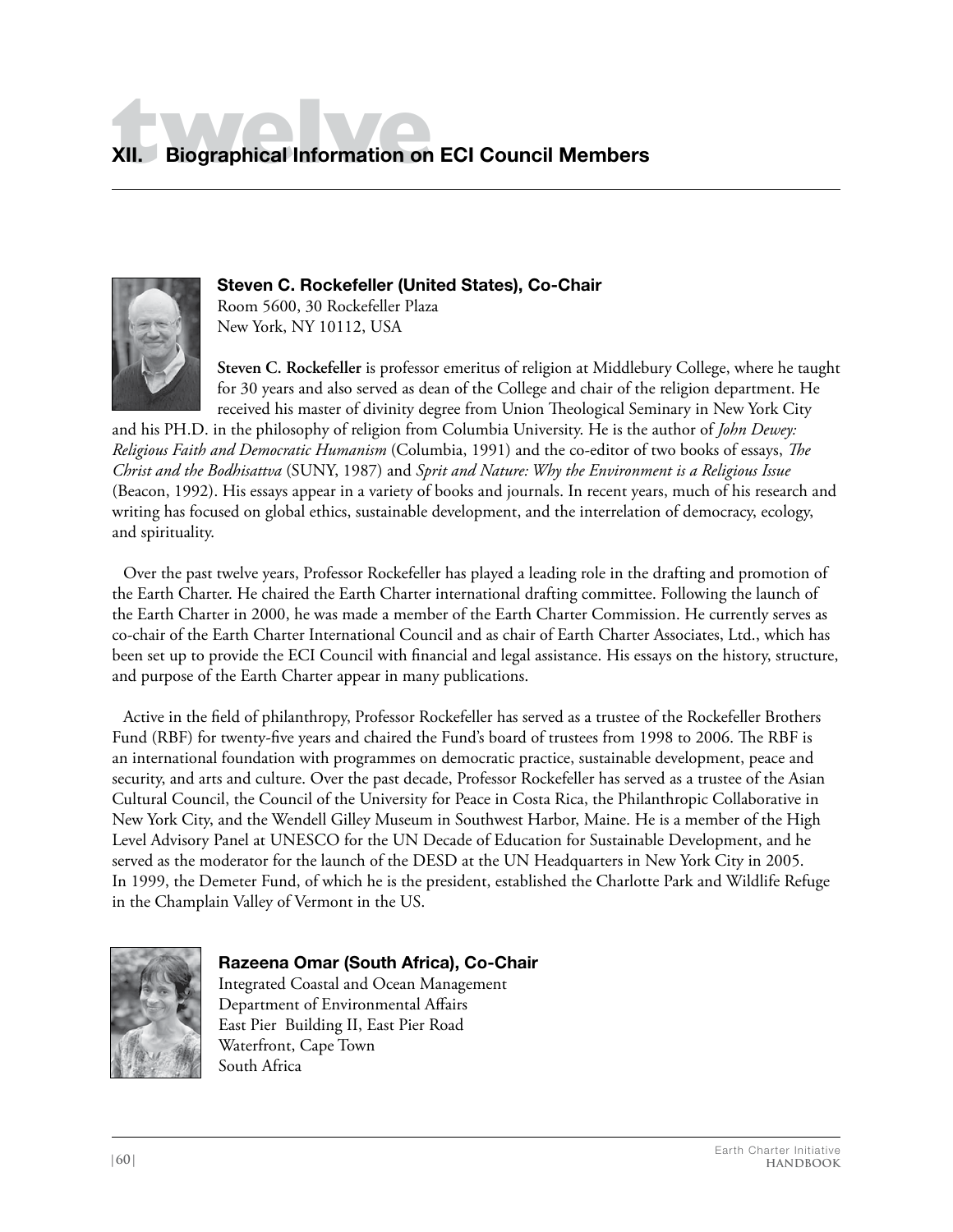**Razeena Omar** is a South African citizen who takes a keen interest in monitoring trends, shifts and debates on environment, conservation and education, including policies and implementation issues, and has been a central player in these fields for a number of years. She holds academic and professional qualifications in the areas of botany, zoology, ecology, conservation and education. Subsequent to working in the area of formal education, she joined the World Wide Fund for Nature South Africa (WWF-SA) and was thereafter appointed as environmental adviser to the previous National Minister of Education, Professor Kader Asmal for four years (1999-2003). Her work in the Ministry of Education included establishing the National Environmental Education Programme (NEEP), which resulted in the environment being recognised as a key issue in all education and training programmes in South Africa. Dr. Omar has also contributed to the professional rigour of environment work through conducting a number of evaluations, including the US-funded Windows on the Wild Programme, and a number of Community-based Conservation and Environmental Education projects. She has presented numerous papers and workshops at provincial, national and international levels, and has produced a number of publications, which have made a significant contribution to the field of the environment.

She has visited and participated in courses in a number of international institutions in Africa, Australia, the USA, the Republic of the Maldives, Denmark, and the UK, amongst others. She has also provided advice and guidance to international organisations such as UNESCO. She has served on a number of decision-making boards and advisory structures and committees to contribute towards managing the environment sustainably. Dr. Omar was the executive director for People and Conservation at South African National Parks (SANParks) and, since June 2008, she has been chief director of integrated coastal management and development for the department of Environmental Affairs and Tourism; Marine and Coastal Management.



#### **Brendan Mackey (Australia), Co-Chair**

The Fenner School of Environment and Society, The Australia National University Canberra ACT 200, Australia

**Brendan Mackey** has a PhD in tropical forest ecology, and is a professor of environmental science at The Australian National University, Canberra. Brendan's research and teaching are in the areas of Earth system science, biodiversity, climate change and conservation. Brendan

has a long-standing commitment to the Earth Charter Initiative. He served on the drafting committee, and participated in numerous regional consultations, including an Australian national forum he convened. Prof. Mackey also served as chair of the Earth Charter education advisory committee during the initiative's second phase. Brendan has written extensively on themes related to environmental science, including papers on the significance of ecological integrity to world ethics for sustainability. He also serves a member of the IUCN Council as a regional Councillor for Oceania, and chairs the Council's climate change task force.



#### **Zainab Bangura (Sierra Leone)**

Movement for Progress Party (MOP) P.O. Box 600, Freetown, Sierra Leone

**Zainab Bangura** is the current foreign minister of Sierra Leone. Previously, she was chief of the Civil Affairs Office for the United Nations Mission in Liberia, a position to which she was named in 2006. Zainab began her career as a professional in the field of insurance.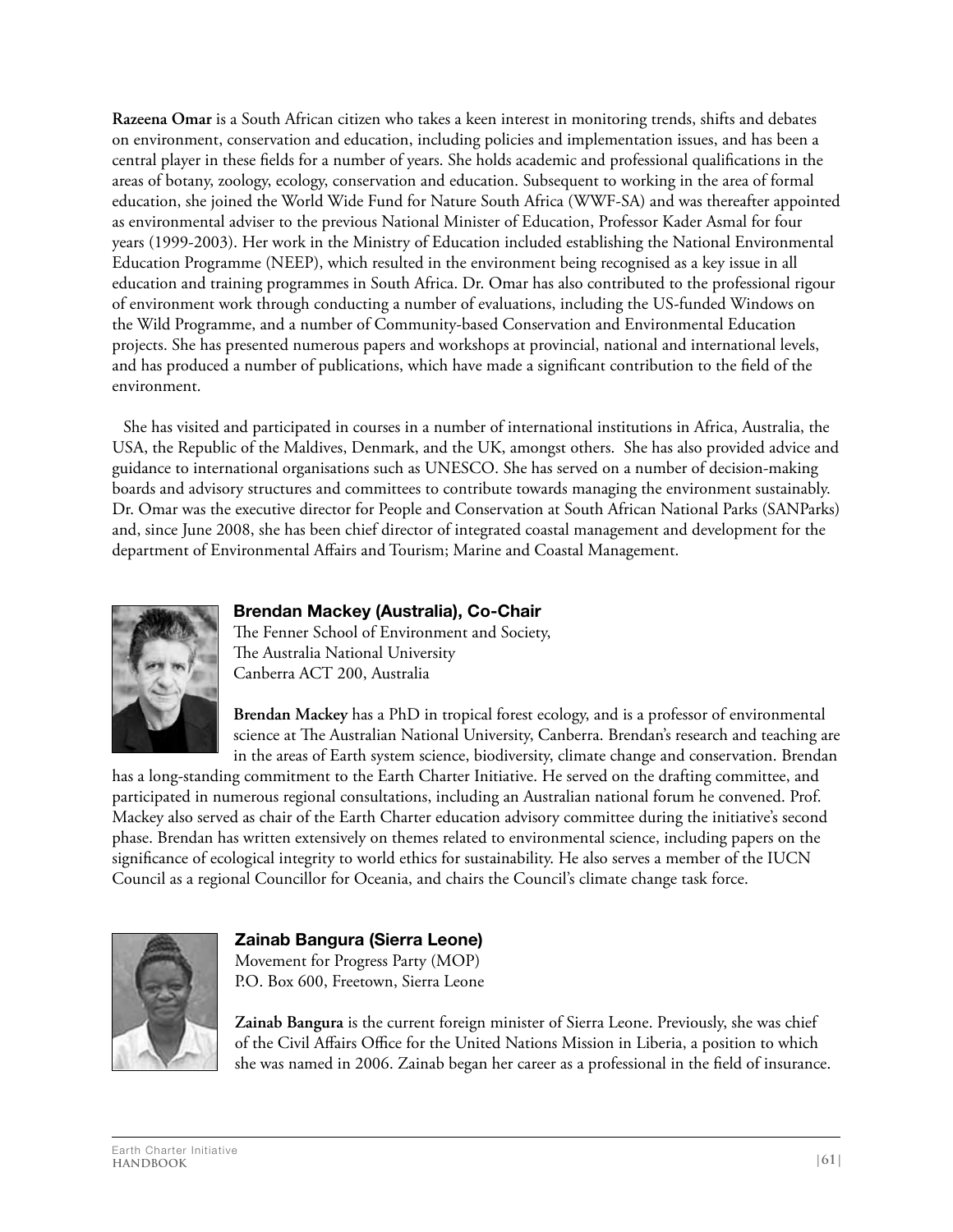She was led into civil society work in response to war in her region in the early 1990s. In 1995 she founded the Women Organized for a Morally Enlightened Nation (W.O.M.E.N) at a time when the military, through the National Provisional Ruling Council (NPRC) governed the country. W.O.M.E.N was the first nonpartisan women's political rights organization in the country and played a vital role in the campaign against the military junta. Zainab mobilized thousands of women to confront armed soldiers in pro-democracy street protests.

In 1996 Zainab launched The Campaign for Good Governance (CGG). As coordinator of the largest local NGO in Sierra Leone, Zainab led the organisation in promoting democratic participation, new civil society organisations, human rights, the rule of law, and the political and economic empowerment of women. CGG's work earned international recognition and Zainab herself was honoured with the 2000 Human Rights Award of the New York-based Lawyers Committee for Human Rights. Zainab Bangura left CGG to establish the Movement for Progress Party (MOP) in January 2002. The party organised a diverse core team of founding members from the local professional class, academia, and grassroots organisations. Zainab was nominated as the party's presidential candidate and thus the only female candidate. More recently, Zainab has worked as a consultant for the UN High Commission for Refugees and the Open Society Initiative.



#### **Mateo A. Castillo Ceja (Mexico)**

Titular de la Unidad Coordinadora de Participación Social y Transparencia Blvd. Adolfo Ruiz Cortines 4209, 6o. Piso, Ala B Col. Jardines en la Montaña Delegación. Tlalpan, México, D.F., C.P.14210

**Mateo A. Castillo Ceja** is the head of the Coordinating Unity of Social Participation and Transparency in the Ministry of Environment of Mexico. Previously he served as president of the Ecological State Council of Michoacan, Mexico, and, with many others, has instigated processes of social participation in the development of environmental public policies for a sustainable Mexico. He is an altruistic person who takes part in the world humanitarian movement. He is considered a national expert in the implementation of local Agenda 21. He has been a representative of civil society in Mexico in many forums and international summits. Castillo is the main developer in Mexico of the Earth Charter and the founder of the National Secretariat. He was awarded the Citizen Merit Prize in 2003, and in 2004 he received honorary mention in the National Prize for Ecological Merit. In 2005, he was awarded the Maximo Kalaw Award for his work in promoting the Earth Charter in Mexico. Mr. Castillo holds a Master's degree in quality and competitiveness and is a biochemist in the area of pharmacology.



# **Rick Clugston (United States)**

Executive Director Earth Charter US USA

**Rick Clugston** is Project Coordinator for the Earth Charter Scholarship Project at the Center for Environmental and Sustainability Education at Florida Gulf Coast University. He is also

the Executive Director of Earth Charter US, and Earth Charter Coordinator for the Forum on Religion and Ecology at Yale University.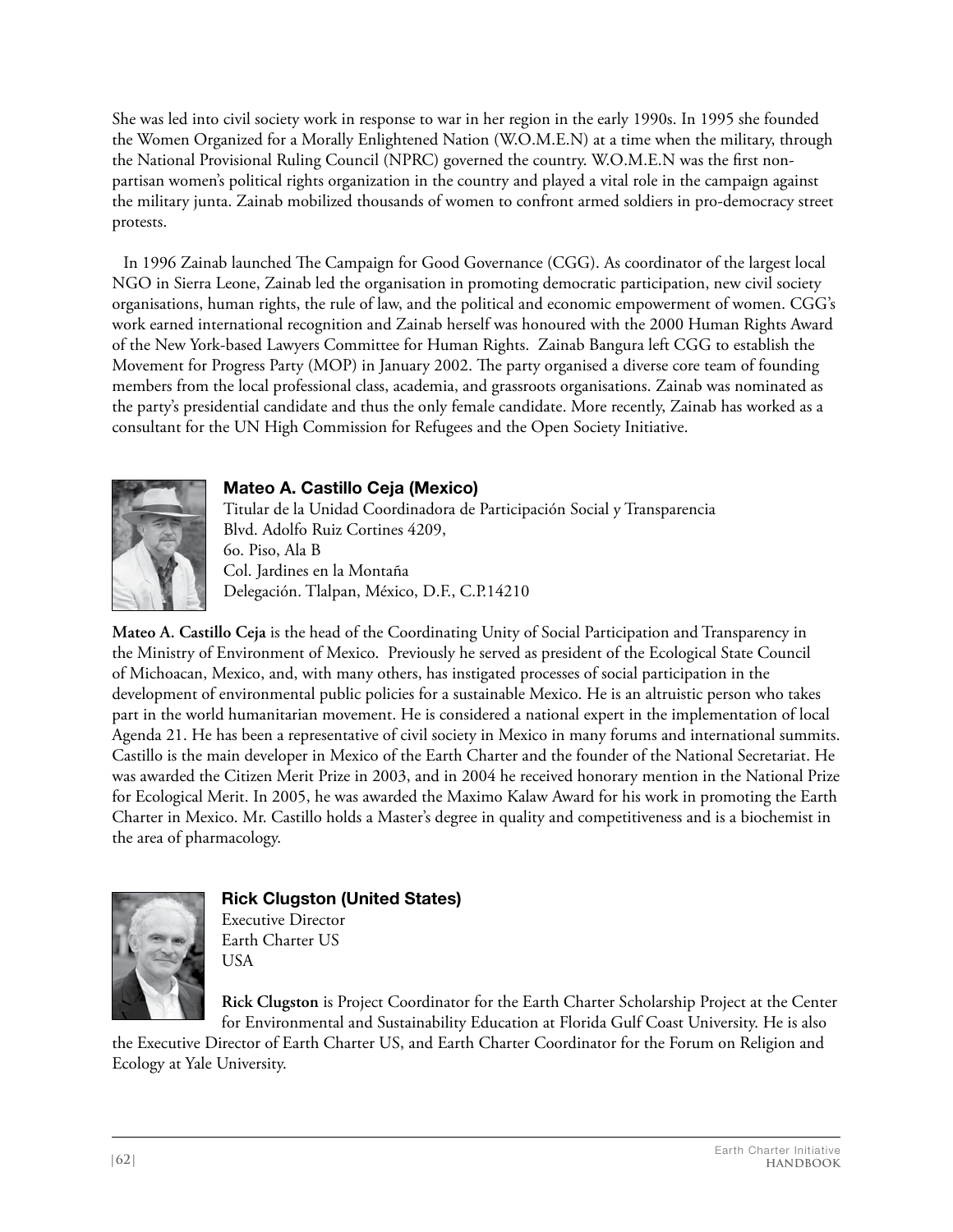From 1991-2008, Rick was Executive Director of the Center for Respect of Life and Environment in Washington D.C. There he directed a variety of initiatives, including the Association of University Leaders for a Sustainable Future (1997-2007); the Sustainable Universities Assessment and Evaluation Project (1996- 2005); Theological Education to Meet the Environmental Challenge (1992-1999); Earth Charter USA (1996- 2006);and the Soul of Agriculture Project (1994-2001).

Dr. Clugston participated in the Earth Charter drafting committee meetings and served on the Earth Charter International Steering Committee where he chaired the fundraising committee. He now serves on the Earth Charter International Council, and the boards of the Wolfe's Neck Farm Foundation (Maine, USA) and the Center for Environmental and Sustainability Education (Florida, USA). Dr. Clugston is on the Editorial Board of the *Journal of Education for Sustainable Development* (Sage Publications). He was a cofounder of the Global Higher Education for Sustainability Partnership.

Prior to coming to Washington, Dr. Clugston worked for the University of Minnesota for 11 years, first as a faculty member and later as a strategic planner. He received his doctorate in Higher Education from the University of Minnesota and his masters in Human Development from the University of Chicago.



# **Marianella Curi (Bolivia/Ecuador)**

Fundacion Futuro Latinoamericano Güipuzcoa E16-02 y Av. Coruña **Quito** Pichincha Ecuador P.O.Box 17-17-558

**Marienella Curi** is a social psychologist experienced in the design of policies for sustainable development and of environmental education for sustainable development. Previously she was vice-minister for natural resources and environment, and undersecretary for the promotion of sustainable development in the government of Bolivia. She was director of the Bolivian Environmental Defence League, the most extensive network of non-governmental environmental organizations in that country. In 2004, she began working with The Nature Conservancy (TNC) in the position of policy specialist on the BOLFOR II Project, and she represents TNC in Bolivia. She was the director of the BOLFOR II Project, which was the largest sustainable forestry management in Bolivia, with financial support from USAID and The Nature Conservancy. Ms. Curi initiated the creation of the Bolivian Council on Sustainable Development, and was engaged in the process of developing, validating, and promoting the Earth Charter in Bolivia for several years. She is currently working at the Fundacion Futuro Latinoamericano in Ecuador.



# **Camila Argolo Godinho (Brazil)**

Instituto Diversidade/Diversity Institute Rua Monte Conselho, 690, apt. 503, Rio Vermelho. 41.940-370 Salvador, Bahia, Brazil

**Camila Argôlo Godinho** is a young Brazilian environmentalist. She received her undergraduate degree in international business and has a post-graduate degree in environmental education. Camila has been working locally, nationally, and internationally with youth and environment since 1999.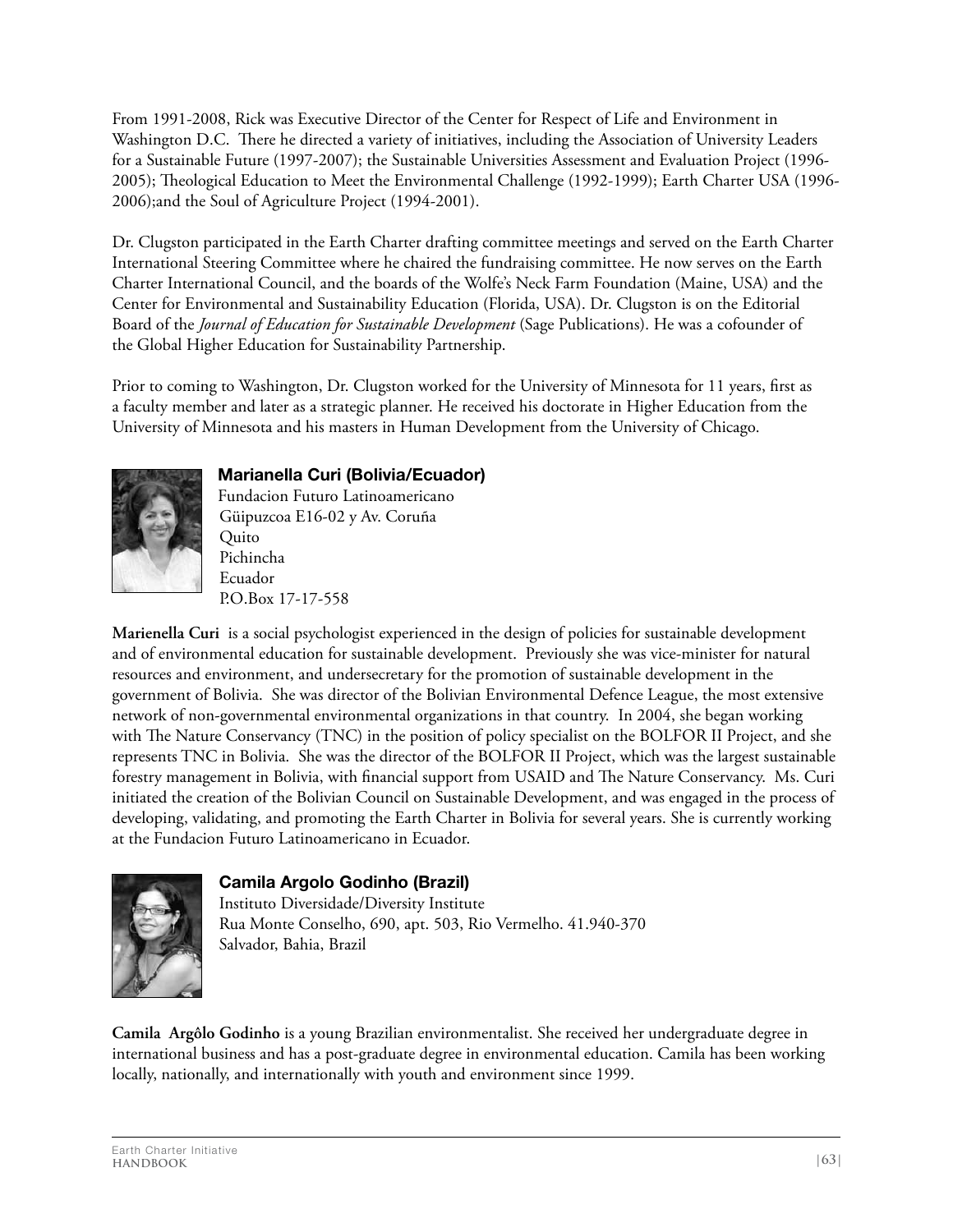As a researcher and youth leader, she coordinated the GEO for Youth Brazil Project, developed in partnership with the NGO Interagir, the Latin American and Caribbean Office of UNEP, the ministers of environment and education of Brazil and the National Youth Secretariat. Since 2002, she has taken part in several international conferences, networks and training programmes, including the UNEP TUNZA Youth Council (2003-2005) and Commission of Sustainable Development Youth Caucus and Education Caucus.

In 2002 she received the Petrobras/Universidade Solidaria Merit Award for an environmental education project that she developed in the community of Mussurunga, a slum in Salvador, Brazil. She has been a member of the Earth Charter Youth Initiative since 2002, and from 2005 to 2007 a member of its Core Group. Camila founded and coordinates an Earth Charter Youth Group in Brazil, now incorporated into the Diversity Institute, where she promotes the Earth Charter among youth and community leaders in poor communities.

Camila currently coordinates projects related to community development in the Diversity Institute. She is also the coordinator of the department of corporate responsibility of the Jorge Amado University and is part of the Expert Team A of the Forest Stewadership Council Plantations Review on "Raising the Bar on Corporate Responsibility".



**Wakako Hironaka (Japan)** Tokyo 100-0014 - Japan

**Wakako Hironaka** served as a member of Japan's House of Councilors till 2010, elected from Chiba Prefecture in July 2004. She used to be the vice-president of the Democratic Party of Japan. In 1993-94, she was state minister, director-general of Environment Agency in the Hosokawa Cabinet. Ms. Hironaka is also active internationally, as a member of the Earth Charter Commission, GLOBE, and GEA.

Ms. Hironaka received a B.A. in English from Ochanomizu Women's University and an M.A. in Anthropology from Brandeis University. She has written several books, essays, translations, and critiques on education, culture, society, and women's issues, including Between Two Cultures: Woman - Her Work and Family (1979), Politics is Unexpectedly Interesting (1989), and translations of Ezra Vogel's Japan as Number One and Haru Reischauer's Samurai & Silk (Kinu to Bushi).



**Barbro Holmberg (Sweden)** Slottet 802 66 Gävle, Sweden

**Barbro Holmberg** is a recognized Swedish Social Democratic politician. She has served for many years the Ministry of Foreign Affairs. In 1999, she became a political adviser and got involved with the Ministry's Children Project as a project leader. In 2002, she was appointed as the state secretary for that ministry, and during the period of 2003 to 2006, she served as the minister for asylum and migration. In addition to her involvement with the Ministry for Foreign Affairs, she also served as the secretary of the Committee on the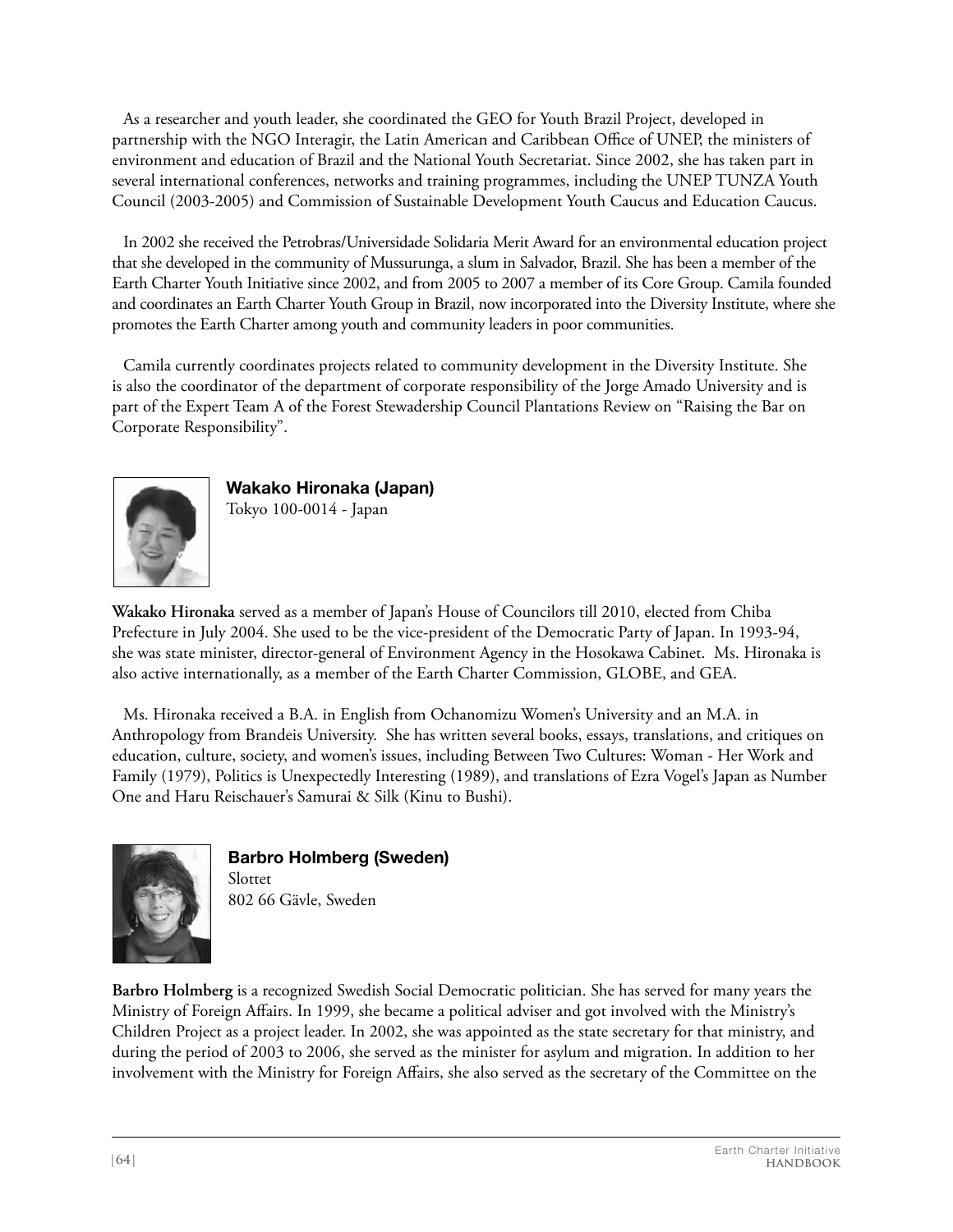Convention on the Rights of the Child and secretary of the Committee on the Convention on the Rights of the Child. She is the author of several books. The latter one deals with issues of women's rights. Ms. Holmberg has also been the editor of two magazines: Social Politics Magazine and Psychology Magazine, a publication for Swedish psychologists. Currently, Ms. Holmberg works as deputy member of the Board of the Swedish Riksbank (National Bank) and as a county governor in Sweden.

# **Li Lailai (Peoples Republic of China)**



Deputy Director & Center Director Stockholm Environment Institute (SEI) - SEI-Asia, 15th Floor, Witthyakit Building Chulalongkorn University 254 Chulalongkorn Soil 64, Phyathai Road Pathumwan, Bangkok 10330, THAILAND

**Lailai Li** received her bachelor's degree in English, and a master's and a doctorate in sociology from the University of Pittsburgh in the United States. Prior to her appointment as associate director of the Stockholm Environment Institute, Li Lailai served as the national programme director of LEAD-China. Previous to that she worked as a research fellow at the Institute of Sociology and Anthropology at Pekin University, where her research was focused on the interactions between Chinese traditional values, agricultural activities, and environmental impacts. She also served as director of information resources at LEAD International (part time) from 1997 to 2001. She participated in the development of LEAD's information strategy, thereby fulfilling her interest in exploring the role of information and information technology in the human endeavor toward the greater sustainability of society. Her research experiences lie in NGO development and exploration of alternative development paths toward global sustainability.



# **Song Li (Peoples Republic of China /United States)**

World Bank Washington, DC USA

**Song Li** is a consultant to the World Bank. Her main responsibilities include managing the environmental projects portfolio in the African region, with particular focus on energy efficiency, renewable energy, climate change adaptation, land degradation, and biosafety. She is part of the team to advise on project preparation and results monitoring use of different World Bank and GEF financial instruments.

From 1996 to 2004, Song Li served as senior environment specialist with the Global Environment Facility (GEF). Her major tasks included managing capacity building projects for countries to implement the UN Framework Convention on Climate Change, Convention on Biological Diversity, and Desertification Convention and responsible for policy and institutional issues, including technical assistance to governments to improve their coordination with local communities, the private sector, and NGOs. She was the GEF focal point for the UN Commission on Sustainable Development.

Previously, Song Li served as Senior Programme Officer for the Secretariat of the Convention on Biological Diversity (CBD), UNEP, responsible for the financial mechanism and funding policy and programme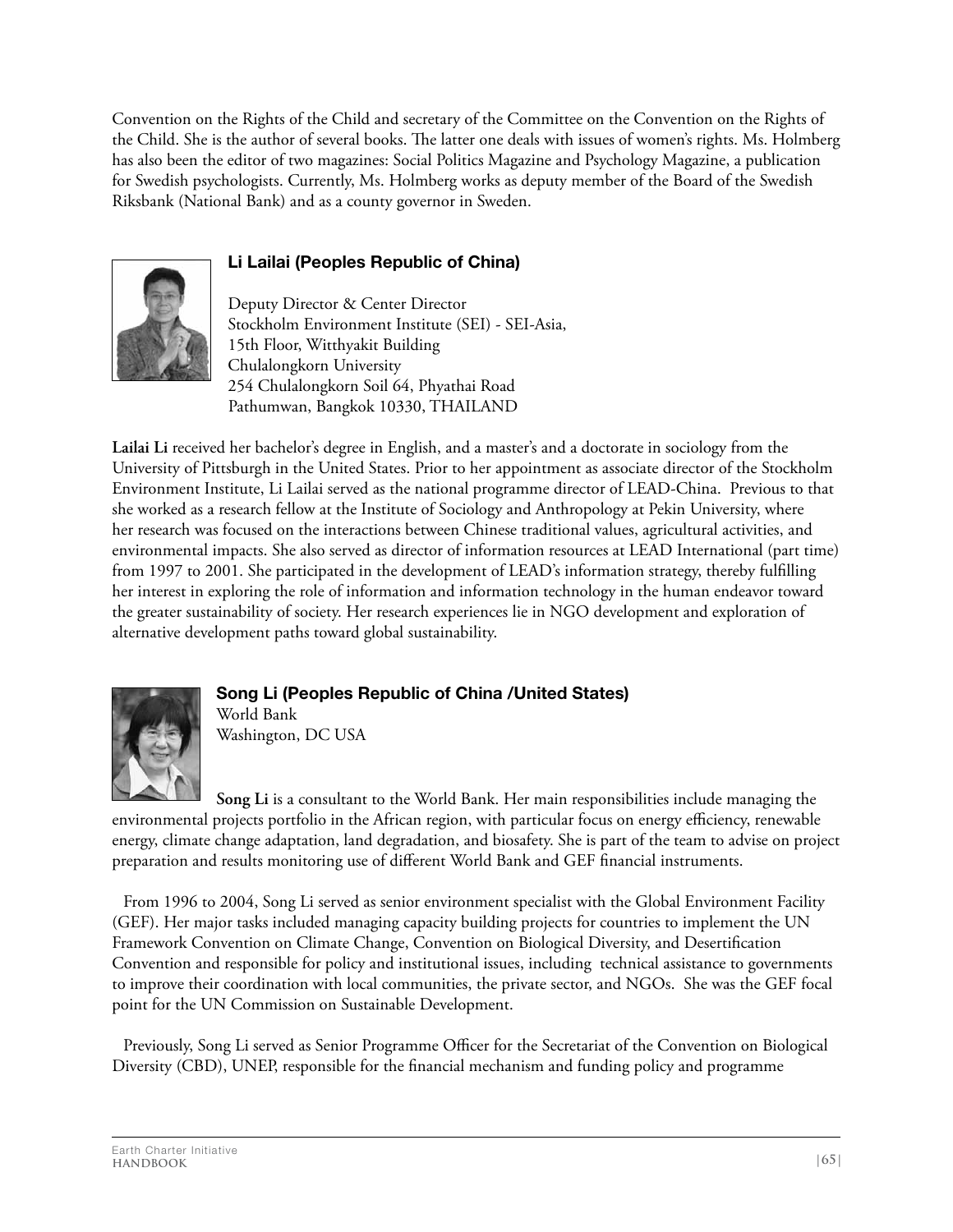priorities; and as director for the division of environmental law, Treaty and Law Department, Ministry of Foreign Affairs, People's Republic of China. She represented China at negotiations for global environmental conventions and at the Rio Conference on Environment and Development in 1992.

Song Li holds an L.LM with a focus on Environmental Law from George Washington University, a Certificate in public international law from the Institute of Diplomacy of China, and a Masters in French literature from University Paris III.



#### **Alexander Likhotal (Russia / Switzerland)**

Green Cross International 160a, route de Florissant 1231 Conches Geneva, Switzerland

**Alexander Likhotal** is currently president of Green Cross International. He received his Ph.D in Political Science in 1972 from the Institute of International Affairs in Moscow, the subject of his thesis being "The Shaping of the British Security Policy". He started his academic career as a lecturer at the Moscow State Institute of International Affairs, where he became senior research fellow at the Diplomatic Academy of the Ministry of Foreign Affairs in the USSR. In 1988 he became professor of political science and international relations at the Diplomatic Academy, and in the same year was appointed vice-rector.

During the wake of Gorbachev's perestroika, being already a well known expert in the field of European security, he received a proposal to become the chief analyst of NATO politics in the International Department of the Central Committee of the CSPU - one of the Soviet foreign policy co-ordination bodies. In 1991 Alexander Likhotal was appointed deputy spokesman and adviser to the president of the USSR. Since then he has been an advisor to Mr Gorbachev, founder of Green Cross, for many years.



# **Oscar Motomura (Brazil)**

Amana-Key Av. Nova Petrópolis, 33 06709-125 Cotia/São Paulo, Brazil

**Oscar Motomura** is the founder and chief executive officer of the Amana-Key Group, a center for excellence in management, a network of associates with global reach, based in São Paulo, Brazil. The purpose of Amana-Key is to serve as a world reference for radical innovation in management that is capable of generating the genuine development of people, organizations, communities, and the greater whole. The Amana-Key Group has adopted the Earth Charter as a reference for its education programmes and innovation retreats. Thousands of leaders from corporations and the government take Amana-Key programmes every year, where their awareness of global issues affecting humanity is expanded along with their understanding of the importance of contributing to our collective evolution, through ethical and conscious management practices. Mr. Motomura started his career in Brazil in a large, multinational financial institution, where he reached a senior management position at the age of 26. He founded his own company at 28, which was the starting point for what is now Amana-Key. Motomura is known in Brazil as one the most creative specialists in the area of strategy. He holds degrees in business administration and social psychology.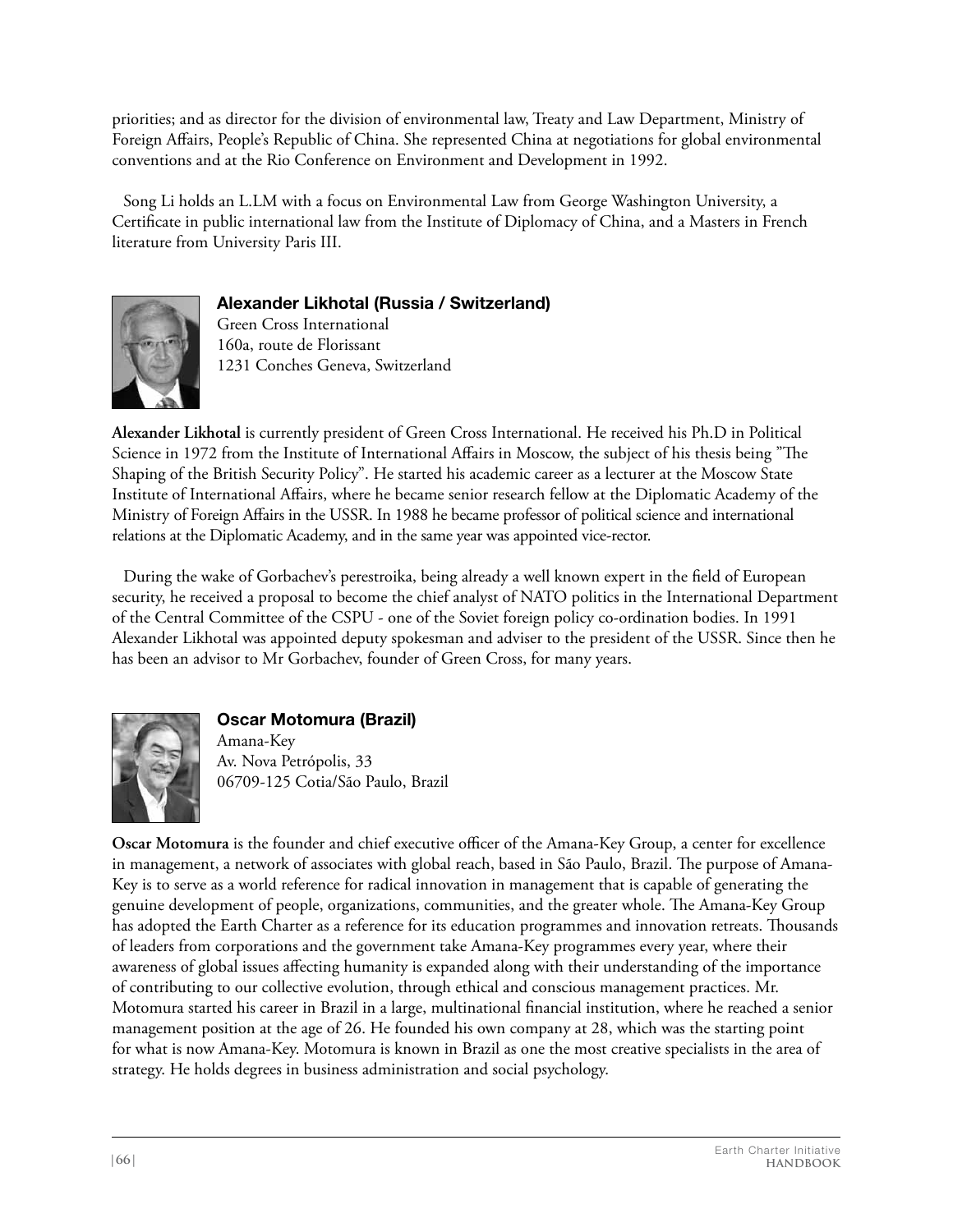

# **Dumisani Nyoni (Zimbabwe)**

Zimele Institute Organisation of Rural Associations for Progress (ORAP) Bulawayo, Zimbabwe

**Dumisani (also "Dumi") Nyoni** is a graduate of Psychology from Cambridge College, in the United States, and works on the coordinating team of Pioneers of Change, a global network of young leaders, activists, social entrepreneurs and change agents interested in understanding and having an impact on the systems that affect the communities, institutions, and societies around them.

Dumisani is a youth activist, leader, motivator and consultant with a range of experiences from building and coordinating global action networks, facilitating large and small gatherings, workshops and conferences, to advising organizations on strategic development, team building and the inclusion and participation of youth in programmes and processes. Having previously worked with the Earth Council at its former headquarters in Costa Rica, Dumisani helped to launch the youth component of the international Earth Charter Initiative for which he continues to act as an advisor. Dumisani has also worked as a youth coordinator at the Youth Employment Summit (YES) Campaign, where he helped to organize the first global summit on Youth Employment, and to establish YES Country Networks in over 70 countries, which are youth-led multistakeholder coalitions that are launching projects around the world to create sustainable livelihoods for youth.

Dumisani serves as an advisor and board member to innovative organizations globally such as TakingITGlobal, EnVision Leadership, EcoVentures International, the Global Youth ACTION Network, The Sweet Mother Tour, IDEAS, and the Zimele Institute at the Organization of Rural Associations for Progress (ORAP) in Zimbabwe. He is also a writer and a keen musician.



# **Alide Roerink (The Netherlands)**

P.O. Box 94020 1090 GA Amsterdam The Netherlands

**Alide Roerink** is an anthropologist and has been involved over the years in networking, advocacy, and policy development for gender justice, international solidarity, and global governance. Alide Roerink was coordinator of Vrouwenberaad Ontwikkelingssamenwerking, a network of gender experts in development agencies in The Netherlands. Since 2000 she has been working with the National Committee for International Cooperation and Sustainable Development (NCDO) in the capacity of advisor international relations, and is a member of the NCDO management team. Alide coordinates the NCDO Earth Charter programme and the Round Table of Worldconnectors for People and the Planet (www.worldconnectors.nl). Alide Roerink is board member of the Alliance for the University for Peace, NVVN (United Nations Associations Netherlands) and SIGN (Schoolfeeding Initiative Ghana Netherlands). NCDO is Affiliated to the Earth Charter Initiative and cooperated with the Earth Charter Initiative in the launch of the Earth Charter in 2000 in the Peace Palace in The Hague and in the Earth Charter+5 event in 2005 in Amsterdam. Alide Roerink initiated and co-edited the book Earth Charter in Action: Towards a Sustainable World. Alide Roerink was advisor to the Earth Charter Initiative before she joined the Council.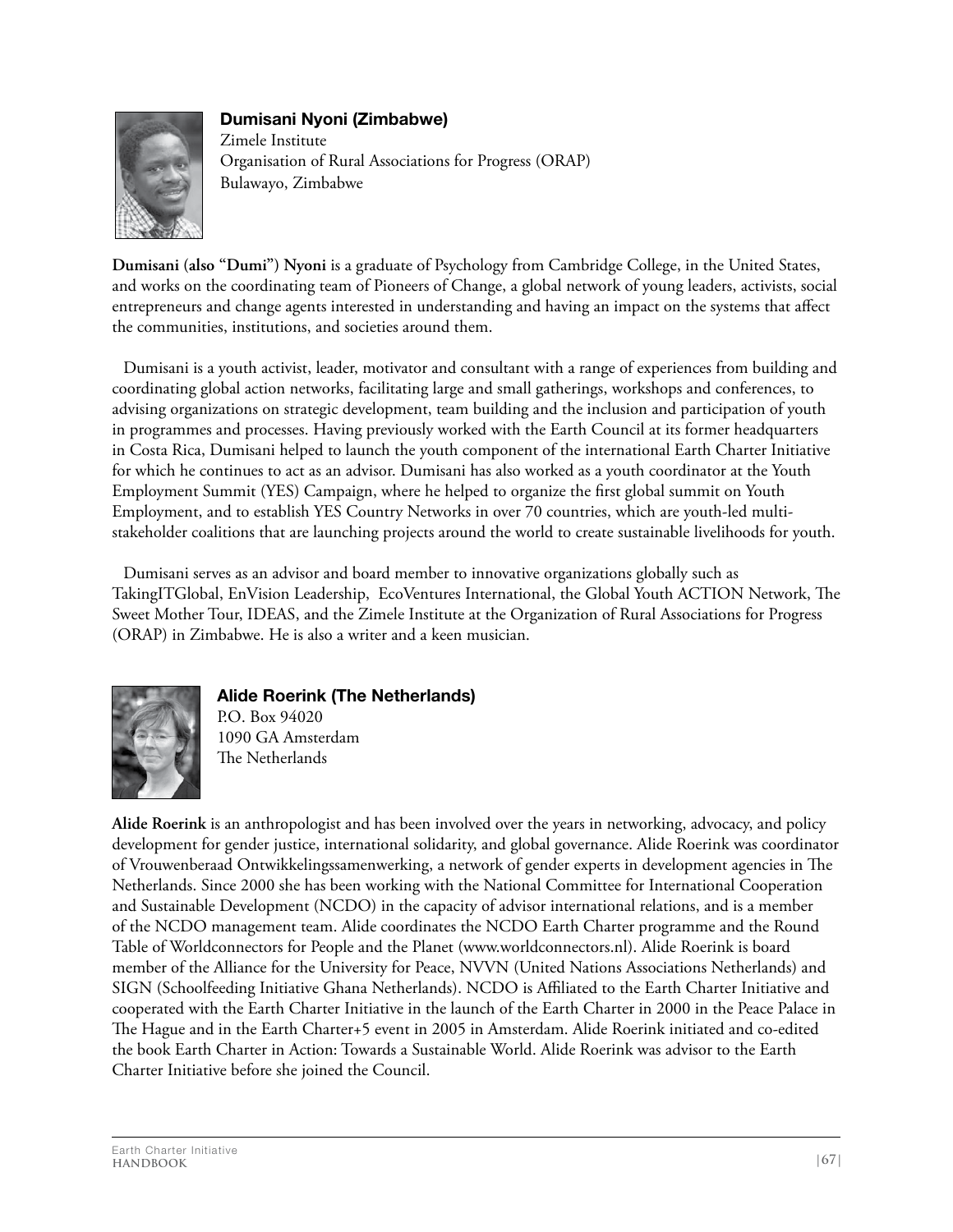

# **Mohamed Sahnoun (Algeria)**

University for Peace Geneva Office 7-9 chemin de Balexert, 1219 Châtelaine Geneva, Switzerland

**Ambassador Mohamed Sahnoun** was, for many years, special adviser to the secretary general of the United Nations Kofi Annan, on the Horn of Africa region. Mr. Sahnoun has had a distinguished diplomatic career serving as adviser to the president of Algeria on diplomatic affairs, deputy secretary-general of the Organization of African Unity (OAU), and deputy secretary-general of the League of Arab States in charge of the Arab-Africa dialogue. He has served as Algeria's ambassador to the United States, France, Germany, and Morocco, as well as to the United Nations (UN).

Previously, he served as special adviser to the director general of the United Nations Scientific and Cultural Organization (UNESCO) for the Culture of Peace Programme, special envoy of the secretary-general on the Ethiopian/Eritrean conflict (1998-1999), joint representative of the UN and the OAU in the Great Lakes region (1997), special representative of the UN secretary general to Somalia (1992). He was a member of the World Commission on Environment and Development (the Brundtland Commission) in the 1980s, as well as senior adviser to the Secretary General of the United Nations Conference on Environment and Development in 1992. He was also the first executive director of the Earth Charter Initiative back in 1994. Mr. Sahnoun studied first at the Sorbonne University, in Paris, and than at New York University, where he received his B.A. and M. A. degrees in political science.



# **Kartikeya Sarabhai (India)**

Centre for Environment Education (CEE) Thaltej Tekra 380 054 Ahmedabad, India

**Kartikeya V. Sarabhai** is the founder and director of the Centre for Environment Education (CEE), a national institution engaged in promoting environmental awareness and conservation as well as education for sustainable development. Starting small in Ahmedabad in 1984, CEE today works at the national and international level with a staff of over 200 professionals and 40 offices across India, as well as in Australia and Sri Lanka. In 2005, CEE received the Global award for Outstanding Service to Environmental Education from the North American Association for Environmental Education (NAAEE). Mr.Sarabhai also set up VIKSAT, an NGO working towards people's participation in natural resource management, as well as Sundervan, a nature discovery centre.

Mr. Sarabhai has served on several committees of the Ministry of Environment and Forests and the Ministry of Human Resource Development, Government of India. These include greening India's formal education system and initiatives for biodiversity education. Mr. Sarabhai has long been associated with IUCN, and was the chair of South and South-East Asia, IUCN Commission on Education and Communication. He is currently vice-chair of the Indian National Commission. Mr. Sarabhai was instrumental in initiating SASEANEE, the South and Southeast Asian Network for Environment Education. He was a member of the Indian delegation to UNCED at Rio and WSSD at Johannesburg and was co-author of India's report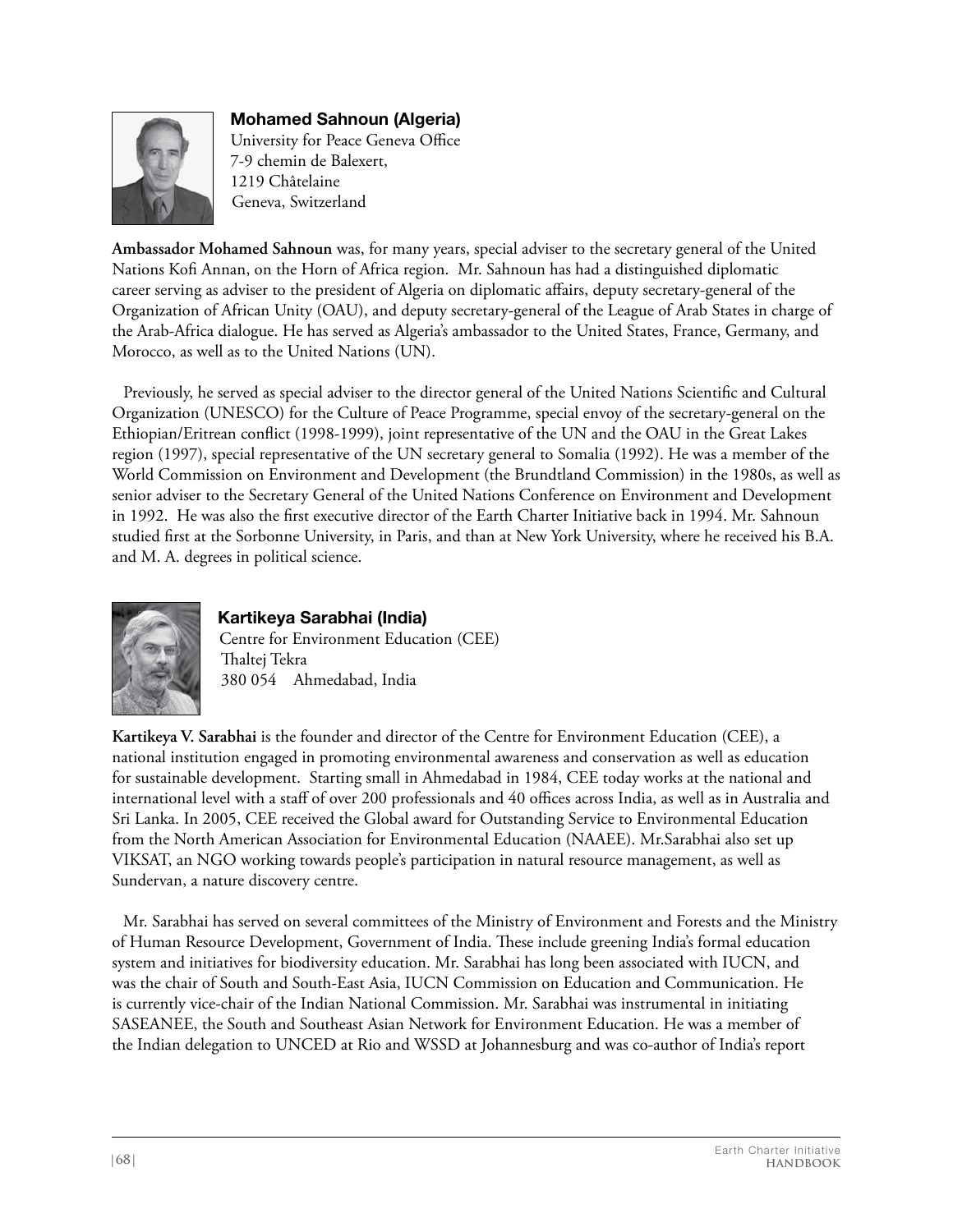for UNCED. He has been closely associated with communication initiatives of UNEP, especially those connected with Ozone. Under his leadership CEE organized the first International Conference of the Decade of Education for Sustainable Development in January 2005. Mr. Sarabhai received the Tree of Learning Award from The World Conservation Union in 1998 in appreciation of his contributions to the field of environmental education and communication. In 2005, The Indian Institute of Human Rights presented Mr. Sarabhai with the World Human Rights Promotion Award.



# **Tommy Short (United States)**

Chairman and Co-Founder Earth Council Alliance 1220 Rosecrans St., #418 San Diego, CA 92106 USA

**Tommy Short** is chairman of Earth Council Alliance, a non-profit organization dedicated to fostering a sustainable global society based on the principles of the Earth Charter. He is an international business man and philanthropist who has long supported sustainability projects around the world. In the past two decades, he has travelled extensively in the Americas, Europe, Africa, and Asia, working with local communities and organizations to identify and fund projects that support the environment, youth, and the arts. As co-founder and chairman of the Earth Council Alliance, Mr. Short has taken further strides in identifying opportunities and communicating sustainability to numerous organizations with co-founder, Maurice Strong.



# **Mary Evelyn Tucker (United States)**

Yale University School of Forestry and Environmental Studies 205 Prospect Street New Haven CT 06511 - USA

**Mary Evelyn Tucker** received her PhD from Columbia University in East Asian religions. She was named to a dual appointment with the Yale Divinity School and the Yale School of Forestry and Environmental Studies. Previously she was a visiting professor of religion at Yale University, and she is founder and coordinator of the Forum on Religion and Ecology. Along with John Grim, she organized a ten-conference series on World Religions and Ecology at Harvard's Center for the Study of World Religions, which led to the publication of 10 volumes by Harvard from this series. She co-edited the volumes on the ecological dimensions of Confucianism, Buddhism, and Hinduism. They are also editors of a series of 18 books on Ecology and Justice from Orbis Books. Tucker has been a committee member of the Interfaith Partnership for the Environment at the United Nations Environment Programme (UNEP) since 1986, and is vice president of the American Teilhard Association. She was a member of the Earth Charter International Drafting Committee.

She has published Worldly Wonder: Religions Enter Their Ecological Phase (Open Court Press, 2003) and edited two volumes on Confucian Spirituality with Tu Weiming. Her newest books are an edited volume of Thomas Berry's papers titled Evening Thoughts: Reflecting of the Earth as Sacred Community (Sierra Club Books and University of California Press, 2006), and The Record of Great Doubts: The Philosophy of Ch'i (Columbia University Press, 2007).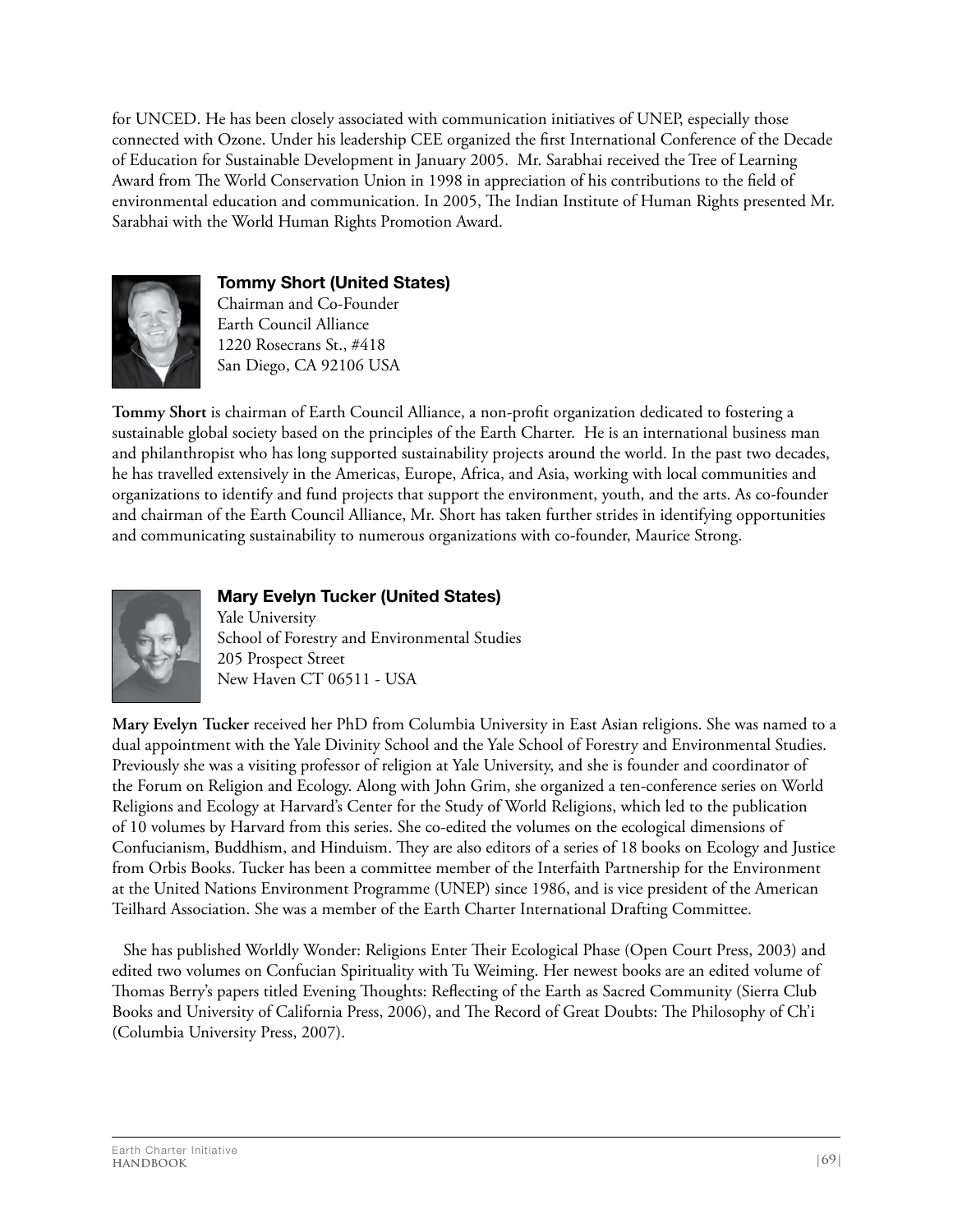

#### **Mirian Vilela (Brazil)**

Earth Charter International Secretariat c/o University for Peace P.O. Box 138-6100 El Rodeo de Mora Ciudad Colón, Costa Rica

**Mirian Vilela** is the executive director of Earth Charter International and has been involved in the initiative internationally since early 1996. She has coordinated an international process of consultation, and set up partnerships with organizations and individuals who contributed to the consultation process and who continue to be involved in the implementation phase of the Charter. She has organized and facilitated numerous international workshops and seminars on values and principles for sustainability. Prior to her work with the Earth Charter, Ms. Vilela worked for the United Nations Conference on Environment and Development (UNCED) for two years in preparation of the 1992 UN Earth Summit. She is currently a faculty member of the University for Peace. She holds a master's degree in public administration from the Harvard Kennedy School of Government, where she was an Edward Mason Fellow.



# **Erna Witoelar (Indonesia)**

United Nations Jl. M.H. Thamrin kav.3 P.O. Box 2338 - Jakarta 10001, Indonesia

**Erna Witoelar** was appointed as UN Special Ambassador for MDGs in Asia & the Pacific in October 2003. She is the former minister of human settlements and regional development (1999-2001) and a former member of the National Assembly of Indonesia. She currently serves as chairperson of the Indonesia Biodiversity Foundation (KEHATI), co-chair of the Partnership for Governance Reform in Indonesia, and an Earth Charter Commissioner. Before joining the Indonesian government, she pursued a long career in civil society and led the Indonesian Consumer Foundation (YLKI), founded and led both the Indonesia Forum for the Environment (WALHI) and Friends of the Environment Fund (DML), among others. At the global level she has been elected president of Consumers International (1991-1997), member of the Commission on Developing Countries and Global Changes (1990-1992), and member of the Advisory Committee on Industry and Sustainable Development of the Brundlandt Commission (1985-1986). She is currently the board member of several civil society organizations at national and international levels, including chairing the YIPD (Foundation for Local Governance Innovation), and serves as an advisor to both the Indonesian Association of Municipalities and Association of Districts. She was a recipient of the UNEP Global 500 Award during the Rio Summit in 1992, the Earth Day International Award at the UN in 1993, and the Indonesian Presidential Medal for the Environment in 1995.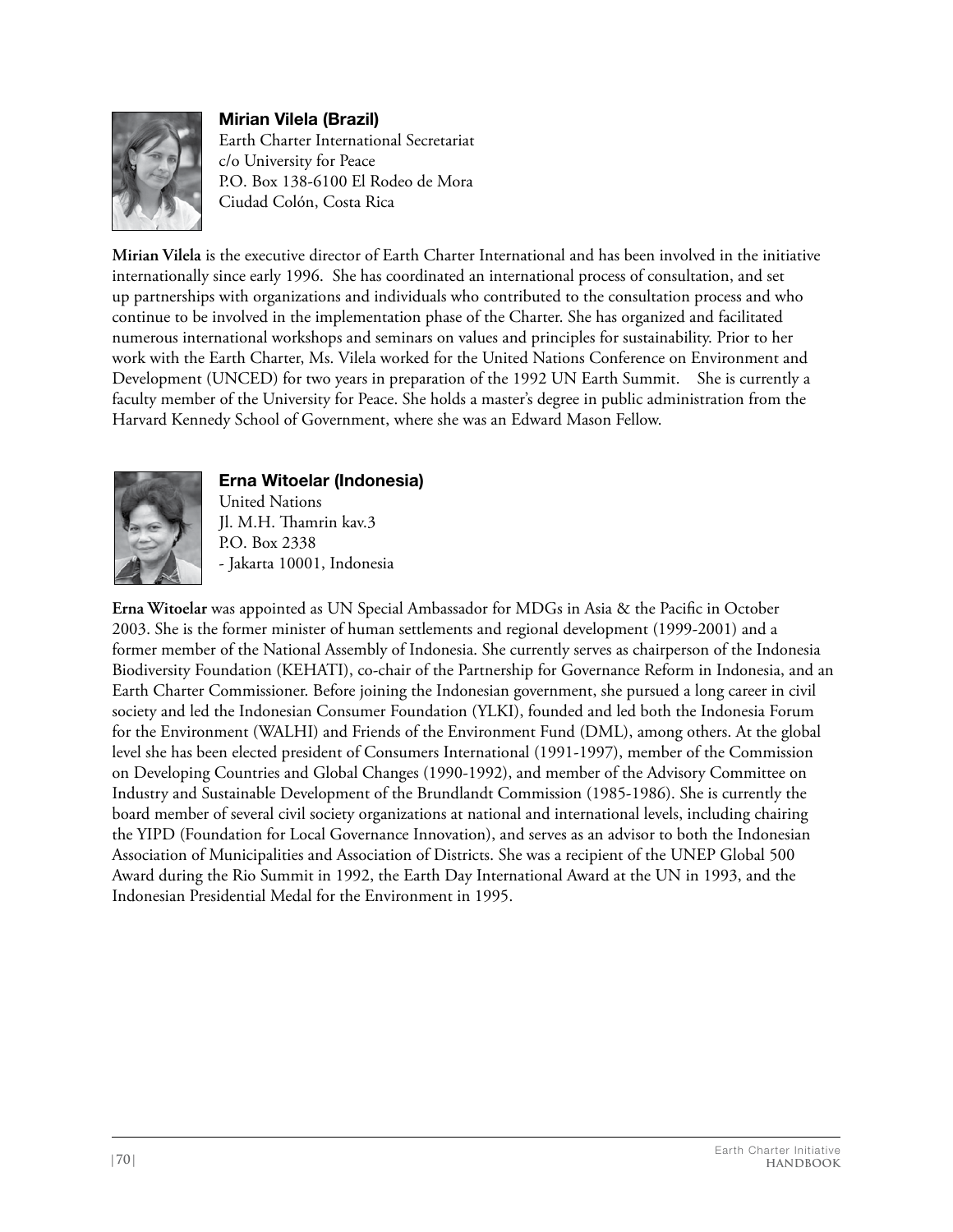# **thirteen XIII. ECI Affiliates, and Youth and Student Groups**

# **ECI Affiliates**

*AFRICA and the MIDDLE EAST* 

*BURKINA FASO Green Cross Burkina Faso\*^*

*CAMEROON Nouvelle Afrique* 

*EGYPT Arab Network for Environment and Development (RAED)*

*JORDAN Land and Human to Advocate Progress (LHAP)*

*The Jordanian Hashemite Fund for Human Development*

*KENYA The Green Belt Movement* 

*MALI Association de Formation et d'Appui au Développement (AFAD)\**

*MAURITIUS Council for Environmental Studies and Conservation (MAUDESCO) \**

*NIGER Commission Nationale pour l'environnément et le développement Durable*

*NIGERIA NGO Coalition for Environment \**

*Eco-Stewards International\**

*Center for Peace Advancement in Nigeria (CEPAN)\*^*

*SIERRA LEONE Environmental Foundation for Africa\**

*UGANDA Integrated Rural Development Initiative - IRDI*

*ZAMBIA*

*Workers Education Association of Zambia (WEAZ)\**

*ZIMBABWE Africa 2000 Network\**

#### *ASIA AND THE PACIFIC*

*AUSTRALIA Earth Charter Queensland Committee\* Edmund Rice Centre\* Sustainable Living Foundation\*^*

*BANGLADESH Centre for Sustainable Development*

*CHINA - HONG KONG Hong Kong Sustainable Development Forum*

*CHINA - TAIWAN Taiwan Ecological Stewardship Association – TESA\**

*INDIA PCED - The People's Commission on Environment and Development India\**

*Development Alternatives\**

*Center for Environment Education (CEE)\**

*Montfort Social Institute*

*Alaknanda Ghaati Shilpi Federation (AAGAAS FEDERATION)\*^*

#### *INDONESIA*

*Indonesian Biodiversity Foundation – KEHATI\**

*Lenting (Institute for Development of Environmental Concern and Ethics)\**

*Yayasan Pembangunan Berkelanjutan (Sustainable Development Foundation)/ LEAD Indonesia\**

*Dana Mitra Lingkungan (Friends of the Environment Fund)\**

#### *JAPAN*

*The Okinawa Ocean Culture & Environment Action Network (Okinawa O.C.E.A.N.) Earth Charter Committee for Asia-Pacific and Japan\**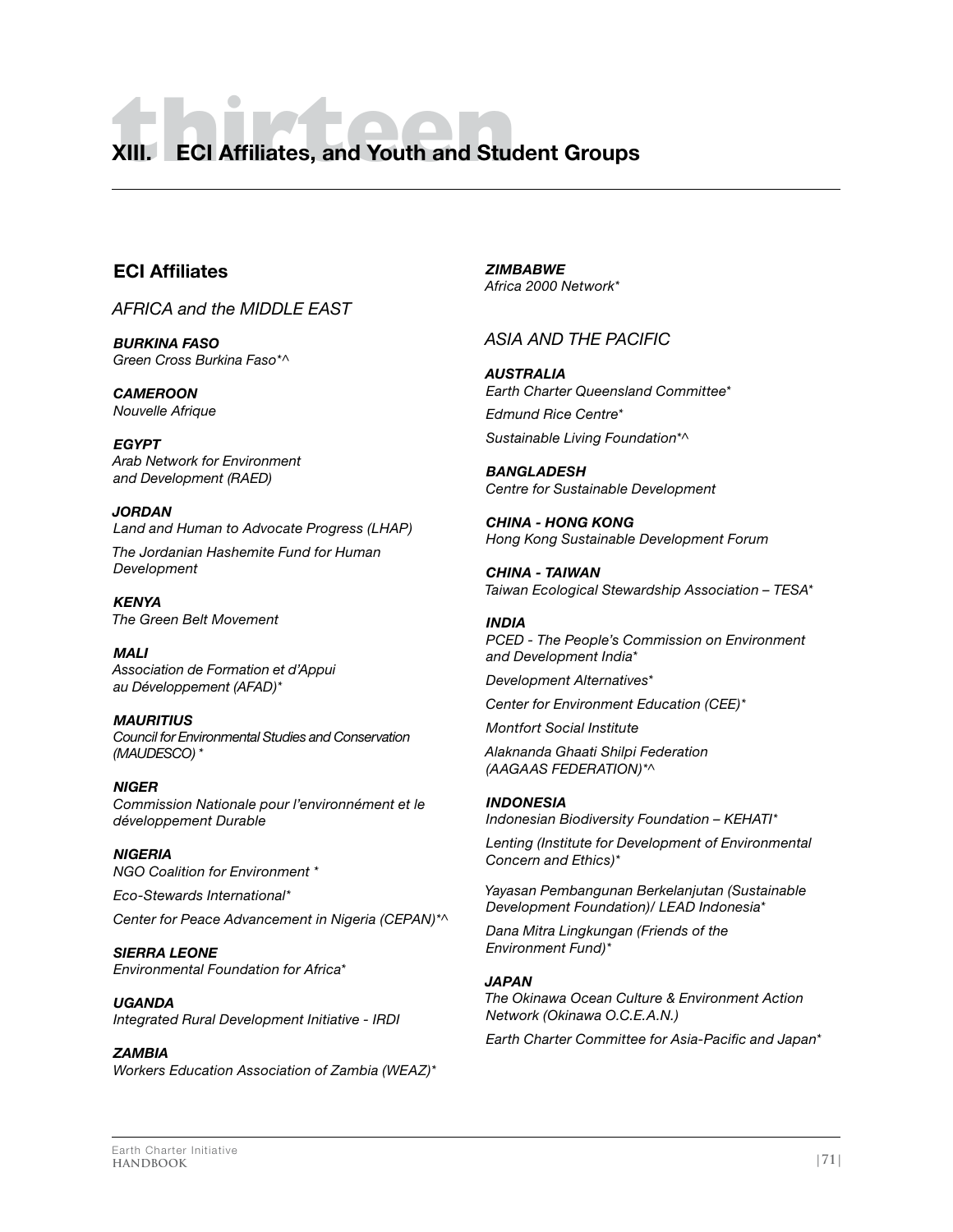*MALAYSIA Earth Charter Malaysia\**

*NEPAL Center for Community Development and the Environment\**

*NEW ZEALAND / AOTEROA New Zealand Centre for Environmental Law Faculty of Law, University of Auckland \**

*SRI LANKA Sarvodaya Sramadana movement\**

*THAILAND Grassroots Action Program (GAP)*

*Thailand Environment Institute (TEI)*

*ADEC (Environment and sustainabiliy training NGO) and Mahidol University Thailand*

*THE PHILIPPINES Earth Council Asia Pacific\**

*Philippine Resources for Sustainable Development*

# *EUROPE AND CENTRAL ASIA*

*ARMENIA Association for Sustainable Human Development*

*AUSTRIA International Network for Educational Exchange*

*AZERBAIJAN IRELI Public Union*

*BELARUS Youth International Education Club "New Line"\*^*

*BULGARIA Association "Balkan Agency for Sustainable Development" (BASD)\*^*

*CZECH REPUBLIC "UESS - SPODEK"\*^*

*DENMARK Green Cross Denmark*

*FINLAND GLM Finland^*

*FRANCE Centre Earth Charter pour une Education Developpement Durable*

*GERMANY Ecumenical One World Initiative (Oekumenische Initiative Eine Welt)*

*GREENLAND Earth Charter Greenland*

*HUNGARY Regional Environmental Center for Central and Eastern Europe*

*ITALY Pro-Natura* 

*Fondazione Cogeme Onlus*

*Green Cross Italy* 

*KYRGYZTAN Social Fund "Sunny Country" \*^*

*LATVIA Institute for Sustainable Education at the Daugavpils University*

*THE NETHERLANDS National Committee for International Cooperation - NCDO* 

*NORWAY Earth Charter Norway*

*PORTUGAL ASPEA - Portuguese Association for Environmental Education\**

*RUSSIAN FEDERATION Center for Russian Environmental Policy*

# *SPAIN*

*Fundación Valores \**

*Foro Soria 21 para el Desarrollo Sostenible*

*Fundación Avalon\*^*

*Guillem Ramis\* INFOVA - Instituto de Información Avanzada\*^*

*SPAIN/CATALUNYA*

*UNESCOCat, Centre UNESCO de Catalunya, Comité Català per la Carta de la Terra*

*SWEDEN Green Cross Sweden* 

*SWITZERLAND New Angles Earth Charter Switlzerland*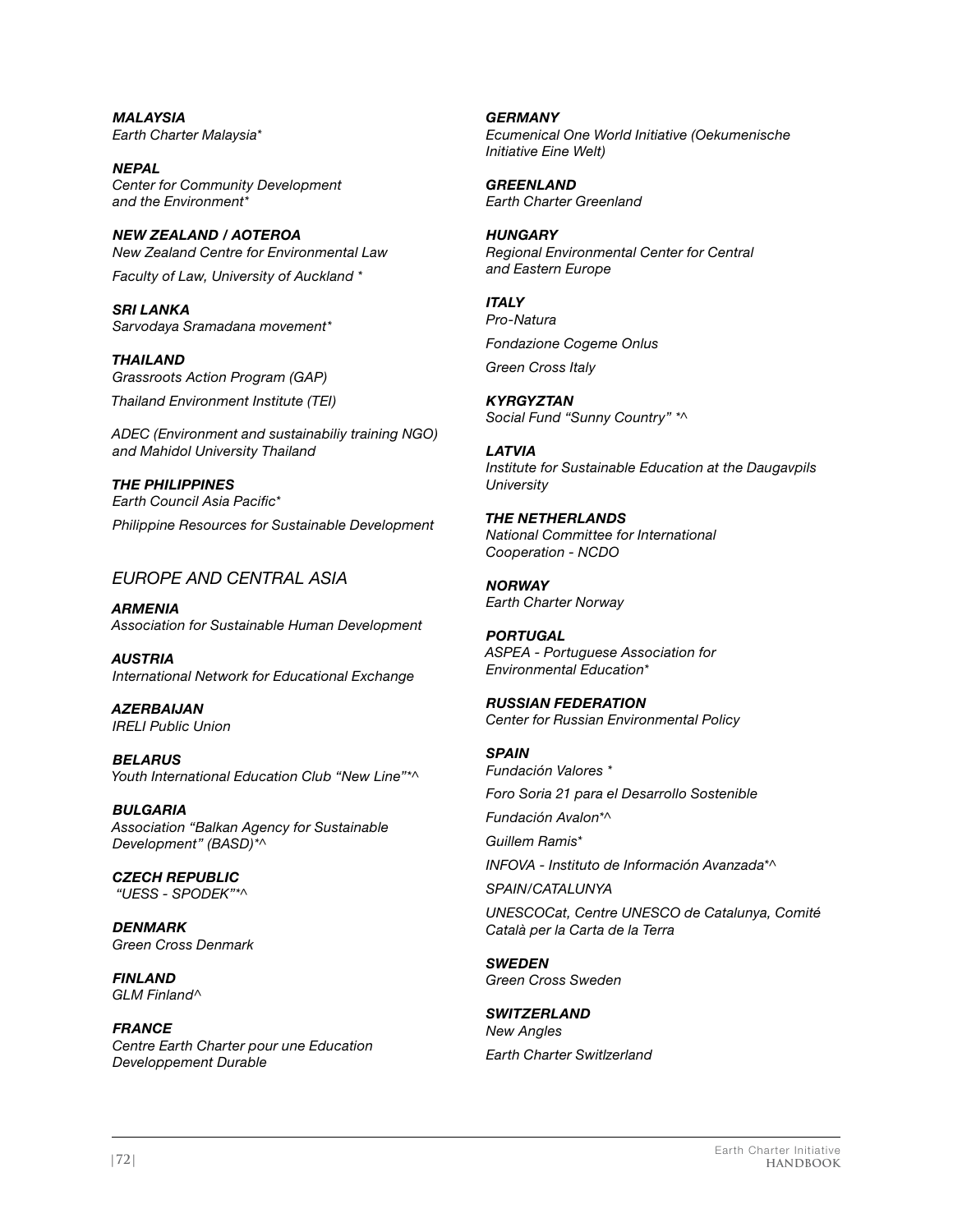*TAJIKISTAN Foundation to Support Civil Initiatives (FSCI)*

*UNITED KINGDOM / ENGLAND Earth Charter UK*

*UNITED KINGDOM / SCOTLAND Action for Change*

#### *LATIN AMERICA AND THE CARIBBEAN*

*ARGENTINA Argentina People and Nature Foundation\**

*Ala Plástica\**

*Programa Agenda 21 Escolar, Secretaría de Ambiente y Desarrollo de la República Argentina*

*BELIZE International Institute of Culture and Language\**

*BOLIVIA Fundación Puma\**

*BRAZIL Flávio Boleiz Júnior\* Instituto Paulo Freire UMAPAZ*

*Instituto BioMA\* Center for Human Rights of Petropolis\* Instituto Harmonia na Terra\*^ Nucleo dos Amigos da Infancia e da Adolescencia – NAIA*

*CHILE Instituto Ecología Política*

*COLOMBIA Fundación Taller de la Tierra\*^*

*COSTA RICA Centro Costarricense para la Ciencia y la Cultura – Museo del Niño Universidad Nacional – UNA La Salle, Distrito de Centroamérica – Panamá\*^*

*DOMINICAN REPUBLIC Centro Cultural Poveda Centro de Estudios Sociales Padre Juan Montalvo International Resources Group, Ltd.\**

*ECUADOR Andes Tropicales S.A.\*^*

*HONDURAS Consejo Nacional de Desarrollo Sostenible -* 

*CONADES\**

*MEXICO Secretaría de Medio Ambiente y Recursos Naturales - SEMARNAT*

*PERU La Carta de la Tierra PERU\*^ Asociación Cultural Pirámide\**

*TRINIDAD AND TOBAGO Tropical Re-Leaf Foundation\**

*VENEZUELA Vitalis Asociación Civil\*^ Red Verde\*^ Avepalmas Centro UNESCO\*^*

# *NORTH AMERICA*

*CANADA Little Animation Inc. Quantum Dental\**

*UNITED STATES Earth Charter US\* Center for Environmental and Sustainability Education of Florida Gulf Coast University\*^*

*The Interfaith Center of New York Earth Charter Communities USA Initiatives*

*\*Affiliates with MOU ^new affiliates (2009)*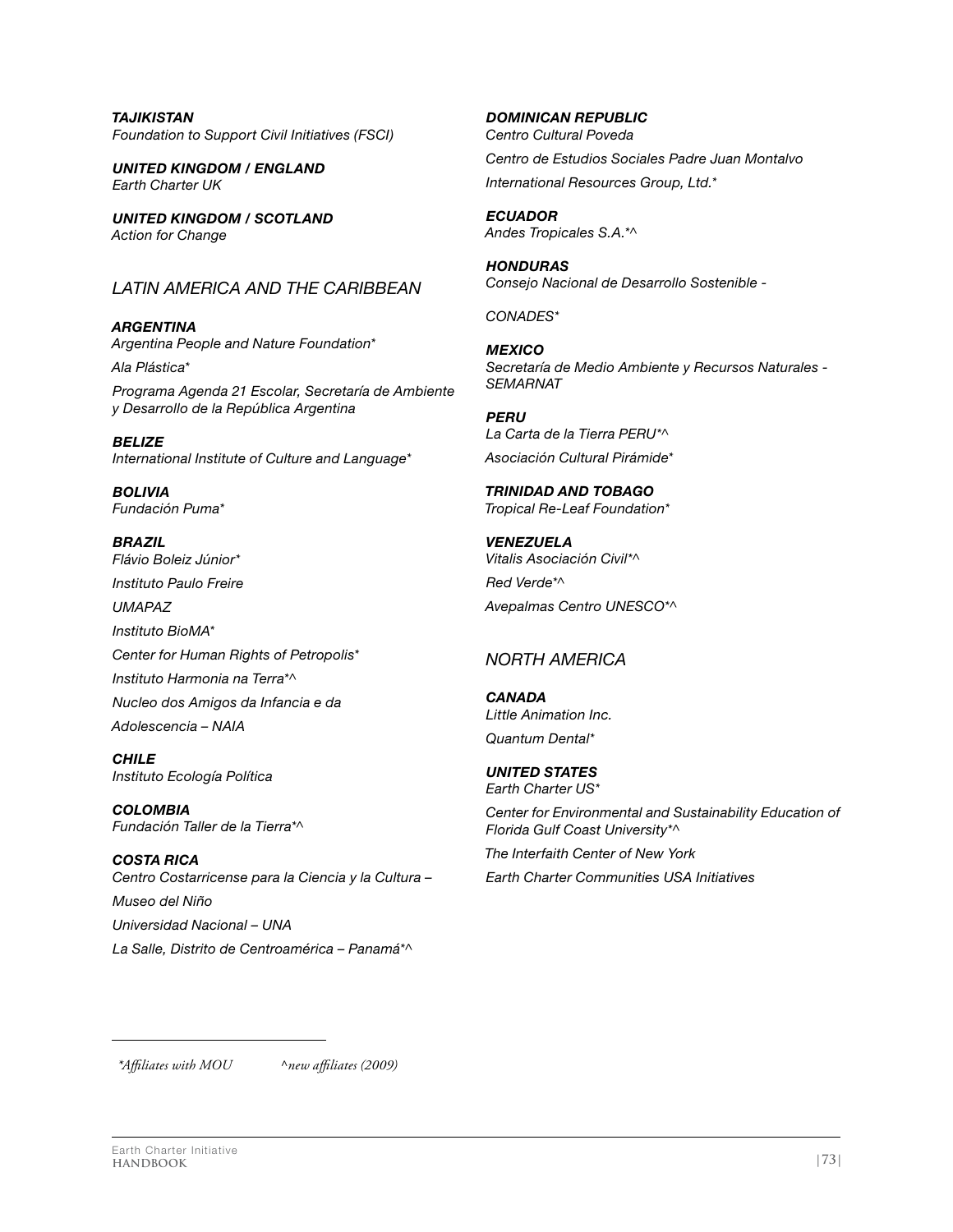# **Youth and Student Groups**

*AFRICA AND MIDDLE EAST*

*CAMEROON LUKMEF-Cameroon-ECYG \**

*ECYG AFREDECC Limbe\**

*ECYG Yaoundé Cameroon Association for the Protection and Education of the Child*

*CONGO ECYG AZUR Development Democratic Republic of the Congo Congolese Youth Association for Development MAISON DES JEUNES ECYG – PRODECE\**

*ETHIOPIA ECYG Jimma*

*THE GAMBIA ECYG - Global Unification, The Gambia\**

*GHANA IMAANI foundation ECYG \**

*ECYG Visionary Youth Ghana*

*ECYG THE PIGOP \**

*ECYG Youth in Environment and Agriculture (YEA) ECYG For Sustainability and Peace Ghana \**

*ISRAEL Earth Charter Youth Initiative Israel\**

*KENYA*

*Kenyan Disabled Youth Action Network (KEDAN) Mathare Roots Youth Group*

*Kibera Community Youth Programme*

*Students for Global Sustainability – University of Nairobi\**

*Lake Victoria ECYG*

*LIBERIA ECYG for Sustainability and Peace Fiamah Youth in Action for Development ECYG \**

*NIGERIA ECYG OGUN \* ECYG Climate Change and Green Development \* CCN Earth Charter Youth Group*

*Earth Charter Youth Committee Save a Youth Soul (SAYS)\**

*Earth Charter Youth Group Calabar, Nigeria*

*ECYG for Sustainability, Youth Empowerment and Development Initiative*

*ECYG Lagos and Abuja*

*ECYG Youth Vision Alliance Network \**

*ECYG Sokoto for Change \**

*ECYG Suleja at the African School of Excellence ECYG Warri*

*RWANDA Youth Association for Dissemination of Development Information (YADDI)*

*SIERRA LEONE ECYG Sierra Leone*

*SOMALIA ECYG Somalia \**

*TOGO Togolese Foundation for Peace*

*UGANDA Students for Global Democracy – Uganda* 

*East Africa Network for Peace Builders - Earth Charter Youth Group\**

*ZAMBIA ECYG for Social Empowerment and Development*

# *ASIA AND THE PACIFIC*

*BANGLADESH ECYG Climate Natural*

*CHINA GreenSOS (Green Student Organizations Society)*

#### *INDIA*

*ECYG Green-Clean Himalaya India AAGAAS FEDERATION \**

*IDONESIA ECYG – Jakarta Green Monster\**

*PAKISTAN ECYG Farz Association of Rehabilitaion and Development*

*PAPUA NEW GUINEA Earth Charter Youth Committee PNG for Ecological & Economical Sustainability\**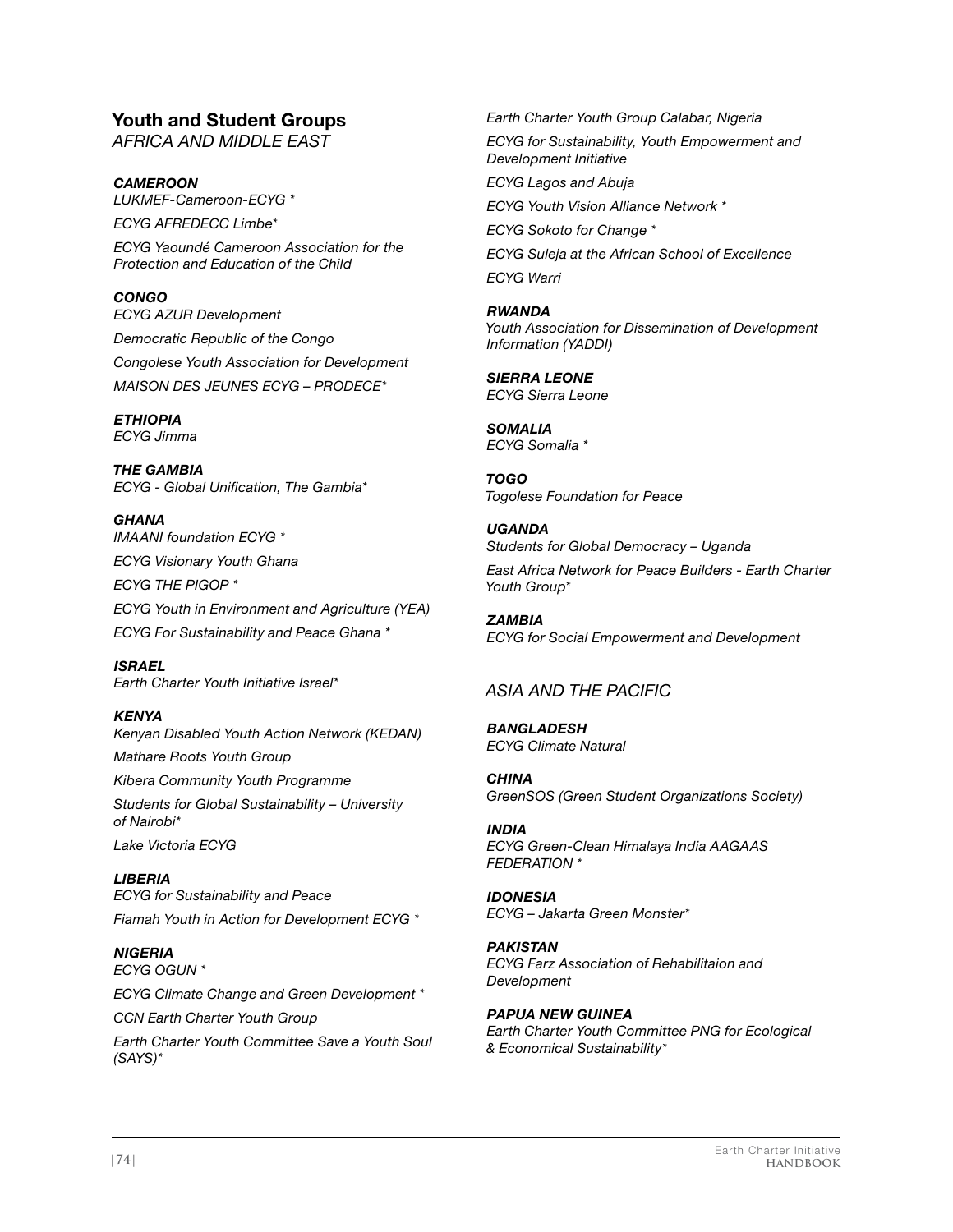*PHILLIPPINES ECYG at Mindanao Polytechnic State College ECYG Negros Philippine Resources for Sustainable Development, Inc* 

# *EUROPE AND CENTRAL ASIA*

*ARMENIA ECYG FOR SUSTAINABLE HUMAN DEVELOPMENT*

*BELARUS Youth International Club "NEWLINE"*

*CROATIA ECYG de leut's environment\**

*FINLAND ECYG Finland*

*GERMANY ECYG Marburg\**

*LATVIA ECYG Students for Sustainability*

*ROMANIA ECYG Constanta*

*SERBIA ECYG KRIO*

*TAJIKISTAN ECYG Dushanbe: "Live Earth"*

*UNITED KINGDOM Havering Sixth Form College (East London) Earth Charter Student Group\**

*UKRAINE Earth Charter Ukraine for Education for All\**

*UZBEKISTAN ECYG School Connect* 

# *NORTH AMERICA*

*CANADA Cowichan Intercultural Society Youth Projects SGIC Vancouver Youth Earth Charter Committee*

*USA E3: Ecology, Economy, Equity (California Student Sustainability Coalition, UCLA Chapter)*

*Earth Charter Butler Chapter \**

# *LATIN AMERICA*

*BRAZIL ECYG Diversity Institute, Bahia*

*COSTA RICA ECYG University for Peace Environmental Club ECYG at United World College*

*MEXICO Multidisciplinary Group of Youth in Michoacan*

*PERU Asociacion Peruana de Escultismo (APE)*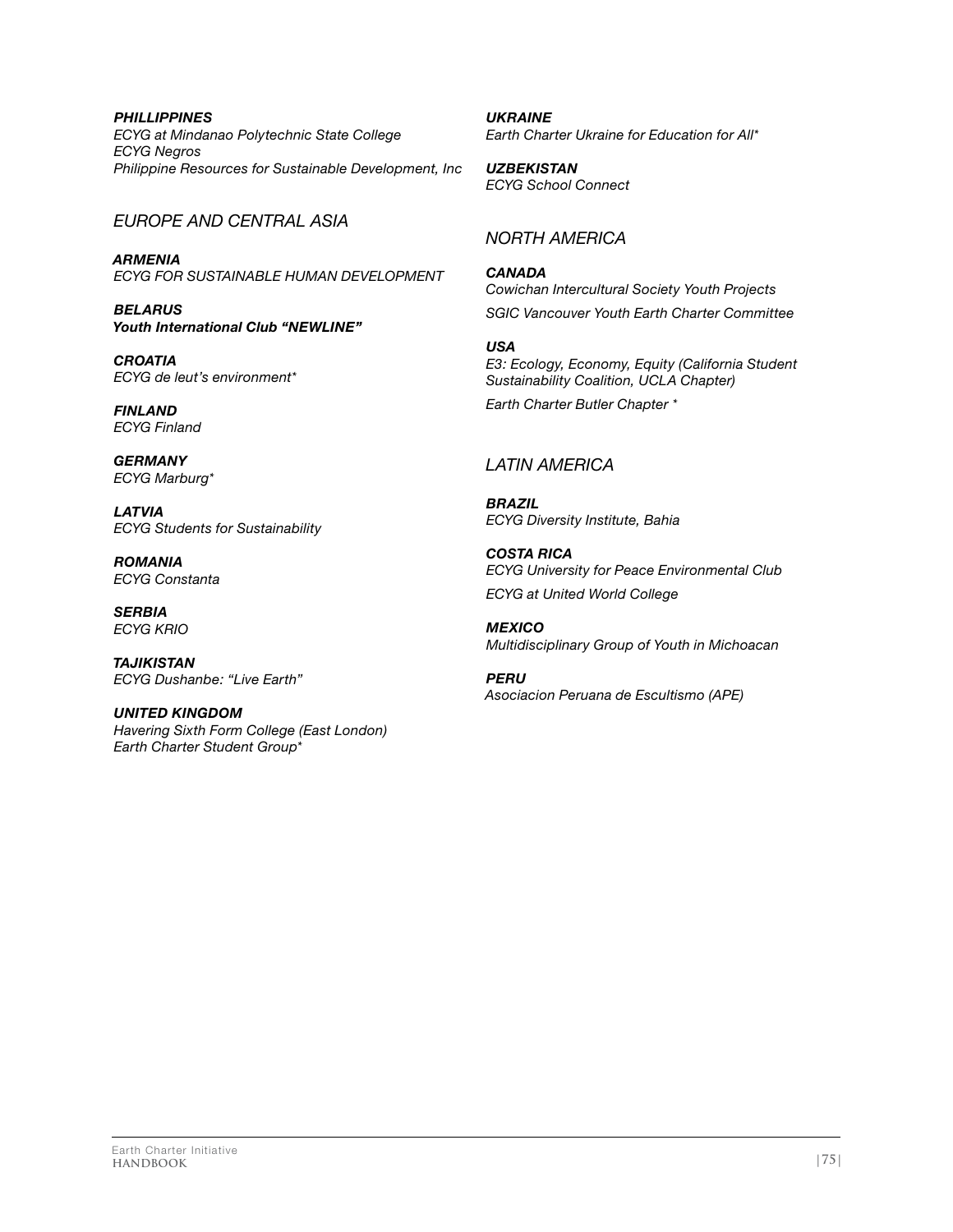# **fourteen fourter fourter**



# **PREAMBLE**

We stand at a critical moment in Earth's history, a time when humanity must choose its future. As the world becomes increasingly interdependent and fragile, the future at once holds great peril and great promise. To move forward we must recognize that in the midst of a magnificent diversity of cultures and life forms we are one human family and one Earth community with a common destiny. We must join together to bring forth a sustainable global society founded on respect for nature, universal human rights, economic justice, and a culture of peace. Towards this end, it is imperative that we, the peoples of Earth, declare our responsibility to one another, to the greater community of life, and to future generations.

# **Earth, Our Home**

Humanity is part of a vast evolving universe. Earth, our home, is alive with a unique community of life. The forces of nature make existence a demanding and uncertain adventure, but Earth has provided the conditions essential to life's evolution. The resilience of the community of life and the well-being of humanity depend upon preserving a healthy biosphere with all its ecological systems, a rich variety of plants and animals, fertile soils, pure waters, and clean air. The global environment with its finite resources is a common concern of all peoples. The protection of Earth's vitality, diversity, and beauty is a sacred trust.

# **The Global Situation**

The dominant patterns of production and consumption are causing environmental devastation, the depletion of resources, and a massive extinction of species. Communities are being undermined. The benefits of development are not shared equitably and the gap between rich and poor is widening. Injustice, poverty, ignorance, and violent conflict are widespread and the cause of great suffering. An unprecedented rise in human population has overburdened ecological and social systems. The foundations of global security are threatened. These trends are perilous—but not inevitable.

# **The Challenges Ahead**

The choice is ours: form a global partnership to care for Earth and one another or risk the destruction of ourselves and the diversity of life. Fundamental changes are needed in our values, institutions, and ways of living. We must realize that when basic needs have been met, human development is primarily about being more, not having more. We have the knowledge and technology to provide for all and to reduce our impacts on the environment. The emergence of a global civil society is creating new opportunities to build a democratic and humane world. Our environmental, economic, political, social, and spiritual challenges are interconnected, and together we can forge inclusive solutions.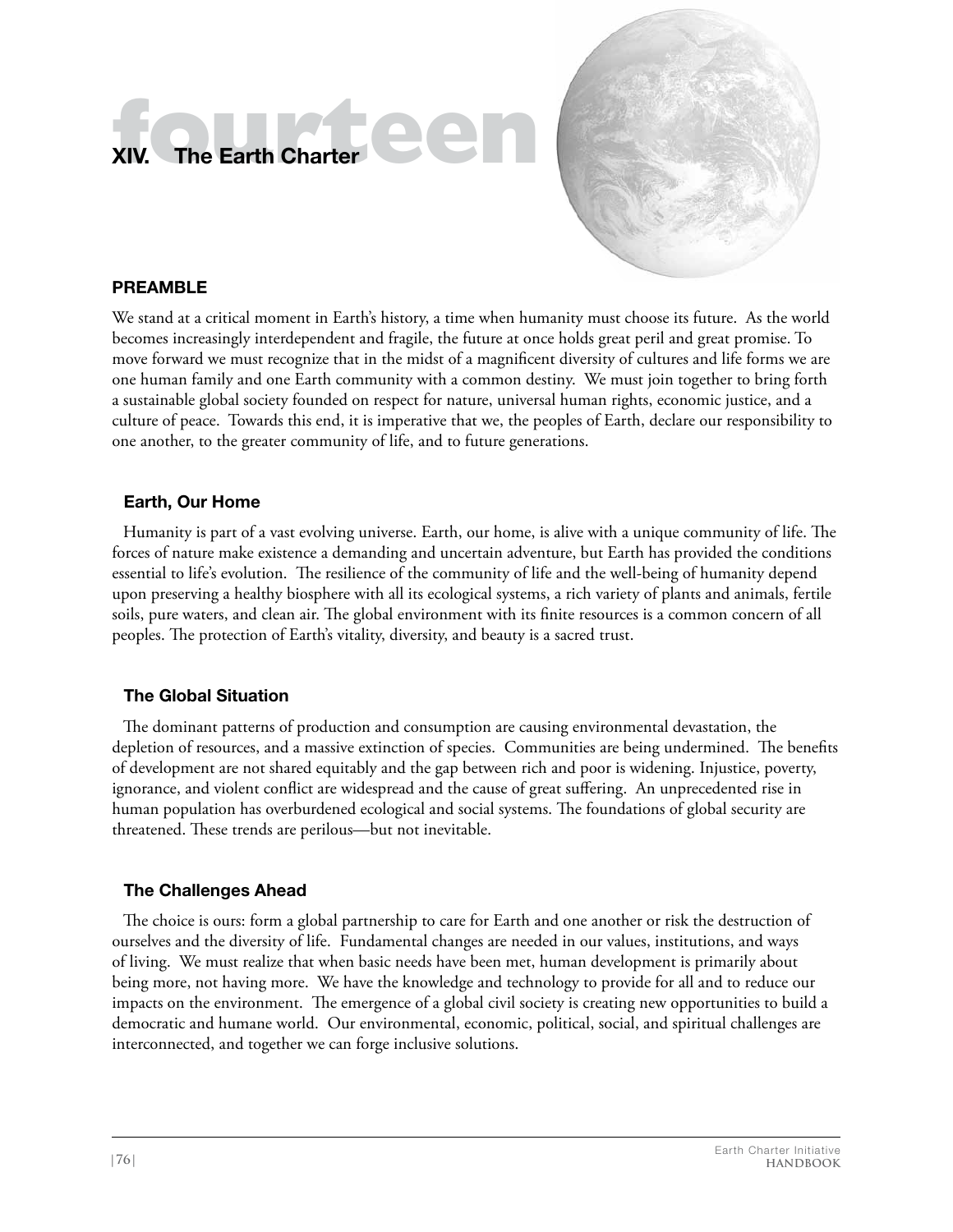## **Universal Responsibility**

To realize these aspirations, we must decide to live with a sense of universal responsibility, identifying ourselves with the whole Earth community as well as our local communities. We are at once citizens of different nations and of one world in which the local and global are linked. Everyone shares responsibility for the present and future well-being of the human family and the larger living world. The spirit of human solidarity and kinship with all life is strengthened when we live with reverence for the mystery of being, gratitude for the gift of life, and humility regarding the human place in nature.

We urgently need a shared vision of basic values to provide an ethical foundation for the emerging world community. Therefore, together in hope we affirm the following interdependent principles for a sustainable way of life as a common standard by which the conduct of all individuals, organizations, businesses, governments, and transnational institutions is to be guided and assessed.

# **PRINCIPLES**

# I. RESPECT AND CARE FOR THE COMMUNITY OF LIFE

- *1. Respect Earth and life in all its diversity.* 
	- a. Recognize that all beings are interdependent and every form of life has value regardless of its worth to human beings.
	- b. Affirm faith in the inherent dignity of all human beings and in the intellectual, artistic, ethical, and spiritual potential of humanity.

## *2. Care for the community of life with understanding, compassion, and love.*

- a. Accept that with the right to own, manage, and use natural resources comes the duty to prevent environmental harm and to protect the rights of people.
- b. Affirm that with increased freedom, knowledge, and power comes increased responsibility to promote the common good.

#### *3. Build democratic societies that are just, participatory, sustainable, and peaceful.*

- a. Ensure that communities at all levels guarantee human rights and fundamental freedoms and provide everyone an opportunity to realize his or her full potential.
- b. Promote social and economic justice, enabling all to achieve a secure and meaningful livelihood that is ecologically responsible.

#### *4. Secure Earth's bounty and beauty for present and future generations.*

- a. Recognize that the freedom of action of each generation is qualified by the needs of future generations.
- b. Transmit to future generations values, traditions, and institutions that support the long-term flourishing of Earth's human and ecological communities.

In order to fulfill these four broad commitments, it is necessary to: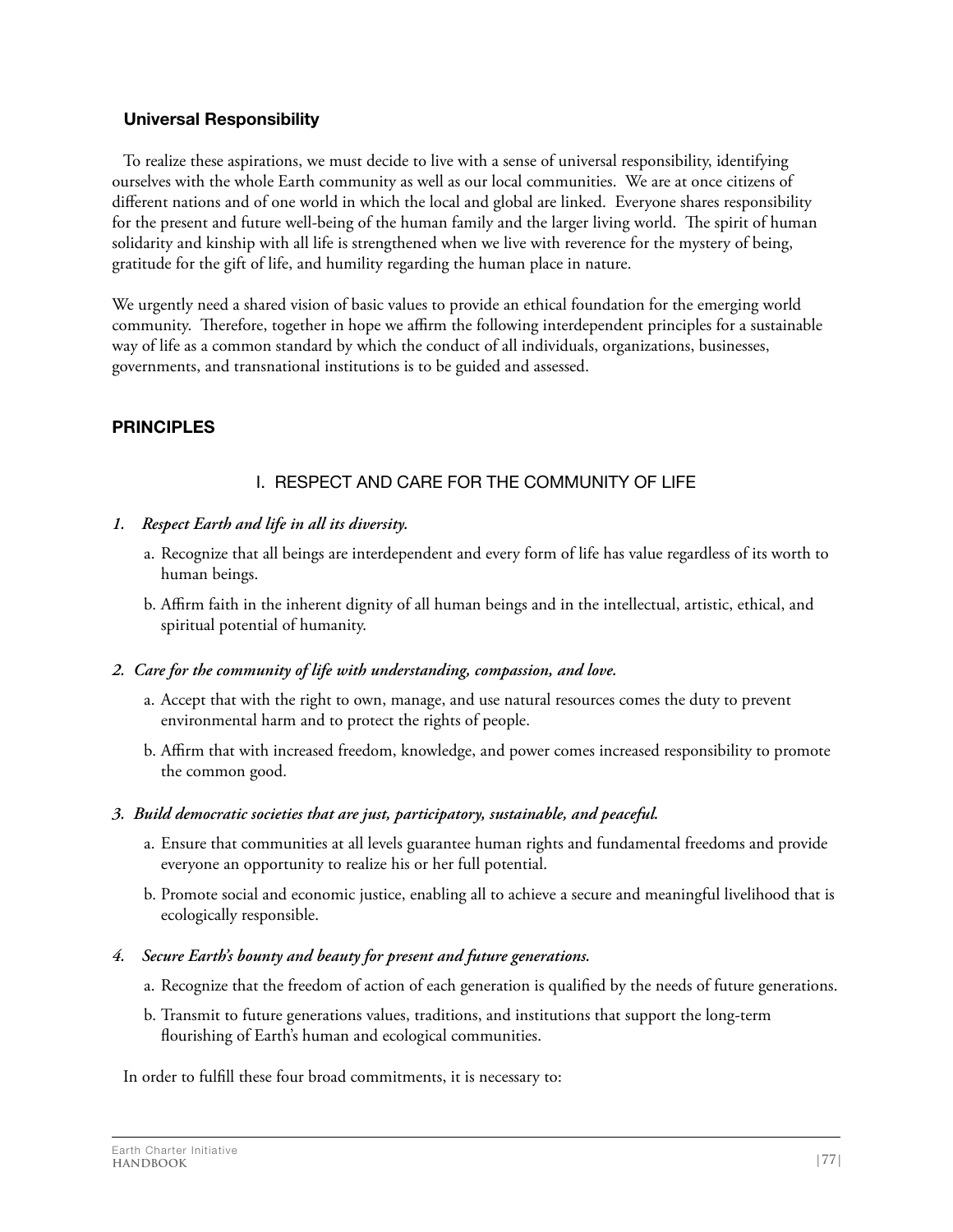## II. ECOLOGICAL INTEGRITY

## *5. Protect and restore the integrity of Earth's ecological systems, with special concern for biological diversity and the natural processes that sustain life.*

- a. Adopt at all levels sustainable development plans and regulations that make environmental conservation and rehabilitation integral to all development initiatives.
- b. Establish and safeguard viable nature and biosphere reserves, including wild lands and marine areas, to protect Earth's life support systems, maintain biodiversity, and preserve our natural heritage.
- c. Promote the recovery of endangered species and ecosystems.
- d. Control and eradicate non-native or genetically modified organisms harmful to native species and the environment, and prevent introduction of such harmful organisms.
- e. Manage the use of renewable resources such as water, soil, forest products, and marine life in ways that do not exceed rates of regeneration and that protect the health of ecosystems.
- f. Manage the extraction and use of non-renewable resources such as minerals and fossil fuels in ways that minimize depletion and cause no serious environmental damage.

## *6. Prevent harm as the best method of environmental protection and, when knowledge is limited, apply a precautionary approach.*

- a. Take action to avoid the possibility of serious or irreversible environmental harm even when scientific knowledge is incomplete or inconclusive.
- b. Place the burden of proof on those who argue that a proposed activity will not cause significant harm, and make the responsible parties liable for environmental harm.
- c. Ensure that decision making addresses the cumulative, long-term, indirect, long distance, and global consequences of human activities.
- d. Prevent pollution of any part of the environment and allow no build-up of radioactive, toxic, or other hazardous substances.
- e. Avoid military activities damaging to the environment.

## *7. Adopt patterns of production, consumption, and reproduction that safeguard Earth's regenerative capacities, human rights, and community well-being.*

- a. Reduce, reuse, and recycle the materials used in production and consumption systems, and ensure that residual waste can be assimilated by ecological systems.
- b. Act with restraint and efficiency when using energy, and rely increasingly on renewable energy sources such as solar and wind.
- c. Promote the development, adoption, and equitable transfer of environmentally sound technologies.
- d. Internalize the full environmental and social costs of goods and services in the selling price, and enable consumers to identify products that meet the highest social and environmental standards.
- e. Ensure universal access to health care that fosters reproductive health and responsible reproduction.
- f. Adopt lifestyles that emphasize the quality of life and material sufficiency in a finite world.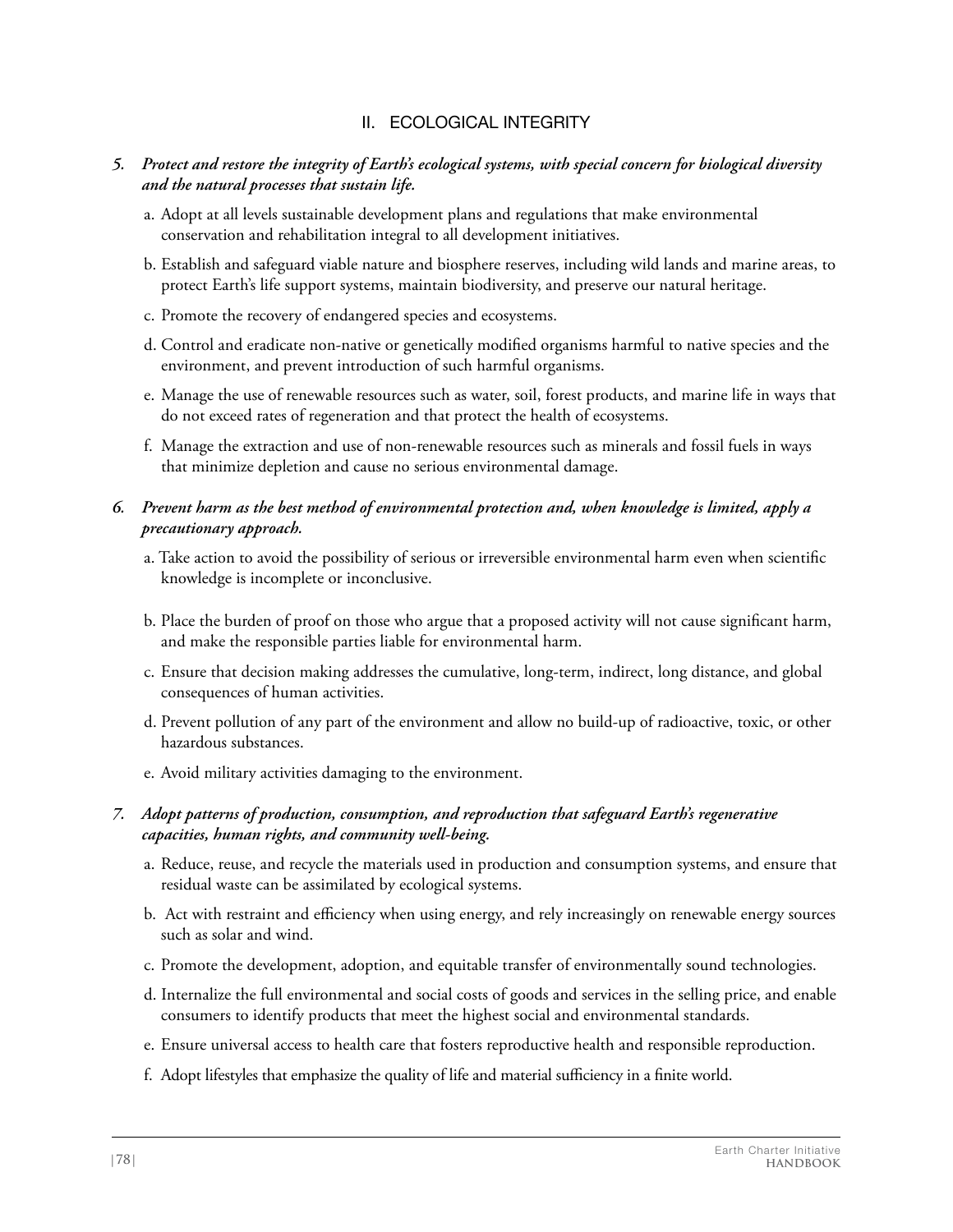- *8. Advance the study of ecological sustainability and promote the open exchange and wide application of the knowledge acquired.* 
	- a. Support international scientific and technical cooperation on sustainability, with special attention to the needs of developing nations.
	- b. Recognize and preserve the traditional knowledge and spiritual wisdom in all cultures that contribute to environmental protection and human well-being.
	- c. Ensure that information of vital importance to human health and environmental protection, including genetic information, remains available in the public domain.

# III. SOCIAL AND ECONOMIC JUSTICE

## *9. Eradicate poverty as an ethical, social, and environmental imperative.*

- a. Guarantee the right to potable water, clean air, food security, uncontaminated soil, shelter, and safe sanitation, allocating the national and international resources required.
- b. Empower every human being with the education and resources to secure a sustainable livelihood, and provide social security and safety nets for those who are unable to support themselves.
- c. Recognize the ignored, protect the vulnerable, serve those who suffer, and enable them to develop their capacities and to pursue their aspirations.

## *10. Ensure that economic activities and institutions at all levels promote human development in an equitable and sustainable manner.*

- a. Promote the equitable distribution of wealth within nations and among nations.
- b. Enhance the intellectual, financial, technical, and social resources of developing nations, and relieve them of onerous international debt.
- c. Ensure that all trade supports sustainable resource use, environmental protection, and progressive labor standards.
- d. Require multinational corporations and international financial organizations to act transparently in the public good, and hold them accountable for the consequences of their activities.

## *11. Affirm gender equality and equity as prerequisites to sustainable development and ensure universal access to education, health care, and economic opportunity.*

- a. Secure the human rights of women and girls and end all violence against them.
- b. Promote the active participation of women in all aspects of economic, political, civil, social, and cultural life as full and equal partners, decision makers, leaders, and beneficiaries.
- c. Strengthen families and ensure the safety and loving nurture of all family members.
- *12. Uphold the right of all, without discrimination, to a natural and social environment supportive of human dignity, bodily health, and spiritual well-being, with special attention to the rights of indigenous peoples and minorities.*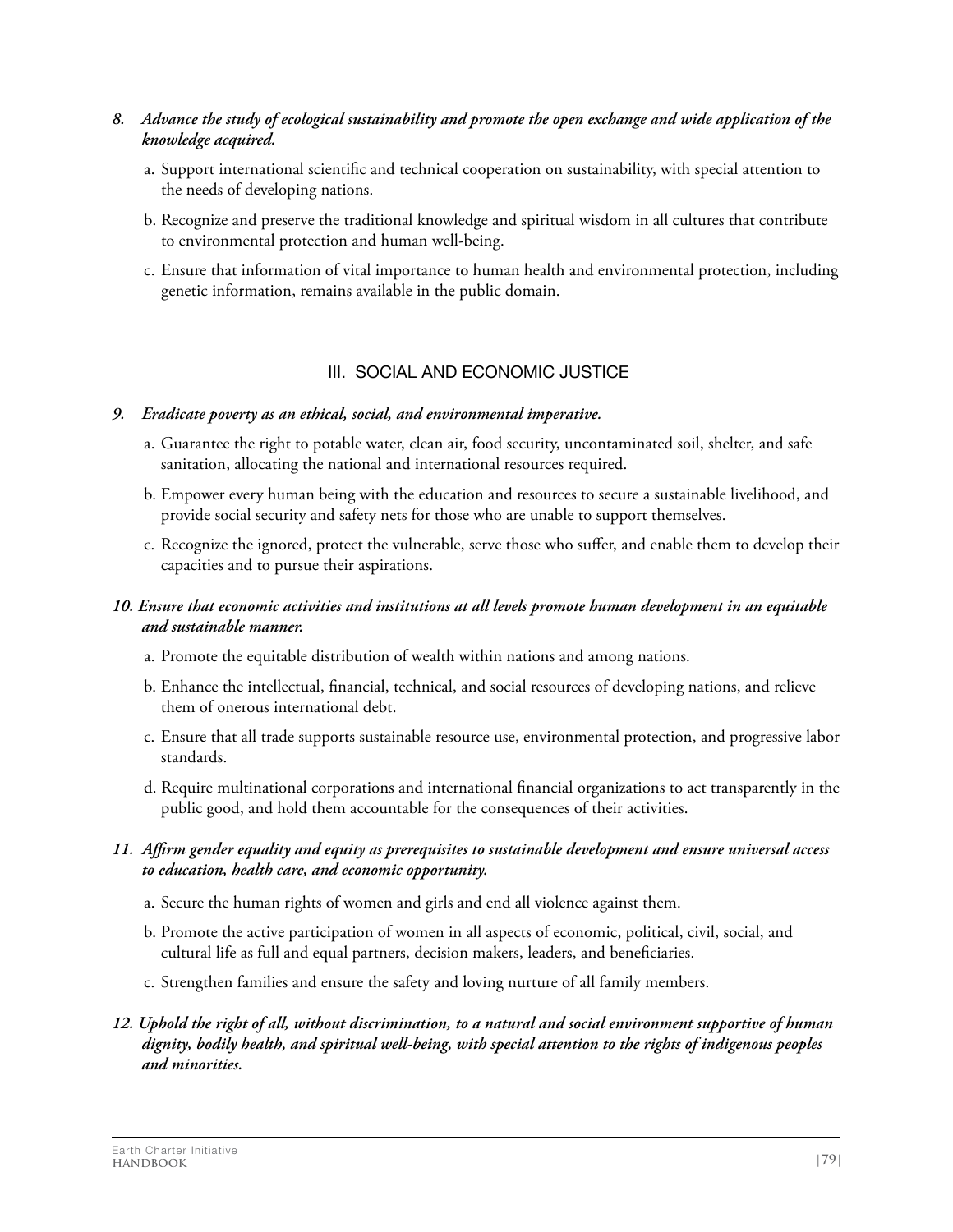- a. Eliminate discrimination in all its forms, such as that based on race, color, sex, sexual orientation, religion, language, and national, ethnic or social origin.
- b. Affirm the right of indigenous peoples to their spirituality, knowledge, lands and resources and to their related practice of sustainable livelihoods.
- c. Honor and support the young people of our communities, enabling them to fulfill their essential role in creating sustainable societies.
- d. Protect and restore outstanding places of cultural and spiritual significance.

## IV. DEMOCRACY, NONVIOLENCE, AND PEACE

## *13. Strengthen democratic institutions at all levels, and provide transparency and accountability in governance, inclusive participation in decision making, and access to justice.*

- a. Uphold the right of everyone to receive clear and timely information on environmental matters and all development plans and activities which are likely to affect them or in which they have an interest.
- b. Support local, regional and global civil society, and promote the meaningful participation of all interested individuals and organizations in decision making.
- c. Protect the rights to freedom of opinion, expression, peaceful assembly, association, and dissent.
- d. Institute effective and efficient access to administrative and independent judicial procedures, including remedies and redress for environmental harm and the threat of such harm.
- e. Eliminate corruption in all public and private institutions.
- f. Strengthen local communities, enabling them to care for their environments, and assign environmental responsibilities to the levels of government where they can be carried out most effectively.

## *14. Integrate into formal education and life-long learning the knowledge, values, and skills needed for a sustainable way of life.*

- a. Provide all, especially children and youth, with educational opportunities that empower them to contribute actively to sustainable development.
- b. Promote the contribution of the arts and humanities as well as the sciences in sustainability education.
- c. Enhance the role of the mass media in raising awareness of ecological and social challenges.
- d. Recognize the importance of moral and spiritual education for sustainable living.

## *15. Treat all living beings with respect and consideration.*

- a. Prevent cruelty to animals kept in human societies and protect them from suffering.
- b. Protect wild animals from methods of hunting, trapping, and fishing that cause extreme, prolonged, or avoidable suffering.
- c. Avoid or eliminate to the full extent possible the taking or destruction of non-targeted species.